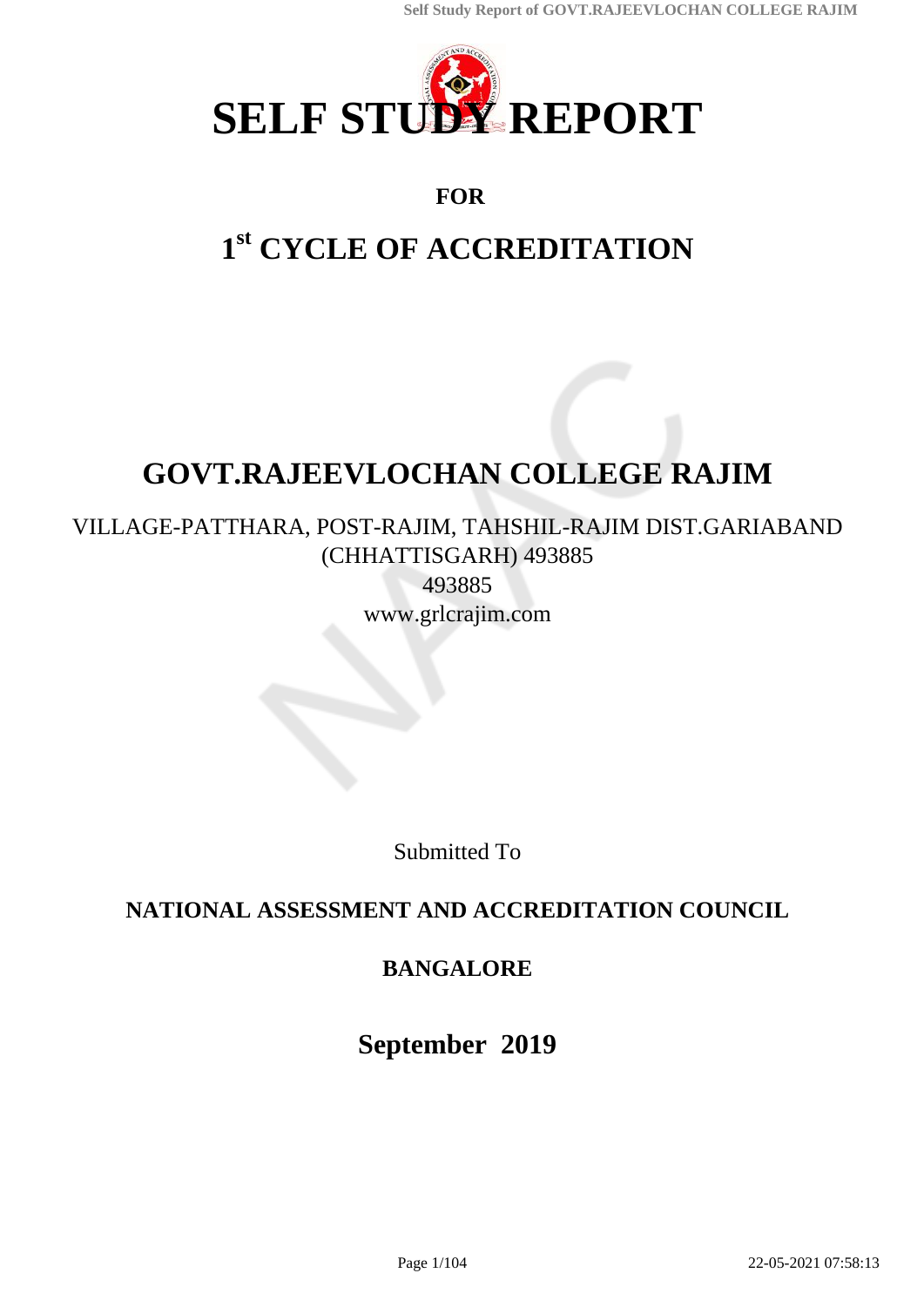# **1. EXECUTIVE SUMMARY**

# **1.1 INTRODUCTION**

Govt. Rajeev Lochan College is located in the Rajim Tehsil of Gariaband district of Chhattisgarh state. It is a premier institute in the rural and tribal areas of Gariaband district. It is a co-education college affiliated to Pt. Ravishankar Shukla University, Raipur (C.G.). It is in fact the only college in this area with 1623 student including around 900 girls. Rajim is a famous tourist and historical place in Chhattisgarh because of Rajeev Lochan Temple (Lord Vishnu temple) and trinity of three rivers- Mahanadi, Pairi and Sondhur. Rajim is at a distance of 45 kms from Raipur, the capital city of Chhattisgarh. The college has 14.3 acres of land and is geographically located in rural area. The construction area in the ground floor of the college is 1250 sq.m. whereas it is 550 sq.m. in the first floor. The college got recognition from UGC (University Grant Commission) under 2(f) & 12(B) on 15 Oct. 1991 & 22 jan. 1992, respectively.

The college came into existence as a private institute with 03 professors and 06 supporting staff on 27 July 1972, with the initiative taken by a group of eminent academicians & social activists who recognized the importance of higher education in the development of the State. The college was undertaken by the Govt. of Madhya Pradesh on 17 July 1981 and named as Govt. Rajeev Lochan College. Its journey started in a small place known as Rani Dharmshala of Rajim.

In 1992, college was allocated its own land & thus shifted to its present location. The Art & Commerce stream started in 1972-73, whereas science stream begun in 2002-03. Post graduate classes in economics started in 1982-83 and later on PG in Commerce and Political science started respectively in 1984-85 and 1996-97.

Govt. Rajeev Lochan College was established with the motive of development and enhancement of higher Education in the rural areas of Rajim and nearby places.

 Development and improvement in the standard of college will open a new perspective in the direction of higher education.

#### **Vision**

To make Rajim a renowned "Educational Hub" of Chhattisgarh State

#### **Mission**

- To produce competent, sensible, logical and philanthropist generation
- Quality education which can promote Research and development in any particular field.
- Provide updated information and analysis.
- To make the students aware for their fundamental duties and rights.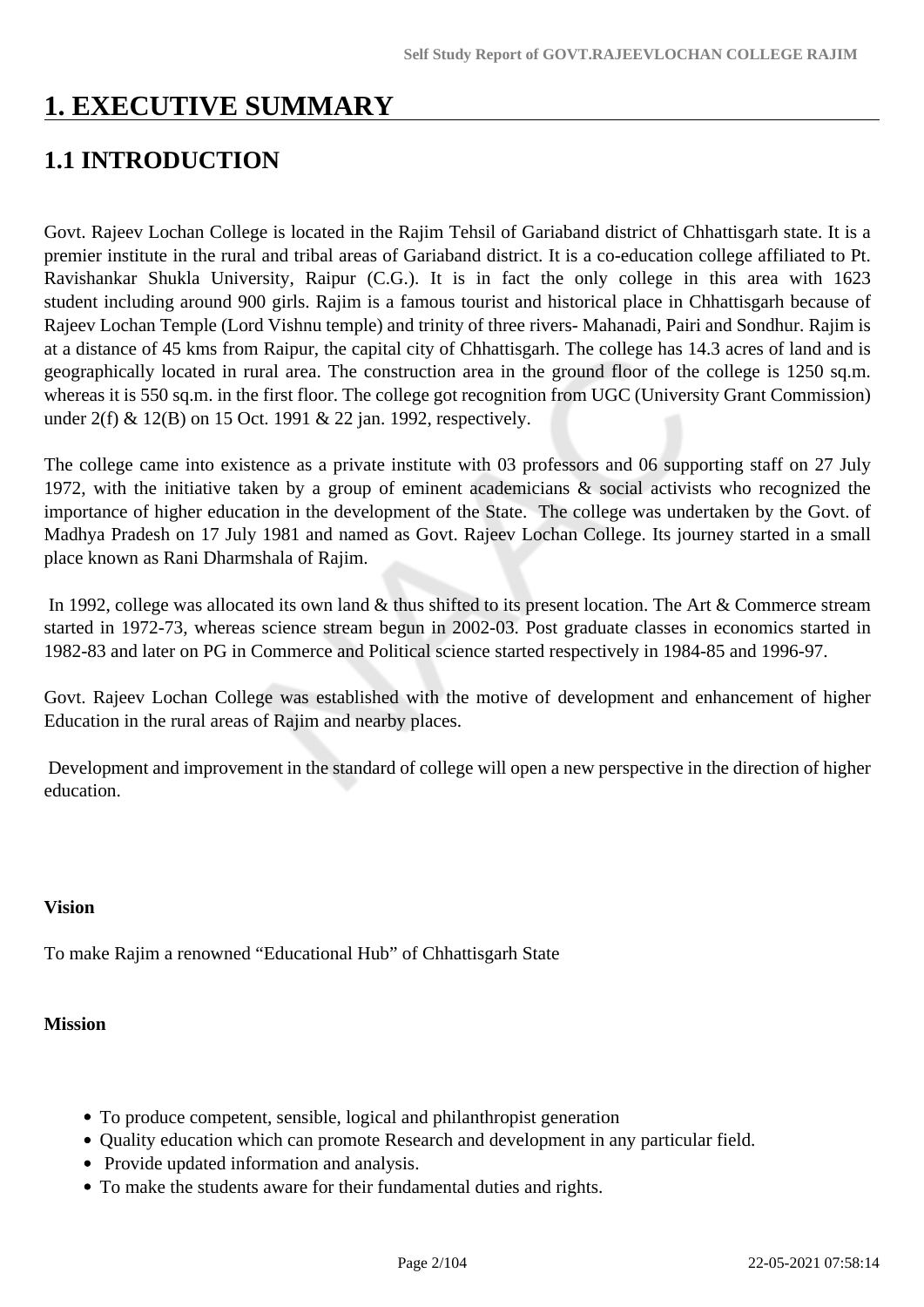- Provide proper education and information with the help of modern techniques in the field of interest that may be academic study, Research and development and sports.
- To make the student confident for entrepreneurship and competition exams.
- Provide inclusive education by making it accessible to all sections of society.
- Sensitize students in issues of Gender equality, Human rights, Social responsibility.

# **1.2 Strength, Weakness, Opportunity and Challenges(SWOC)**

#### **Institutional Strength**

- Meritorious student
- Sufficient books Available
- Projector facility for seminar
- Quality teacher
- Research oriented facility
- Good NSS,NCC Wing
- Large area campus
- Sufficient Sports field
- 

## **Institutional Weakness**

- Lack of quality Laboratories
- Lack of computer
- Lack of ICT
- Lack of technical staff
- Lack of permanant teacher
- Lack of classroom
- Lack of smart class room
- Lack of well equiped Girls common room
- Lack of e library
- Reseach Facility is limited
- Reference book is sufficient

#### **Institutional Opportunity**

- Establish the quality Labs for UG and PG class
- Enhance the research work
- Increases the quality education
- Establish the Thin film and nanoscience Lab
- Establish of Girls Common room
- Making the good sports facility
- Establish the Modren E library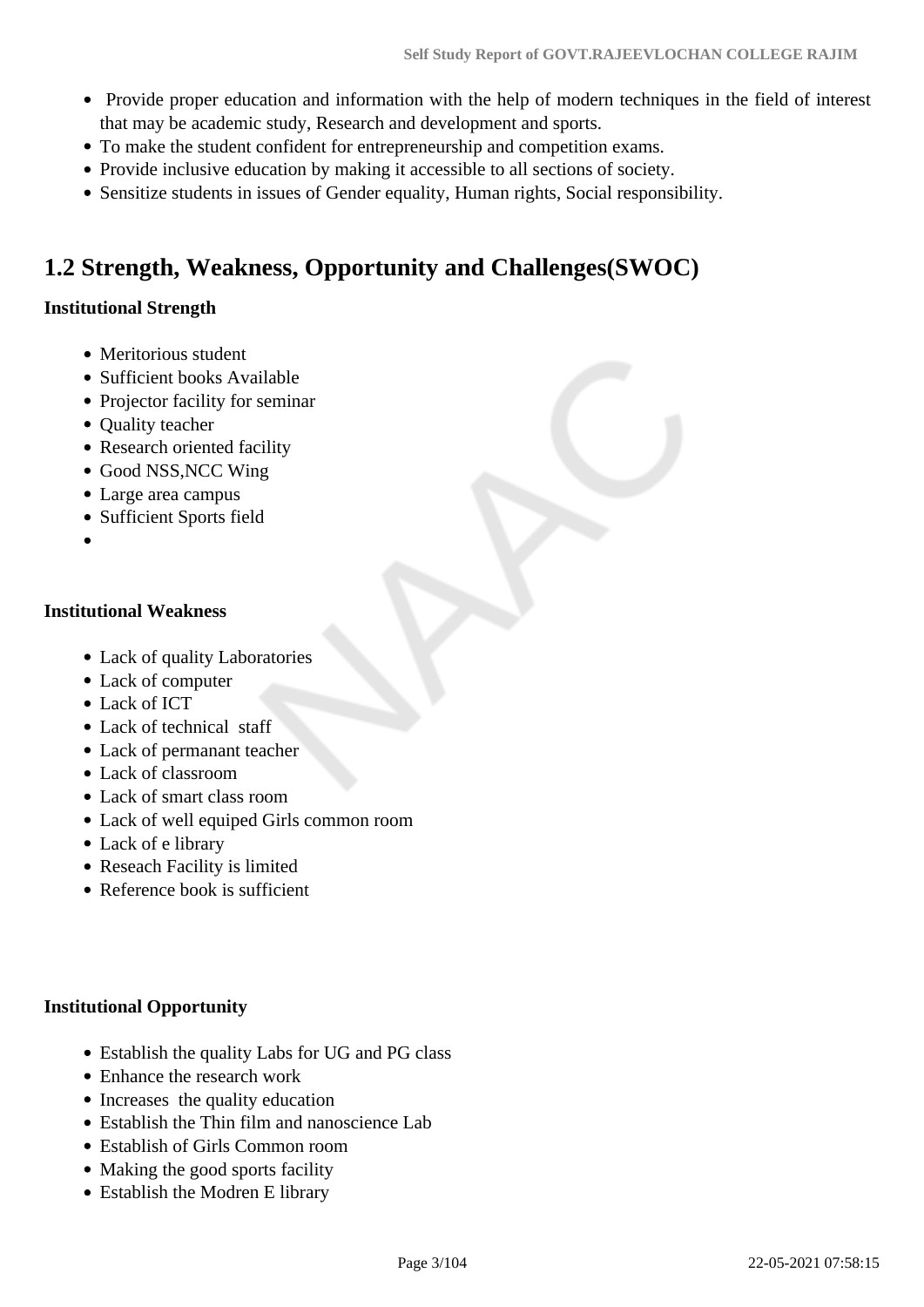• Internet Facility Improve.

#### **Institutional Challenge**

- Appointment the permanent teacher and supporting staff
- Financial support from the Institute as well as from higher education Department
- Political influence
- Safe boundary wall
- Conserve the old building
- maintainig the Labs, Computer,Library and classroom

# **1.3 CRITERIA WISE SUMMARY**

## **Curricular Aspects**

The college provide basic and useful education to the rural area student with the best environment .The college is affiliated to the Pt. Ravishankar shukla university Raipur. Institute follows the syllabus prescribe by the affiliating university. College has given good teaching practice without any discrimination.College offered three year bachelor degree (B.A,B.Com,B.Sc) programme and two year Postgraduation degree (M.A. in Economics,Political Science and Hindi literature). Annual examination system has been followed in undergraduate courses and semester exam followed in post graduation.College had formed IQAC that work for the improvement,enhancement,sustainable and quality teaching. The institute covers the curricular programmes within the time. Institute regularly organize the lectures of eminent educationalist, person and academician,and also organize the national seminar, workshop on the different topic.College has staff council that contain all the teachers of the different subject.College also conduct the student union election according to the ordinance of affiliating university. NSS,NCC,Red cross wing exit in the college. The activity of all this wing are the part of the curriculum.The curricular prescribe by the affiliating university is the need of current perspective of higher education,global scenario and employability.College has comprises ICT system that also help to cover the syllabus. Teaching with the LCD projector is the use of modern technology. College has the formal mechanism to monitor evaluate and implement to the curriculum aspect. College formed alumni association also conduct parent –teacher meeting. The institute collects the feedback suggestion from the student.

 In the science group student admitted for the teaching of mathematics, physics,chemistry, botany, zoology, and the common subject Hindi and English language. History, economic, political science, hindi literature, sociology subject combination are available in B.A. Commerce department teach the all compulary subject. Some of the teaching staff are the members of board of study in affiliating university. They are doing to construct the syllabus for the UG and PG level. Skill development programme also stated in the current session along with the C.V. Raman University. And it is the part of " Kaushal Unnyan Vikas Yojana" of state and central government.

#### **Teaching-learning and Evaluation**

Admission is purely based on the merit basis. The information of admission is done by publishing in local news papers, college notice board, prospectus and also using personal networks. Admission committees for different streams are formed by the head of the Institution. Admissions are provided to the students according to the rules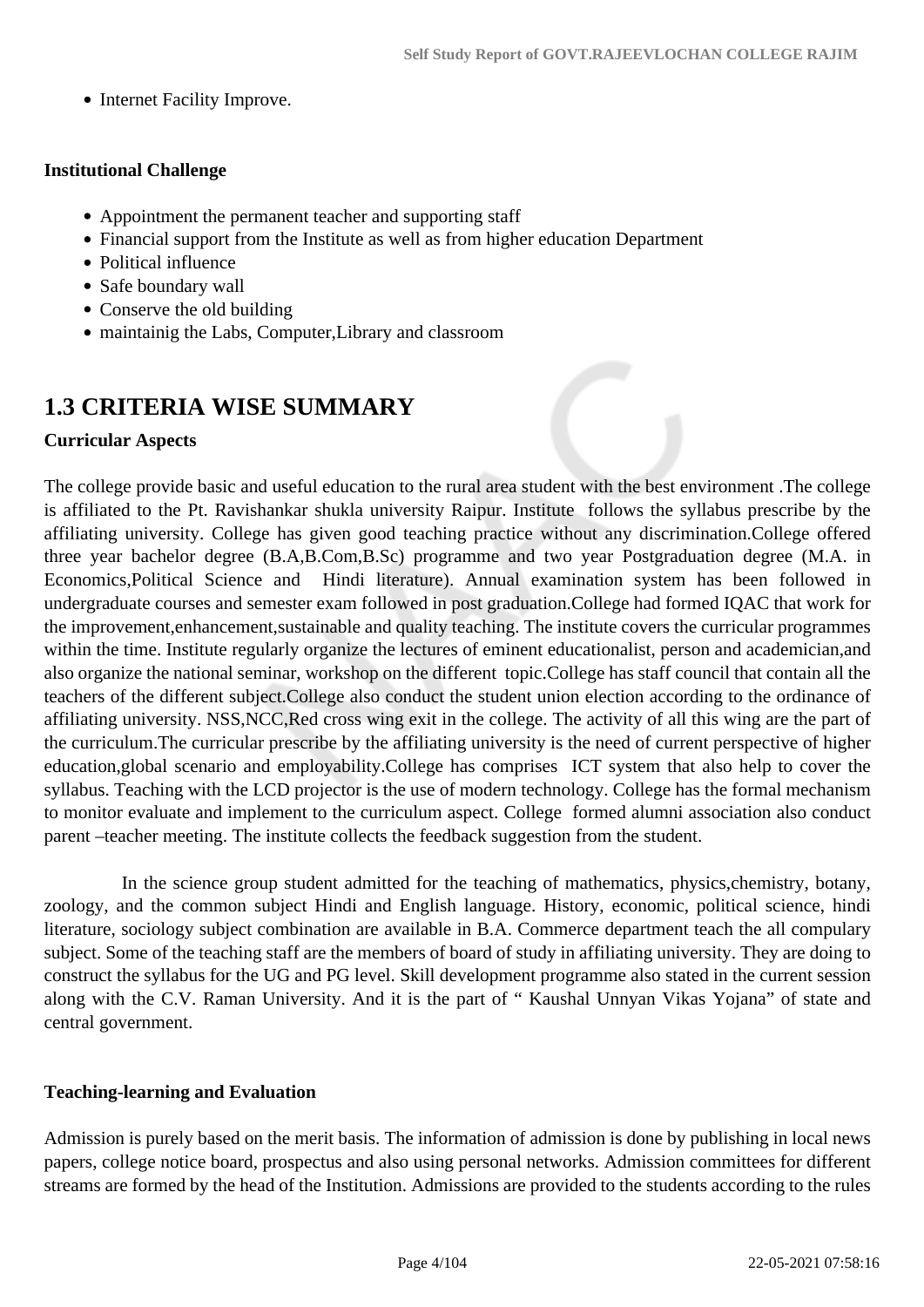and regulations, guidelines of state government, university and UGC. Admission committees also provide proper guidelines of courses to the students. The reservation policies of state government are completely followed in the admission process. After that, information about the curricular aspects is provided in which number of seats in various under graduate and post graduate courses and different teaching subjects with optional papers is discussed. Each department shows the current year plan of educational, experimental, cultural, sports and other activities in front of the new coming students.

 Departments organize quiz competitions, current issue discussions, national/international day celebration, and competitive exam awareness programs to evaluate co-curricular abilities of students. Apart from lectures, project based learning methods are adopted, practical session, study tour, computer based knowledge, group discussion, communication and skill development lectures are organized. To improve the educational ability of students, unit tests, class tests, internal evaluation exams are organized. College provides value based education with scientific awareness, social awareness and communication development for the students. Some department organize class seminar and students actively participate in these seminars and represent their abilities.

#### **Research, Innovations and Extension**

College has not recognized as the research centre and does not offer the research orientated courses. However, the College received research grants in session 2016-17 through MRP from UGC. The College also received grants from UGC in the department of physics. College organizing national seminar which also motivate research activity .

The college has limited infrastructural facilities. The research facility is in preliminary stage, basic science laboratory is the best way to do research in institute. The research promotion committee always promote the research work. College regularly organizes the work shop, seminar which is highly beneficial for the research.

College has not organize the research oriented programme the faculty member has to do research work individual and they ar regularly visited the to the Pt. Ravi shankar university Raipur , NIT Raipur and other research laboratory time to time. Teachers are incourage the student to go research work in future.

College makes always effort to inviting eminent person, resource person and professor for giving lecture and giving remarkable talks on different subject that event will be highly beneficial for the student and teaching staff. Student asks their questions to the expert who come in the campus and also clear their doubts regarding the subject as well as discuss their future plans**.**

#### **Infrastructure and Learning Resources**

College area is about 14.3 acres. It is the largest college in the Gariaband district not only because of its huge land area but also according to every aspect of higher education. The build up area is about 1800 meters including 1250 meters in the ground level and 550 meters in the first floor. The main building is supported by a separate Library building of about 300 meters containing about 27000 text and reference books of UG and PG courses.In the session 2018-19 six new big classroom was build from the rusa fund. Limited number of classrooms and laboratories are available in college including 20 teaching rooms and 04 labs ((i) Combined lab of Physics and Mathematics, (ii) Combined lab of Zoology and Botany (iii) Chemistry (iv)Nano thin film preparation lab. Sufficient instruments and other facilities are provided to the students during practical sessions.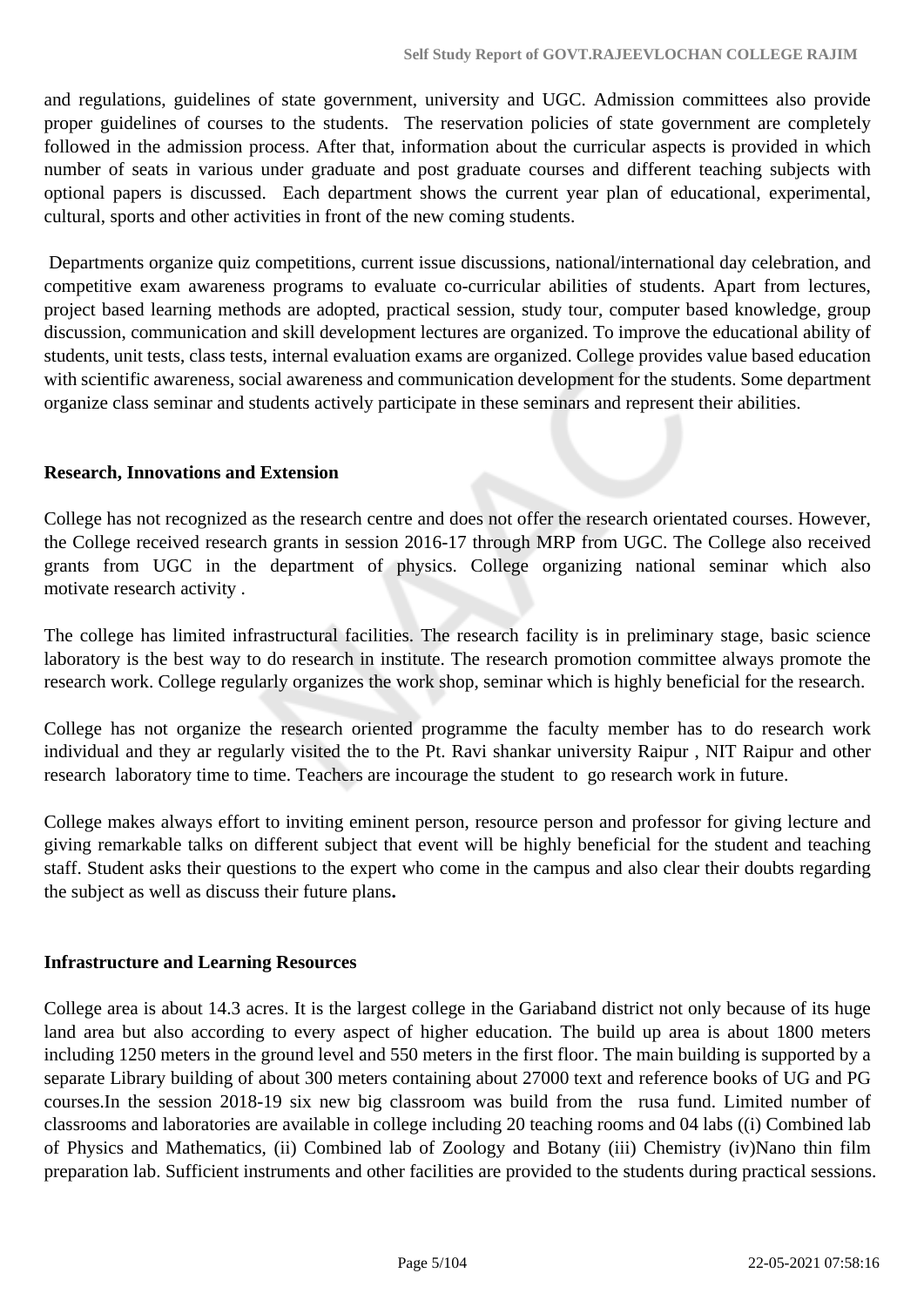Other facilities as staff room, computer room and personal lockers are also available for staff members. For enhancement of sport activities in the students, large playground including one mini stadium is also available within the college campus. Nagar panchayat, Rajim has been taken the responsibility of maintenance of the stadium. One small pending room is set up within the library building. The college library is open from 10.30 am to 5.30 pm. In spite of low connectivity , internet is available in the college for academic and administrative works. Additional facilities as student ID card, Teacher ID card are being provided by the college. One permanent sports teacher is posted in the college to support and motivate the students in different sports activities. There is no health care center available in the college.

#### **Student Support and Progression**

College gives the necessary infrastructure and facility to improve the physical,mental, educational, cultural and economical value for the students. More than 80 percentage of student receive scholarship from the different schemes of state and central govt. the students of college basically comes from rural area, they want quality education and good support for every aspect of its need .College publish a magazine chitrotpala every year that contains student and college achievement . Student gives your poet, creativity and thoughts for publication. College conduct the student union election every year according to Pt. ravishankar shukla university Raipur ordinance. The elected member is the member of different committee formed by the head of institution and he organizes number of programmmes which is highly beneficial to the student. College also publish the annual prospectus that contain complete information regarding the admission, infrastructure, student progression, scholarship, fees structure etc.college has big playground for conducting sports activity. A badminton court, cricket stadium, kho-kho, kabaddi grounds available for the improvement of physical ability of student.college has run the skill development programmes along with the C.V.raman university |Bilaspur. Computer based programming knowledge is also provided to the B.Sc.mathematics group student. Carrier guidance cell and anti ranging committee formed on the institute. College provide the special attention for the physical disability and weaker student. Keeping the view of co-curricular activity college has run NSS, NCC, Red Cross wing.

#### **Governance, Leadership and Management**

College is under the state government, the policy, management and governance is managed by the department of higher education Chhattisgarh government. The budget allocation, teaching and non teaching post appointment, welfare schemes, infrastructure development fund and all the major decision taken by the department of higher education. The aim of college is to create education environment and holistic situation for the effective implementation of the policy and management of higher education. For improvement of grooming leadership of the student as well as teacher college run NCC,NSS,Red cross wings.college has staff council ,IQAC, student union and janbagidari samiti for the implementation of state govt, university and UGC rule, regulation, policy, schemes and guideline.the institute always look toward the teachers for the improvement and encourage of leadership. Institute give the chance to participate seminar , workshop and conference and also organize the same in institute.college provide the number of welfare schemes of the teaching and nonteaching staff like casual leave, earned leave, medical leave, duty leave, maternity leave, medical reimbursement, group insurance, CPS, GPF, DPF, part final advance and festival advance. The head clerk of the institute monitors the nonteaching staff and gives advice to the principal for the official work.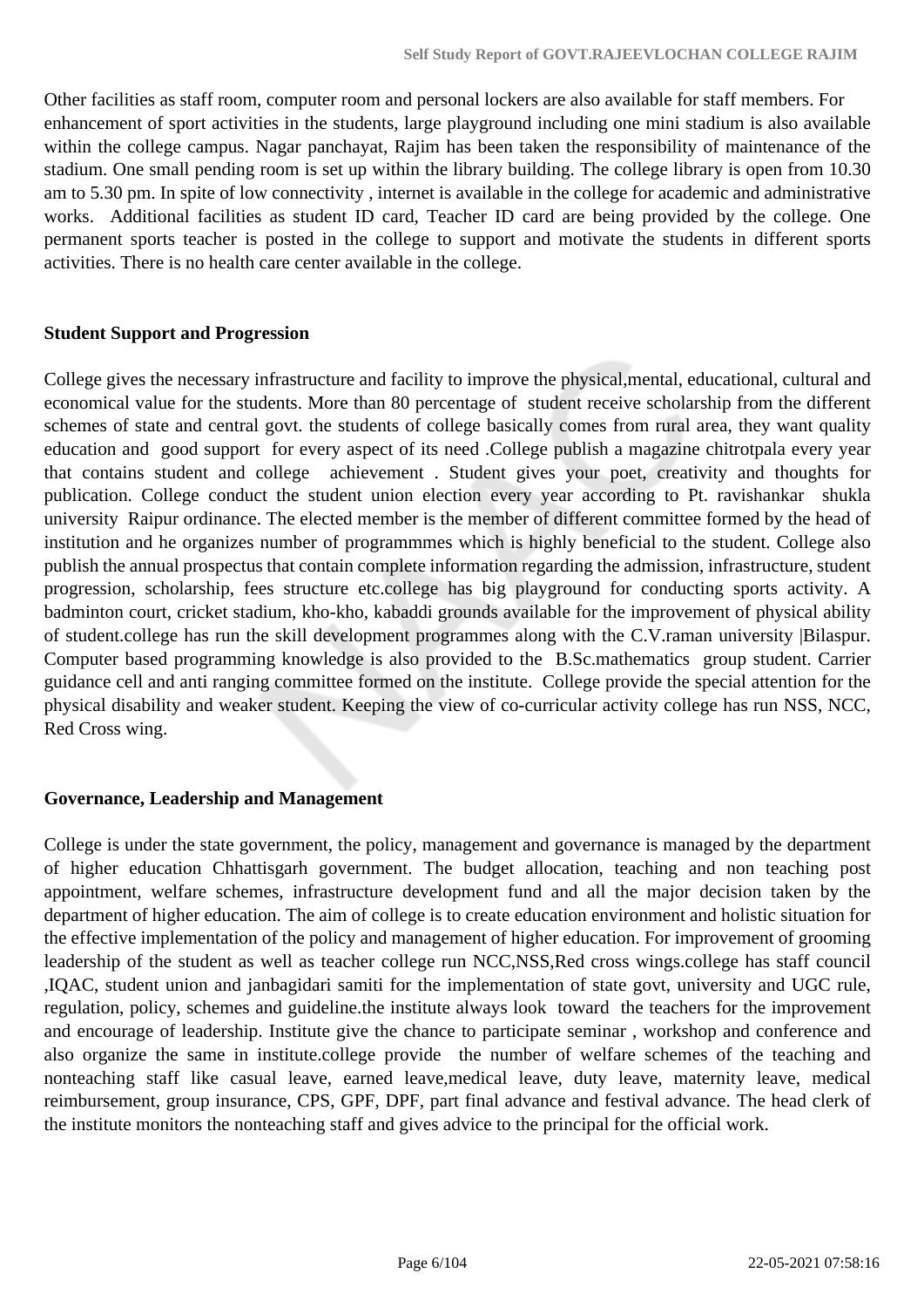#### **Institutional Values and Best Practices**

Quality is improved with the institutional values and best practices. College has adopted innovative thing in recent year like plantation around the campus, clean campus, awareness programme and teaching with ICT etc. The NSS wings of our institute regularly conduct the awareness programmes, talks and event which related to the current issue. These wings also visited in kumbh mela rajim to collect the polytin plastic and wasted material. The innovation is strongly comes from the uses of ICT. College has uses LCD projector and audio system for teaching learning method.NCC cadet participate in state as well as national camp and event in cocurricular activity. Parent-teacher meeting, feedback system, student centric activity, skill development programmes and carrier orientated lecture organized by the institute which are the approaches of innovative methods.in the last four year institute develop the infrastructure, upgradation of ICT equipment, enrich the library,organize the national seminar and workshop.College expole the innovative practices within the campus. College provided Wi-Fi facility to the student. National day celebration programmes conduct by the college.Environmental awareness, general knowledge event, unit test, class test , internal exam also benifited to the young teacher this thing are the best practices in camus. Academic audit is the new method for analysis of the teaching staff.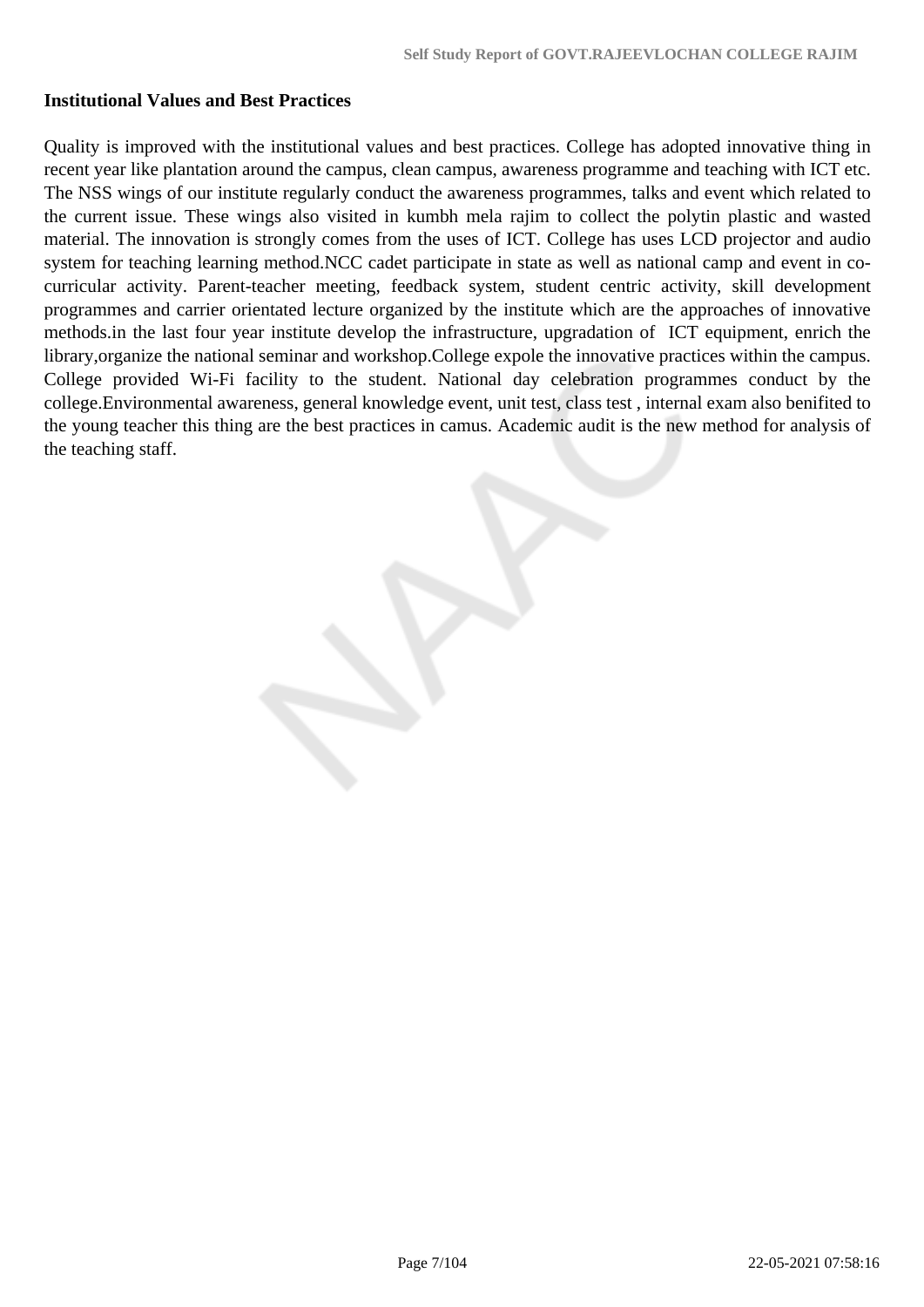# **2. PROFILE**

# **2.1 BASIC INFORMATION**

| Name and Address of the College |                                                                                     |
|---------------------------------|-------------------------------------------------------------------------------------|
| Name                            | <b>GOVT.RAJEEVLOCHAN COLLEGE RAJIM</b>                                              |
| Address                         | Village-Patthara, Post-Rajim, Tahshil-Rajim<br>Dist.Gariaband (Chhattisgarh) 493885 |
| City                            | Rajim                                                                               |
| <b>State</b>                    | Chhattisgarh                                                                        |
| Pin                             | 493885                                                                              |
| Website                         | www.grlcrajim.com                                                                   |

| <b>Contacts for Communication</b> |                    |                                          |               |                  |                                    |
|-----------------------------------|--------------------|------------------------------------------|---------------|------------------|------------------------------------|
| <b>Designation</b>                | <b>Name</b>        | <b>Telephone with</b><br><b>STD Code</b> | <b>Mobile</b> | Fax              | Email                              |
| Principal(in-<br>charge)          | Sonita<br>Satsangi | 07701-202513                             | 9425224725    | 07701-23562      | govtrlcollegrajim1<br>92@gmail.com |
| IQAC / CIQA<br>coordinator        | Goverdhan<br>Yadu  | 07701-235285                             | 9926178139    | 0771-226335<br>6 | goverdhany@gmai<br>1.com           |

| <b>Status of the Institution</b> |            |
|----------------------------------|------------|
| <b>Institution Status</b>        | Government |

| Type of Institution |                |
|---------------------|----------------|
| By Gender           | Co-education   |
| By Shift            | Regular<br>Day |

| <b>Recognized Minority institution</b>     |    |
|--------------------------------------------|----|
| If it is a recognized minroity institution | No |
|                                            |    |

| <b>Establishment Details</b>         |            |
|--------------------------------------|------------|
| Date of establishment of the college | 27-07-1972 |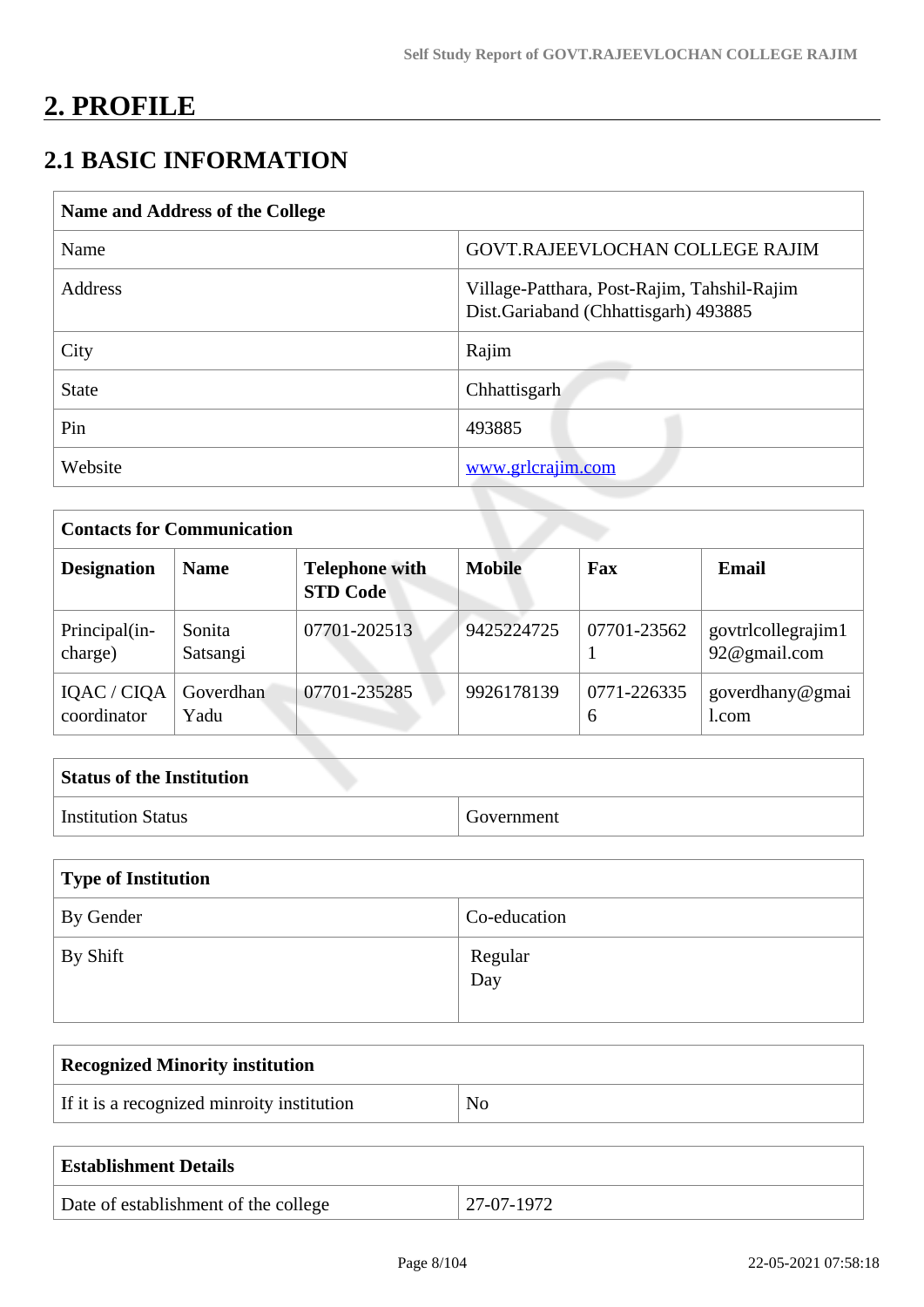| University to which the college is affiliated/ or which governs the college (if it is a constituent |
|-----------------------------------------------------------------------------------------------------|
| $\vert$ college)                                                                                    |

| <b>State</b> | <b>University name</b>               | <b>Document</b>      |
|--------------|--------------------------------------|----------------------|
| Chhattisgarh | Pt. Ravishankar Shukla<br>University | <b>View Document</b> |

# **Details of UGC recognition**

| <b>Under Section</b> | Date       | <b>View Document</b> |
|----------------------|------------|----------------------|
| 2f of UGC            | 22-01-1992 | <b>View Document</b> |
| 12B of UGC           | 22-01-1992 | <b>View Document</b> |

|                                                           | Details of recognition/approval by stationary/regulatory bodies like<br>AICTE, NCTE, MCI, DCI, PCI, RCI etc(other than UGC) |                                        |                              |                |
|-----------------------------------------------------------|-----------------------------------------------------------------------------------------------------------------------------|----------------------------------------|------------------------------|----------------|
| <b>Statutory</b><br><b>Regulatory</b><br><b>Authority</b> | <b>Recognition/App</b><br>roval details Inst<br>itution/Departme<br>nt programme                                            | Day, Month and<br>year(dd-mm-<br>yyyy) | <b>Validity in</b><br>months | <b>Remarks</b> |
| No contents                                               |                                                                                                                             |                                        |                              |                |

| Details of autonomy                                                                                                                  |    |
|--------------------------------------------------------------------------------------------------------------------------------------|----|
| Does the affiliating university Act provide for<br>conferment of autonomy (as recognized by the<br>UGC), on its affiliated colleges? | No |

| <b>Recognitions</b>                                                                   |     |
|---------------------------------------------------------------------------------------|-----|
| Is the College recognized by UGC as a College<br>with Potential for Excellence (CPE)? | No  |
| Is the College recognized for its performance by<br>any other governmental agency?    | No. |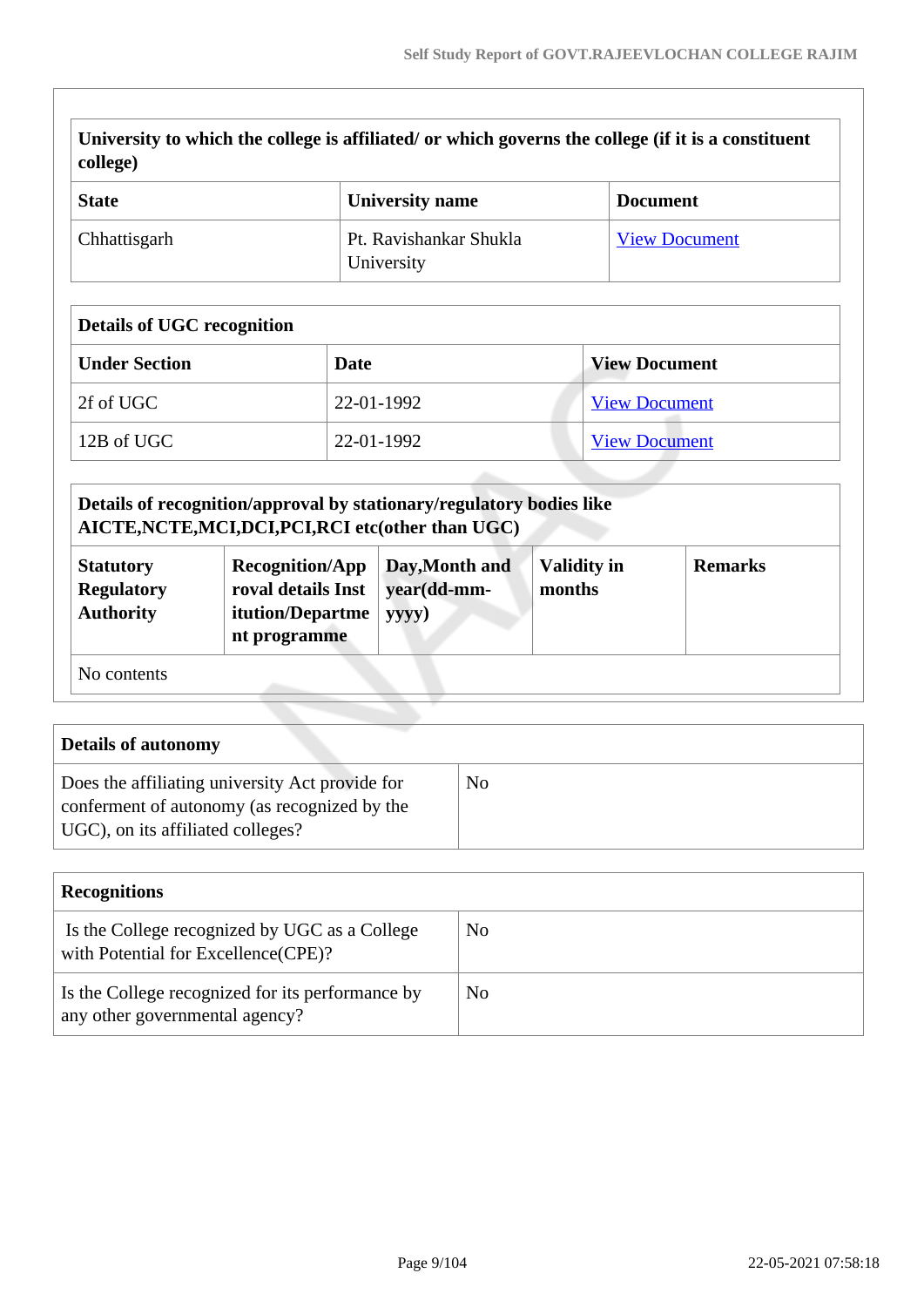| <b>Location and Area of Campus</b> |                                                                                        |           |                                |                             |  |  |  |  |  |  |
|------------------------------------|----------------------------------------------------------------------------------------|-----------|--------------------------------|-----------------------------|--|--|--|--|--|--|
| <b>Campus Type</b>                 | <b>Address</b>                                                                         | Location* | <b>Campus Area</b><br>in Acres | Built up Area in<br>sq.mts. |  |  |  |  |  |  |
| Main campus<br>area                | Village-Patthara, Post-Rajim,<br>Tahshil-Rajim Dist.Gariaband<br>(Chhattisgarh) 493885 | Rural     | 14.03                          | 1250                        |  |  |  |  |  |  |

# **2.2 ACADEMIC INFORMATION**

|                    | Details of Programmes Offered by the College (Give Data for Current Academic year) |                                     |                                                                       |                                        |                                      |                                             |  |  |  |  |  |
|--------------------|------------------------------------------------------------------------------------|-------------------------------------|-----------------------------------------------------------------------|----------------------------------------|--------------------------------------|---------------------------------------------|--|--|--|--|--|
| Programme<br>Level | Name of Pr<br>ogramme/C<br>ourse                                                   | <b>Duration</b> in<br><b>Months</b> | <b>Entry</b><br>Qualificatio<br>$\mathbf n$                           | <b>Medium of</b><br><b>Instruction</b> | <b>Sanctioned</b><br><b>Strength</b> | No.of<br><b>Students</b><br><b>Admitted</b> |  |  |  |  |  |
| <b>UG</b>          | <b>BA, Political</b><br>Science                                                    | 36                                  | <b>TVELFTH</b><br><b>PASS</b>                                         | Hindi                                  | 900                                  | 175                                         |  |  |  |  |  |
| <b>UG</b>          | BA, Economi<br>$\mathbf{c}\mathbf{s}$                                              | 36                                  | <b>TVELFTH</b><br><b>PASS</b>                                         | Hindi                                  | 900                                  | 75                                          |  |  |  |  |  |
| <b>UG</b>          | BA, Hindi                                                                          | 36                                  | <b>TWELFTH</b><br><b>PASS</b>                                         | Hindi                                  | 900                                  | 150                                         |  |  |  |  |  |
| <b>UG</b>          | BCom,Com<br>merce                                                                  | 36                                  | <b>TVELFTH</b><br>PASS WITH<br><b>COMMERC</b><br><b>E SUBJECT</b>     | Hindi                                  | 270                                  | 183                                         |  |  |  |  |  |
| <b>UG</b>          | BA, Sociolog<br>$\mathbf y$                                                        | 36                                  | <b>TVELFTH</b><br><b>PASS</b>                                         | Hindi                                  | 900                                  | 175                                         |  |  |  |  |  |
| <b>UG</b>          | BA, English                                                                        | 36                                  | <b>TVELFTH</b><br><b>PASS</b>                                         | English                                | 900                                  | 103                                         |  |  |  |  |  |
| <b>UG</b>          | <b>BA, History</b>                                                                 | 36                                  | <b>TVELFTH</b><br><b>PASS</b>                                         | Hindi                                  | 300                                  | 142                                         |  |  |  |  |  |
| <b>UG</b>          | <b>BSc,Biology</b>                                                                 | 36                                  | <b>TVELFT</b><br>PASS WITH<br><b>SCIENCE</b><br><b>SUBJECT</b>        | Hindi                                  | 300                                  | 272                                         |  |  |  |  |  |
| <b>UG</b>          | <b>BSc, Maths</b>                                                                  | 36                                  | <b>TVELFTH</b><br><b>PASS WITH</b><br><b>SCINCE</b><br><b>SUBJECT</b> | Hindi                                  | 180                                  | 115                                         |  |  |  |  |  |
| <b>UG</b>          | <b>BA, English</b>                                                                 | 36                                  | <b>TVELFTH</b>                                                        | English                                | 30                                   | $\boldsymbol{0}$                            |  |  |  |  |  |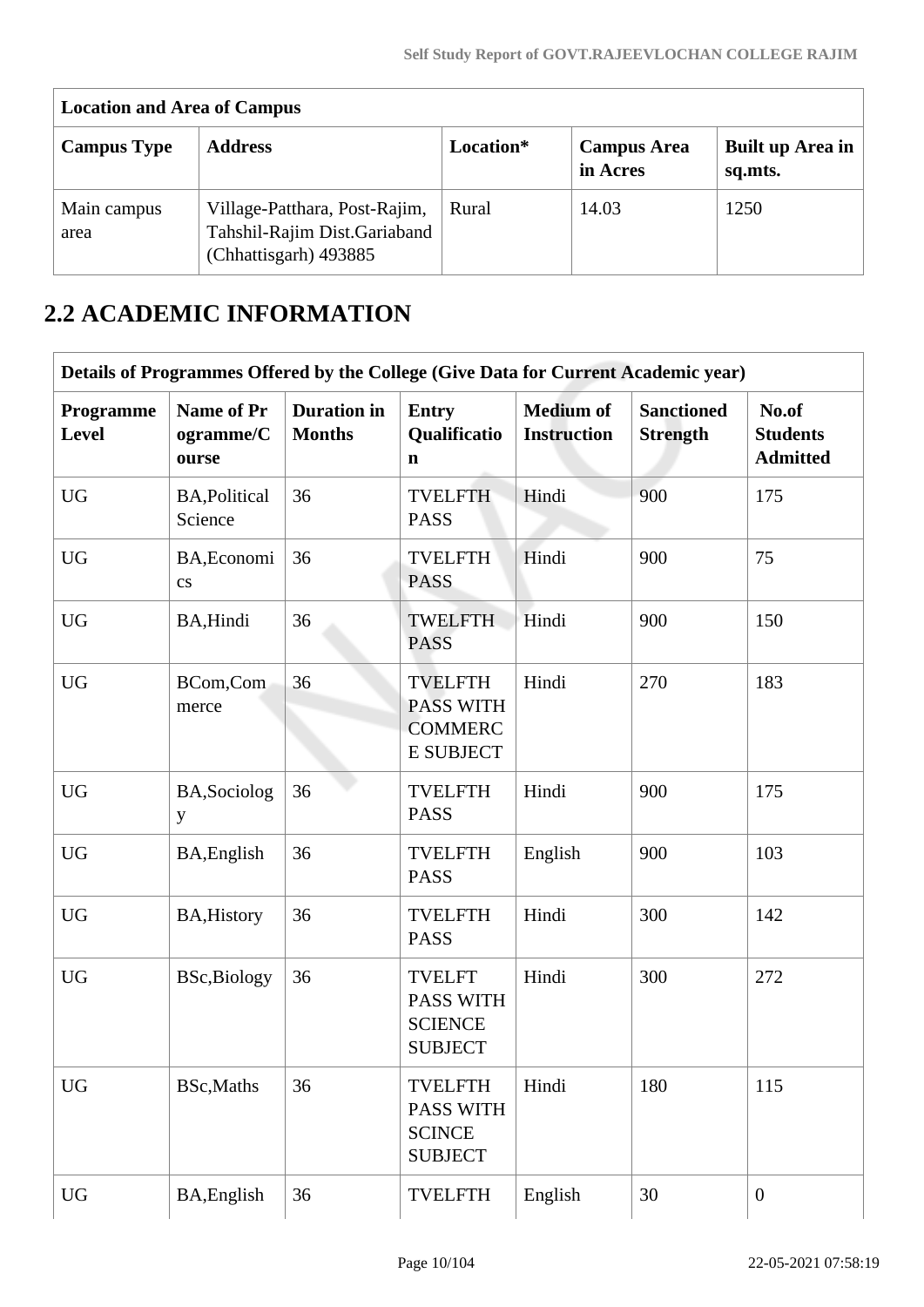|    | Lit                      |    | <b>PASS</b>                 |         |    |    |
|----|--------------------------|----|-----------------------------|---------|----|----|
| PG | MA, Political<br>Science | 24 | <b>BAPASS</b>               | Hindi   | 60 | 55 |
| PG | MA, Econom<br>ics        | 24 | <b>BAPASS</b>               | Hindi   | 60 | 46 |
| PG | MA, Hindi                | 24 | <b>BAPASS</b>               | Hindi   | 50 | 47 |
| PG | MCom, Com<br>merce       | 24 | <b>B COM</b><br><b>PASS</b> | Hindi   | 40 | 38 |
| PG | MSc, Physics             | 24 | <b>BSC PASS</b>             | English | 50 | 47 |

# **Position Details of Faculty & Staff in the College**

|                                                                                     | <b>Teaching Faculty</b> |                  |                |                  |                |                            |                |                  |                            |                |                |                |
|-------------------------------------------------------------------------------------|-------------------------|------------------|----------------|------------------|----------------|----------------------------|----------------|------------------|----------------------------|----------------|----------------|----------------|
|                                                                                     |                         | <b>Professor</b> |                |                  |                | <b>Associate Professor</b> |                |                  | <b>Assistant Professor</b> |                |                |                |
|                                                                                     | Male                    | Female           | Others         | Total            | Male           | Female                     | Others         | Total            | Male                       | Female         | Others         | Total          |
| Sanctioned by the<br>UGC /University<br><b>State</b><br>Government                  |                         |                  |                | $\overline{4}$   |                |                            |                | $\boldsymbol{0}$ |                            |                |                | 18             |
| Recruited                                                                           | $\overline{0}$          | $\overline{0}$   | $\overline{0}$ | $\boldsymbol{0}$ | $\overline{0}$ | $\boldsymbol{0}$           | $\overline{0}$ | $\mathbf{0}$     | $\overline{4}$             | 7              | $\overline{0}$ | 11             |
| Yet to Recruit                                                                      |                         |                  |                | $\overline{4}$   |                |                            |                | $\overline{0}$   |                            |                |                | $\overline{7}$ |
| Sanctioned by the<br>Management/Soci<br>ety or Other<br>Authorized<br><b>Bodies</b> |                         |                  |                | $\boldsymbol{0}$ |                |                            |                | $\overline{0}$   |                            |                |                | $\overline{0}$ |
| Recruited                                                                           | $\overline{0}$          | $\overline{0}$   | $\overline{0}$ | $\overline{0}$   | $\overline{0}$ | $\overline{0}$             | $\overline{0}$ | $\overline{0}$   | $\overline{0}$             | $\overline{0}$ | $\overline{0}$ | $\overline{0}$ |
| Yet to Recruit                                                                      |                         |                  |                | $\overline{0}$   |                |                            |                | $\overline{0}$   |                            |                |                | $\theta$       |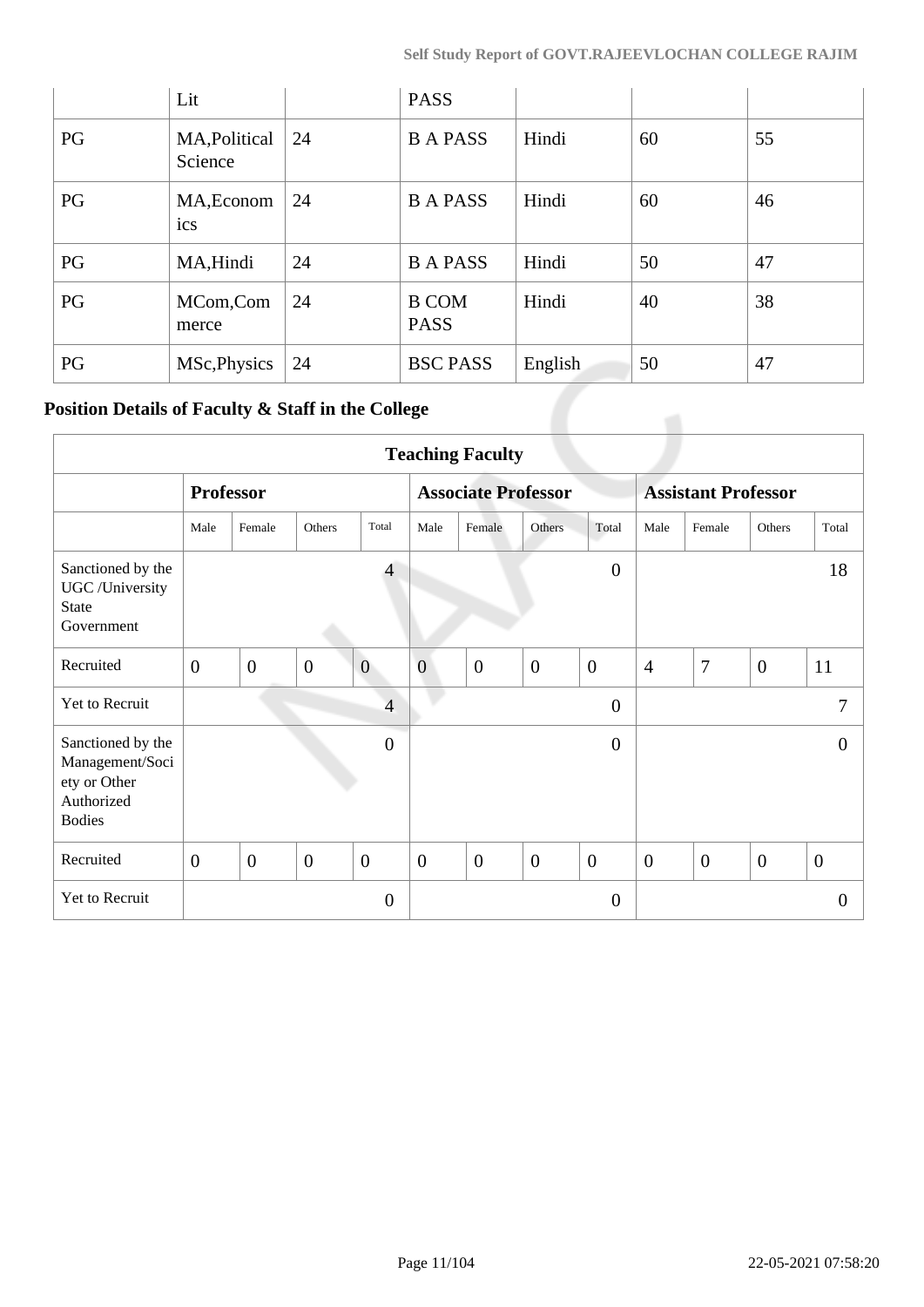|                                                                                 | <b>Non-Teaching Staff</b> |                |                |                |  |  |  |  |  |  |  |
|---------------------------------------------------------------------------------|---------------------------|----------------|----------------|----------------|--|--|--|--|--|--|--|
|                                                                                 | <b>Male</b>               | Female         | <b>Others</b>  | <b>Total</b>   |  |  |  |  |  |  |  |
| Sanctioned by the<br><b>UGC</b> / University State<br>Government                |                           |                |                | 19             |  |  |  |  |  |  |  |
| Recruited                                                                       | 11                        | 3              | $\overline{0}$ | 14             |  |  |  |  |  |  |  |
| Yet to Recruit                                                                  |                           |                |                | 5              |  |  |  |  |  |  |  |
| Sanctioned by the<br>Management/Society<br>or Other Authorized<br><b>Bodies</b> |                           |                |                | $\overline{0}$ |  |  |  |  |  |  |  |
| Recruited                                                                       | $\theta$                  | $\overline{0}$ | $\overline{0}$ | $\overline{0}$ |  |  |  |  |  |  |  |
| Yet to Recruit                                                                  |                           |                |                | $\overline{0}$ |  |  |  |  |  |  |  |

|                                                                                 | <b>Technical Staff</b> |                |                  |                |  |  |  |  |  |  |  |
|---------------------------------------------------------------------------------|------------------------|----------------|------------------|----------------|--|--|--|--|--|--|--|
|                                                                                 | <b>Male</b>            | Female         | <b>Others</b>    | <b>Total</b>   |  |  |  |  |  |  |  |
| Sanctioned by the<br><b>UGC</b> / University State<br>Government                |                        |                |                  | 8              |  |  |  |  |  |  |  |
| Recruited                                                                       | $\overline{4}$         |                | $\overline{0}$   | 5              |  |  |  |  |  |  |  |
| Yet to Recruit                                                                  |                        |                |                  | 3              |  |  |  |  |  |  |  |
| Sanctioned by the<br>Management/Society<br>or Other Authorized<br><b>Bodies</b> |                        |                |                  | $\overline{0}$ |  |  |  |  |  |  |  |
| Recruited                                                                       | $\overline{0}$         | $\overline{0}$ | $\boldsymbol{0}$ | $\overline{0}$ |  |  |  |  |  |  |  |
| Yet to Recruit                                                                  |                        |                |                  | $\overline{0}$ |  |  |  |  |  |  |  |

# **Qualification Details of the Teaching Staff**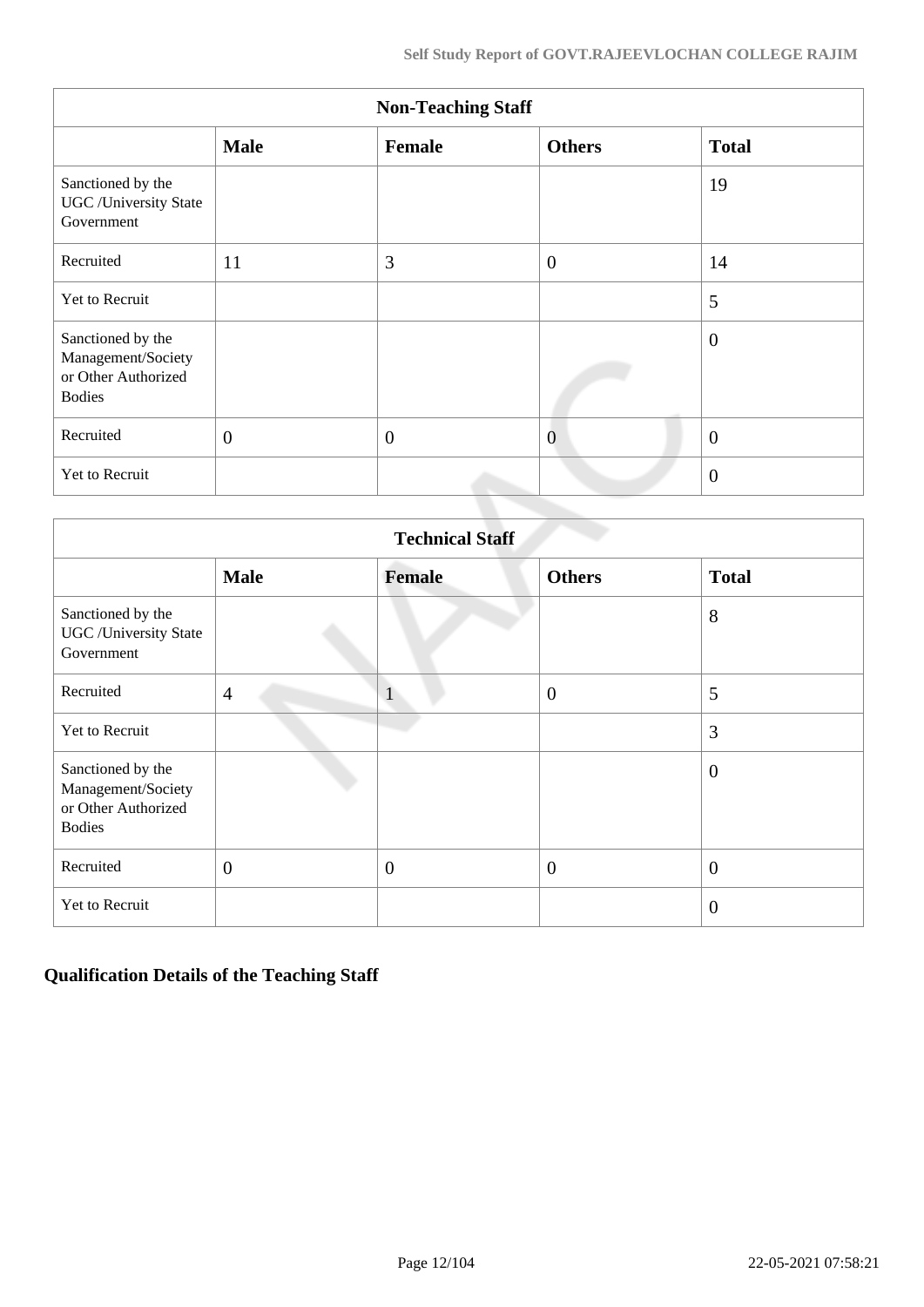| <b>Permanent Teachers</b>                     |                  |                |                |                            |                  |                |                            |                |                |                |  |
|-----------------------------------------------|------------------|----------------|----------------|----------------------------|------------------|----------------|----------------------------|----------------|----------------|----------------|--|
| <b>Highest</b><br>Qualificatio<br>$\mathbf n$ | <b>Professor</b> |                |                | <b>Associate Professor</b> |                  |                | <b>Assistant Professor</b> |                |                |                |  |
|                                               | Male             | Female         | Others         | Male                       | Female           | Others         | Male                       | Female         | Others         | Total          |  |
| D.sc/D.Litt.                                  | $\theta$         | $\overline{0}$ | $\overline{0}$ | $\overline{0}$             | $\overline{0}$   | $\overline{0}$ | $\overline{0}$             | $\overline{0}$ | $\mathbf{0}$   | $\overline{0}$ |  |
| Ph.D.                                         | $\overline{0}$   | $\overline{0}$ | $\overline{0}$ | $\theta$                   | $\overline{0}$   | $\overline{0}$ | $\overline{0}$             | 3              | $\overline{0}$ | 3              |  |
| M.Phil.                                       | $\overline{0}$   | $\overline{0}$ | $\overline{0}$ | $\theta$                   | $\overline{0}$   | $\overline{0}$ | 1                          | 3              | $\theta$       | $\overline{4}$ |  |
| PG                                            | $\theta$         | $\overline{0}$ | $\theta$       | $\overline{0}$             | $\boldsymbol{0}$ | $\overline{0}$ | 3                          | 3              | $\theta$       | 6              |  |

| <b>Temporary Teachers</b>           |                  |                |                |                |                            |                |                |                            |                |          |  |
|-------------------------------------|------------------|----------------|----------------|----------------|----------------------------|----------------|----------------|----------------------------|----------------|----------|--|
| <b>Highest</b><br>Qualificatio<br>n | <b>Professor</b> |                |                |                | <b>Associate Professor</b> |                |                | <b>Assistant Professor</b> |                |          |  |
|                                     | Male             | Female         | Others         | Male           | Female                     | Others         | Male           | Female                     | Others         | Total    |  |
| D.sc/D.Litt.                        | $\overline{0}$   | $\overline{0}$ | $\overline{0}$ | $\overline{0}$ | $\overline{0}$             | $\overline{0}$ | $\overline{0}$ | $\overline{0}$             | $\overline{0}$ | $\theta$ |  |
| Ph.D.                               | $\overline{0}$   | $\overline{0}$ | $\overline{0}$ | $\overline{0}$ | $\overline{0}$             | $\overline{0}$ | $\overline{0}$ | $\overline{0}$             | $\overline{0}$ | $\theta$ |  |
| M.Phil.                             | $\mathbf{0}$     | $\overline{0}$ | $\overline{0}$ | $\overline{0}$ | $\boldsymbol{0}$           | $\mathbf{0}$   | $\overline{0}$ | $\overline{0}$             | $\overline{0}$ | $\theta$ |  |
| PG                                  | $\theta$         | $\mathbf{0}$   | $\overline{0}$ | $\overline{0}$ | $\overline{0}$             | $\overline{0}$ | $\overline{0}$ | $\overline{0}$             | $\overline{0}$ | $\theta$ |  |

| <b>Part Time Teachers</b>           |                  |                |                            |                |                  |                            |                |                |                |                |  |
|-------------------------------------|------------------|----------------|----------------------------|----------------|------------------|----------------------------|----------------|----------------|----------------|----------------|--|
| <b>Highest</b><br>Qualificatio<br>n | <b>Professor</b> |                | <b>Associate Professor</b> |                |                  | <b>Assistant Professor</b> |                |                |                |                |  |
|                                     | Male             | Female         | Others                     | Male           | Female           | Others                     | Male           | Female         | Others         | Total          |  |
| D.sc/D.Litt.                        | $\overline{0}$   | $\overline{0}$ | $\overline{0}$             | $\theta$       | $\overline{0}$   | $\overline{0}$             | $\overline{0}$ | $\overline{0}$ | $\overline{0}$ | $\theta$       |  |
| Ph.D.                               | $\overline{0}$   | $\overline{0}$ | $\overline{0}$             | $\overline{0}$ | $\overline{0}$   | $\overline{0}$             | $\overline{0}$ | $\overline{0}$ | $\overline{0}$ | $\overline{0}$ |  |
| M.Phil.                             | $\theta$         | $\overline{0}$ | $\overline{0}$             | $\overline{0}$ | $\overline{0}$   | $\overline{0}$             | $\overline{0}$ | $\overline{0}$ | $\overline{0}$ | $\theta$       |  |
| PG                                  | $\theta$         | $\mathbf{0}$   | $\theta$                   | $\overline{0}$ | $\boldsymbol{0}$ | $\overline{0}$             | $\overline{0}$ | $\overline{0}$ | $\mathbf{0}$   | $\theta$       |  |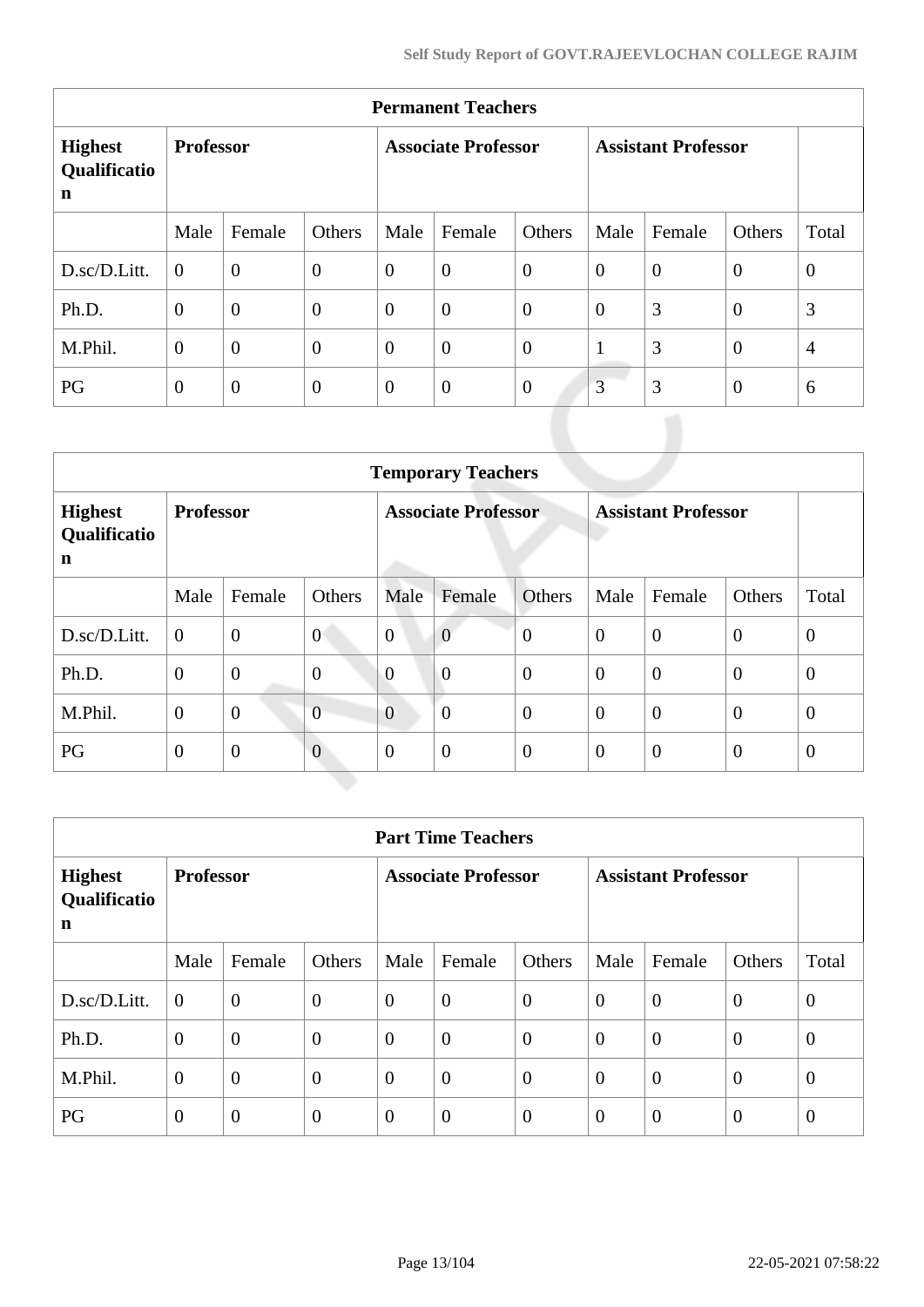| <b>Details of Visting/Guest Faculties</b> |             |        |               |              |  |  |  |  |
|-------------------------------------------|-------------|--------|---------------|--------------|--|--|--|--|
| <b>Number of Visiting/Guest Faculty</b>   | <b>Male</b> | Female | <b>Others</b> | <b>Total</b> |  |  |  |  |
| engaged with the college?                 |             |        |               |              |  |  |  |  |

# **Provide the Following Details of Students Enrolled in the College During the Current Academic Year**

| <b>Programme</b> |        | <b>From the State</b><br><b>Where College</b><br>is Located | <b>From Other</b><br><b>States of India</b> | <b>NRI Students</b> | Foreign<br><b>Students</b> | <b>Total</b>     |
|------------------|--------|-------------------------------------------------------------|---------------------------------------------|---------------------|----------------------------|------------------|
| <b>UG</b>        | Male   | 636                                                         | $\overline{0}$                              | $\Omega$            | $\theta$                   | 636              |
|                  | Female | 754                                                         | $\overline{0}$                              | $\theta$            | $\overline{0}$             | 754              |
|                  | Others | $\theta$                                                    | $\overline{0}$                              | $\theta$            | $\overline{0}$             | $\overline{0}$   |
| PG               | Male   | 80                                                          | $\overline{0}$                              | $\theta$            | $\overline{0}$             | 80               |
|                  | Female | 153                                                         | $\overline{0}$                              | $\overline{0}$      | $\theta$                   | 153              |
|                  | Others | $\theta$                                                    | $\overline{0}$                              | $\Omega$            | $\theta$                   | $\boldsymbol{0}$ |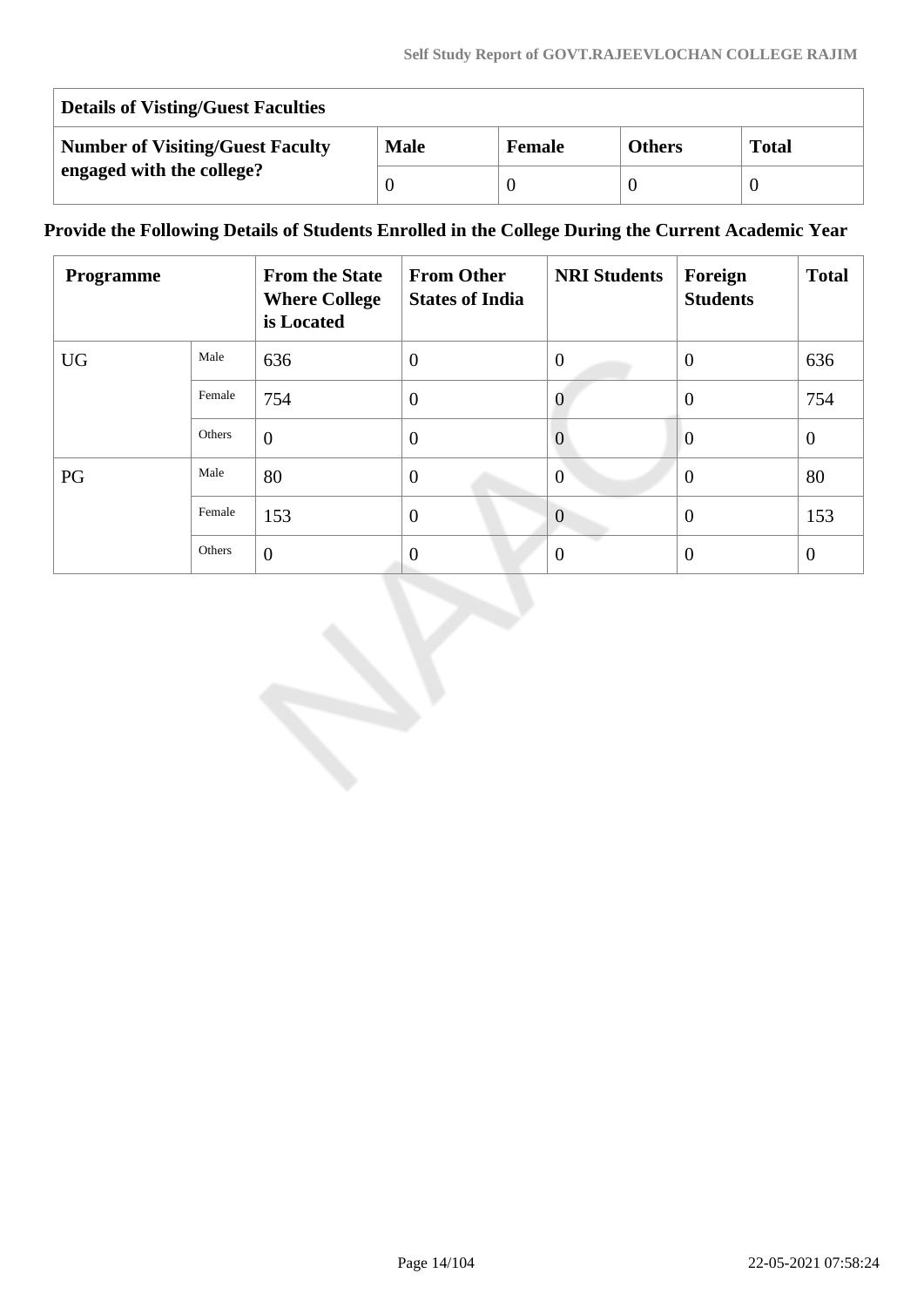| <b>r</b> ears              |        |                  |                  |                  |                |
|----------------------------|--------|------------------|------------------|------------------|----------------|
| Programme                  |        | Year 1           | Year 2           | Year 3           | Year 4         |
| $\ensuremath{\mathbf{SC}}$ | Male   | 79               | 98               | 89               | 103            |
|                            | Female | 75               | 104              | 98               | 109            |
|                            | Others | $\overline{0}$   | $\boldsymbol{0}$ | $\overline{0}$   | $\overline{0}$ |
| <b>ST</b>                  | Male   | 37               | 57               | 47               | 51             |
|                            | Female | 75               | 73               | 62               | 62             |
|                            | Others | $\overline{0}$   | $\boldsymbol{0}$ | $\mathbf{0}$     | $\overline{0}$ |
| OBC                        | Male   | 386              | 508              | 528              | 544            |
|                            | Female | 499              | 582              | 631              | 705            |
|                            | Others | $\overline{0}$   | $\mathbf{0}$     | $\boldsymbol{0}$ | $\overline{0}$ |
| General                    | Male   | 14               | 13               | 16               | 14             |
|                            | Female | 15               | 13               | 22               | 28             |
|                            | Others | $\overline{0}$   | $\overline{0}$   | $\mathbf{0}$     | $\mathbf{0}$   |
| Others                     | Male   | $\boldsymbol{0}$ | $\boldsymbol{0}$ | $\overline{0}$   | $\overline{0}$ |
|                            | Female | $\overline{0}$   | $\theta$         | $\overline{0}$   | $\overline{0}$ |
|                            | Others | $\boldsymbol{0}$ | $\boldsymbol{0}$ | $\overline{0}$   | $\overline{0}$ |
| Total                      |        | 1180             | 1448             | 1493             | 1616           |

**Provide the Following Details of Students admitted to the College During the last four Academic Years**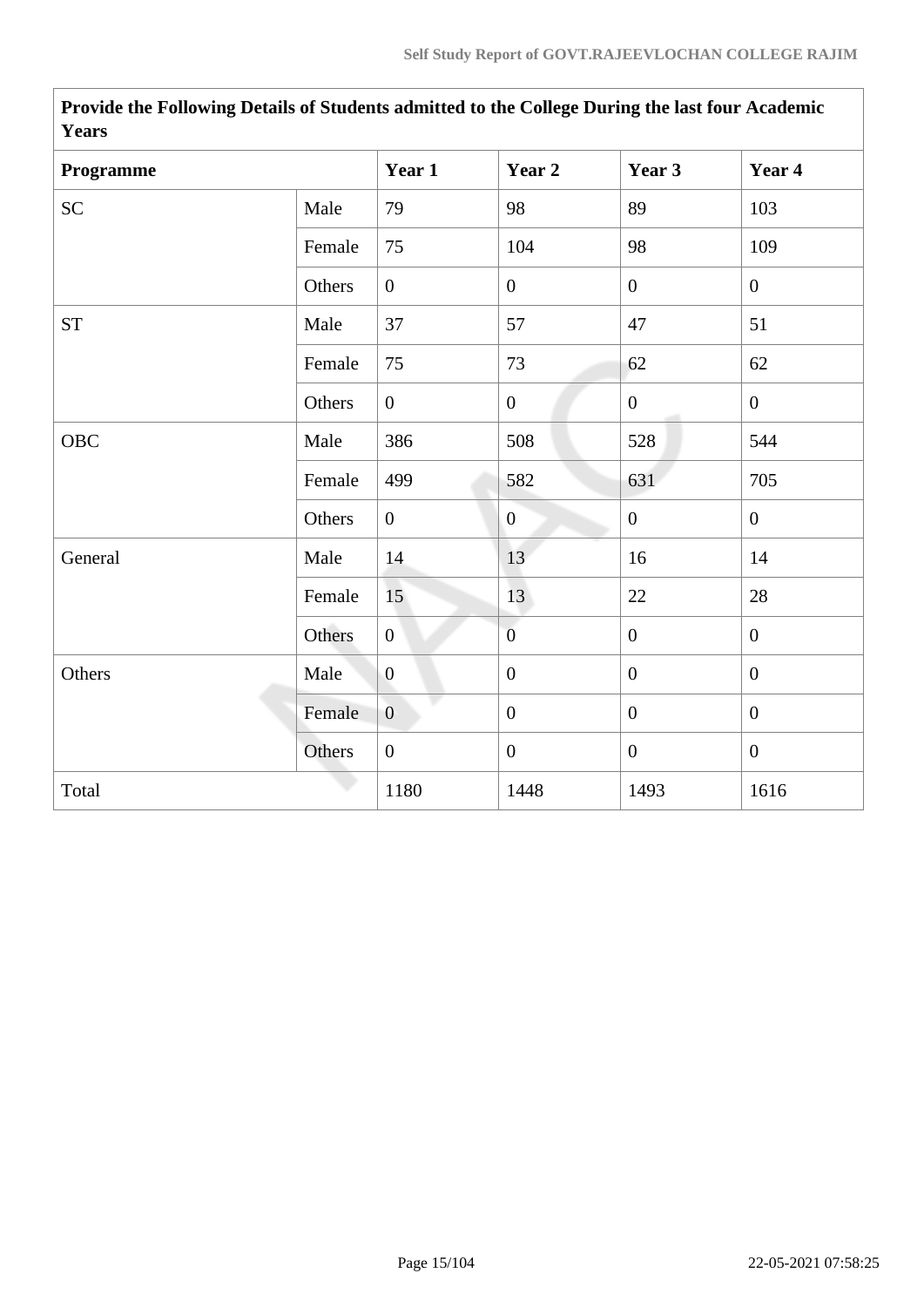# **Extended Profile**

# **1 Program**

# **1.1**

**Number of courses offered by the institution across all programs during the last five years**

| <b>Response: 160</b> File Description   | Document             |
|-----------------------------------------|----------------------|
| Institutional Data in Prescribed Format | <b>View Document</b> |

# **1.2**

#### **Number of programs offered year-wise for last five years**

| 2018-19 | 2017-18 | 2016-17        | 2015-16 | 2014-15 |
|---------|---------|----------------|---------|---------|
| 16      | ⊥ັ      | $\Omega$<br>U. | 07      | 06      |

# **2 Students**

## **2.1**

# **Number of students year-wise during the last five years**

| 2018-19                                 | 2017-18 | 2016-17 |                      | 2015-16 | 2014-15 |  |
|-----------------------------------------|---------|---------|----------------------|---------|---------|--|
| 1623                                    | 1494    | 1454    |                      | 1180    | 1019    |  |
| <b>File Description</b>                 |         |         | Document             |         |         |  |
| Institutional Data in Prescribed Format |         |         | <b>View Document</b> |         |         |  |

#### **2.2**

# **Number of seats earmarked for reserved category as per GOI/State Govt rule year-wise during the last five years**

| 2018-19                                 | 2017-18 | 2016-17 |                      | 2015-16 | 2014-15 |  |
|-----------------------------------------|---------|---------|----------------------|---------|---------|--|
| 469                                     | 437     | 388     |                      | 342     | 331     |  |
| <b>File Description</b>                 |         |         | Document             |         |         |  |
| Institutional data in prescribed format |         |         | <b>View Document</b> |         |         |  |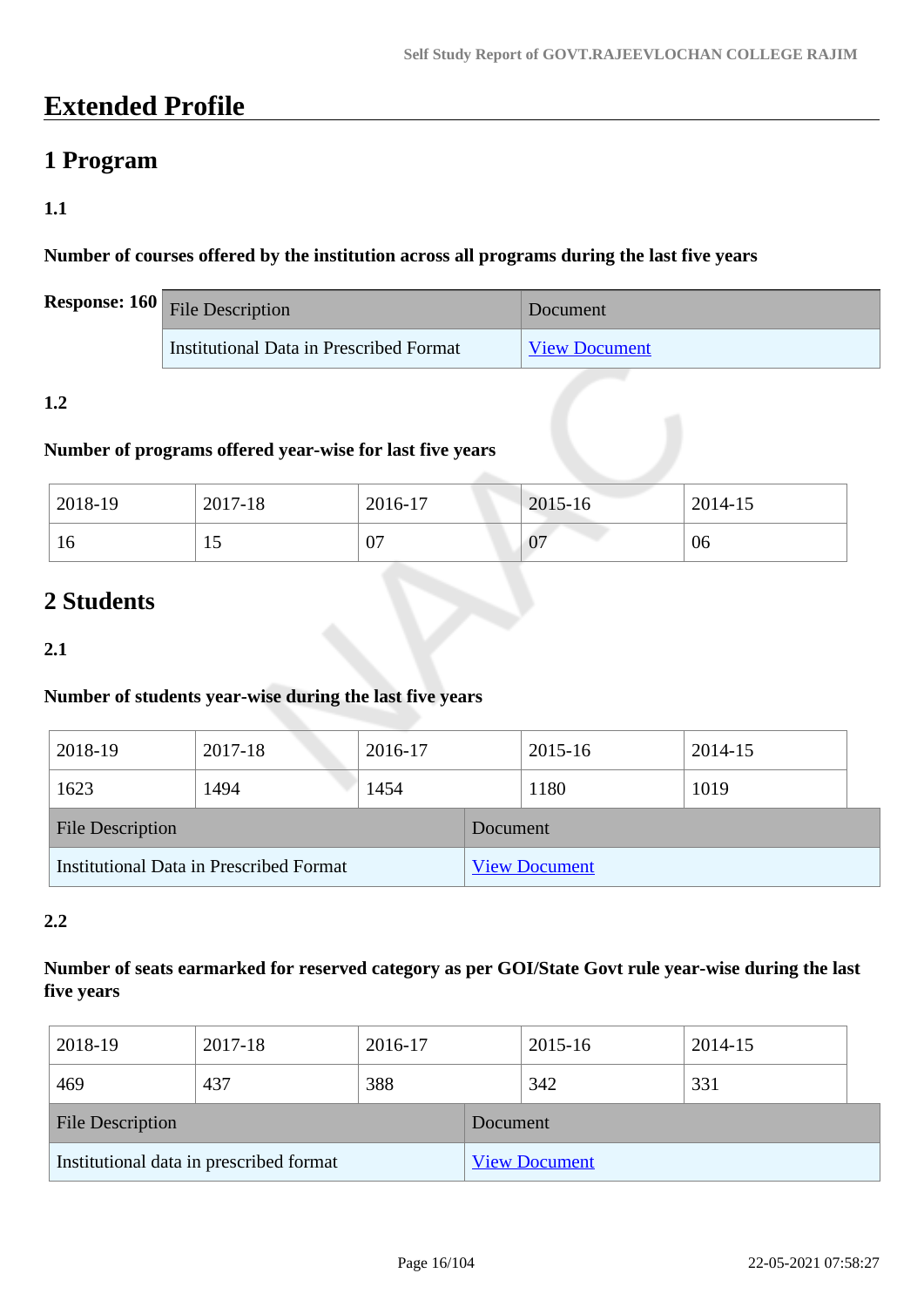# **2.3**

# **Number of outgoing / final year students year-wise during the last five years**

| 2018-19                                 | 2017-18 | 2016-17  |                      | 2015-16 | 2014-15 |  |
|-----------------------------------------|---------|----------|----------------------|---------|---------|--|
| 468                                     | 438     | 440      |                      | 333     | 247     |  |
| <b>File Description</b>                 |         | Document |                      |         |         |  |
| Institutional Data in Prescribed Format |         |          | <b>View Document</b> |         |         |  |

# **3 Teachers**

## **3.1**

# **Number of full time teachers year-wise during the last five years**

| 2018-19                                 | 2017-18 | 2016-17  |                      | $2015 - 16$ | 2014-15 |
|-----------------------------------------|---------|----------|----------------------|-------------|---------|
| 12                                      | 13      | 12       |                      |             | 12      |
| <b>File Description</b>                 |         | Document |                      |             |         |
| Institutional Data in Prescribed Format |         |          | <b>View Document</b> |             |         |

# **3.2**

# **Number of sanctioned posts year-wise during the last five years**

| 2018-19                 | 2017-18                                 | 2016-17 |          | 2015-16              | 2014-15 |  |
|-------------------------|-----------------------------------------|---------|----------|----------------------|---------|--|
| 23                      | 22                                      | 21      |          | 21                   | 21      |  |
| <b>File Description</b> |                                         |         | Document |                      |         |  |
|                         | Institutional data in prescribed format |         |          | <b>View Document</b> |         |  |

# **4 Institution**

**4.1**

# **Total number of classrooms and seminar halls**

**Response: 15**

**4.2**

**Total Expenditure excluding salary year-wise during the last five years ( INR in Lakhs)**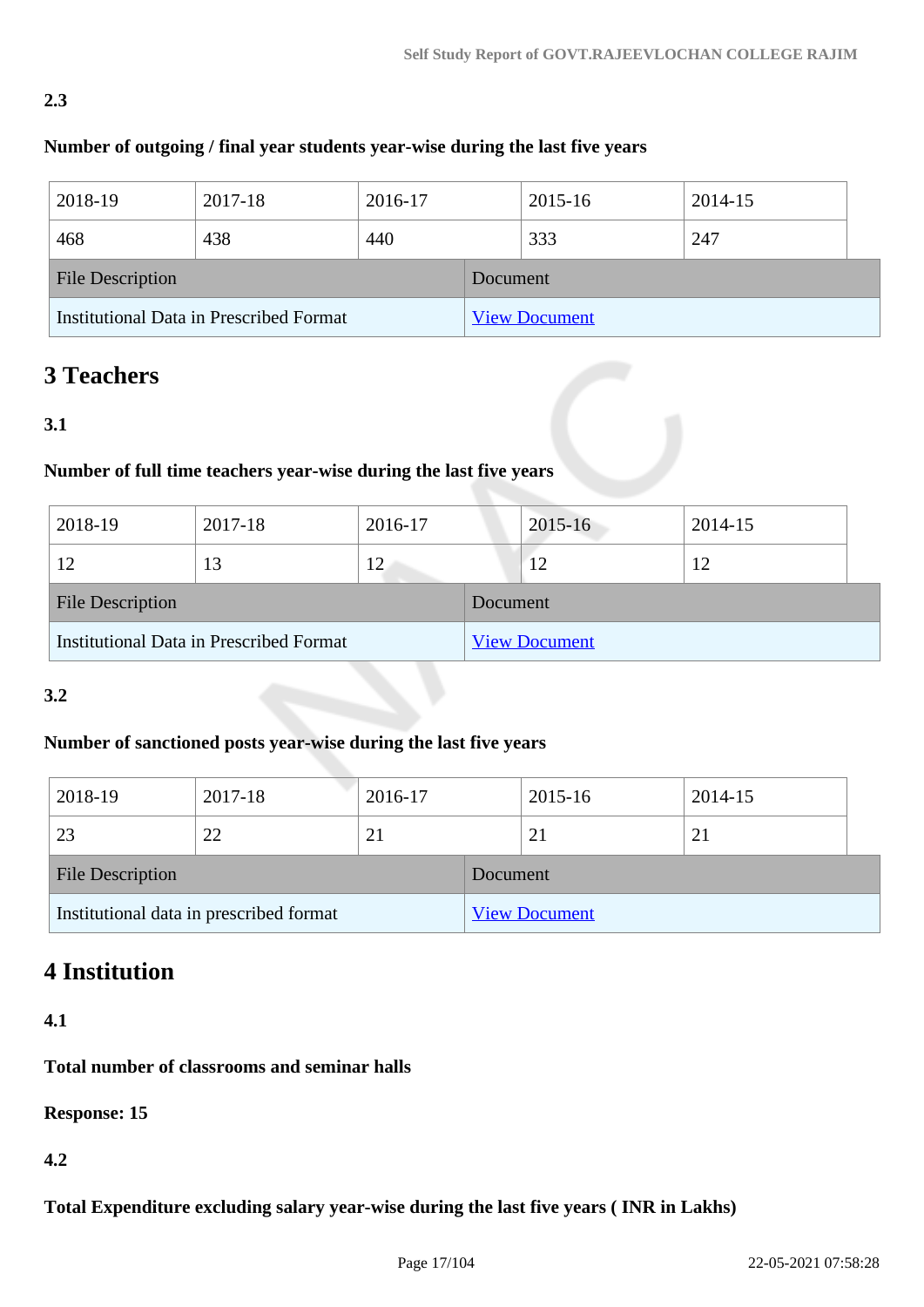| 2018-19 | 2017-18 | 2016-17 | 2015-16 | 2014-15 |
|---------|---------|---------|---------|---------|
| 2.70    | 5.11    | 102.78  | 10.76   | 2.29    |

**4.3**

# **Number of computers**

**Response: 08**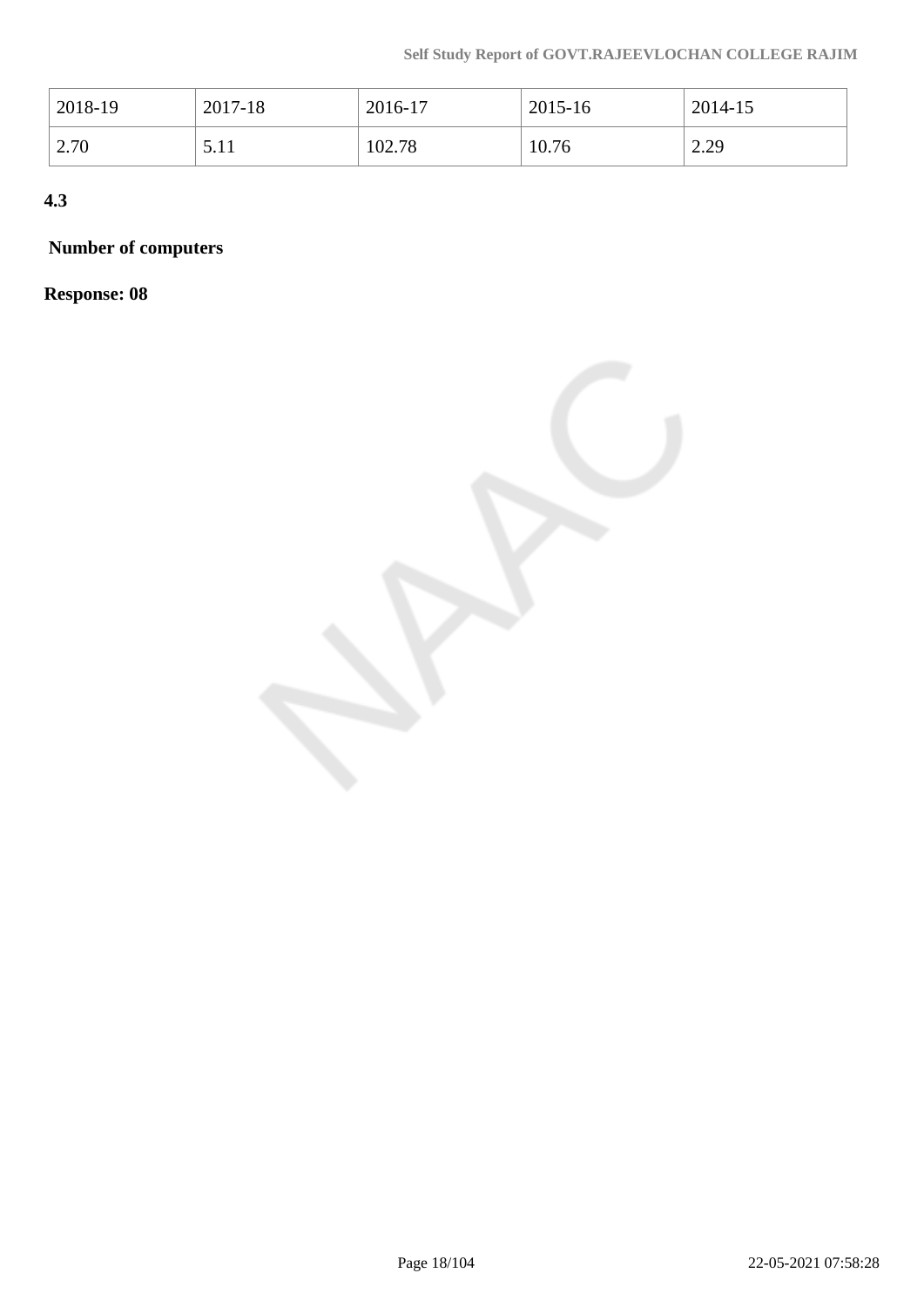# **4. Quality Indicator Framework(QIF)**

# **Criterion 1 - Curricular Aspects**

# **1.1 Curricular Planning and Implementation**

 **1.1.1 The institution ensures effective curriculum delivery through a well planned and documented process** 

#### **Response:**

Curriculum is decided by the Board of Studies of Pt. Ravishankar shukla University Raipur. For effective implementation of curriculum, Principal - the Head of the Institution conduct the staff council meeting in the beginning of session and give proper guideline and advise to the entire faculty members. Senior teachers and IQAC coordinator also contribute their valuable remarks and ideas on the implementation of the curriculum.

The college develops and deploys action plans for effective implementation of the curriculum in the following ways

- Faculty members individually propose their work plan by broadly dividing the syllabus for the whole session, considering the ability of students.
- A copy of the syllabus is attached by the faculty members in their Daily dairy notebook for the reference.
- Reference books are also recommended by the subject teachers to the students along with the Text books of prescribed syllabus.
- Seminars by the students, tutorials extra classes are organized.
- Along with the unit class tests, Internal exam is also conducted in the month of February
- Parent- Teacher meetings are held in the college.

| <b>File Description</b>         | <b>Document</b>      |
|---------------------------------|----------------------|
| Any additional information      | <b>View Document</b> |
| Link for Additional Information | <b>View Document</b> |

# **1.1.2 Number of certificate/diploma program introduced during the last five years**

#### **Response:** 0

#### 1.1.2.1 **Number of certificate/diploma programs introduced year-wise during the last five years**

| $\frac{1}{2018-19}$ | 2017-18 | 2016-17 | 2015-16 | 2014-15 |
|---------------------|---------|---------|---------|---------|
|                     |         |         |         |         |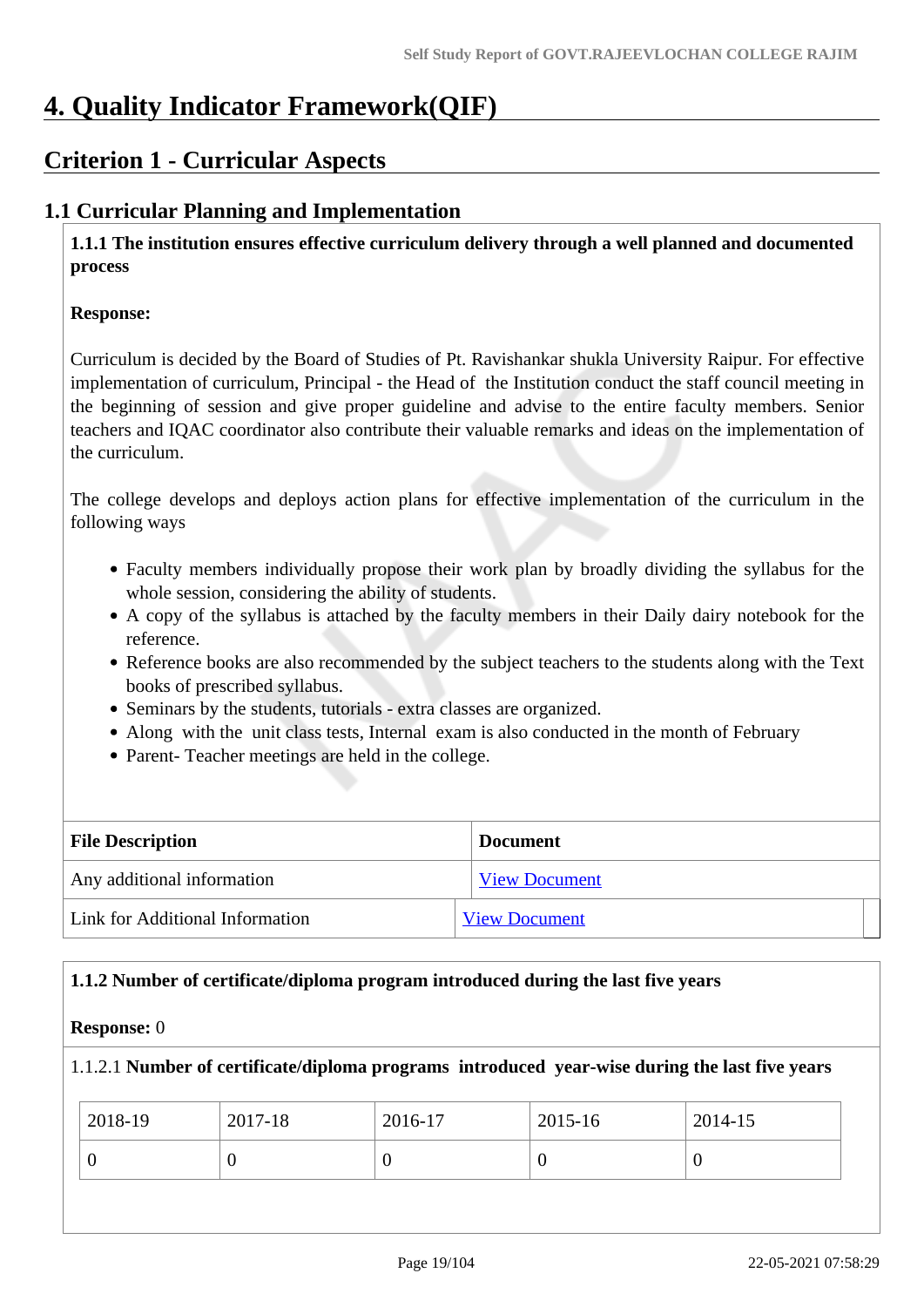| <b>File Description</b>                     | <b>Document</b>      |
|---------------------------------------------|----------------------|
| Details of the certificate/Diploma programs | <b>View Document</b> |

#### **1.1.3 Percentage of participation of full time teachers in various bodies of the Universities/ Autonomous Colleges/ Other Colleges, such as BoS and Academic Council during the last five years**

## **Response:** 40.98

1.1.3.1 Number of teachers participating in various bodies of the Institution, such as BoS and Academic Council year-wise during the last five years

| 2018-19 | 2017-18 | 2016-17 | 2015-16 | 2014-15 |
|---------|---------|---------|---------|---------|
|         | ∼       |         | ν       | -       |

| <b>File Description</b>                                                | <b>Document</b>      |
|------------------------------------------------------------------------|----------------------|
| Details of participation of teachers in various bodies   View Document |                      |
| Any additional information                                             | <b>View Document</b> |

# **1.2 Academic Flexibility**

 **1.2.1 Percentage of new Courses introduced out of the total number of courses across all Programs offered during last five years**

**Response:** 36.25

1.2.1.1 How many new courses are introduced within the last five years

Response: 58

| <b>File Description</b>                               | <b>Document</b>      |
|-------------------------------------------------------|----------------------|
| Minutes of relevant Academic Council/BOS<br>meetings. | <b>View Document</b> |
| Details of the new courses introduced                 | <b>View Document</b> |

# **1.2.2 Percentage of programs in which Choice Based Credit System (CBCS)/Elective course system has been implemented**

#### **Response:** 0

1.2.2.1 Number of programmes in which CBCS/ Elective course system implemented.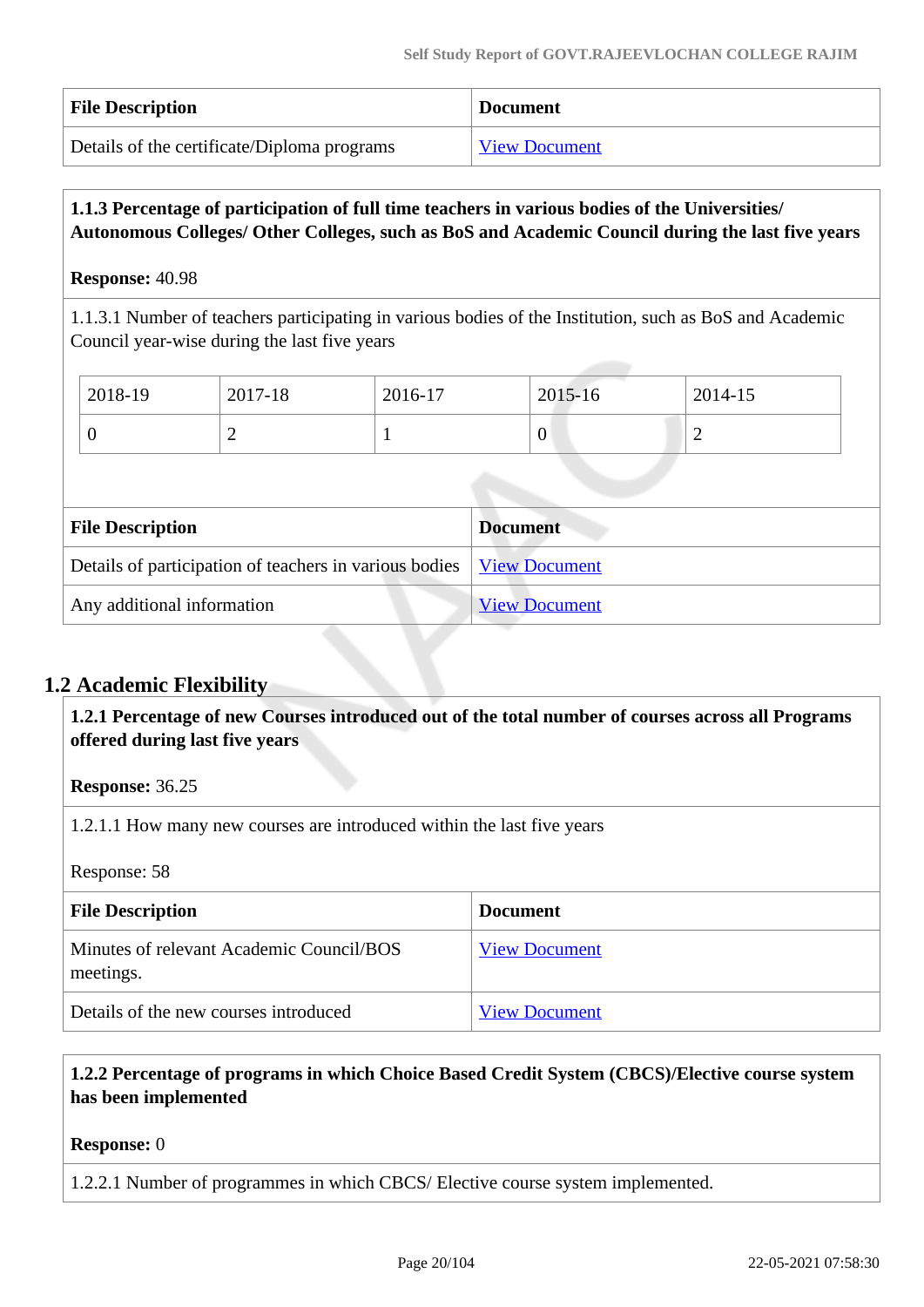| <b>File Description</b>                              | <b>Document</b>      |
|------------------------------------------------------|----------------------|
| Name of the programs in which CBCS is<br>implemented | <b>View Document</b> |

## **1.2.3 Average percentage of students enrolled in subject related Certificate/ Diploma programs/Addon programs as against the total number of students during the last five years**

#### **Response:** 0

1.2.3.1 Number of students enrolled in subject related Certificate or Diploma or Add-on programs yearwise during the last five years

|  | 2018-19                 | 2017-18 | 2016-17 |                 | 2015-16 | 2014-15  |
|--|-------------------------|---------|---------|-----------------|---------|----------|
|  |                         |         | O       |                 | 0       | $\theta$ |
|  |                         |         |         |                 |         |          |
|  | <b>File Description</b> |         |         | <b>Document</b> |         |          |

| Details of the students enrolled in Subjects related | <b>View Document</b> |
|------------------------------------------------------|----------------------|
| to certificate/Diploma/Add-on programs               |                      |

# **1.3 Curriculum Enrichment**

 **1.3.1 Institution integrates cross- cutting issues relevant to Gender, Environment and Sustainability, Human Values and Professional Ethics into the Curriculum**

# **Response:**

 The efforts made by the institution to integrate various cross cutting issues are as follows:Environment education is a compulsory part of the Under Graduate program. In this subject, project is prepared by the students and class room discussion is conducted. M.A political Science student read the human right values as well as the environmental debates contents,similarly M.A. economics Student also read the environmental paper.These are the course material include in curriculum regarding the awareness of students in said issues.apart from that NCC, NSS wings and Red cross society conduct number of awareness programs beneficial to humanity with respect to social, economical, cultural, literal issues. For all these enrichment programs, college appoints various incharges to conduct the different works. The in charge professor conducts meetings and takes the important decisions regarding the enrichment programs.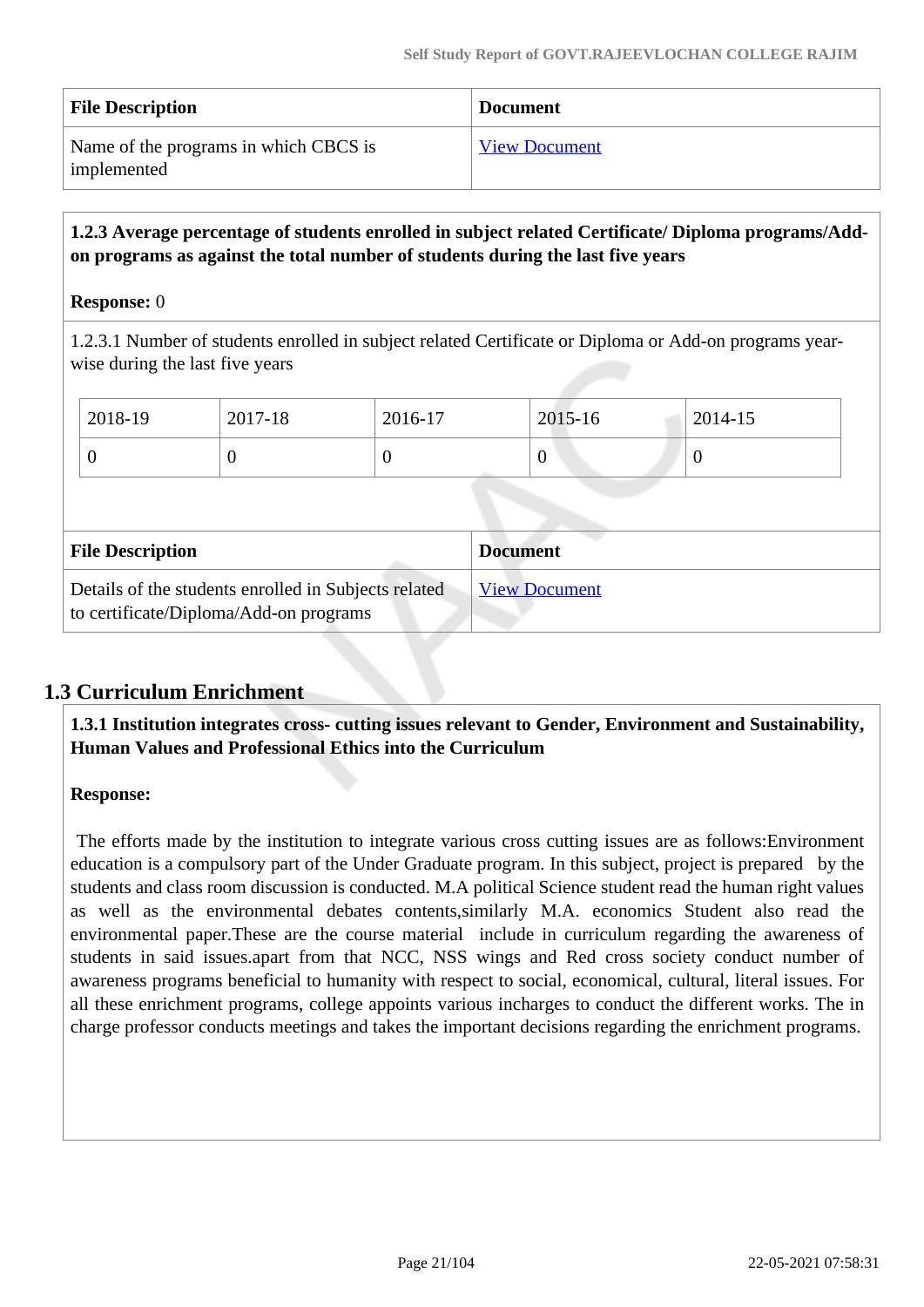| <b>File Description</b>         | <b>Document</b>      |
|---------------------------------|----------------------|
| Any Additional Information      | <b>View Document</b> |
| Link for Additional Information | <b>View Document</b> |

# **1.3.2 Number of value added courses imparting transferable and life skills offered during the last five years**

#### **Response:** 0

1.3.2.1 Number of value-added courses imparting transferable and life skills offered during the last five years

| <b>File Description</b>                                                      | <b>Document</b>      |
|------------------------------------------------------------------------------|----------------------|
| Details of the value-added courses imparting<br>transferable and life skills | <b>View Document</b> |

| 1.3.3 Percentage of students undertaking field projects / internships                |                      |  |
|--------------------------------------------------------------------------------------|----------------------|--|
| <b>Response:</b> 0                                                                   |                      |  |
| 1.3.3.1 Number of students undertaking field projects or internships<br>Response: 00 |                      |  |
| <b>File Description</b>                                                              | <b>Document</b>      |  |
| Institutional data in prescribed format                                              | <b>View Document</b> |  |
| Any additional information                                                           | <b>View Document</b> |  |

# **1.4 Feedback System**

 **1.4.1 Structured feedback received from 1) Students, 2)Teachers, 3)Employers, 4)Alumni and 5)Parents for design and review of syllabus-Semester wise/ year-wise Response:** C. Any 2 of the above **File Description Document** URL for stakeholder feedback report [View Document](https://drive.google.com/file/d/14Riz1_I_2sIW6NtC08V5PjcAYlPFyERa/view)

#### **1.4.2 Feedback processes of the institution may be classified as follows:**

**Response:** D. Feedback collected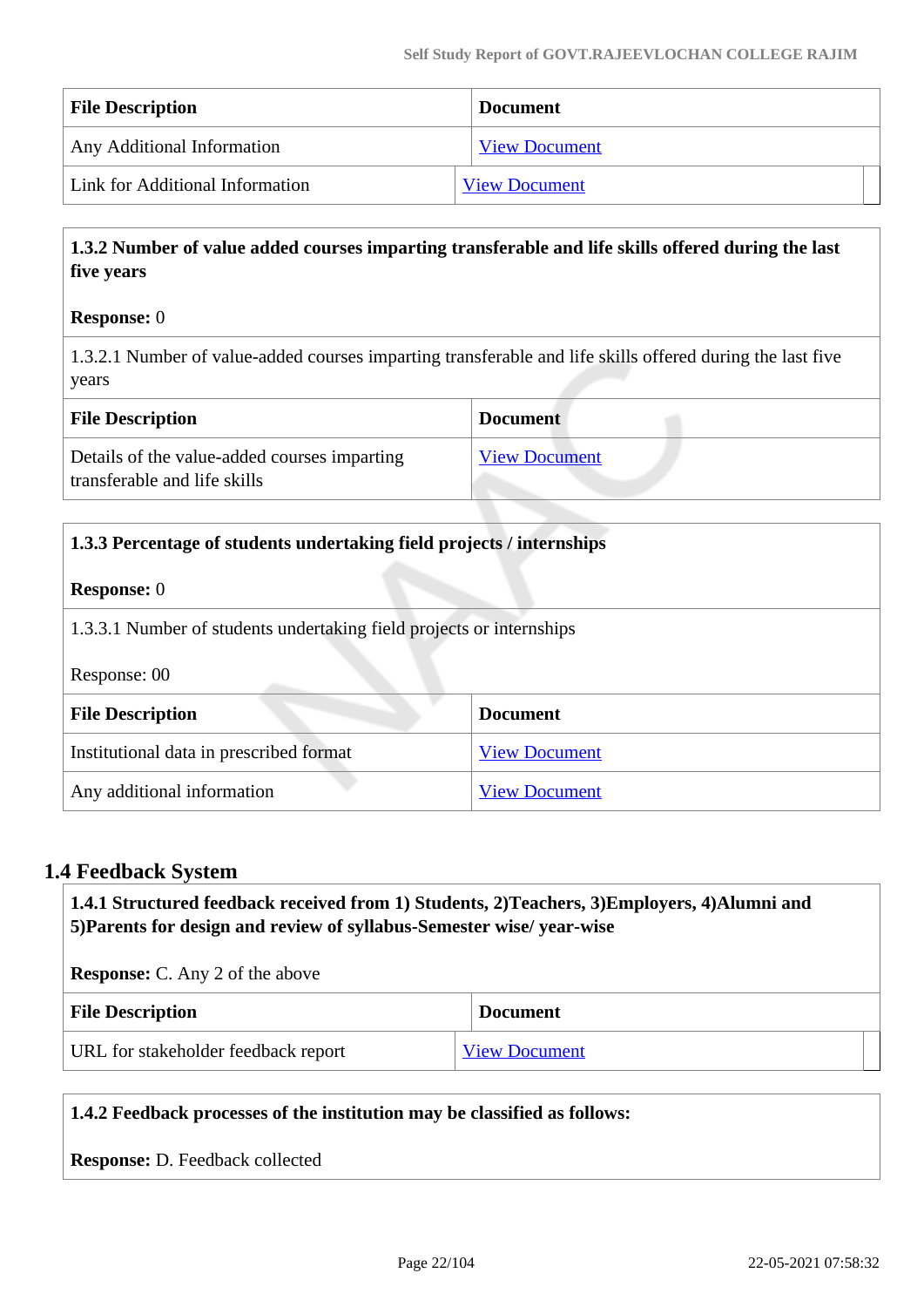| <b>File Description</b> | <b>Document</b>      |
|-------------------------|----------------------|
| URL for feedback report | <b>View Document</b> |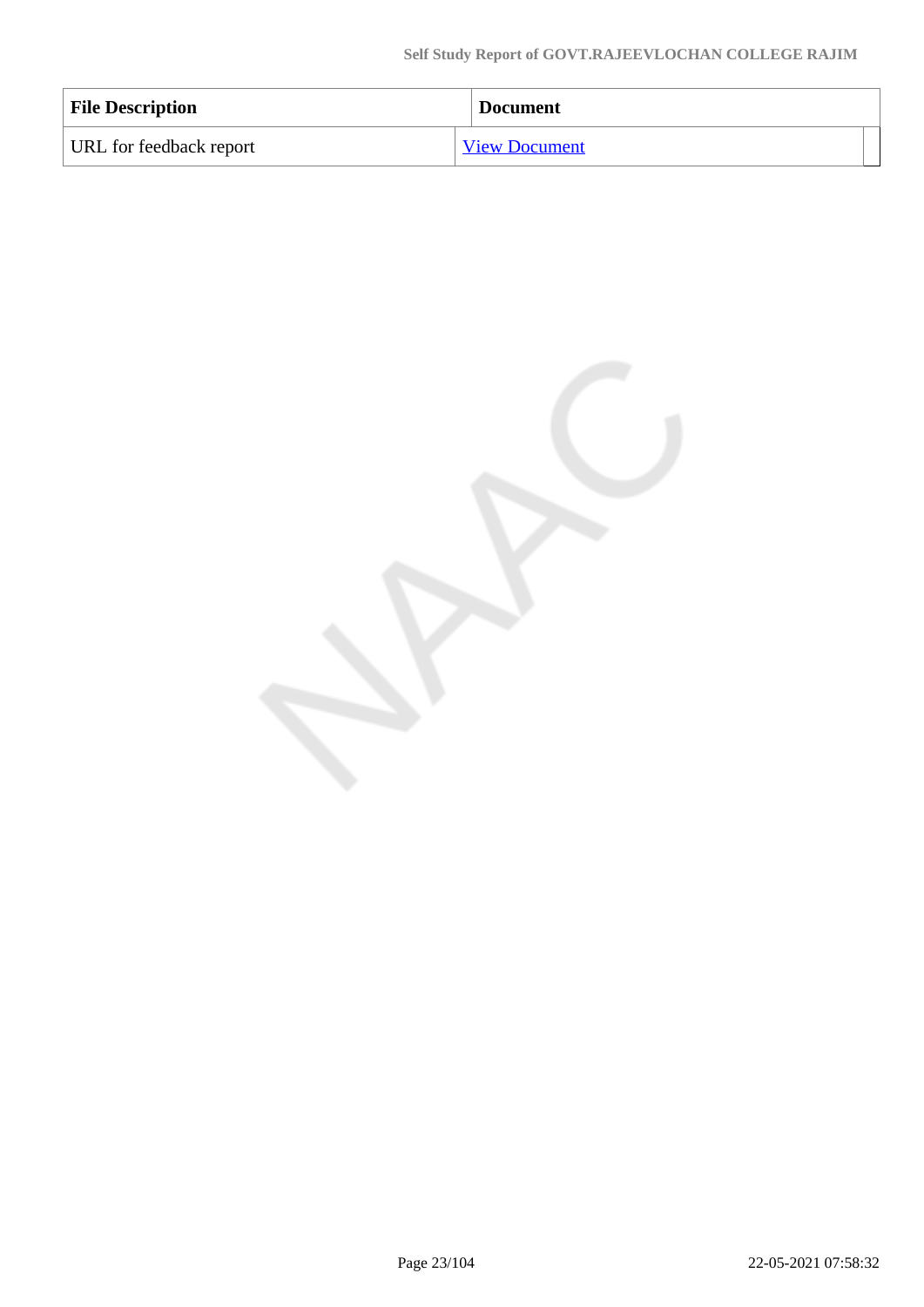# **Criterion 2 - Teaching-learning and Evaluation**

# **2.1 Student Enrollment and Profile**

**2.1.1 Average percentage of students from other States and Countries during the last five years**

#### **Response:** 0

2.1.1.1 Number of students from other states and countries year-wise during the last five years

| 2018-19 | 2017-18 | 2016-17 | 2015-16 | 2014-15 |
|---------|---------|---------|---------|---------|
|         |         |         | ν       |         |

| <b>File Description</b>                       | <b>Document</b>      |
|-----------------------------------------------|----------------------|
| List of students (other states and countries) | <b>View Document</b> |
| Institutional data in prescribed format       | <b>View Document</b> |

#### **2.1.2 Average Enrollment percentage (Average of last five years)**

#### **Response:** 78.74

2.1.2.1 Number of students admitted year-wise during the last five years

| 2018-19 | 2017-18 | 2016-17 | 2015-16 | 2014-15 |
|---------|---------|---------|---------|---------|
| 549     | 515     | 463     | 393     | 336     |

2.1.2.2 Number of sanctioned seats year-wise during the last five years

| 2018-19 | 2017-18 | 2016-17 | 2015-16 | 2014-15 |
|---------|---------|---------|---------|---------|
| 680     | 633     | 562     | 496     | 480     |

| <b>File Description</b>                 | <b>Document</b>      |
|-----------------------------------------|----------------------|
| Institutional data in prescribed format | <b>View Document</b> |

## **2.1.3 Average percentage of seats filled against seats reserved for various categories as per applicable reservation policy during the last five years**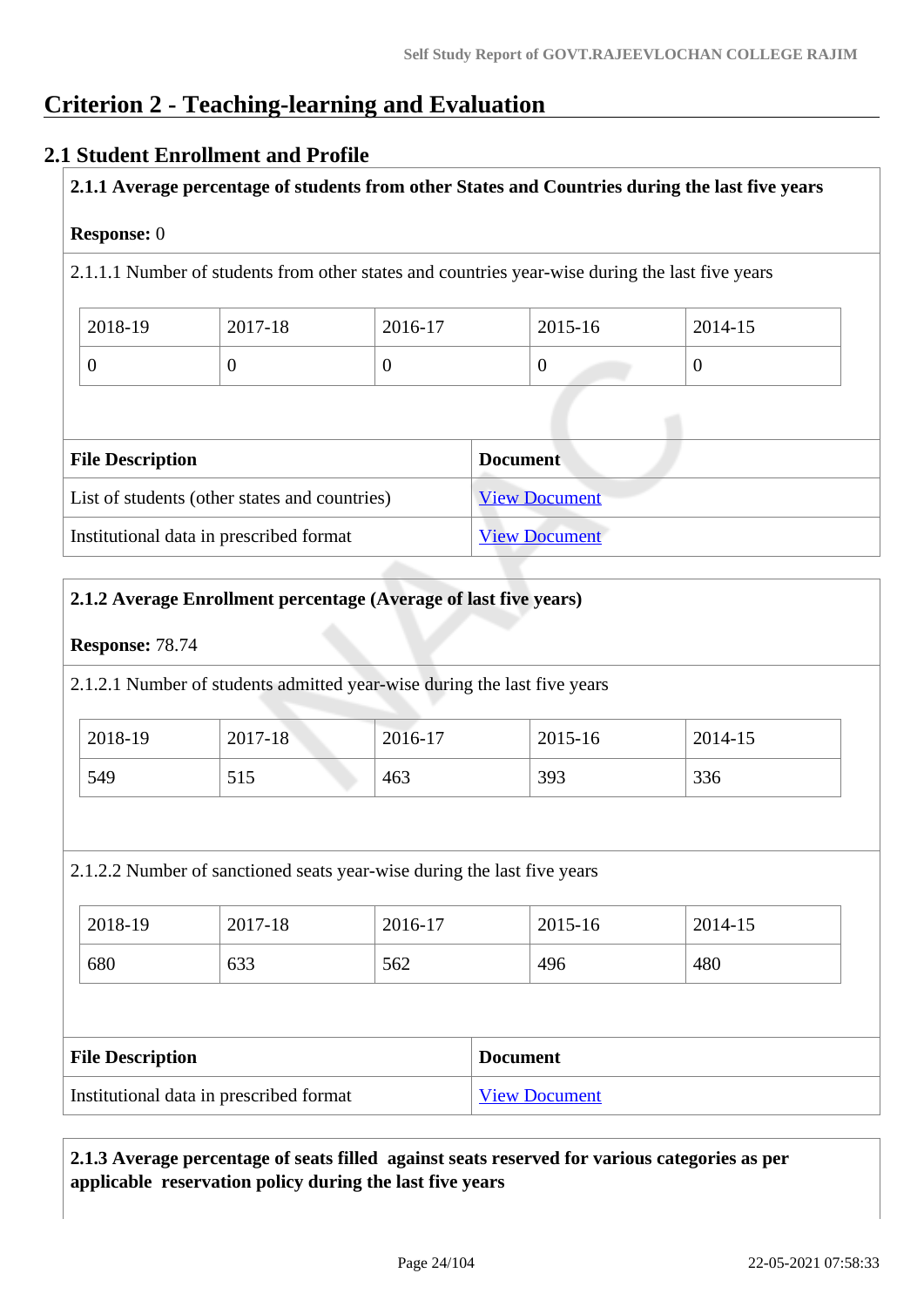#### **Response:** 72.5

2.1.3.1 Number of actual students admitted from the reserved categories year-wise during the last five years

| 2018-19                 | 2017-18 | 2016-17 | 2015-16         | 2014-15 |  |
|-------------------------|---------|---------|-----------------|---------|--|
| 340                     | 317     | 281     | 248             | 240     |  |
|                         |         |         |                 |         |  |
| <b>File Description</b> |         |         | <b>Document</b> |         |  |
|                         |         |         |                 |         |  |

# **2.2 Catering to Student Diversity**

 **2.2.1 The institution assesses the learning levels of the students, after admission and organises special programs for advanced learners and slow learners**

#### **Response:**

Institute identify to special educational/learner through classroom introduction, seminar conducted by student, experimental work and group discussion.Respond to special educational/learning needs of advanced learners through:

- classroom interaction, unit test and seminar presentation enables the teachers to identify the advance learners
- Gave guidance for reference books, extra classes, interactive sessions and class tests.
- Internal examination before annual exam
- Organize special lecturer by eminent person
- Providing Valuable guideline for competitive exam like UPSC,PSC,SSC,RAILWAYS,NET
- Give gold medal to meritorious student
- Extracurricular activity organize like quiz competition, debate, essay writing, speech etc.
- Library facilities are allowed to advanced learners.
- Government scholarship provided to economical weaker student
- Home assignment given to slow learner
- Extra classes, personal guidance and written class tests.
- Practical work, field studies are arranged

| <b>File Description</b>         | <b>Document</b>      |  |
|---------------------------------|----------------------|--|
| Any additional information      | <b>View Document</b> |  |
| Link for Additional Information | <b>View Document</b> |  |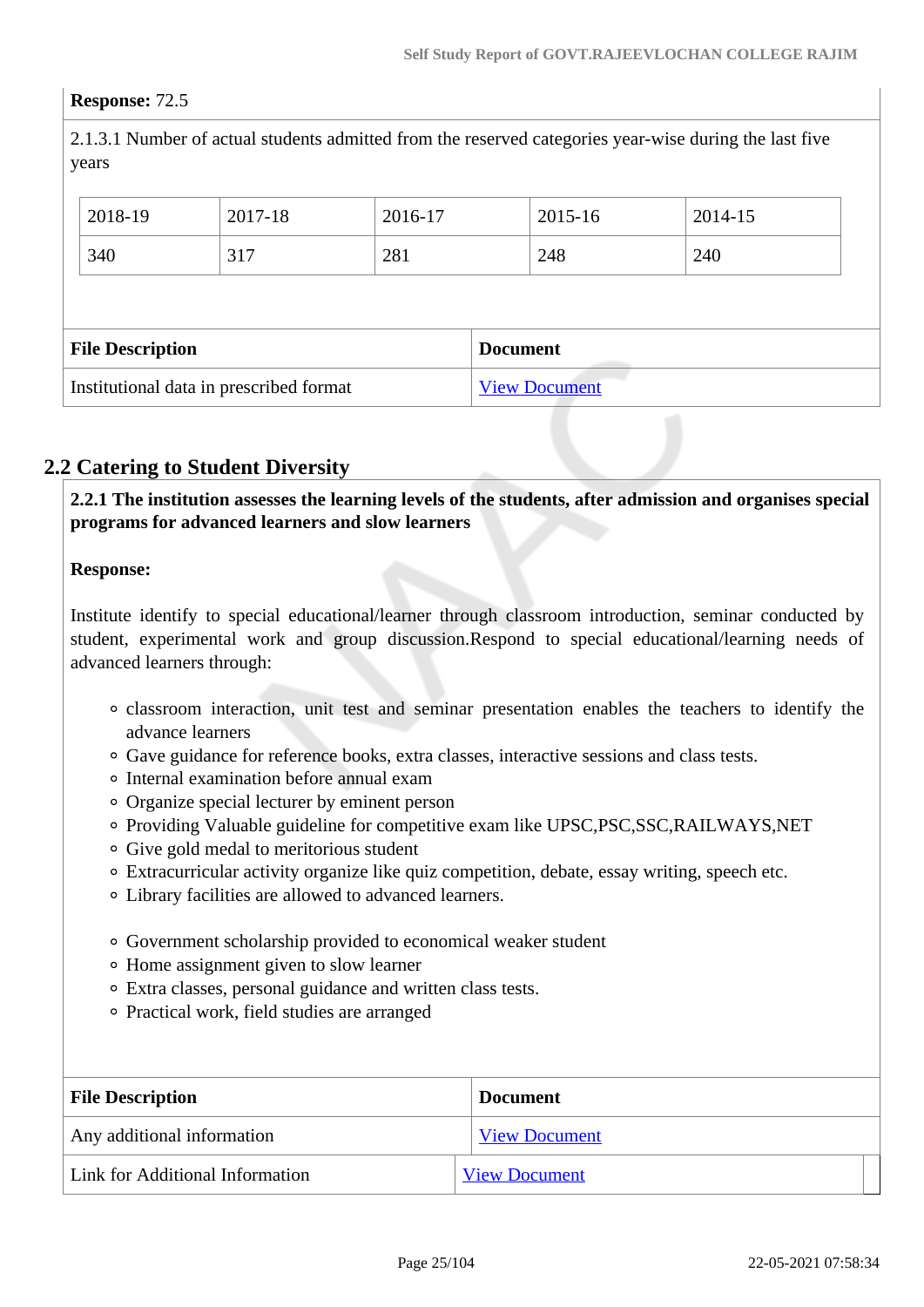| 2.2.2 Student - Full time teacher ratio                                                       |                      |  |  |
|-----------------------------------------------------------------------------------------------|----------------------|--|--|
| <b>Response:</b> $541:4$                                                                      |                      |  |  |
| <b>File Description</b>                                                                       | <b>Document</b>      |  |  |
| Any additional information                                                                    | <b>View Document</b> |  |  |
|                                                                                               |                      |  |  |
| 2.2.3 Percentage of differently abled students (Divyangjan) on rolls<br><b>Response: 0.31</b> |                      |  |  |

| 2.2.3.1 Number of differently abled students on rolls                                             |                      |  |  |
|---------------------------------------------------------------------------------------------------|----------------------|--|--|
| Response: 05                                                                                      |                      |  |  |
| <b>File Description</b>                                                                           | <b>Document</b>      |  |  |
| Institutional data in prescribed format                                                           | <b>View Document</b> |  |  |
| Any other document submitted by the Institution to<br>a Government agency giving this information | <b>View Document</b> |  |  |
| Any additional information                                                                        | <b>View Document</b> |  |  |

# **2.3 Teaching- Learning Process**

 **2.3.1 Student centric methods, such as experiential learning, participative learning and problem solving methodologies are used for enhancing learning experiences**

# **Response:**

Our college vision is student centric education so all possible efforts are made to ensure their overall growth and development in a safe and educational environment. At the beginning of session admission committee form by the head of institution, those give proper guideline to newcomer student of which course is much beneficiary to future. Extra class, class test, unit test, seminar, practical session organize for grooming of student performance

The College provides the learning facilities like efficient classrooms, well-equipped laboratories with lab assistants, well-stocked library with reading room to make learning effective. The PG students of Political Science, Economics and Commerce Departments undertake project work in their course. Project work is given to undergraduate first year student in environmental studies. Teacher always encourage student to learn as much as possible and solve their problem. They are encouraged to write assignment, practical work. Institute organizes co-curricular activity like quiz competition, general knowledge competition, debate, essay writing, poster presentation competition for improving the mental and academic strength of student. NSS, NCC, cams help student to develop participatory learning.

College makes all the efforts to improve the creativity, nurture critical thinking and scientific temper amongst the students. College also gives a platform to learn new innovative and carrier orientated things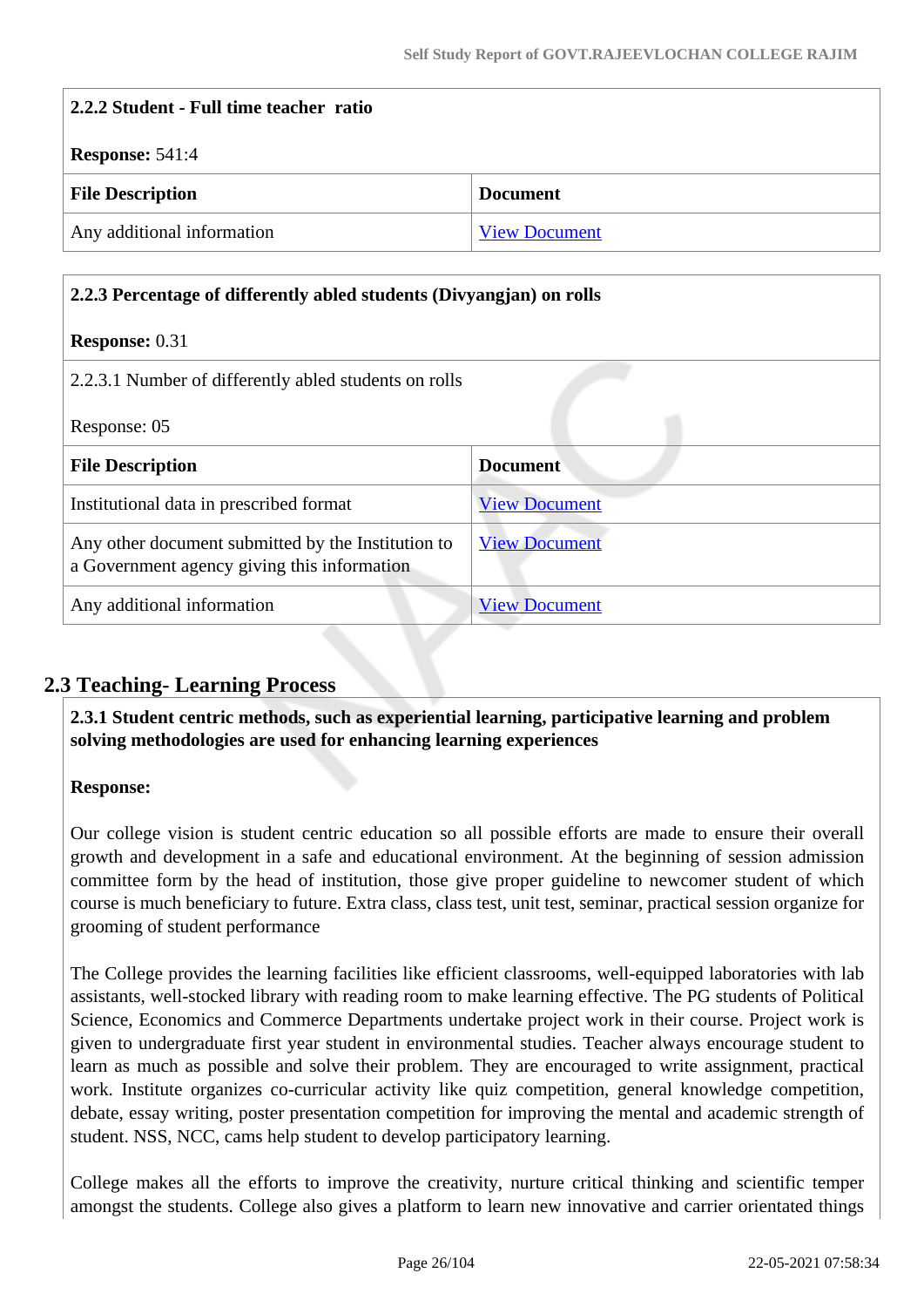during the session. The following work has been performed during last four years.

- Science department organize practical session to improve scientific knowledge.
- NSS wings do social and eco-friendly work throughout the session.
- Carrier orientation workshop on Mushroom cultivation was organized in session 2015-16, which is highly beneficial for rural area students and nearby farmers.
- Carrier oriented lecture and quiz competition are also organized which is helpful to improve the creativity.
- Project and field works are given to the post graduate students which is also valuable for future purpose.

College publishes annual magazine "Chitrotpala" in which students and the faculties participate through providing their views, literatures related to cultural, sports and other achievements. The overall magazine content contains all the activities

| <b>File Description</b>         | <b>Document</b>      |
|---------------------------------|----------------------|
| Any additional information      | <b>View Document</b> |
| Link for Additional Information | <b>View Document</b> |

## **2.3.2 Percentage of teachers using ICT for effective teaching with Learning Management Systems (LMS), E-learning resources etc.**

**Response:** 8.33

2.3.2.1 Number of teachers using ICT

Response: 01

| <b>File Description</b>                                                      | <b>Document</b>      |  |
|------------------------------------------------------------------------------|----------------------|--|
| List of teachers (using ICT for teaching)                                    | <b>View Document</b> |  |
| Provide link for webpage describing the "LMS/<br>Academic management system" | <b>View Document</b> |  |

#### **2.3.3 Ratio of students to mentor for academic and stress related issues**

#### **Response:** 1623

#### 2.3.3.1 Number of mentors

Response: 01

| <b>File Description</b>    | <b>Document</b>      |  |
|----------------------------|----------------------|--|
| Any additional information | <b>View Document</b> |  |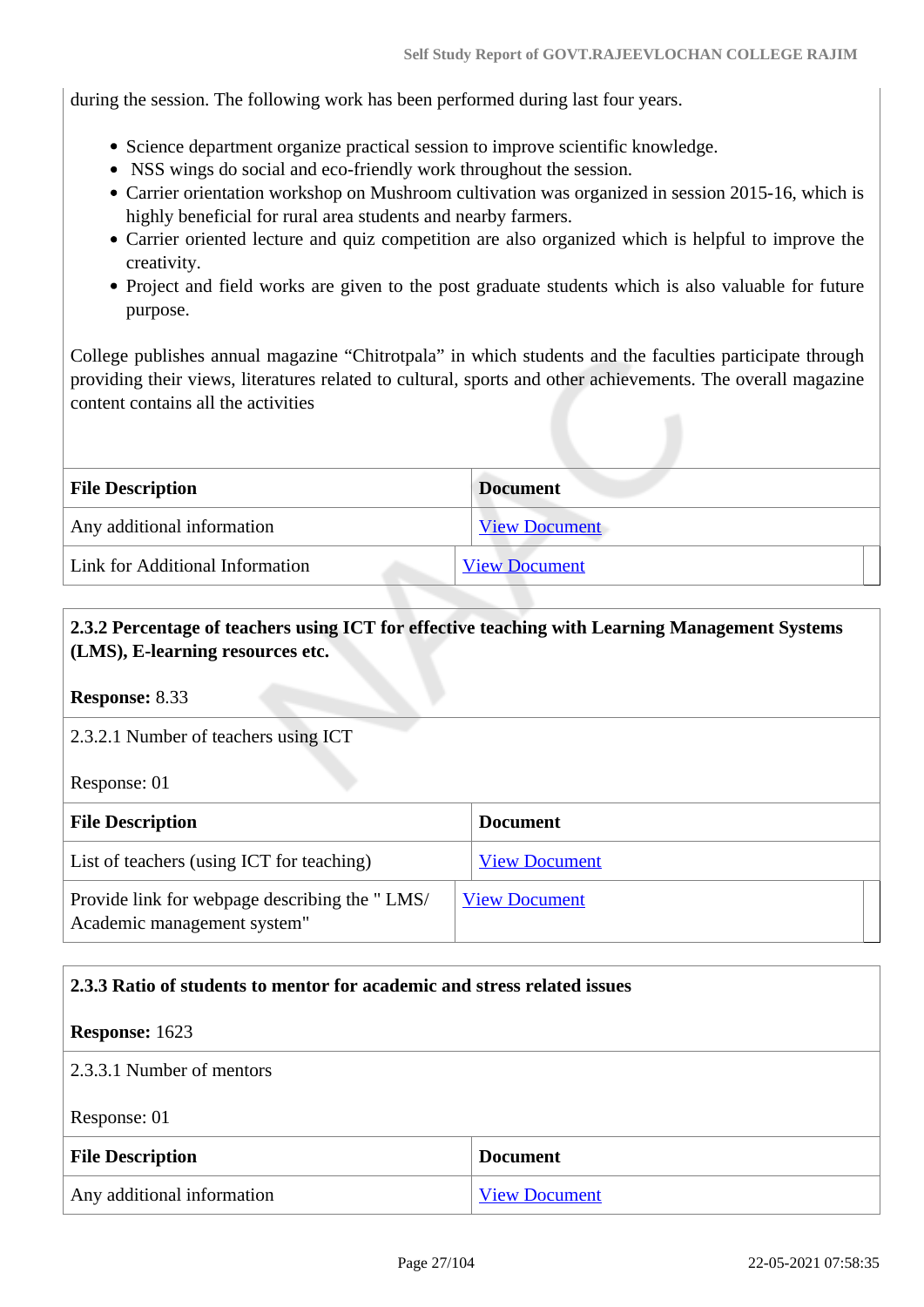## **2.3.4 Innovation and creativity in teaching-learning**

#### **Response:**

#### **creativity**

Institute always keeps in mind that faculty and students are regularly exposed to advanced level of knowledge and skill, for that the following initiative taken by the college are:

1. Department regularly conducts class test, unit test and interaction times for the evaluation of blended learning.

2. Institute organize expert lecture time to time for update the views and thinking of student as well as staff.

3. Student use the library for the reading text, and reference books, student also read news paper for gaining the current issue of India and the world . That is the part of blended learning.

4. In the session 2015-16 College organize 2 national seminars and one national workshop for improving the level of curricular activity of student.

5. Faculty updates its knowledge through newspaper, internet facility and e-learning software.

6. B.Sc. IInd and IIIrd year Mathematics students study C and C++ programming during the curricular calendar. This computer programming knowledge is beneficial for future prospect

#### **Innovative teaching approaches/methods adopted by the faculty are**:

1. Teaching through green board is helpful for teacher and student to read and write of the topic.

2. Departmental seminar is the necessary part of the innovative teaching.

3. Lecture through LCD is the modern method of teaching.

- 4. Wall magazine is useful for the update knowledge of subject and current news.
- 5. Project work is the important part of curriculum.

6. Field work gives the real information of the concern subject.

| <b>File Description</b>    | <b>Document</b>      |  |
|----------------------------|----------------------|--|
| Any additional information | <b>View Document</b> |  |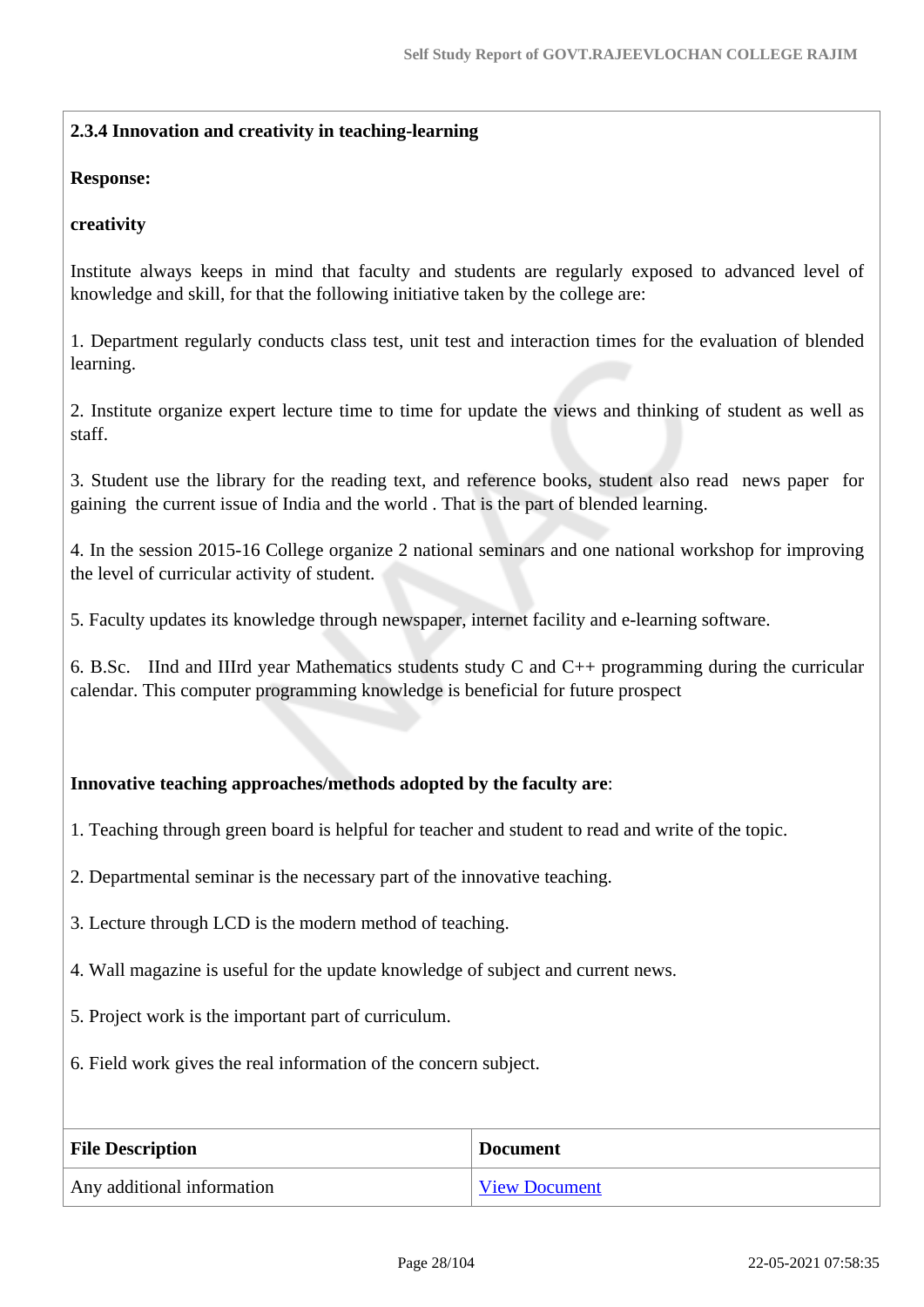# **2.4 Teacher Profile and Quality**

# **2.4.1 Average percentage of full time teachers against sanctioned posts during the last five years**

#### **Response:** 54.72

| <b>File Description</b>                                          | <b>Document</b>      |
|------------------------------------------------------------------|----------------------|
| Year wise full time teachers and sanctioned posts<br>for 5 years | <b>View Document</b> |

#### **2.4.2 Average percentage of full time teachers with Ph.D. during the last five years**

#### **Response:** 37.95

2.4.2.1 Number of full time teachers with Ph.D. year-wise during the last five years

| 2018-19 | 2017-18 | 2016-17 | $2015 - 16$ | 2014-15 |
|---------|---------|---------|-------------|---------|
| . .     |         |         | v           |         |

| <b>File Description</b>                                                                       | <b>Document</b>      |
|-----------------------------------------------------------------------------------------------|----------------------|
| List of number of full time teachers with PhD and<br>number of full time teachers for 5 years | <b>View Document</b> |
| Any additional information                                                                    | <b>View Document</b> |

# **2.4.3 Teaching experience per full time teacher in number of years**

#### **Response:** 9.92

2.4.3.1 Total experience of full-time teachers

Response: 119

| <b>File Description</b>    | <b>Document</b>      |
|----------------------------|----------------------|
| Any additional information | <b>View Document</b> |

## **2.4.4 Percentage of full time teachers who received awards, recognition, fellowships at State, National, International level from Government, recognised bodies during the last five years**

#### **Response:** 0

2.4.4.1 Number of full time teachers receiving awards from state /national /international level from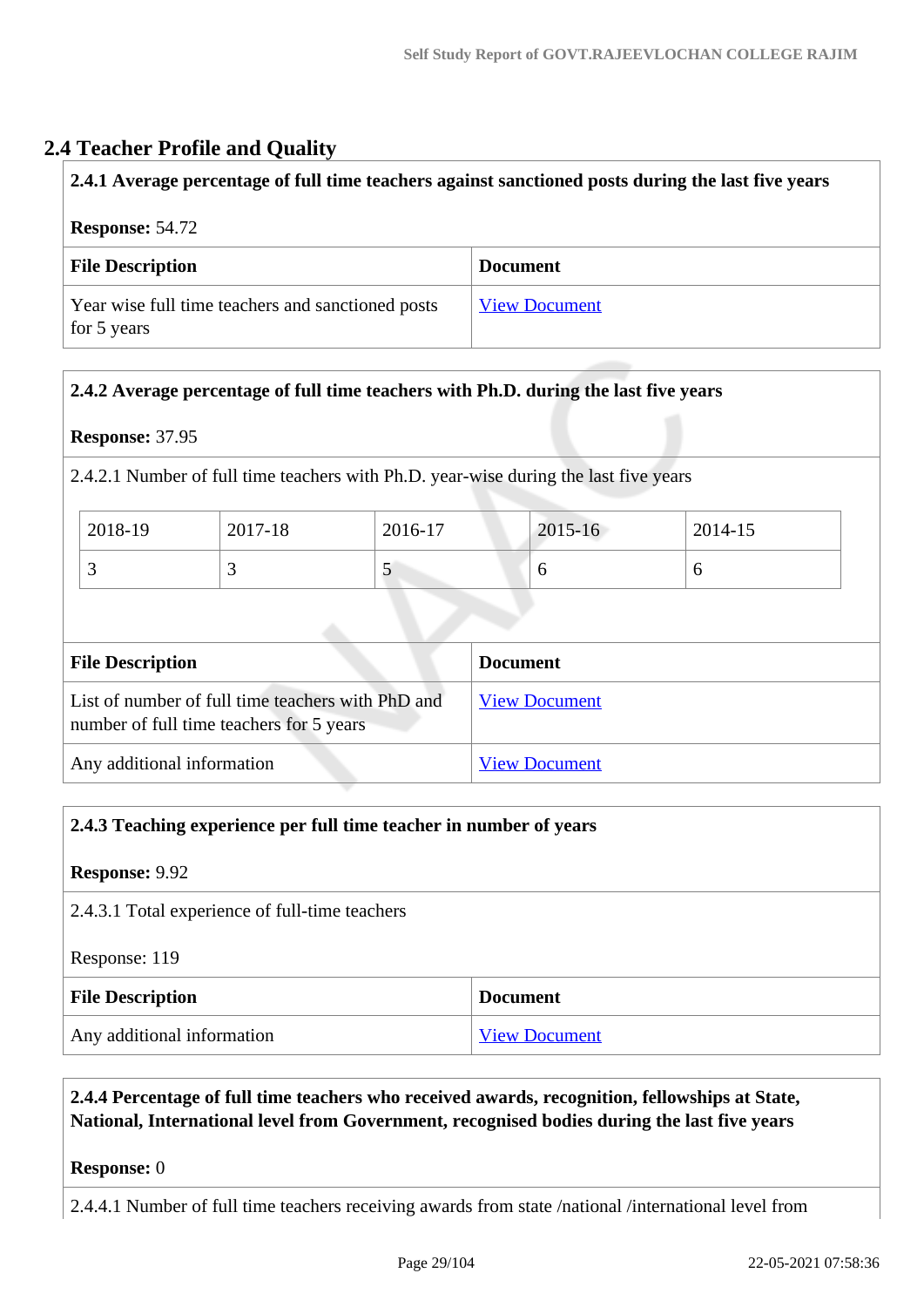Government recognised bodies year-wise during the last five years

| 2018-19                 | 2017-18        | 2016-17 | 2015-16         | 2014-15        |  |
|-------------------------|----------------|---------|-----------------|----------------|--|
| $\boldsymbol{0}$        | $\overline{0}$ |         | $\theta$        | $\overline{0}$ |  |
|                         |                |         |                 |                |  |
|                         |                |         |                 |                |  |
| <b>File Description</b> |                |         | <b>Document</b> |                |  |

## **2.4.5 Average percentage of full time teachers from other States against sanctioned posts during the last five years**

**Response:** 1.78

2.4.5.1 Number of full time teachers from other states year-wise during the last five years

| 2018-19 | 2017-18 | 2016-17 | $-2015-16$ | 2014-15 |
|---------|---------|---------|------------|---------|
|         |         | U       | v          |         |

| <b>File Description</b>                                                                            | <b>Document</b>      |  |  |
|----------------------------------------------------------------------------------------------------|----------------------|--|--|
| List of full time teachers from other state and state<br>from which qualifying degree was obtained | <b>View Document</b> |  |  |
| Any additional information                                                                         | <b>View Document</b> |  |  |

# **2.5 Evaluation Process and Reforms**

#### **2.5.1 Reforms in Continuous Internal Evaluation(CIE) system at the institutional level**

#### **Response:**

From the starting of the session, teaching staff tries to get the learning outcomes from the students. College conducts unit test, subject based seminar, awareness programs and internal exams to evaluate the performance of students in the class.

The college adopts manifold strategy for teaching learning and assessment in order to achieve the intended outcome. The internal and external assessment outcomes are communicated through report card. For the academic purpose in case of annual examination system, home exam is held in March. In case of semester system, class test/internal assessment/project works/seminars are held to assess the achievement of the students. They are evaluated on the basis of their performances. The results are reviewed by the students and the concerned teachers and special attention is given to the weak students.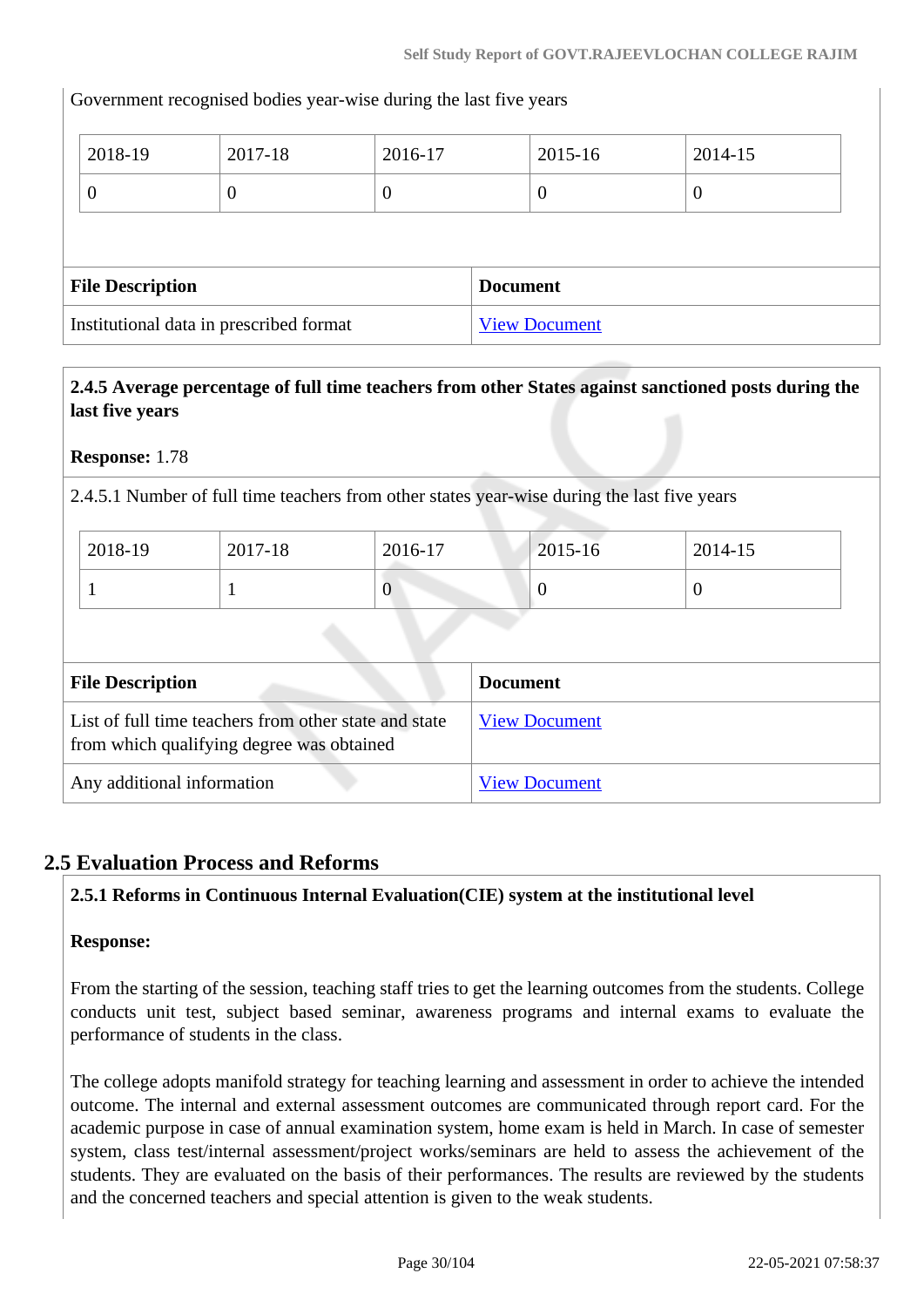The mechanism of informal communication and feedback obtained from assignments/class tests is communicated to individual students in class rooms. Department conducts Parent Teacher Meeting (PTM) to share the analysis with parents especially in case where student is failing from expected standard or potential. Re-orientation is given to the students at the time of semester report card distribution. Subject specific counseling is given to the students regarding their performance. The purpose is to raise the student's level of understanding of the subject. It increases the confidence students and prepares them to face the final exams with the fear and present scenario.

| <b>File Description</b>         | <b>Document</b>      |
|---------------------------------|----------------------|
| Any additional information      | <b>View Document</b> |
| Link for Additional Information | <b>View Document</b> |

#### **2.5.2 Mechanism of internal assessment is transparent and robust in terms of frequency and variety**

#### **Response:**

There is a committee for internal exams in our institute. After evaluation, answer sheets are given to students. Results of each and every subject are made available to internal exam in charge. Records of unit tests and internal exams are maintained by him. The institute ensures effective implementation of the evaluation through staff council meeting and IQAC. There is no formative and summative approach for measuring student's achievement. In place of that class test, unit test, internal exam, special test for slow learners are conducted. Along with these, project work, guest-lectures are also organized. After every test, internal exam and seminar presentations, the topics are discussed in class and special instructions are given to weak and slow learner. For maintaining transparency, answer sheets of internal exam and tests are delivered to students so that students could discuss their answers and be assured that no partiality or favoritism has crept into evaluation. Extra attention is given to slow learners. Seminar, science exhibition, project work, interactive sessions is organized for their overall development. In practical assessment, we evaluate internal grading on the basis of their performance, discipline, seminar and project work.

| <b>File Description</b>    | <b>Document</b>      |
|----------------------------|----------------------|
| Any additional information | <b>View Document</b> |

#### **2.5.3 Mechanism to deal with examination related grievances is transparent, time-bound and efficient**

#### **Response:**

The institute has the redressal cell for grievances regarding examination grades. The cell consists of Principal, Head of Departments (HODs), and Examination incharge. Students can apply to the cell for any issues in the Examination related grievances. The cell conducts a meeting and to hear students' concern and takes an appropriate decision which is binding on all. The redressal of grievances regarding evaluation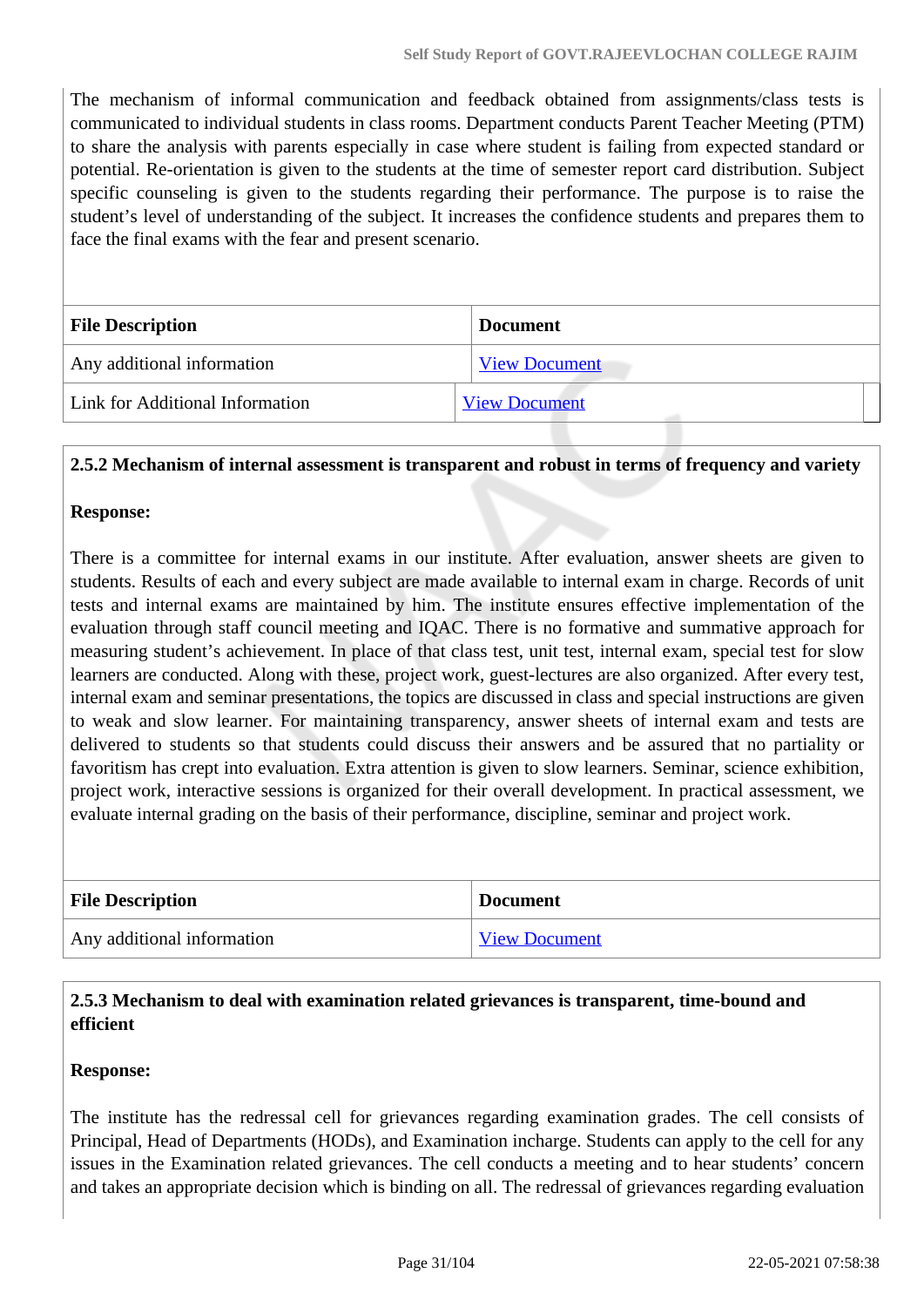in both internal assessment and university examination is through the following proces

The teacher distributes evaluated answer scripts to students, and any clarifications or grievances are addressed by the teacher. The internal marks are then displayed on notice board. If any discrepancy is noticed, the concerned teacher will resolve the discrepancy, and the necessary corrections will be made.. Students are counseled by the faculty counselor, and remedial classes are conducted for students who have failed in the examinations. Students who are absent for internal exams due to genuine reason can apply for the computer-based test conducted by the university.

At university level: Students can express grievances by applying for the following evaluation procedure: Re-counting: If the students are not satisfied with the marks awarded, they can apply for re-counting within a week from the declaration of results through the examination branch at the institution. The results of recounting will be announced as per the university norms. Re-evaluation: Students can apply for reevaluation of their answer scripts within a week from the declaration of results if they are not satisfied with their results. The results of re-evaluation will be announced as per the university norms. Challenge Evaluation: If the re-counting/re-evaluation results are not satisfactory, a student can apply for challenge evaluation within a week after the announcement of the results.This evaluation process is carried out in the presence of student by two subject experts; one represents from the institution and other from the university.

| <b>File Description</b>         | ' Document           |
|---------------------------------|----------------------|
| Any additional information      | <b>View Document</b> |
| Link for Additional Information | <b>View Document</b> |

#### **2.5.4 The institution adheres to the academic calendar for the conduct of CIE**

#### **Response:**

Academic calendar published by university are made available to each and every faculty of Institute, according to which 4 unit tests and one internal assessment are conducted. Internal exams are taken in annual exam pattern so as to make students aware of the system. After tests and internal exams, results are shown to students and analyzed for their better performance in annual exam. University has started entrance exam in admission process in PG level and semester system is followed in it. University is in process of introducing semester system in UG level too. The college adopted the semester system however the process of entrance exam has not been implemented in PG level till now, although unit tests, internal assessments are conducted positively every year

The performance of the student is assessed on a continuous basis by conducting Internal and unit test exams per semester and year based on the university norms. The average marks are taken into consideration. In addition to the tests, assignments, mini-projects, and quizzes are also part of CIE. The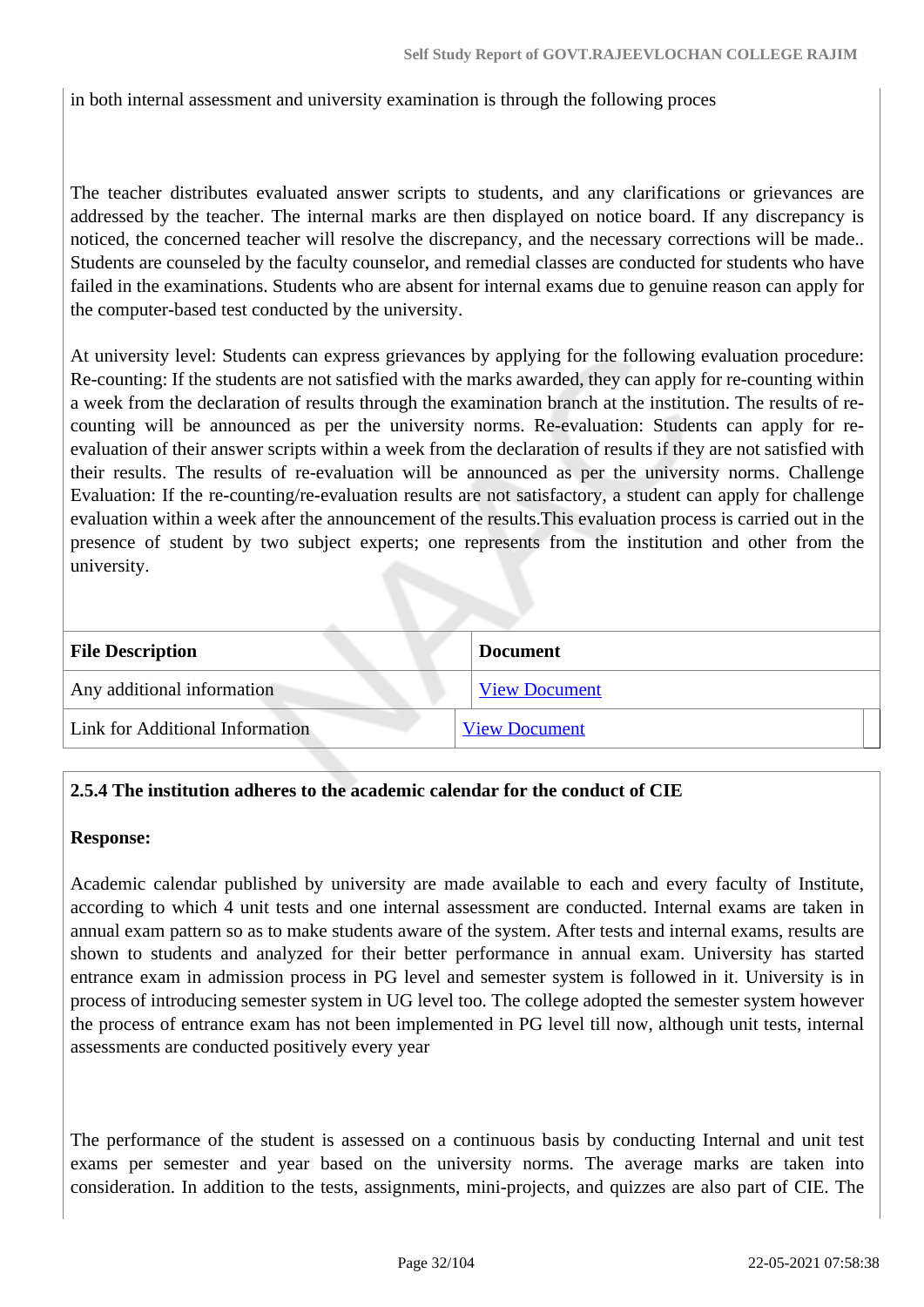evaluated answer scripts are shown to the students to clarify their doubts about the evaluation process.

The academic schedule prescribed is strictly adhered by all departments. The college maintains a high standard through CIE and ensures end semester and practical examinations are conducted jointly by the concerned teacher and an external examiner appointed by the university. Schedule of the end-semester examinations and rules and regulations about evaluation of students under various courses are also included in the academic calendar.

| <b>File Description</b>         | <b>Document</b>      |  |
|---------------------------------|----------------------|--|
| Any additional information      | <b>View Document</b> |  |
| Link for Additional Information | <b>View Document</b> |  |

# **2.6 Student Performance and Learning Outcomes**

 **2.6.1 Program outcomes, program specific outcomes and course outcomes for all programs offered by the Institution are stated and displayed on website and communicated to teachers and students**

## **Response:**

Institution recognizes that to achieve the recuing outcomes teaching, learning and assessment process through college life and society. As the college is affiliated to Pt. Ravishankar Shukla University, Raipur, the basic structure of curriculum is prescribed by the University. But to make the education more relevant in the present scenario, the structure includes an academic calendar, teaching plans, staff council meeting, teacher's diary and examination calendar. There is an emphasis on academic activities, co-curricular activities and filed activities. The academic calendar gives the overall plan at the beginning of the year for academic and co-curricular activities. A balance is maintained so that academic and other activities do not clash with each other. Besides grades and marks, there are many awards and scholarships which acknowledge achievement of learning outcomes and motivate students toward higher bench mark.

Under the higher education authority, the college has proposed to start new courses such as DCA, PGDCA, M.Sc. (Mathematics), M.A. (Sociology). The purpose behind is to offer the students ample scope for employment opportunities including self-employment.

The college carrier guidance and placement cell organizes lectures and workshops to provide detail information regarding job awareness. Since the college coverage area is purely agriculture based rural area and employment based industries are in undeveloped condition, so the college is not able to do placement of the students till date.

The social relevance aspect of education is taken care by community oriented programs such as NCC, NSS and Red Cross. Through the activities in these units, the students are able to play an active role in reaching out of the society at higher level. The students develop the feeling of community welfare and their duty of contributing their best to the society.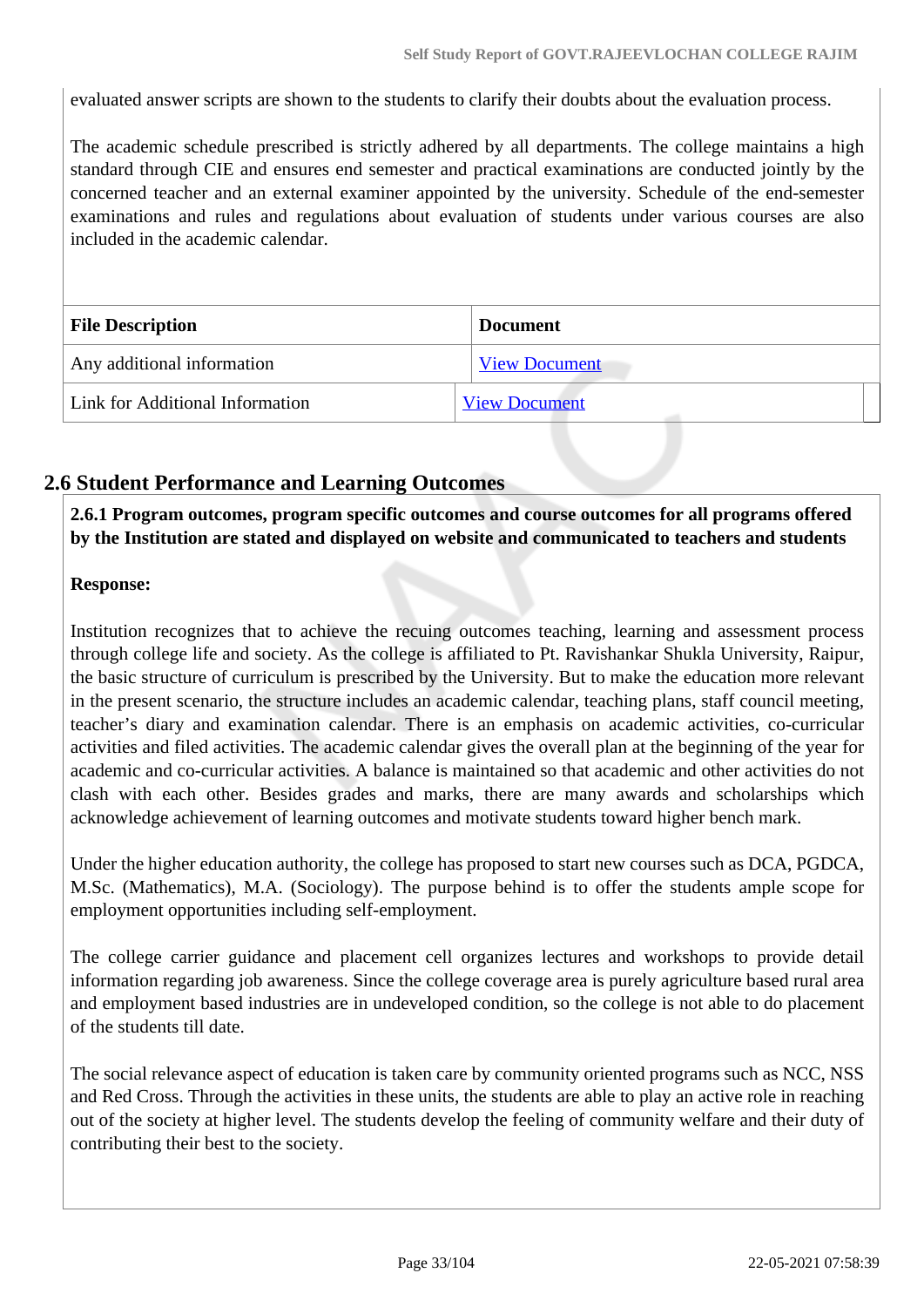| <b>File Description</b>    | <b>Document</b>      |
|----------------------------|----------------------|
| Any additional information | <b>View Document</b> |

## **2.6.2 Attainment of program outcomes, program specific outcomes and course outcomes are evaluated by the institution**

## **Response:**

After each session the respective teacher and examination committee have a complete report of all the activities of the students i.e. marks in home examination, unit test, pre final exams, and lecture series. Faculty does formative assessment trough tests/assignment/project/vice-viva/internal assessment; seminar papers, class discussion and the teacher analyze student's understanding and then replan the session. The teacher pays attention to the weak students. Monitoring is done by IQAC and Principal hold meeting with department and instructs them to make arrangements for further improvement.

Formative assessment methods are used to get feedback and replan lessons. The mission of college is preparing good citizen for society and overall development of student personality, also to make them academically strong with full of confidence having strong will power and to develop innovative initialization in works. The whole mechanism of college works in this direction through curricular, cocurricular, extra-curricular and other social activities. Achievers of these fields are honored at different platforms so that the other students are motivated in this direction.

#### **2.6.3 Average pass percentage of Students**

#### **Response:** 70.94

2.6.3.1 Total number of final year students who passed the examination conducted by Institution.

Response: 332

2.6.3.2 Total number of final year students who appeared for the examination conducted by the institution

Response: 468

| <b>File Description</b>                 | <b>Document</b>      |
|-----------------------------------------|----------------------|
| Institutional data in prescribed format | <b>View Document</b> |

# **2.7 Student Satisfaction Survey**

#### **2.7.1 Online student satisfaction survey regarding teaching learning process**

**Response:** 3.26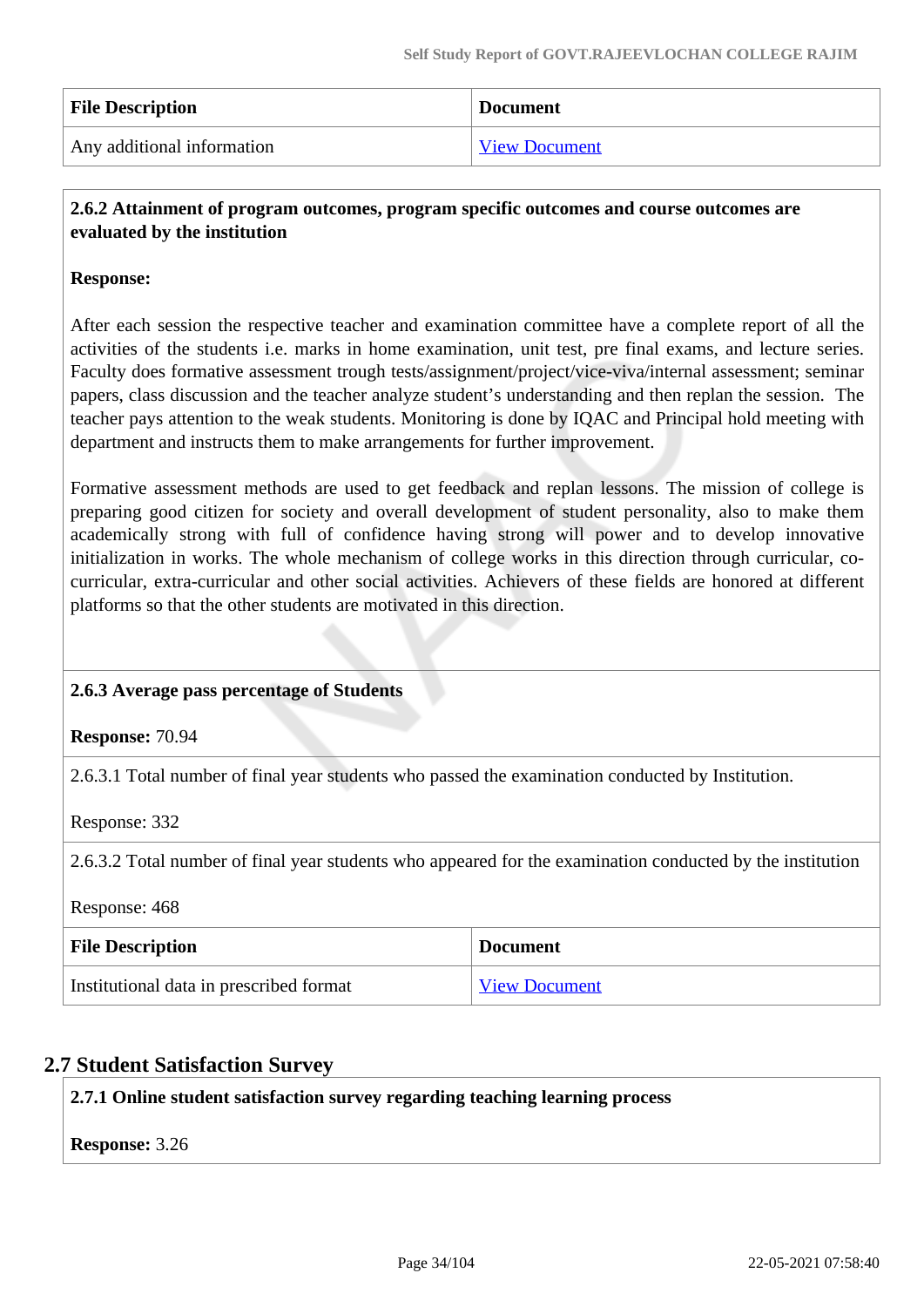# **Criterion 3 - Research, Innovations and Extension**

## **3.1 Resource Mobilization for Research**

 **3.1.1 Grants for research projects sponsored by government/non government sources such as industry ,corporate houses, international bodies, endowment, chairs in the institution during the last five years (INR in Lakhs)** 

#### **Response:** 4

3.1.1.1 Total Grants for research projects sponsored by the non-government sources such as industry, corporate houses, international bodies, endowments, Chairs in the institution year-wise during the last five years(INR in Lakhs)

| 2018-19 | 2017-18 | 2016-17 | 2015-16 | 2014-15 |
|---------|---------|---------|---------|---------|
| 00      | 00      |         | 00      | 00      |

| <b>File Description</b>           | <b>Document</b>      |
|-----------------------------------|----------------------|
| List of project and grant details | <b>View Document</b> |

| 3.1.2 Percentage of teachers recognised as research guides at present |                      |  |
|-----------------------------------------------------------------------|----------------------|--|
| <b>Response:</b> 0                                                    |                      |  |
| 3.1.2.1 Number of teachers recognised as research guides              |                      |  |
| <b>File Description</b>                                               | <b>Document</b>      |  |
| Any additional information                                            | <b>View Document</b> |  |

## **3.1.3 Number of research projects per teacher funded, by government and non-government agencies, during the last five year**

**Response:** 0.26

3.1.3.1 Number of research projects funded by government and non-government agencies during the last five years

Response: 1

3.1.3.2 Number of full time teachers worked in the institution during the last 5 years

Response: 19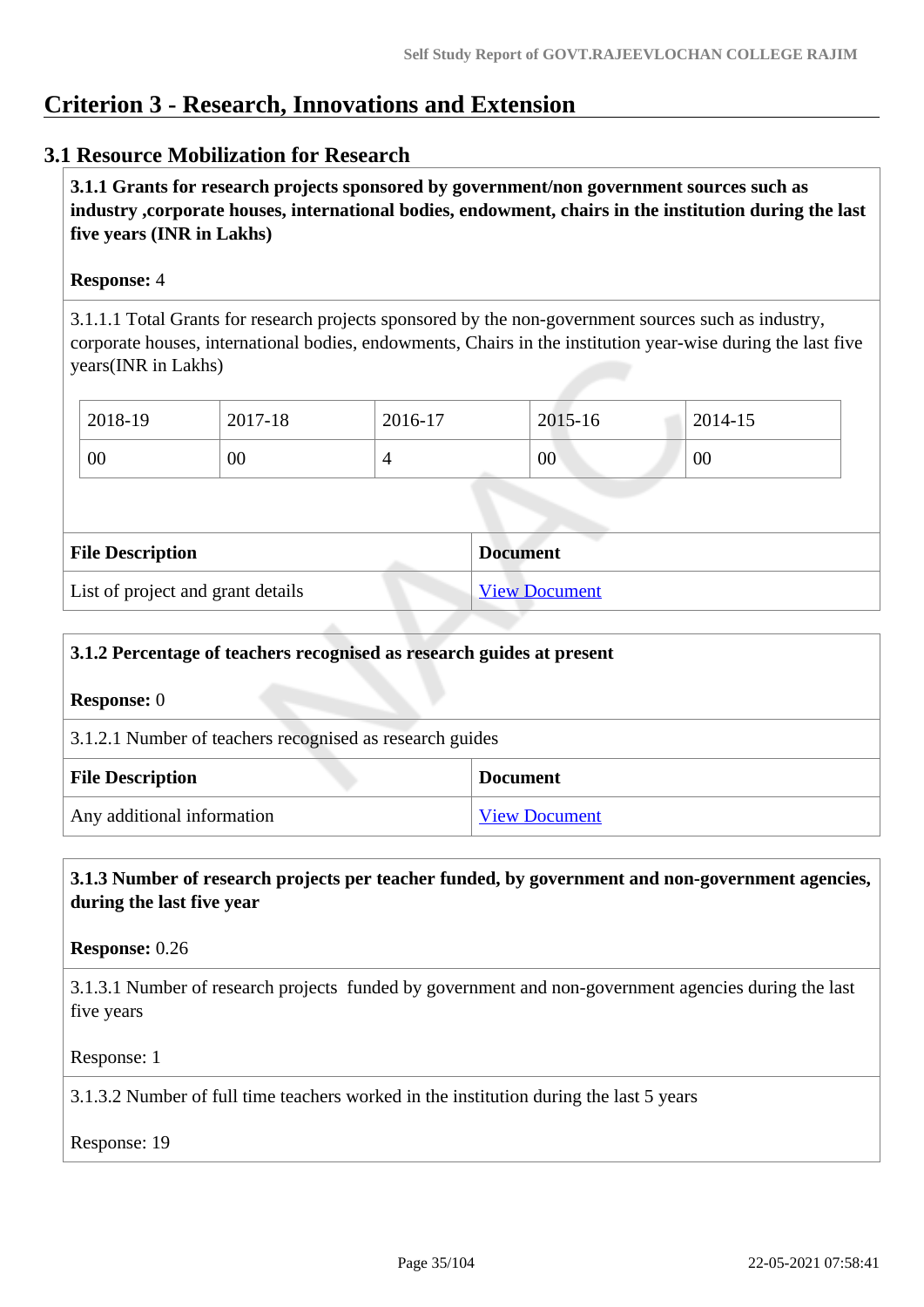| <b>File Description</b>                 | <b>Document</b>      |
|-----------------------------------------|----------------------|
| Supporting document from Funding Agency | <b>View Document</b> |
| Funding agency website URL              | <b>View Document</b> |

# **3.2 Innovation Ecosystem**

 **3.2.1 Institution has created an ecosystem for innovations including incubation centre and other initiatives for creation and transfer of knowledge**

# **Response:**

The college has research committee to monitor and address the issue of research. The committee always promotes and motivates the teacher to do good research work.

The following step taken by the institute for developing scientific temper and research culture and aptitude among students:

1. College keep in mind that scientific temper and attitude are the most significant value in modern education for that laboratory facility provided to the science student as well as environment project had to given in the student.

2. Science related talks and special class conduct by the department.

3. A project work given to the PG student for the improvement of research attitude

4. Student also encourages participating the seminar, workshop and conference.

5. Department conduct subject based seminar which is deliver by the students.

Institute has 12 Asst. Prof with the principal. Out of which, 4 are Ph.D. and doing their research work at its resources and 3 are pursuing their Ph.D. One major research project has been approved by UGC to the department of Physics. Principal Dr. Abha Tiwari actively do research work in Hindi subject and she has guided more than 40 Ph.D. students. Pt. Ravishankar Shukla University, Raipur which is the affiliating University provides best research facility for the teacher as well as student. Some of the teachers do research work in this university. College has properly organized the seminar and workshop that encourage the student and teacher toward active research work. This type of programme is highly beneficial for the institute and developing research culture among the staff and student**.** College always try to conduct the seminar /workshop/training for that proposals have been sent to the UGC and CCOST(Chhattisgarh Council Of Science and Technology) in recent three years. The aim of the institute is to make research orientated environment. College makes always effort to inviting eminent person, resource person and professor for giving lecture and giving remarkable talks on different subject that event will be highly beneficial for the student and teaching staff. Student asks their questions to the expert who come in the campus and also clear their doubts regarding the subject as well as discuss their future plans**.** The following personality visited in institute.

The following recommendations made by the committee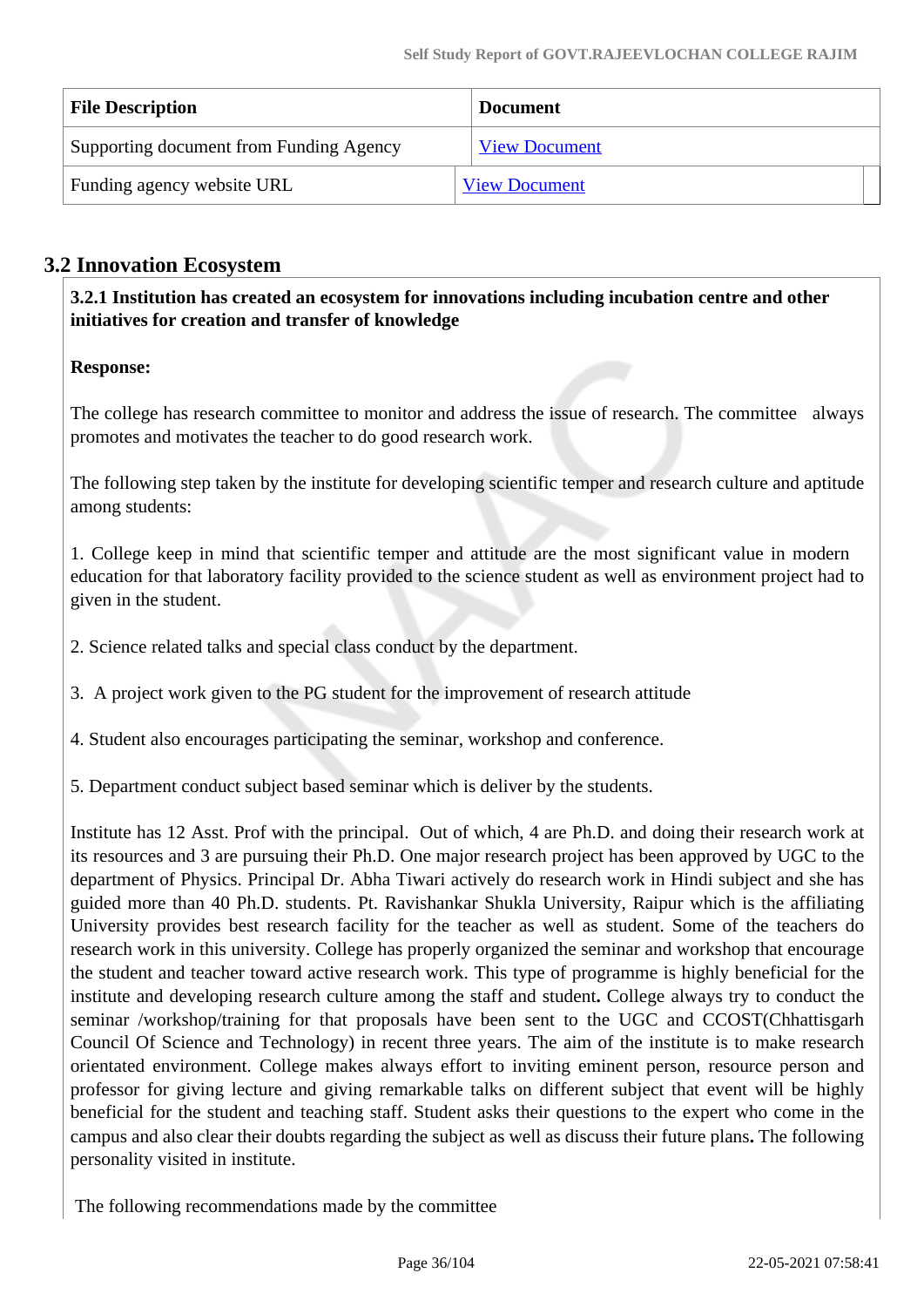1. Project and field work has to given in the P.G students.

2. Research paper published by the faculty members.

3. Project submitted to UGC.

4. Infrastructure develops for active research.

5. Organize workshop seminar to promote the research work.

| <b>File Description</b>    | <b>Document</b> |
|----------------------------|-----------------|
| Any additional information | View Document   |

### **3.2.2 Number of workshops/seminars conducted on Intellectual Property Rights (IPR) and Industry-Academia Innovative practices during the last five years**

#### **Response:** 0

3.2.2.1 Number of workshops/seminars conducted on Intellectual Property Rights (IPR) and Industry-Academia Innovative practices year-wise during the last five years

| 2017-18<br>2016-17<br>2018-19                      | 2015-16<br>2014-15           |
|----------------------------------------------------|------------------------------|
| $\overline{0}$<br>$\theta$<br>$\overline{0}$       | $\boldsymbol{0}$<br>$\theta$ |
|                                                    |                              |
| <b>File Description</b>                            | <b>Document</b>              |
| Report of the event                                | <b>View Document</b>         |
| List of workshops/seminars during the last 5 years | <b>View Document</b>         |

### **3.3 Research Publications and Awards**

#### **3.3.1 The institution has a stated Code of Ethics to check malpractices and plagiarism in Research**

**Response:** No **File Description Document** Institutional data in prescribed format [View Document](https://assessmentonline.naac.gov.in/storage/app/hei/SSR/104584/3.3.1_1566901723_3642.xlsx)

### **3.3.2 The institution provides incentives to teachers who receive state, national and international recognition/awards**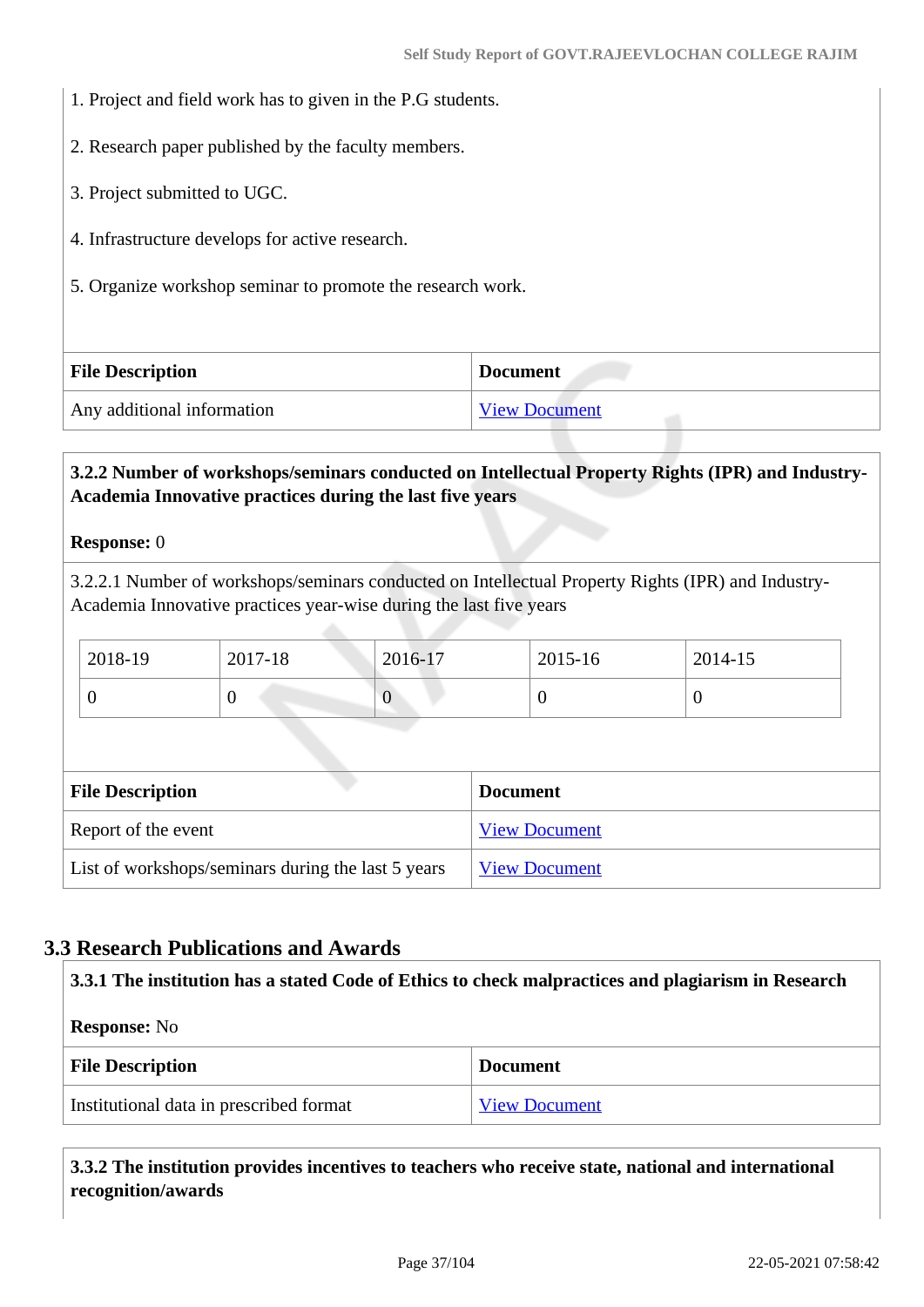### **Response:** No

### **3.3.3 Number of Ph.D.s awarded per teacher during the last five years**

#### **Response:** 0

| 3.3.3.1 How many Ph.Ds awarded within last five years                                                |                      |  |
|------------------------------------------------------------------------------------------------------|----------------------|--|
| 3.3.3.2 Number of teachers recognized as guides during the last five years                           |                      |  |
| <b>File Description</b>                                                                              | <b>Document</b>      |  |
| List of PhD scholars and their details like name of<br>the guide, title of thesis, year of award etc | <b>View Document</b> |  |

# **3.3.4 Number of research papers per teacher in the Journals notified on UGC website during the last five years**

#### **Response:** 0.16

3.3.4.1 Number of research papers in the Journals notified on UGC website during the last five years

| 2018-19 | 2017-18 | 2016-17 | 2015-16 | 2014-15 |
|---------|---------|---------|---------|---------|
|         |         | ິ       |         | ν       |

| <b>File Description</b>                                                               | <b>Document</b>      |
|---------------------------------------------------------------------------------------|----------------------|
| List of research papers by title, author, department,<br>name and year of publication | <b>View Document</b> |

### **3.3.5 Number of books and chapters in edited volumes/books published and papers in national/international conference proceedings per teacher during the last five years**

#### **Response:** 0

3.3.5.1 Total number of books and chapters in edited volumes / books published, and papers in national/international conference-proceedings year-wise during the last five years

| 2018-19<br>2017-18<br>$2015 - 16$<br>$2016-17$<br>2014-15 |  |
|-----------------------------------------------------------|--|
| U<br>ν                                                    |  |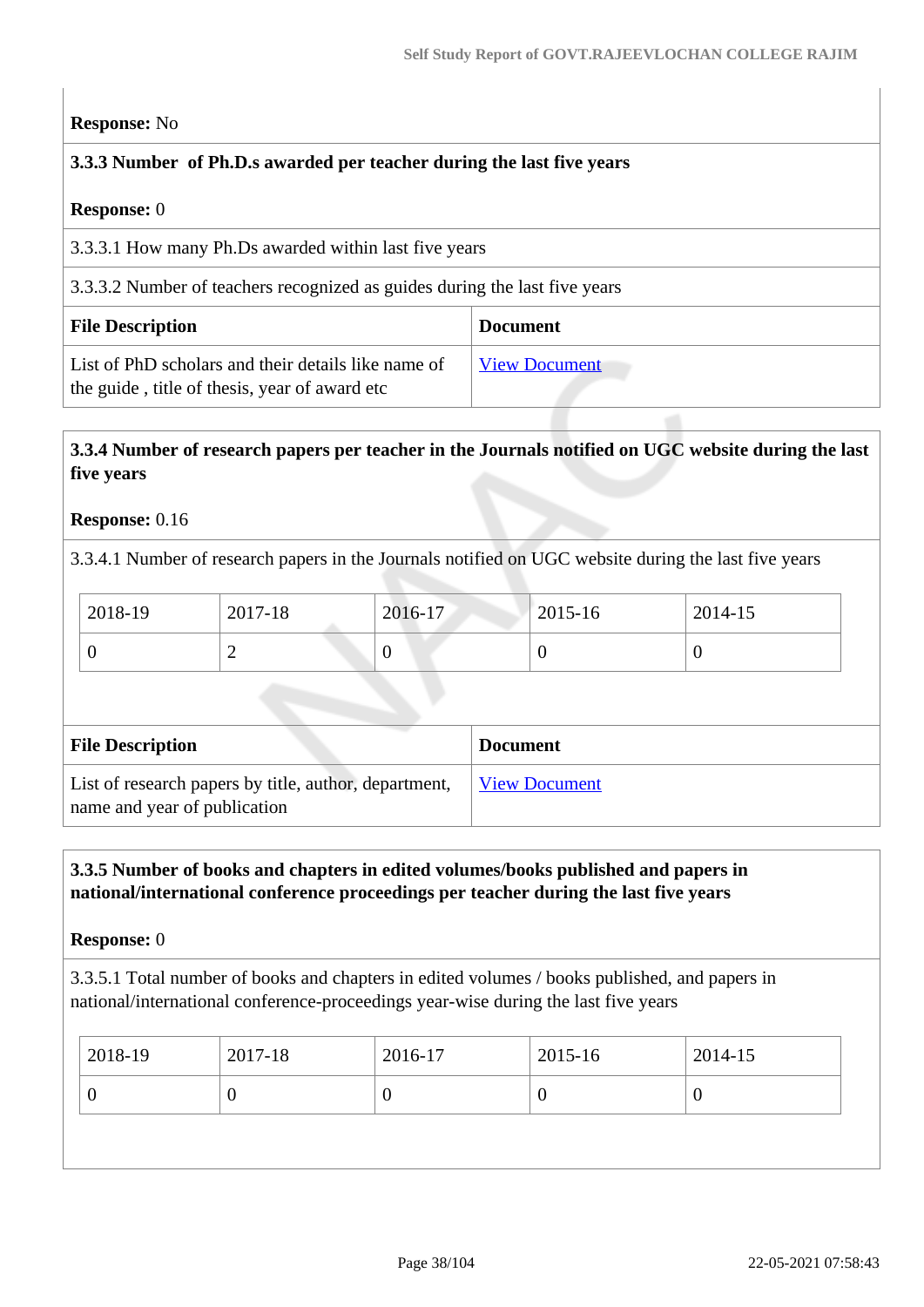| <b>File Description</b>                                        | <b>Document</b>      |
|----------------------------------------------------------------|----------------------|
| List books and chapters in edited volumes / books<br>published | <b>View Document</b> |

# **3.4 Extension Activities**

 **3.4.1 Extension activities in the neighbourhood community in terms of impact and sensitising students to social issues and holistic development during the last five years**

### **Response:**

The College sensitizes its staff and students to social issues and holistic development through the following:

- NCC, NSS and Red Cross Unit of the college sensitize staff and students on various socio cultural issues.
- College teacher gives valuable information to the student about issues of gender, inclusion and environment.
- Celebrating national/international days to sensitize the students and teachers regarding gender issues, like World Women Day, Anti-Dowry Day, World Environment Day etc. Various cultural programmes.
- Student union and NSS wing of the College organizes many programmes, like tree plantation in the college premises and in the surrounding area of the college Environment awareness is a part of syllabus in general. Environment project are prepared by the UG students.
- NSS wings do social and eco-friendly work throughout the session.
- Moral and ethical values are taught through NCC and NSS.
- Employable and life skill teaching is provided through training programs as Bonzai cultivation, plantation and many more.
- Career guideline Cell is established in the institution to give proper guidance and options to the students for their better career options.
- Community services with social awareness and development are conducted rigorously by the units of NCC, NSS, Red-Cross, Science Forum and the societies of Hindi Bhasha, Political Science etc.

In undergraduate and postgraduate seats are allocated to the differently-abled candidates. Fee concessions, government scholarships, various scholarships by the social welfare department and other grants are also made available to these students

| <b>File Description</b>         | <b>Document</b>      |
|---------------------------------|----------------------|
| Any additional information      | <b>View Document</b> |
| Link for Additional Information | <b>View Document</b> |

**3.4.2 Number of awards and recognition received for extension activities from Government**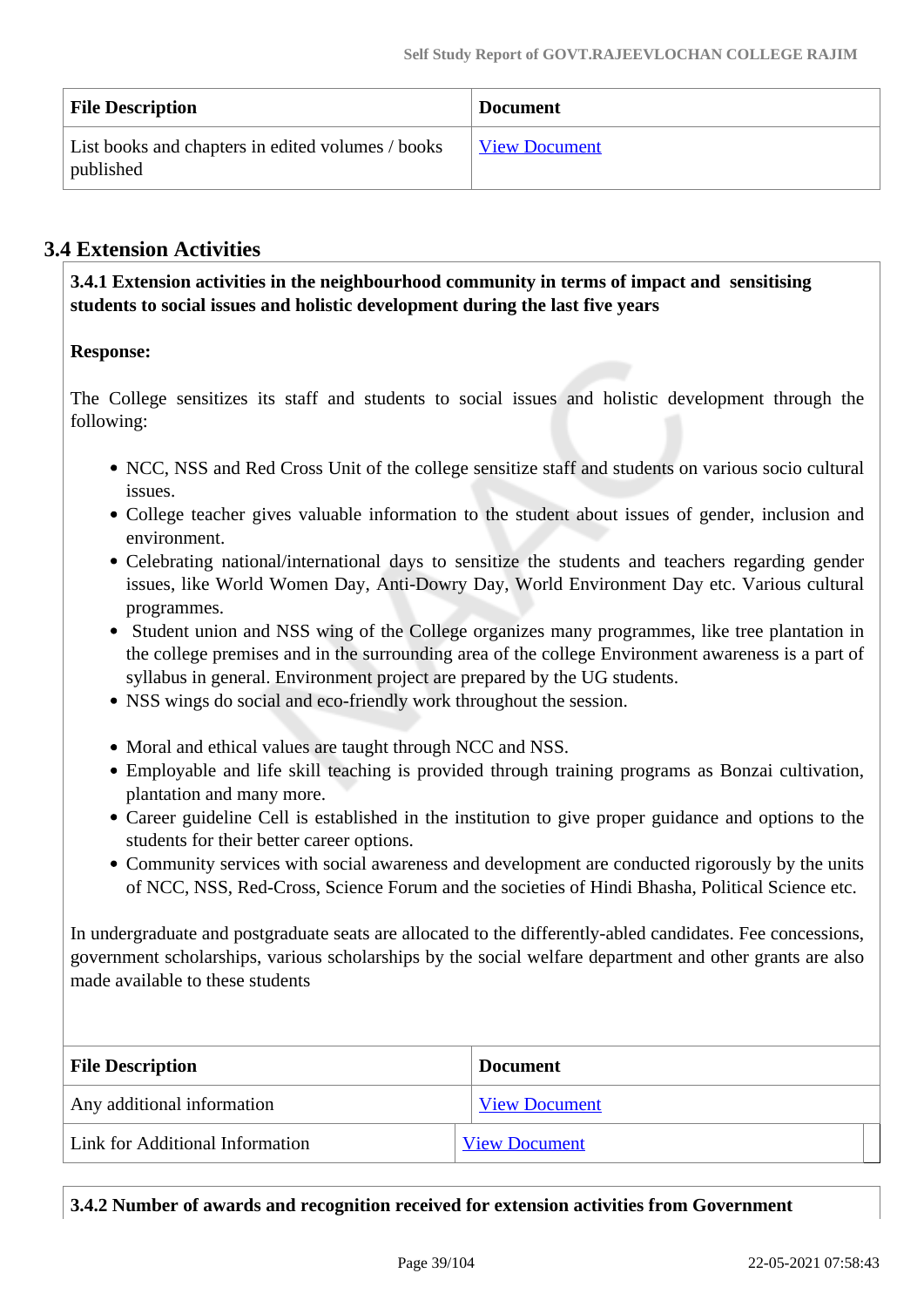#### **/recognised bodies during the last five years**

#### **Response:** 0

3.4.2.1 Total number of awards and recognition received for extension activities from Government /recognised bodies year-wise during the last five years

| 2018-19 | 2017-18 | 2016-17 | 2015-16 | 2014-15 |
|---------|---------|---------|---------|---------|
| ◡       | ◡       | v       | v       |         |

| <b>File Description</b>                                      | <b>Document</b>      |
|--------------------------------------------------------------|----------------------|
| Number of awards for extension activities in last 5<br>years | <b>View Document</b> |
| Any additional information                                   | <b>View Document</b> |

### **3.4.3 Number of extension and outreach Programs conducted in collaboration with Industry, Community and Non- Government Organizations through NSS/ NCC/ Red Cross/ YRC etc., during the last five years**

#### **Response:** 9

3.4.3.1 Number of extension and outreach Programs conducted in collaboration with Industry, Community and Non- Government Organizations through NSS/ NCC/ Red Cross/ YRC etc., year-wise during the last five years

| 2018-19 | 2017-18 | 2016-17 | 2015-16 | 2014-15 |
|---------|---------|---------|---------|---------|
|         |         | ັ       |         | ∼       |

| <b>File Description</b>                                                                                        | <b>Document</b>      |
|----------------------------------------------------------------------------------------------------------------|----------------------|
| Reports of the event organized                                                                                 | <b>View Document</b> |
| Number of extension and outreach programs<br>conducted with industry, community etc for the last<br>five years | <b>View Document</b> |
| Any additional information                                                                                     | <b>View Document</b> |

### **3.4.4 Average percentage of students participating in extension activities with Government Organisations, Non-Government Organisations and programs such as Swachh Bharat, Aids Awareness, Gender Issue, etc. during the last five years**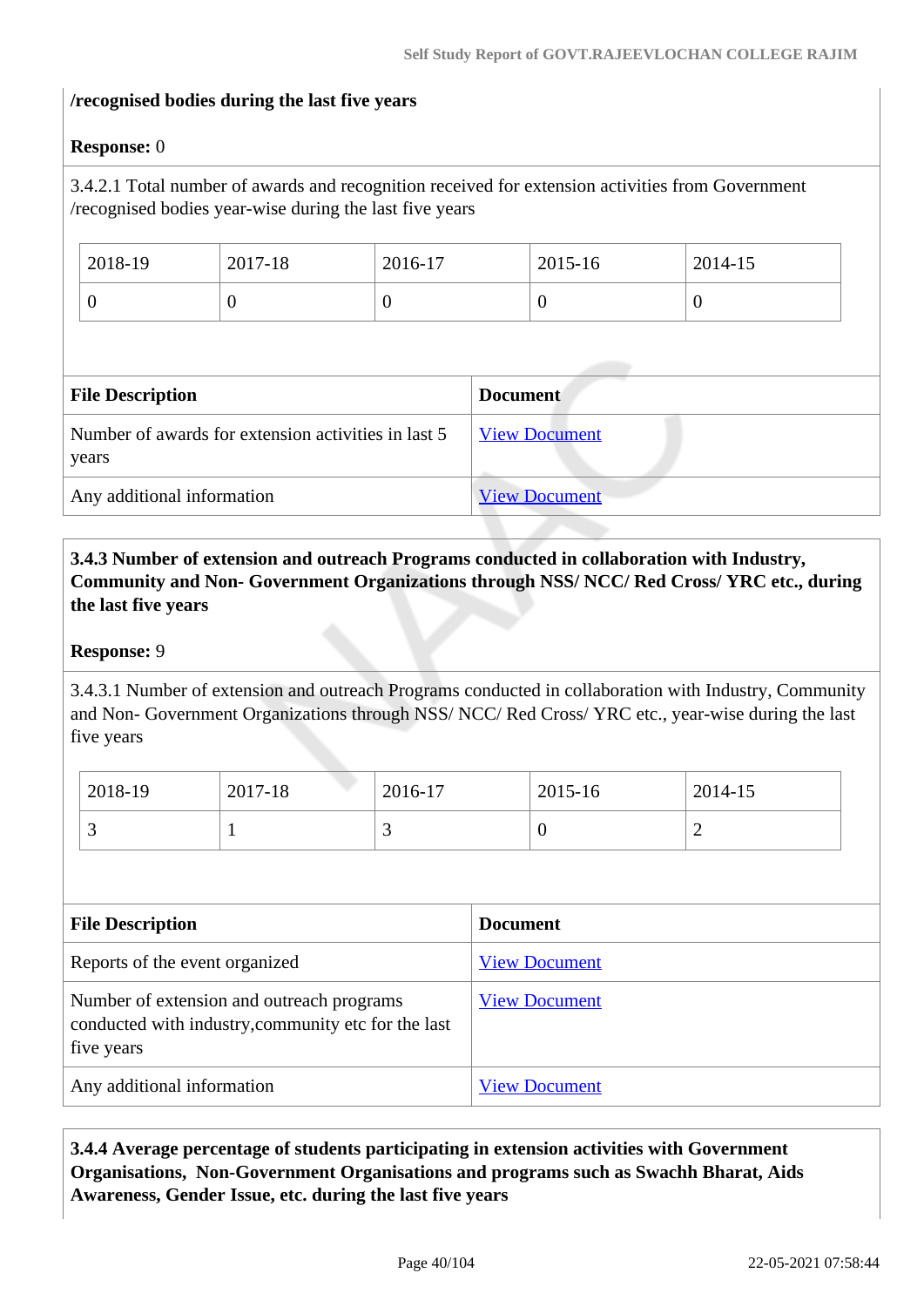# **Response:** 31.5

3.4.4.1 Total number of students participating in extension activities with Government Organisations, Non-Government Organisations and programs such as Swachh Bharat, Aids Awareness, Gender Issue, etc. yearwise during the last five years

| 2018-19 | 2017-18 | 2016-17 | 2015-16 | 2014-15 |
|---------|---------|---------|---------|---------|
| 532     | 424     | 47      | 370     | 332     |

| <b>File Description</b>                                                                      | <b>Document</b>      |
|----------------------------------------------------------------------------------------------|----------------------|
| Report of the event                                                                          | <b>View Document</b> |
| Average percentage of students participating in<br>extension activities with Govt or NGO etc | <b>View Document</b> |

# **3.5 Collaboration**

 **3.5.1 Number of linkages for faculty exchange, student exchange, internship, field trip, on-the-job training, research, etc during the last five years**

### **Response:** 0

3.5.1.1 Number of linkages for faculty exchange, student exchange, internship, field trip, on-the-job training, research, etc year-wise during the last five years

| 2018-19 | 2017-18 | 2016-17 | 2015-16 | 2014-15 |
|---------|---------|---------|---------|---------|
|         |         |         | ν       |         |

| <b>File Description</b>                                         | <b>Document</b>      |
|-----------------------------------------------------------------|----------------------|
| Number of Collaborative activities for research,<br>faculty etc | <b>View Document</b> |
| Any additional information                                      | <b>View Document</b> |

### **3.5.2 Number of functional MoUs with institutions of National/ International importance, Other Institutions, Industries, Corporate houses etc., during the last five years (only functional MoUs with ongoing activities to be considered)**

**Response:** 1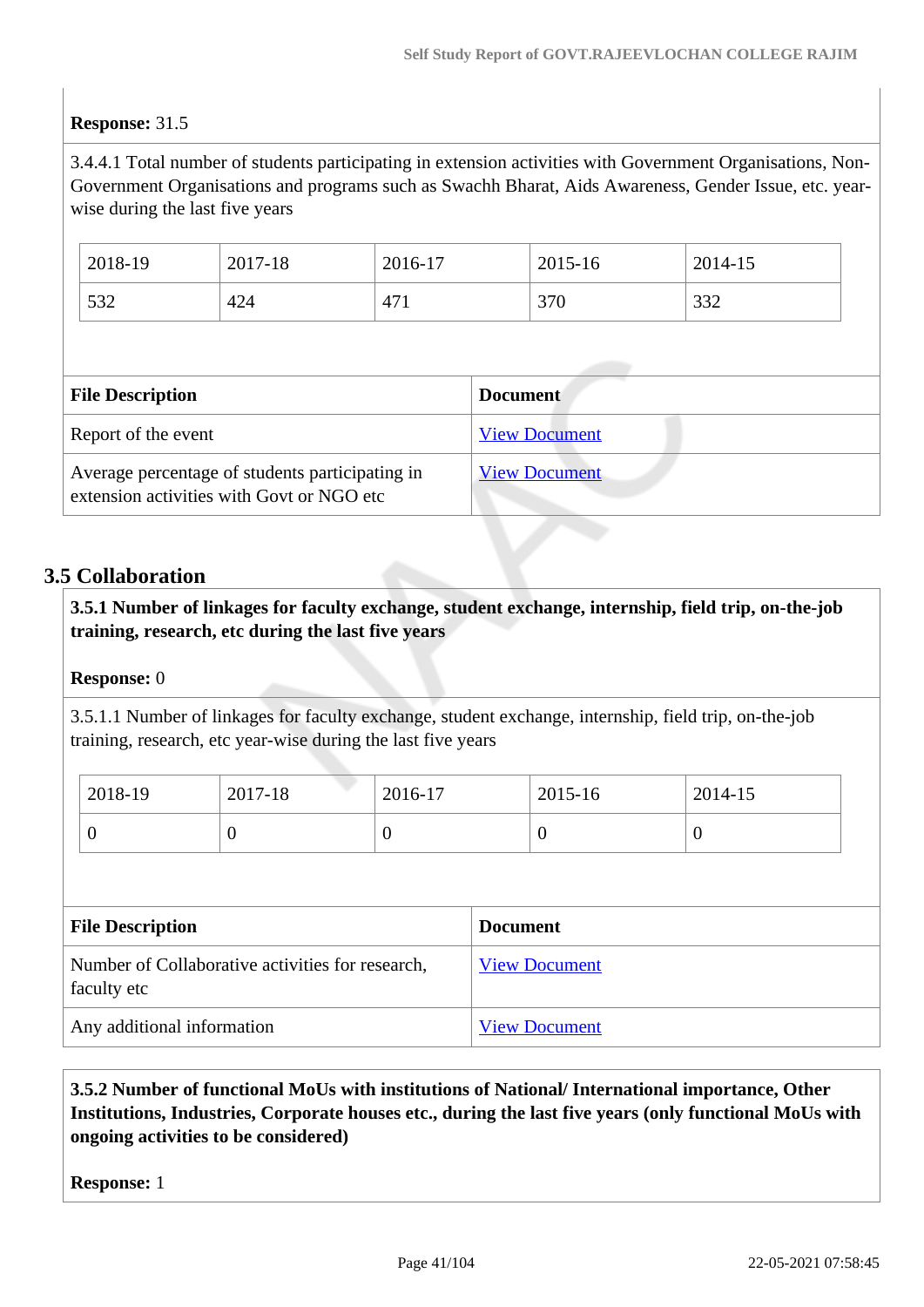3.5.2.1 Number of functional MoUs with institutions of national, international importance, other universities, industries, corporate houses etc. year-wise during the last five years (only functional MoUs with ongoing activities to be considered)

|                                                                                                                                             | 2018-19 | 2017-18 | 2016-17              |                      | $2015 - 16$    | 2014-15  |
|---------------------------------------------------------------------------------------------------------------------------------------------|---------|---------|----------------------|----------------------|----------------|----------|
|                                                                                                                                             | 1       | 0       | $\overline{0}$       |                      | $\overline{0}$ | $\theta$ |
|                                                                                                                                             |         |         |                      |                      |                |          |
| <b>File Description</b>                                                                                                                     |         |         | <b>Document</b>      |                      |                |          |
| Details of functional MoUs with institutions of<br>national, international importance, other universities<br>etc during the last five years |         |         | <b>View Document</b> |                      |                |          |
| Any additional information                                                                                                                  |         |         |                      | <b>View Document</b> |                |          |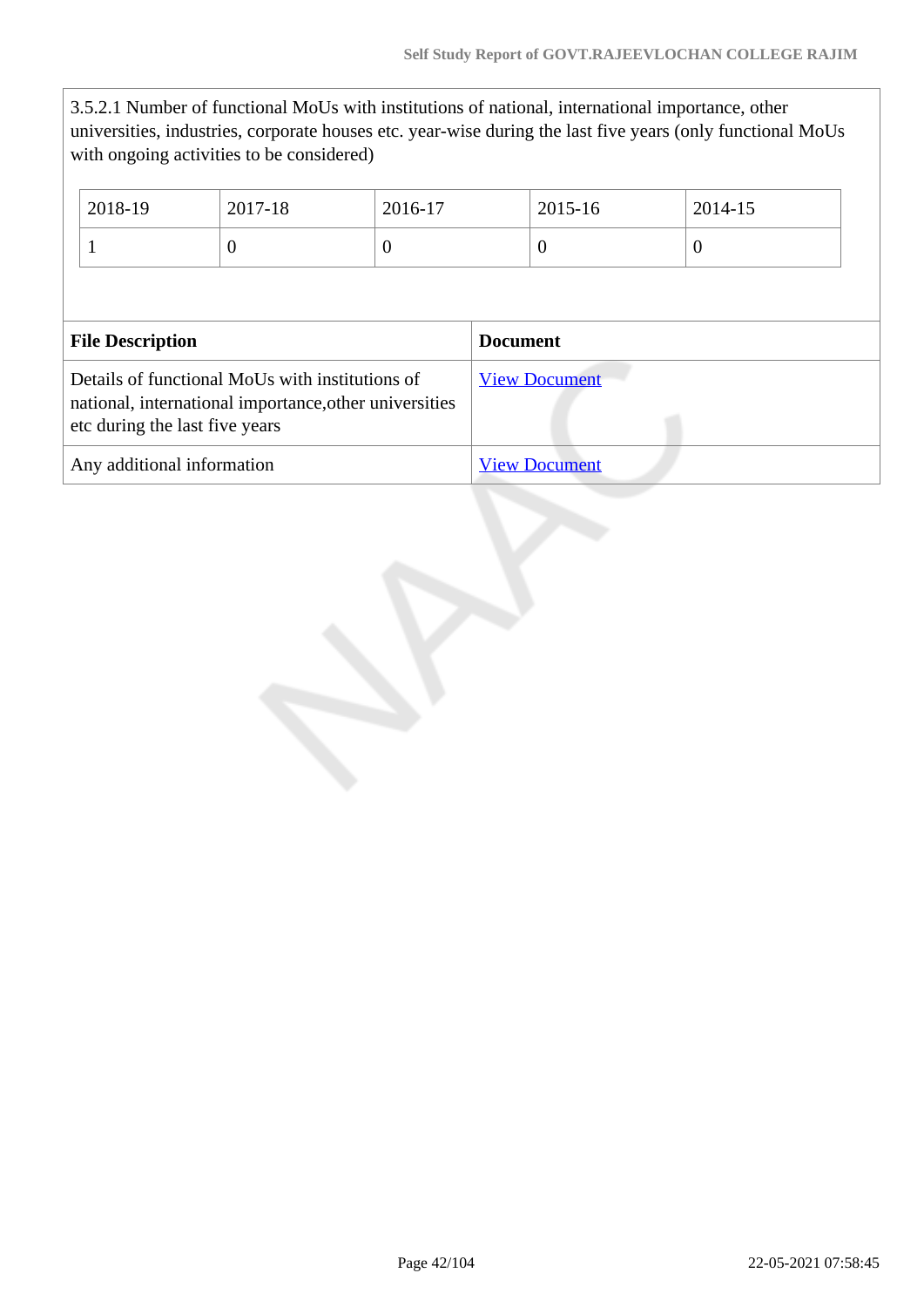# **Criterion 4 - Infrastructure and Learning Resources**

# **4.1 Physical Facilities**

 **4.1.1 The institution has adequate facilities for teaching- learning. viz., classrooms, laboratories, computing equipment, etc.**

### **Response:**

Govt Rajeev lochan college is spread over 14 acres with good sports ground and mini stadium in rajim chhattisgarh. Built in 1991 by PWD Chhattisgarh Government near the Mahanadi river. It is well connected with raipur railway Station and Raipur airport and is a cultural,holistic and historical hub. The place rajim is known as prayag of chhattisgarh.

### **Learning Facility**

The college has small but sufficient equipped laboratories and classrooms and library with more 25000 books and bound periodicals.

Classrooms (total 20) of different capacities meet requirements of UG and PG students. Big classrooms are available for 80-100 UG(BA) students. For PG class size is about 20-30 students. Each classroom is comfortable furniture and adequate light.One classrooms are equipped with LCD projectors and Wi-Fi. One common seminar room are exist.

The academic programme of the college is run by good laboratory experience. To engage students to a variety of practical orientation, self-instructional, learner friendly modes, there are 05 laboratories.

The library is housed in a separate building. It has a small reading room (used for reading and some time it is used for seminars

One Faculty rooms for the 12 faculty members. These spaces enable good effective student teacher interaction. Faculty rooms have appropriate furniture and storage facilities.

One small Girls common room are exist where girls are read and sit fo various purpose.

In the beginning of session, principal, the head of the Institution, addresses to all the supporting staff and share suggestions. Janbhagidari meeting is also conducted for improvement of existing premises and enhancement of the infrastructure of college. College development committee is formed for the improvement of facility provided to the students.

In spite of limited infrastructure, college always attempts to ensure the necessary for the students. The following facilities are provided to the students:

1.Provides Green board for teaching purpose.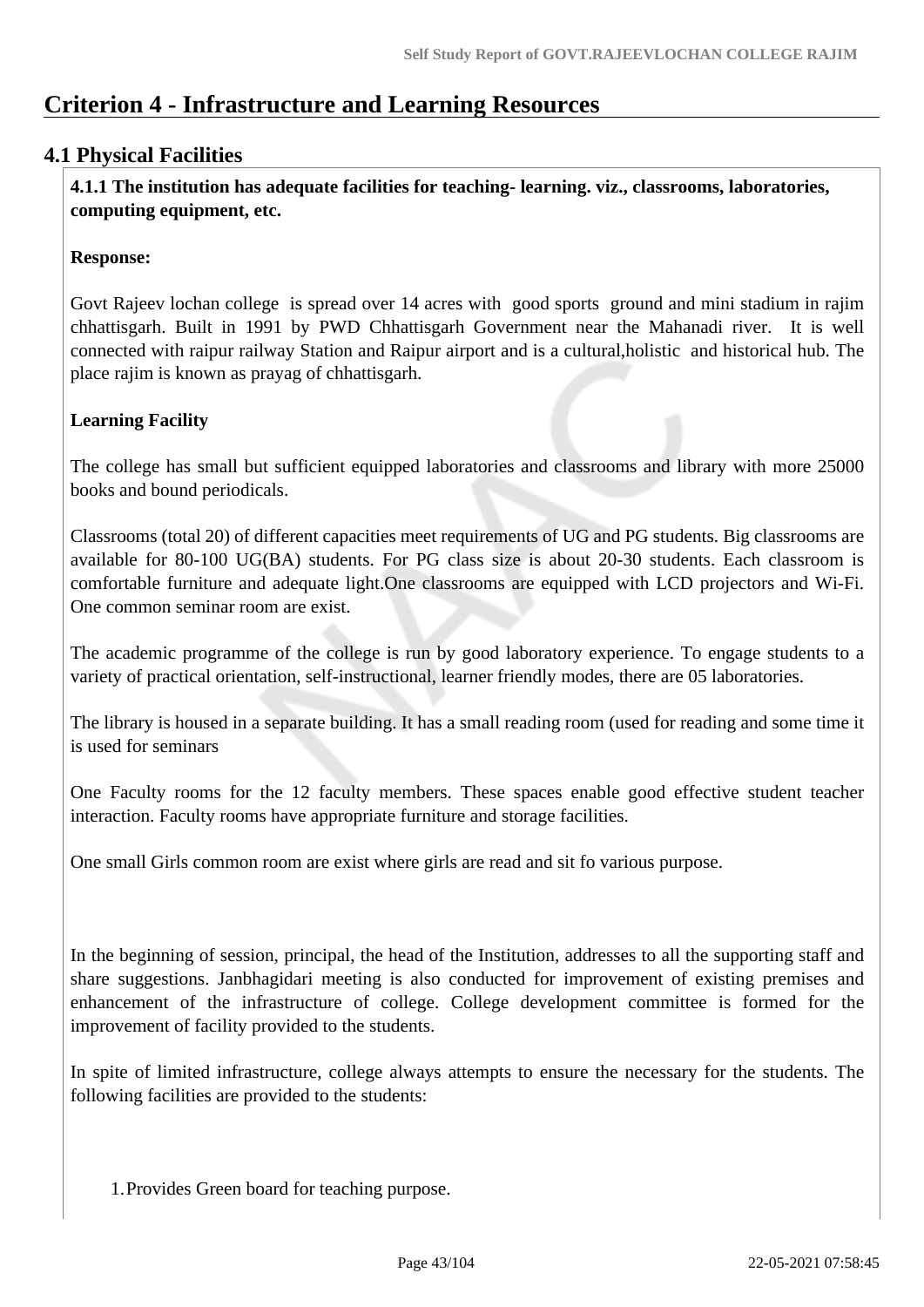2. Appoint the guest lecturer, Janbhagidari teachers for teaching.

3. Departments organize seminars to improve the learning ability of the student.

4. NSS, NCC wings also contribute in co-curricular activities

5. Teaching through LCD projector

6. Computer based lecture, quiz competition, doubt classes are organized by the institution which is effective method for innovative teaching.

7. Organize internal examination, unit tests.

| <b>File Description</b>         | <b>Document</b>      |
|---------------------------------|----------------------|
| Any additional information      | <b>View Document</b> |
| Link for Additional Information | <b>View Document</b> |

### **4.1.2 The institution has adequate facilities for sports, games (indoor, outdoor),gymnasium, yoga centre etc., and cultural activities**

#### **Response:**

The institute is focus on the overall development of the students and encourages them to participate in different sports and cultural activities. The Institute has 11 acers for outdoor games and 300 sq.m area for indoor games. Cultural activities are conducted in the open stage area within the campus and Below are various cultural and sports activities conducted in the institution

#### **Sports and Games**

The institute has developed the facility for sports and games Institute has employed a well-qualified sports teacher, who supervises students to actively participate in various sports competitions. Sports teacher trains the students in their chosen games in the time-slot allocated to them in the timetable. The institute has a spacious and well equipped indoor-sports room, where students can play games like chess and carom board.

An open play ground is provided for the students to play outdoor games such as badminton, kabaddi, khokho, high jump throw ball and cricket.

The institution encourages students to participate in inter-college, university-level, and state-level competitions. The institution organizes intra-college sports competition every year during annual cultural fest.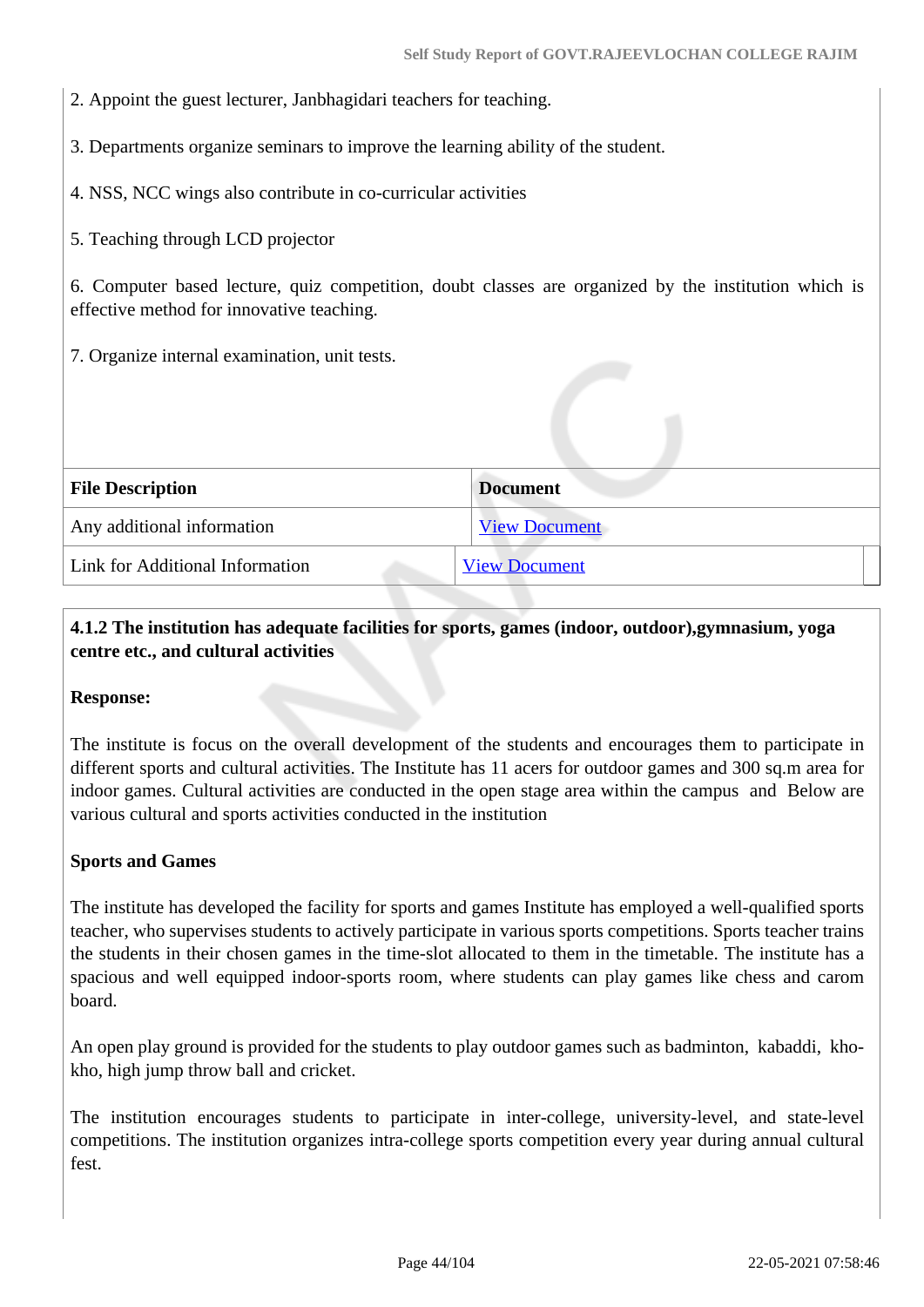### **Cultural Activities**

Cultural committee hosts different cultural event during the academic session, NCC and NSS wings also actively organize different cultural based event during the camp and the historical days. Students joined in these wings as per their interest.

The students are encouraged to actively participate and showcase their talent and skills. The activities contribute to bring out latent talent among students, which helps to build their overall personality by developing communication skills, leadership skills and team working skills. Students get to showcase their talents during competitions organized in

annual cultural fest. Students are encouraged to participate in co-curricular and extra-curricular activities in intercollege and university level competitions.

| Detail Infrastructre for Sports | Area          | Activity               |  |
|---------------------------------|---------------|------------------------|--|
| Mini Stadium                    | $60X80$ meter | Cricket, football      |  |
| Sports ground                   | $30X50$ meter | Athletics, NCC Parade, |  |
| <b>Badminton Court</b>          | $12X$ 6 meter | Badminton              |  |
| <b>Indor Sports Facility</b>    |               | Chess ,Carom           |  |

| <b>File Description</b>         | <b>Document</b>      |
|---------------------------------|----------------------|
| Any additional information      | <b>View Document</b> |
| Link for Additional Information | <b>View Document</b> |

### **4.1.3 Percentage of classrooms and seminar halls with ICT - enabled facilities such as smart class, LMS, etc**

**Response:** 5

4.1.3.1 Number of classrooms and seminar halls with ICT facilities

Response: 01

| <b>File Description</b>                                               | <b>Document</b>      |
|-----------------------------------------------------------------------|----------------------|
| Number of classrooms and seminar halls with ICT<br>enabled facilities | <b>View Document</b> |
| any additional information                                            | <b>View Document</b> |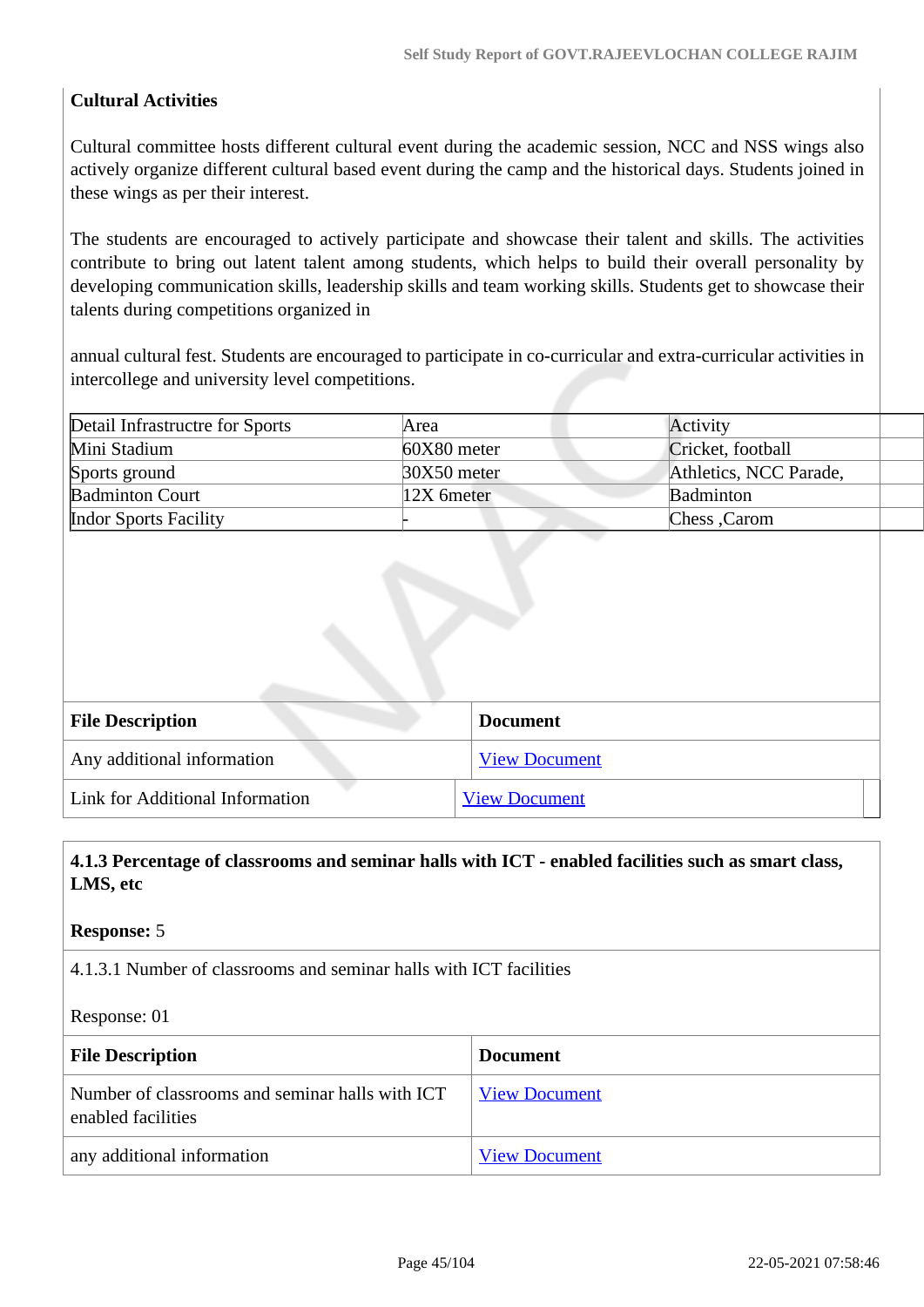| 4.1.4 Average percentage of budget allocation, excluding salary for infrastructure augmentation |
|-------------------------------------------------------------------------------------------------|
| during the last five years.                                                                     |

#### **Response:** 2.84

4.1.4.1 Budget allocation for infrastructure augmentation, excluding salary year-wise during the last five years (INR in Lakhs)

| 2018-19 | 2017-18 | 2016-17 | 2015-16 | 2014-15 |
|---------|---------|---------|---------|---------|
| 0.055   | 0.4     | 1.0081  | 0.36    | v       |

| <b>File Description</b>                                                                           | <b>Document</b>      |
|---------------------------------------------------------------------------------------------------|----------------------|
| Details of budget allocation, excluding salary during <u>View Document</u><br>the last five years |                      |
| Audited utilization statements                                                                    | <b>View Document</b> |

# **4.2 Library as a Learning Resource**

### **4.2.1 Library is automated using Integrated Library Management System (ILMS)**

#### **Response:**

College has not automated Integrated Library management System.Library collects the data of number of students under SC, ST, OBC, BPL categories of new admitted students every year and sends it to Directorate (Higher Education) to ensure the purchase and use of current titles, print and e-journals and other reading materials. The office then sanction budget based on these data for the purchase of books every year to the college. After then the Librarian asks for the list of requirement of text and reference books from each department. Based on the requirement, quotation is called from various publications and the books are purchased from the firm having the minimum cost and fulfilling the needs of the college.

 **4.2.2 Collection of rare books, manuscripts, special reports or any other knowledge resources for library enrichment**

#### **Response:**

Govt.Rajeev Lochan College library was instituted with the inception of college in 1972. It started with few gifted books and today it has more than 27,000 books (Text and Reference) in its collection. It has rare collection of books, reports and other knowledge resources. Library has a specialized collection in the area of Art and its allied areas. It is extensively used by student from all over the teaching and non teaching staff.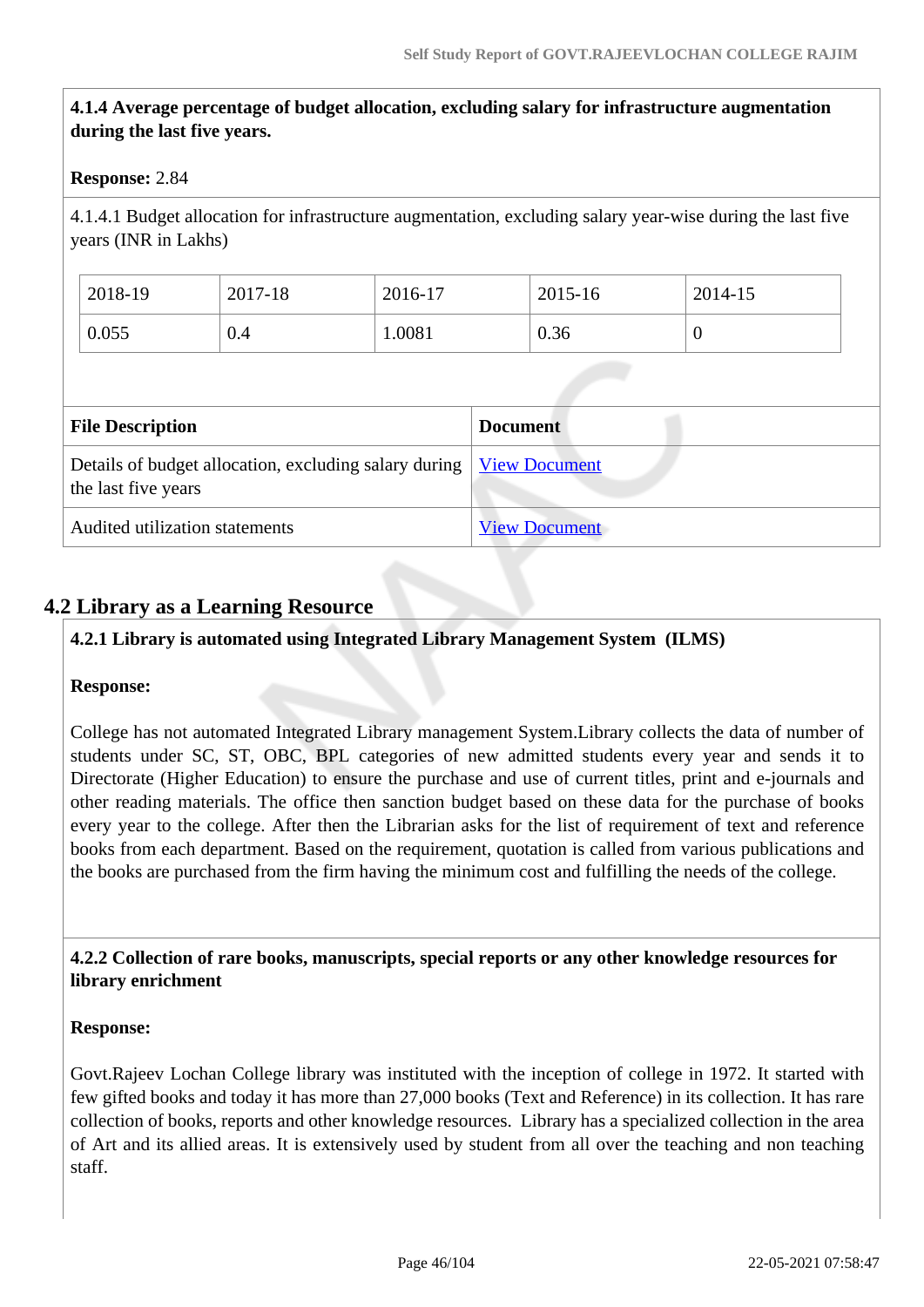Library is known for its collection of rare old edition books in the area of Political Science, Sociology,History,Hindi Literature,Chemistry,Botany,Zoology and Hindi language.Old competition books are also collected.

Manuscripts- Nil

References-Yes

Reprography-

ILL (Inter Library Loan Service)- No

Information deployment and notification- Yes

Download –Yes

Printing –No

Reading list/ Bibliography compilation- No

In-house/ remote access to e-resources-Nil

User-Orientation and awareness- Done

Assistance in searching databases-

Inflibnet/ IUC facilities-Nil

Total Area of the Library- 40 x 60

Total seating capacity- 60

Working hours: On working days: 10.30- 5.30

On Holidays: Close

Before Examination days: 10.30- 5.30

During vacations: Close

Layout of the library - Individual reading –Nil

Lounge area – Nil

Browsing and relaxed reading- nil

IT zone for accessing e-resources- Nil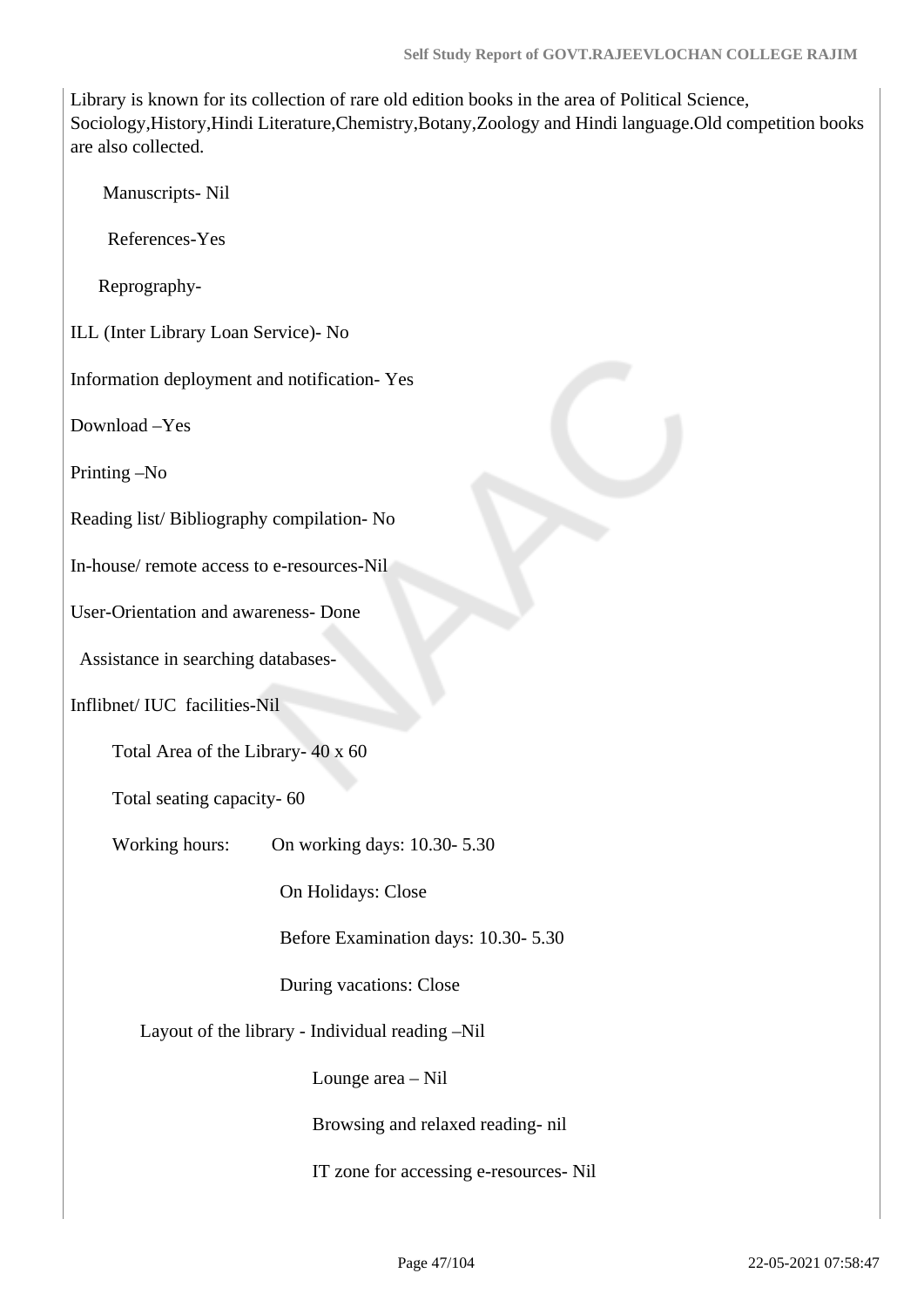Library collects the data of number of students under SC, ST, OBC, BPL categories of new admitted students every year and sends it to Directorate (Higher Education) to ensure the purchase and use of current titles, print and e-journals and other reading materials. The office then sanction budget based on these data for the purchase of books every year to the college. After then the Librarian asks for the list of requirement of text and reference books from each department. Based on the requirement, quotation is called from various publications and the books are purchased from the firm having the minimum cost and fulfilling the needs of the college.

OPAC- Nil

Electronic Resource Management package for e-journals-Nil

Federated searching tools to search articles in multiple databases- Nil

Library Website- Nil

In-house/remote access to e-publications-Nil

Library automation

Total number of computers for public accesss-02

Total number of printers for public accesss-01

Internet band width/speed-7.1 Mbps

Institutional repository-Nil

Content management system for e-learning-Nil

Participation in Resource sharing networks/ consortia (like inflibnet)- Nil

Average number of walk-ins- 60-70

Average number of books issued / returned- 800

Ratio of library books to students enrolled -24

Average number of books added during last three years-

Average number of login to OPAC –Nil

Average number of login to e-resources-Nil

Average number of e-resources downloaded/printed-Nil

Number of information literacy trainings organized- Nil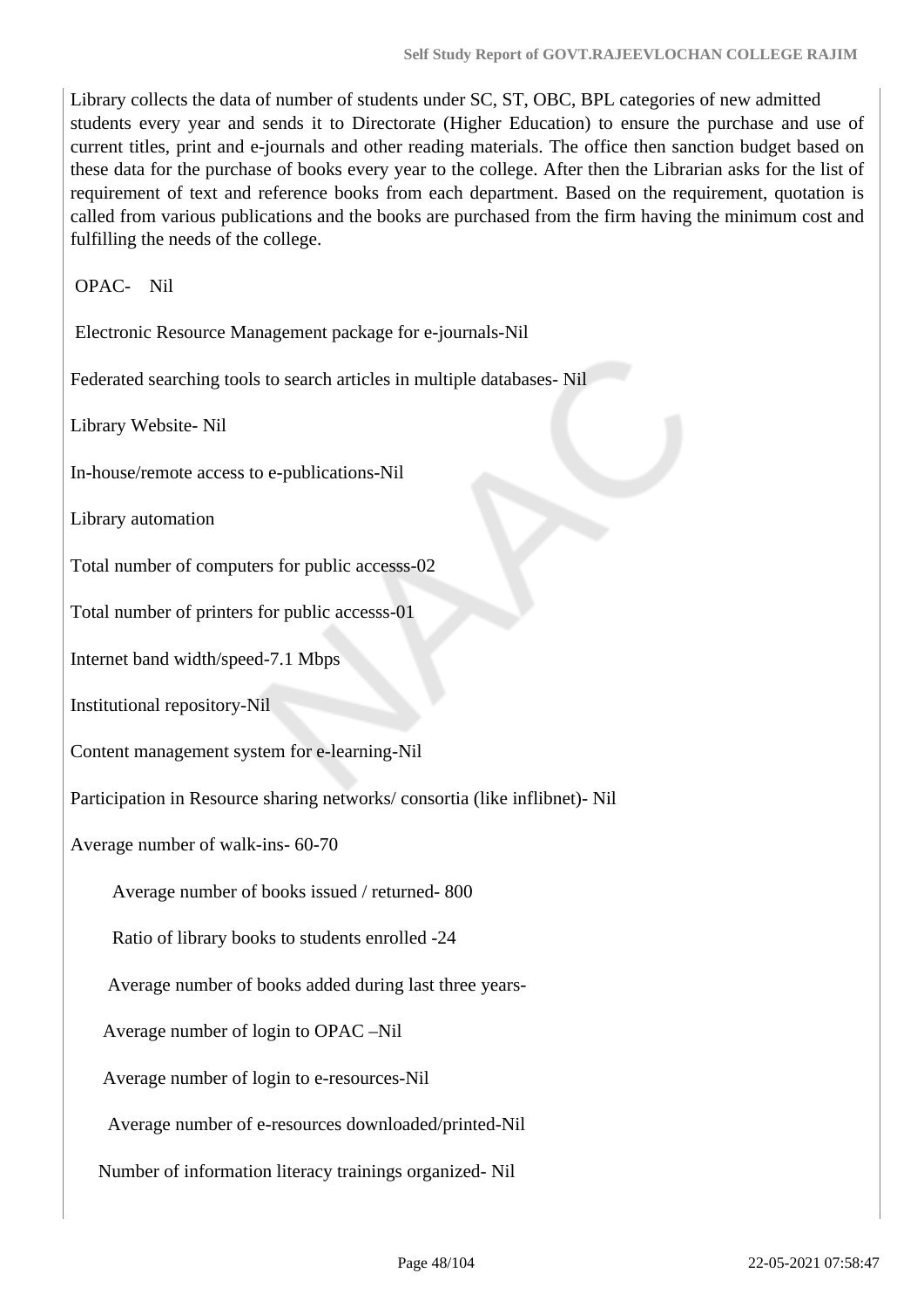Details of weeding out (books damaged beyond repair) of books and other materials –

From 2010 to 2012- 122 books

From 2013 to 2014- 2992 books

Manuscripts- Nil

References-Yes

Reprography-

ILL (Inter Library Loan Service)- No

Information deployment and notification- Yes

Download –Yes

Printing –No

Reading list/ Bibliography compilation- No

In-house/ remote access to e-resources-Nil

User-Orientation and awareness- Done

Assistance in searching databases-

Inflibnet/ IUC facilities-Nil

| <b>File Description</b>    | <b>Document</b>      |
|----------------------------|----------------------|
| Any additional information | <b>View Document</b> |

**4.2.3 Does the institution have the following:**

**1.e-journals 2.e-ShodhSindhu 3.Shodhganga Membership 4.e-books 5.Databases**

**Response:** E. None of the above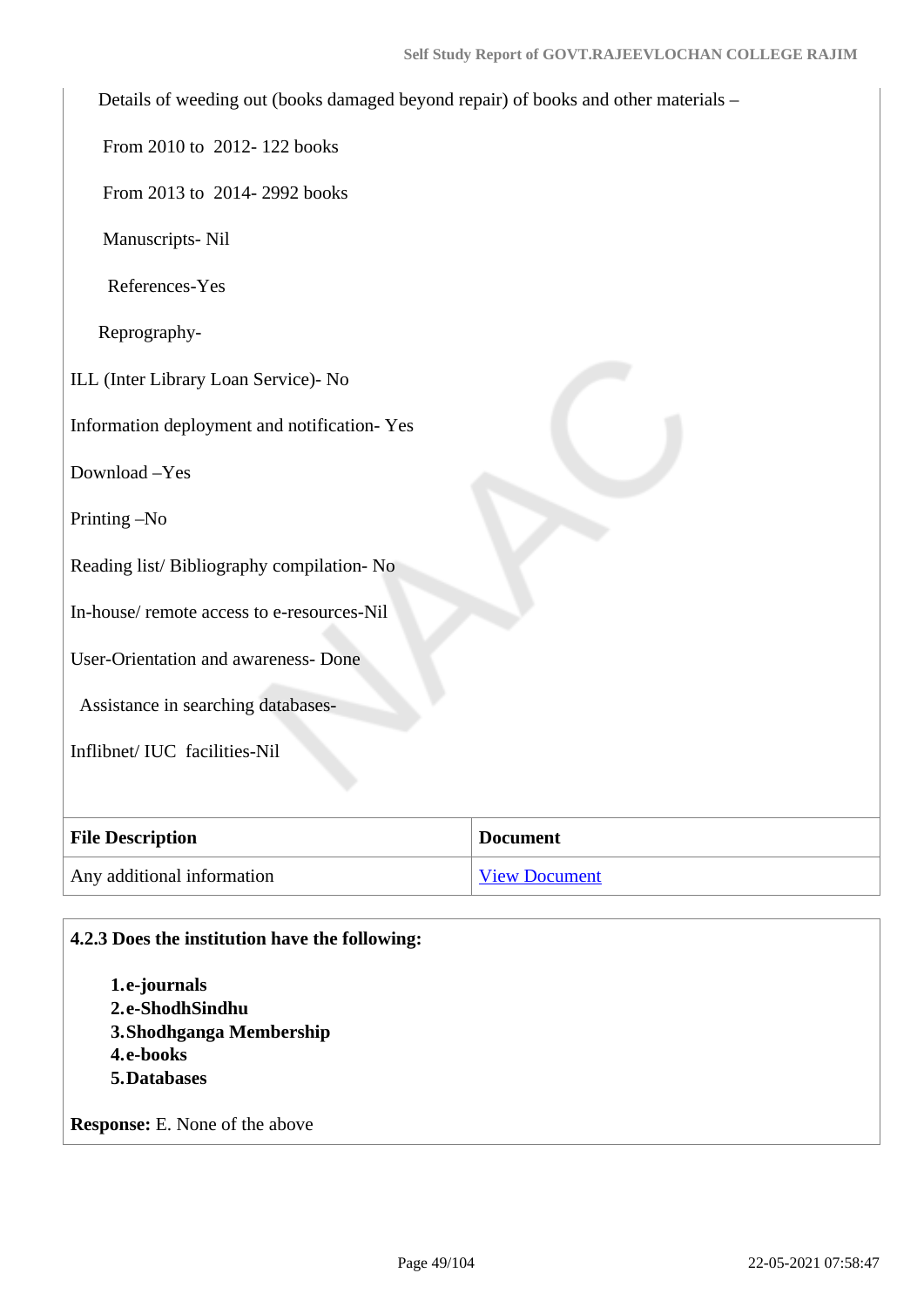| <b>File Description</b>                                                               | <b>Document</b>      |
|---------------------------------------------------------------------------------------|----------------------|
| Details of subscriptions like e-journals, e-<br>ShodhSindhu,Shodhganga Membership etc | <b>View Document</b> |

# **4.2.4 Average annual expenditure for purchase of books and journals during the last five years (INR in Lakhs)**

#### **Response:** 1.7

4.2.4.1 Annual expenditure for purchase of books and journals year-wise during the last five years (INR in Lakhs)

| 2018-19 | 2017-18 | 2016-17 | 2015-16 | 2014-15 |
|---------|---------|---------|---------|---------|
| 2.05346 | .49545  | 0.91640 | 2.93401 | 1.08179 |

| <b>File Description</b>                                                                        | <b>Document</b>      |
|------------------------------------------------------------------------------------------------|----------------------|
| Details of annual expenditure for purchase of books<br>and journals during the last five years | <b>View Document</b> |
| Audited statements of accounts                                                                 | <b>View Document</b> |
| Any additional information                                                                     | <b>View Document</b> |

### **4.2.5 Availability of remote access to e-resources of the library**

**Response:** No

### **4.2.6 Percentage per day usage of library by teachers and students**

#### **Response:** 0.73

4.2.6.1 Average number of teachers and students using library per day over last one year

#### Response: 12

| <b>File Description</b>    | <b>Document</b>      |
|----------------------------|----------------------|
| Any additional information | <b>View Document</b> |

### **4.3 IT Infrastructure**

**4.3.1 Institution frequently updates its IT facilities including Wi-Fi**

**Response:**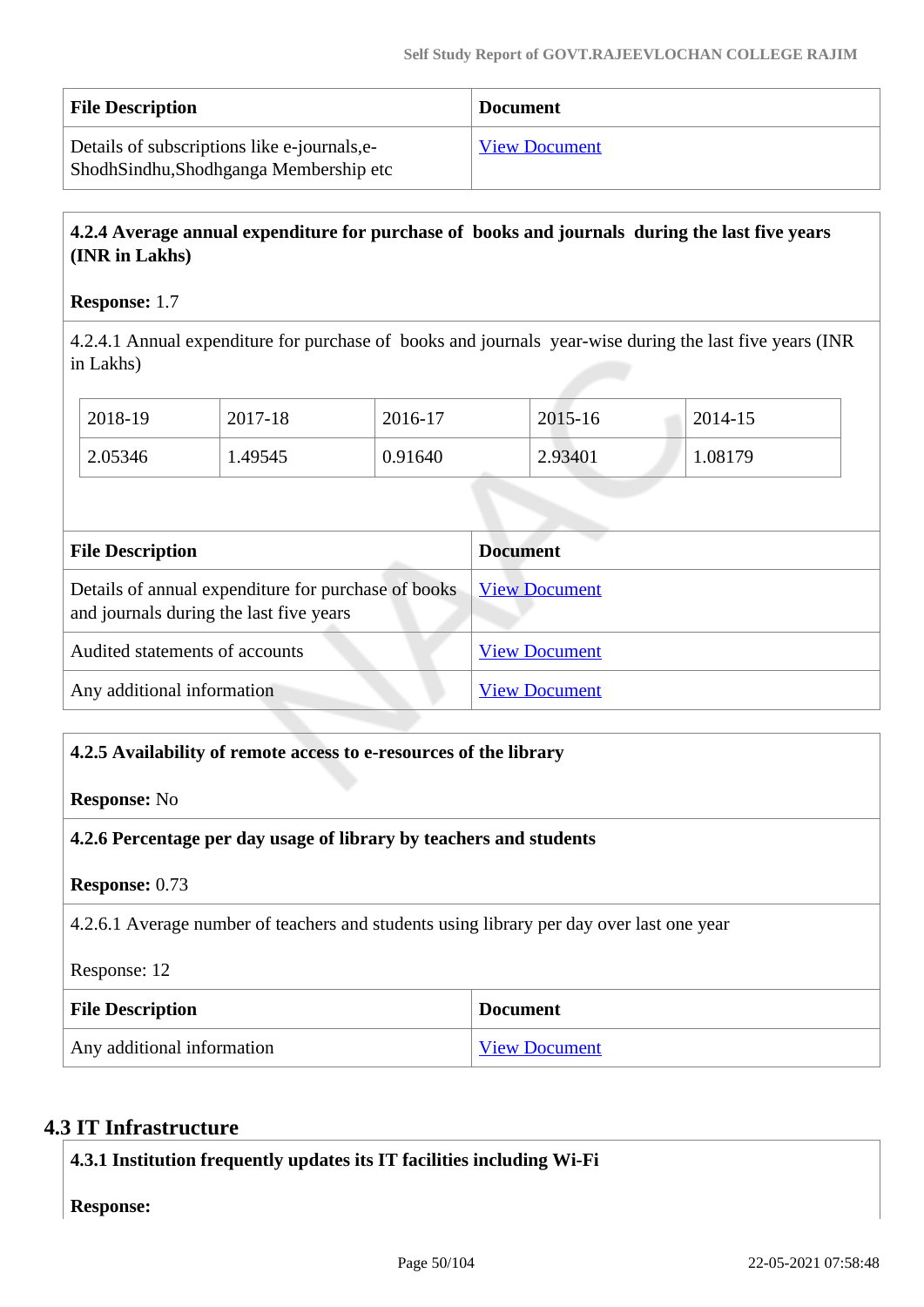The institution makes possible efforts to facilitate the use of ICT resources. The following works had to be done for the development of ICT in Institute:

- 1.Within Physics lab, there is small Computer lab available for the practical works of the students. Here 3 computers are available for practical related to C language programming. Every year institute purchases computer and its accessories for the development of ICT.
- 2.Wi-Fi facility is provided to the non teaching and teaching staff. This is the necessary need of modern perspective.
- 1.The institution encourages faculty to utilize ICT facilities for an effective teaching-learning process
- 2.LCD projector is also available in the college which supports the advanced technology of modern teaching methods. In lectures, seminars, workshops, etc, the LCD is used.
- 3..During the session, computer based lectures are organized for the students.

6. Teaching and non-teaching staff works with their smart phones and update their knowledge.

7. The Institution updates its website regularly.

| <b>File Description</b>         | <b>Document</b>      |
|---------------------------------|----------------------|
| Any additional information      | <b>View Document</b> |
| Link for Additional Information | <b>View Document</b> |

| 4.3.2 Student - Computer ratio |                      |
|--------------------------------|----------------------|
| <b>Response:</b> 1623:8        |                      |
| <b>File Description</b>        | <b>Document</b>      |
| Any additional information     | <b>View Document</b> |

| 4.3.3 Available bandwidth of internet connection in the Institution (Lease line) |                      |
|----------------------------------------------------------------------------------|----------------------|
| <b>Response:</b> $<$ 5 MBPS                                                      |                      |
| <b>File Description</b><br><b>Document</b>                                       |                      |
| Any additional information                                                       | <b>View Document</b> |

### **4.3.4 Facilities for e-content development such as Media Centre, Recording facility, Lecture Capturing System (LCS)**

**Response:** No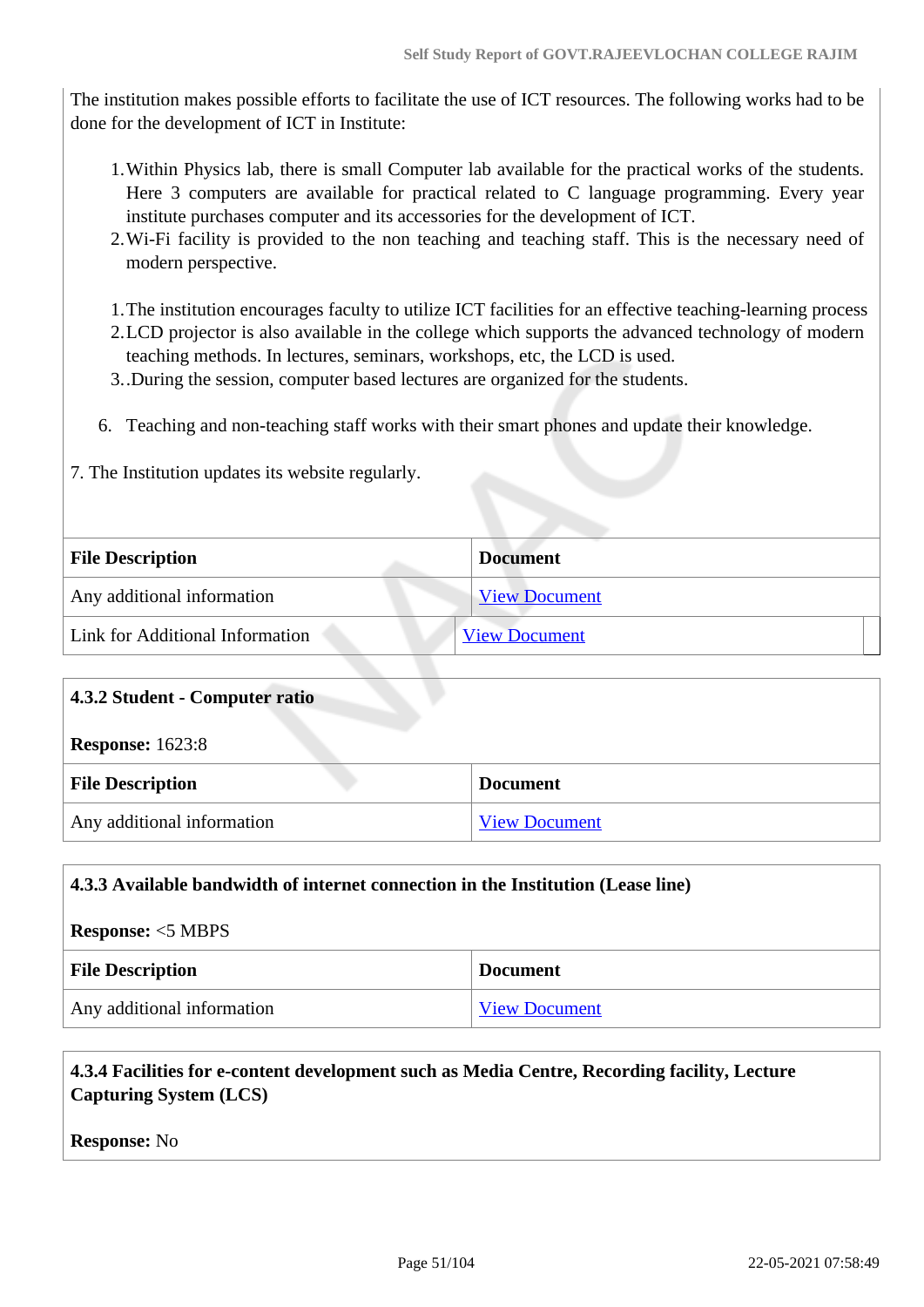| <b>File Description</b>                                                               | <b>Document</b>      |
|---------------------------------------------------------------------------------------|----------------------|
| Facilities for e-content development such as Media<br>Centre, Recording facility, LCS | <b>View Document</b> |

# **4.4 Maintenance of Campus Infrastructure**

 **4.4.1 Average Expenditure incurred on maintenance of physical facilities and academic support facilities excluding salary component, as a percentage during the last five years**

**Response:** 41.61

4.4.1.1 Expenditure incurred on maintenance of physical facilities and academic support facilities excluding salary component year-wise during the last five years (INR in Lakhs)

| 2018-19 | 2017-18              | 2016-17 | 2015-16                | 2014-15                                       |
|---------|----------------------|---------|------------------------|-----------------------------------------------|
| 0.60    | റ ററ<br>J. <i>ll</i> | 1.04    | $\overline{a}$<br>1.47 | $\sqrt{ }$<br>$\overline{1}$ . $\overline{2}$ |

| <b>File Description</b>                                                                         | <b>Document</b>      |
|-------------------------------------------------------------------------------------------------|----------------------|
| Details about assigned budget and expenditure on<br>physical facilities and academic facilities | <b>View Document</b> |
| Audited statements of accounts.                                                                 | <b>View Document</b> |
| Any additional information                                                                      | <b>View Document</b> |

 **4.4.2 There are established systems and procedures for maintaining and utilizing physical, academic and support facilities - laboratory, library, sports complex, computers, classrooms etc.**

# **Response:**

Institute maintains physical and academic facilities for effective

teaching and learning. The available infrastructure present in Institute is very helpful to improve the academic growth. Institute run B.A., B. Com., B.Sc., M.A. (Hindi Literature, Economics, Political Science), M.Com. courses. College has 15 classrooms, so department manage the teaching rooms according to the time table. At the time of session start, a different branch forms the time table. Science department conduct practical classes regularly to improve the scientific temper and experimental fact of the student. One small seminar hall exists where seminar, debate, lectures are conducted. Separate library building available is available in the college campus where approximately 27000 text and reference books are maintained. College ensure the mental, physical, academic, cultural and sports activity to its best possibility. College always keep in mind that the infrastructure improvement is the main target for the student as well as college staff. Janbhagidari samiti also help to release the fund for the improvement of infrastructure. For improvement of cultural and literature capability of the student, college conduct event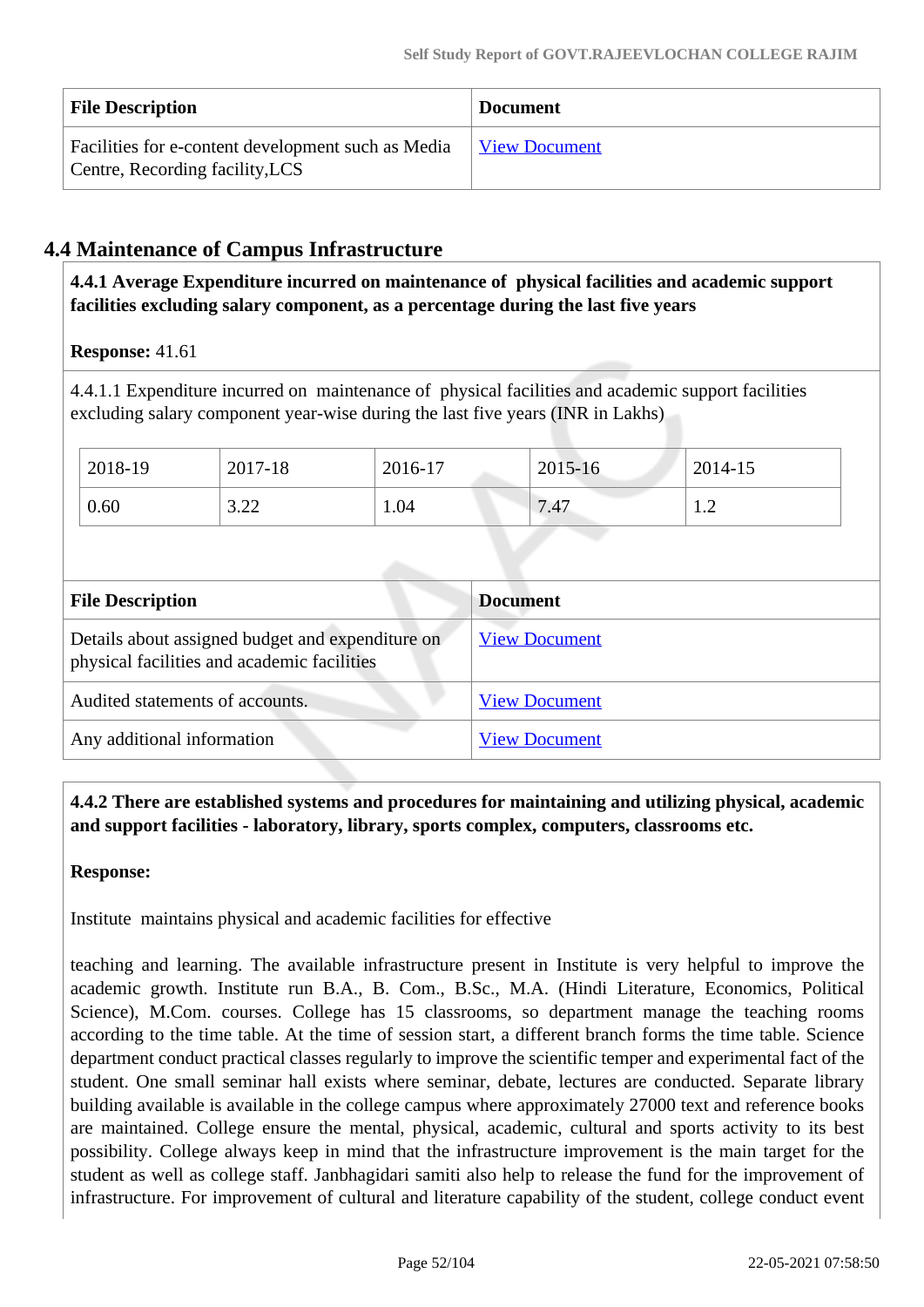and give prize and rewards. Some of the students participate to district level, programme and Kumbh mela at Rajim. Gold medal distributed to the meritorious students.

College has acquired sufficient sports equipment. It has large playground for different sports activities, separate ground is also available for cricket and football. A badminton court is also developed within the campus. Equipments for Indoor games as Chess, Carom board, badminton are available in the college to encourage the sports spirit and the activities amongst the students.

The following activities have been done in last four sessions for the improvement of the infrastructure:

- 1.Classroom and staff room floor covered with tiles.
- 2.One small seminar room developed
- 3.Labeling of the sports ground
- 4.Boundary wall, cycle stand, Fee counter stand are in process of construction in the campus.
- 5.College has Wi-Fi network
- 6.Organized workshops, seminars
- 7.Utilized the funds provided from the state government.
- 8.Water purifier set upped in different places.
- 9.Tablet distributed to the final year Undergraduate and Post graduate students under the "Yuva Suchana Kranti Yojana" scheme of State government.
- 10.Small Girl's common room is under construction.
- 11.Furniture (Chair, table) purchased for reading purpose.
- 12.Enhancement of laboratory equipments for science students.
- 13.Wall magazine distributed to different faculties.
- 14.Organize cultural,
- 15.Computers, LCD projector provided to students as per requirement of modern teaching.

### **Laboratory**

The institute depand on the state govt budget allocation. The calibration of equipment is done for the needs of department. The computer, photocopy machine, printer water cooler,electric instrument repair time to time with the help of PD fund and janbagidari fund. College had got UGC fund for the utilization of the improvement of the existing premises.the physical verification committee formed by the head of institution for the verification of different existing premises in laboratory.Committe give the reports to the principal and major step taken by the staff council membertoward the maintains and utilization of physical and academic facility.

# **Library**

A library committee is formed in the staring of every session in the college. The incharge and members of the committee make rules and regulations for the students and others to help them in better execution and utilization of library.

Total Area of the Library- 40 x 60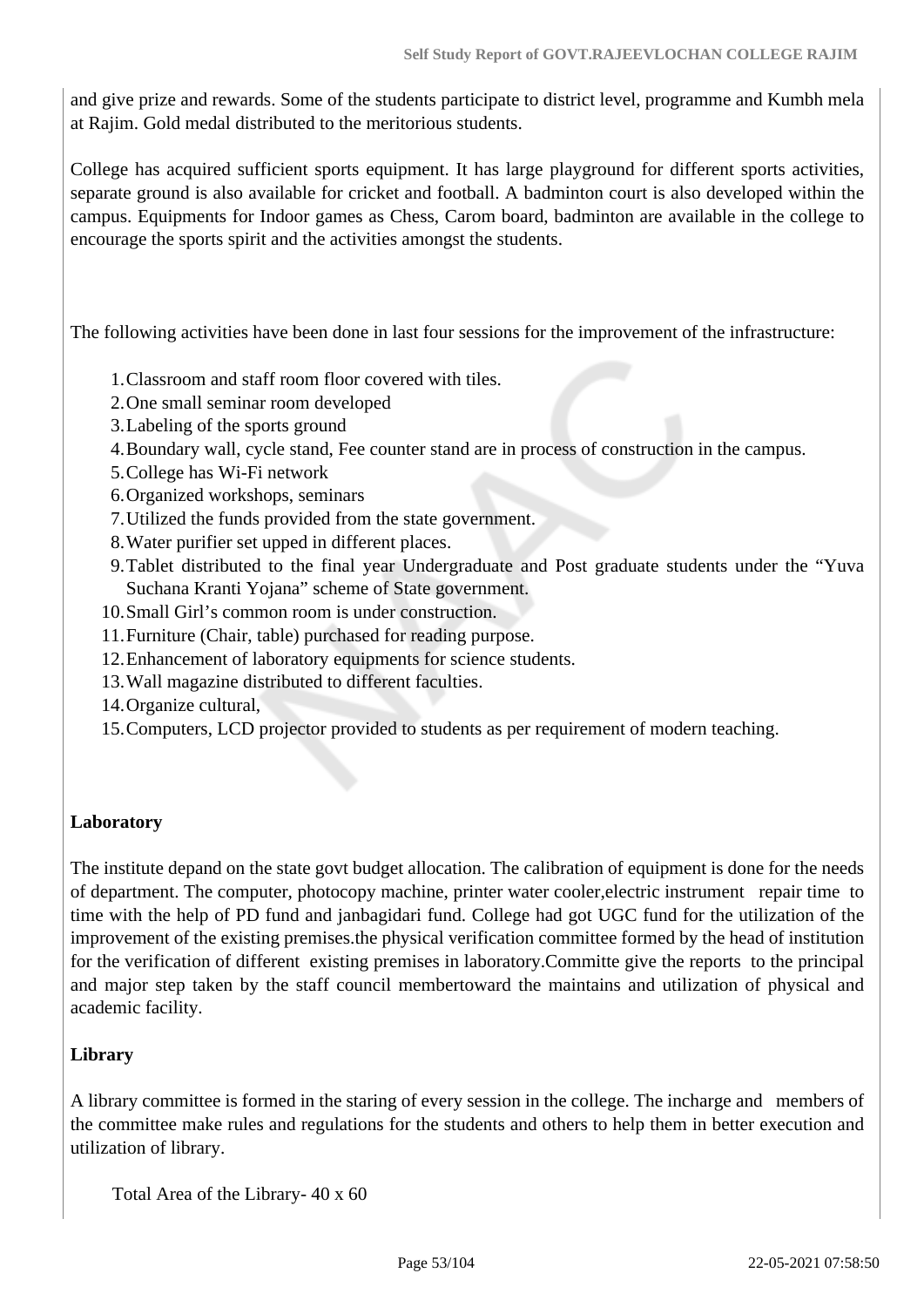Total seating capacity- 60

Working hours: On working days: 10.30- 5.30

On Holidays: Close

Before Examination days: 10.30- 5.30

During vacations: Close

Library collects the data of number of students under SC, ST, OBC, BPL categories of new admitted students every year and sends it to Directorate (Higher Education) to ensure the purchase and use of current titles, print and e-journals and other reading materials. The office then sanction budget based on these data for the purchase of books every year to the college. After then the Librarian asks for the list of requirement of text and reference books from each department. Based on the requirement, quotation is called from various publications and the books are purchased from the firm having the minimum cost and fulfilling the needs of the college.

#### **Sports Room**

Institute maintains sports facilities through regular monitoring of the equipment for indoor games and outdoor sports. The institution has a well-maintained infrastructure

for sports like cricket, kabaddi,khokho, volleyball, throw ball and badminton.

### **Computers**

.

The computer systems and other sensitive equipment (servers, Projectors, Printers, Scanners, Xerox machines, Bio-metric machines) are provided with UPS systems to avoid any damage during power outages.

#### **Classrooms**

Principal has appoint the in-charge of non teaching staff to supervise regularly maintains the boards,benches, fans and lights of the classroom

#### **Transportation**

There is no available facility in the institute

#### **Electrical**

The following step taken by the institute for the maintenance of electrical equipment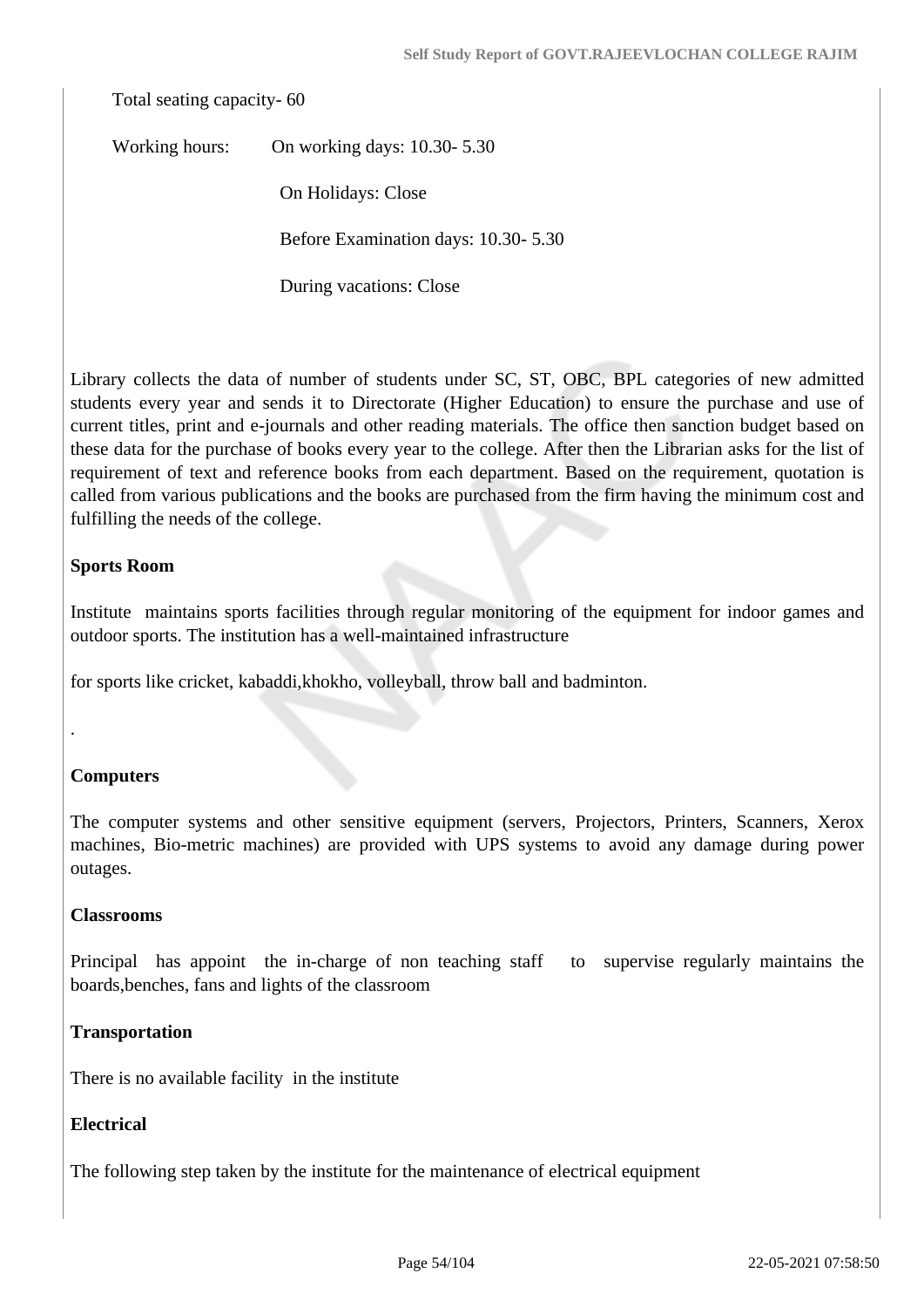1. All the computer sets plugged by UPS and antivirus installed in each set

 2. the college has three phase electric system and separate transformer is situate in near to college building.

3. One submersible pump fiited in the cricket stadium which is placed back side of college building and proper water supply are in college campus

4. The electronic equipment of the department of physics had been handled carefully and kept in proper place.

5. College has also contain fire distinguishers for safty purpose

6. College also acquire LCD projector and camera which could be used for special function

| <b>File Description</b>    | <b>Document</b>      |
|----------------------------|----------------------|
| Any additional information | <b>View Document</b> |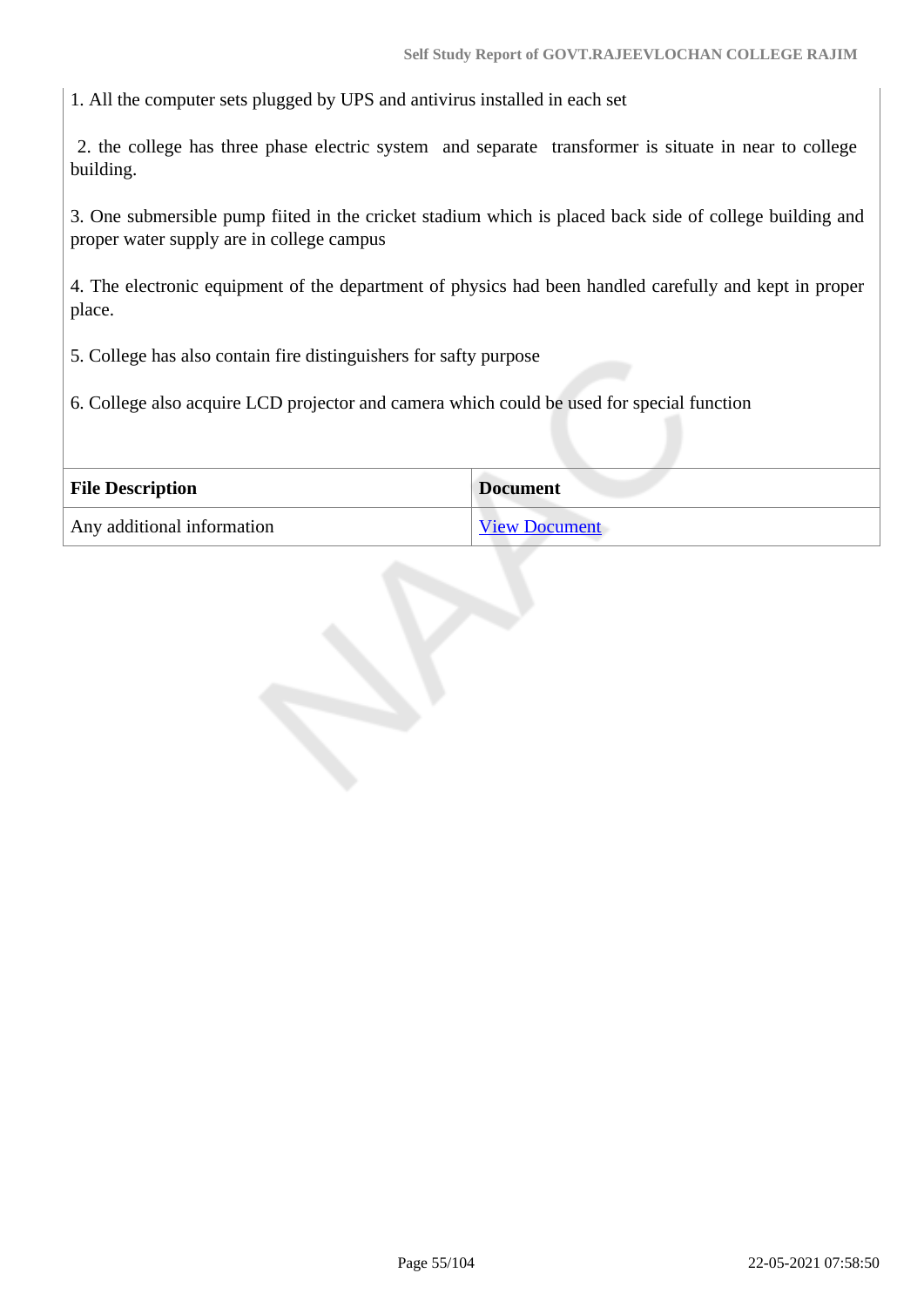# **Criterion 5 - Student Support and Progression**

# **5.1 Student Support**

### **5.1.1 Average percentage of students benefited by scholarships and freeships provided by the Government during the last five years**

### **Response:** 88.07

5.1.1.1 Number of students benefited by scholarships and freeships provided by the Government year-wise during the last five years

| 2018-19 | 2017-18 | 2016-17 | $2015 - 16$ | 2014-15 |
|---------|---------|---------|-------------|---------|
| 1313    | 1382    | 1323    | 988         | 940     |

| <b>File Description</b>                                                                                                            | <b>Document</b>      |
|------------------------------------------------------------------------------------------------------------------------------------|----------------------|
| Upload self attested letter with the list of students<br>sanctioned scholarships                                                   | <b>View Document</b> |
| Average percentage of students benefited by<br>scholarships and freeships provided by the<br>Government during the last five years | <b>View Document</b> |
| Any additional information                                                                                                         | <b>View Document</b> |

# **5.1.2 Average percentage of students benefited by scholarships, freeships, etc. provided by the institution besides government schemes during the last five years**

### **Response:** 0

5.1.2.1 Total number of students benefited by scholarships, freeships, etc provided by the institution besides government schemes year-wise during the last five years

| 2018-19 | 2017-18 | 2016-17 | 2015-16 | 2014-15 |
|---------|---------|---------|---------|---------|
|         | ິ       | ν       |         | ◡       |

### **5.1.3 Number of capability enhancement and development schemes –**

- **1.For competitive examinations**
- **2.Career counselling**
- **3.Soft skill development**
- **4.Remedial coaching**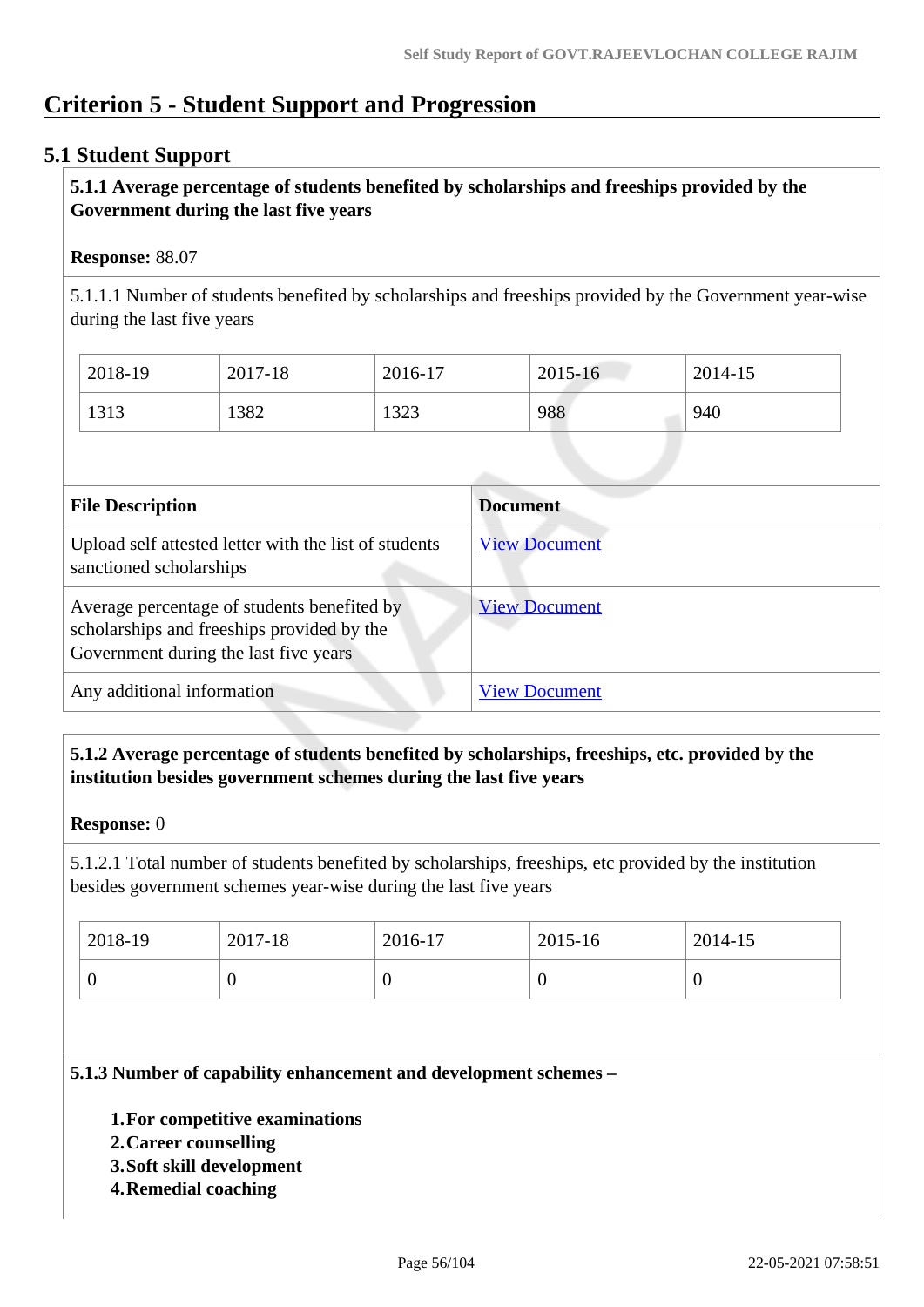### **5.Language lab**

- **6.Bridge courses**
- **7.Yoga and meditation**
- **8.Personal Counselling**

**Response:** E. 3 or less of the above

| <b>File Description</b>                                      | <b>Document</b>      |
|--------------------------------------------------------------|----------------------|
| Details of capability enhancement and development<br>schemes | <b>View Document</b> |
| Any additional information                                   | <b>View Document</b> |
| Link to Institutional website                                | <b>View Document</b> |

# **5.1.4 Average percentage of student benefited by guidance for competitive examinations and career counselling offered by the institution during the last five years**

#### **Response:** 2.45

5.1.4.1 Number of students benefited by guidance for competitive examinations and career counselling offered by the institution year-wise during the last five years

| 2018-19 | 2017-18 | 2016-17  | 2015-16 | 2014-15 |
|---------|---------|----------|---------|---------|
| 40      | 92      | ⊏∩<br>ЭJ | ν       | v       |

| <b>File Description</b>                                                                                                       | <b>Document</b>      |
|-------------------------------------------------------------------------------------------------------------------------------|----------------------|
| Number of students benefited by guidance for<br>competitive examinations and career counselling<br>during the last five years | <b>View Document</b> |
| Any additional information                                                                                                    | <b>View Document</b> |

### **5.1.5 Average percentage of students benefited by Vocational Education and Training (VET) during the last five years**

#### **Response:** 0

5.1.5.1 Number of students attending VET year-wise during the last five years

| 2018-19 | 2016-17<br>2017-18 | 2015-16 | 2014-15 |  |
|---------|--------------------|---------|---------|--|
| U       | v                  |         | ν       |  |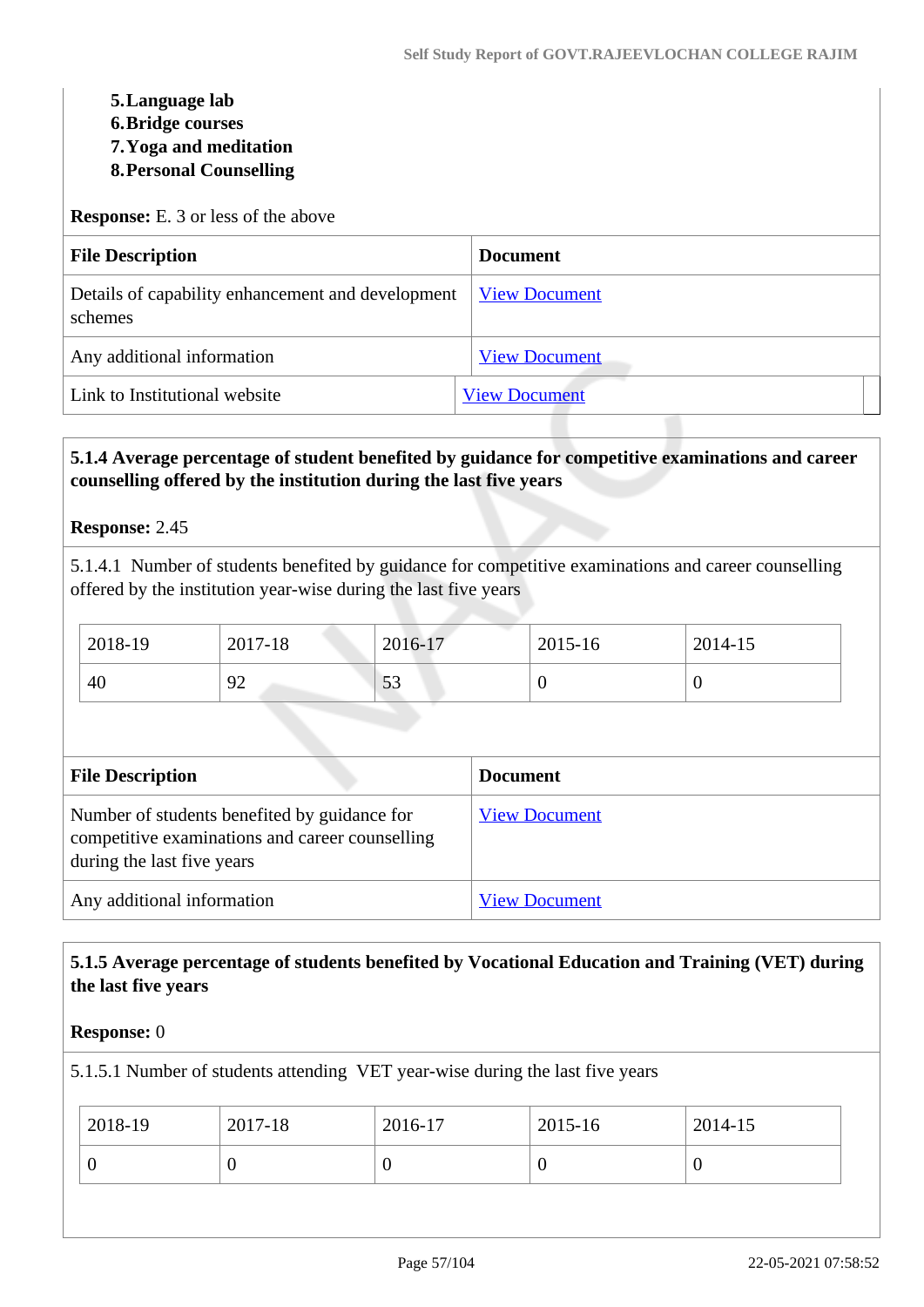| <b>File Description</b>                   | <b>Document</b>      |
|-------------------------------------------|----------------------|
| Details of the students benifitted by VET | <b>View Document</b> |

# **5.1.6 The institution has a transparent mechanism for timely redressal of student grievances including sexual harassment and ragging cases**

### **Response:** Yes

| <b>File Description</b>                                                                                                            | <b>Document</b>      |
|------------------------------------------------------------------------------------------------------------------------------------|----------------------|
| Minutes of the meetings of student redressal<br>committee, prevention of sexual harassment<br>committee and Anti Ragging committee | <b>View Document</b> |
| Details of student grievances including sexual<br>harassment and ragging cases                                                     | <b>View Document</b> |

# **5.2 Student Progression**

# **5.2.1 Average percentage of placement of outgoing students during the last five years**

### **Response:** 0.98

5.2.1.1 Number of outgoing students placed year-wise during the last five years

| 2018-19 | 2017-18 | 2016-17 | $2015 - 16$ | 2014-15 |
|---------|---------|---------|-------------|---------|
|         | ∼       | ∽       | ັ           |         |

| <b>File Description</b>                                    | <b>Document</b>      |
|------------------------------------------------------------|----------------------|
| Self attested list of students placed                      | <b>View Document</b> |
| Details of student placement during the last five<br>years | <b>View Document</b> |
| Any additional information                                 | <b>View Document</b> |

# **5.2.2 Percentage of student progression to higher education (previous graduating batch)**

### **Response:** 15.6

5.2.2.1 Number of outgoing students progressing to higher education

#### Response: 73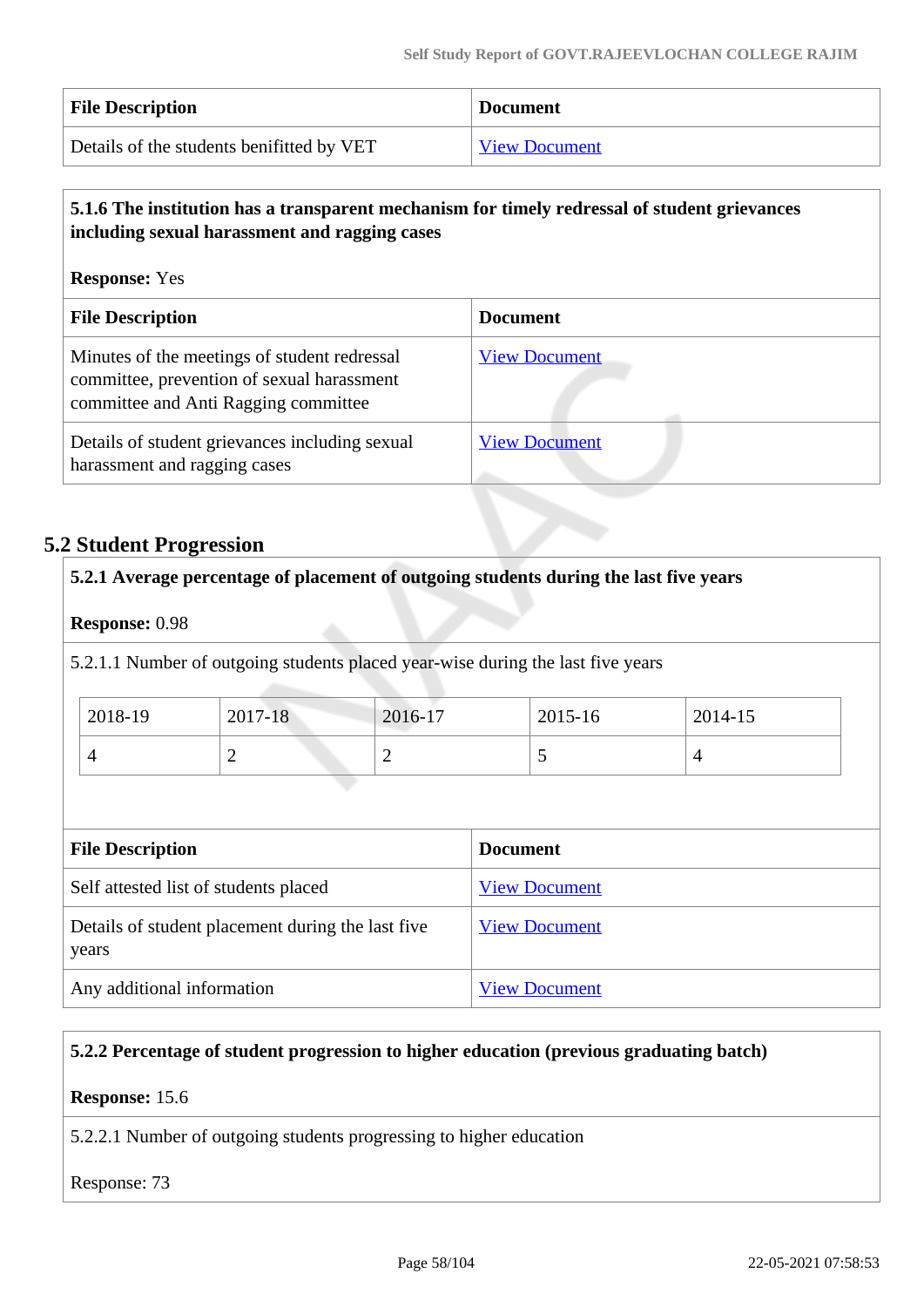| <b>File Description</b>                            | <b>Document</b>      |
|----------------------------------------------------|----------------------|
| Upload supporting data for student/alumni          | <b>View Document</b> |
| Details of student progression to higher education | <b>View Document</b> |

# **5.2.3 Average percentage of students qualifying in State/ National/ International level examinations during the last five years (eg: NET/ SLET/ GATE/ GMAT/ CAT/ GRE/ TOEFL/ Civil Services/State government examinations)**

**Response:** 22.86

# 5.2.3.1 **Number of students qualifying in state/ national/ international level examinations (eg: JAM/CLAT/NET/ SLET/ GATE/ GMAT/CAT/GRE/ TOEFL/ Civil Services/ State government examinations) year wise during last five years**

| 2018-19 | 2017-18 | 2016-17 | 2015-16 | 2014-15 |
|---------|---------|---------|---------|---------|
| U I     |         | U       |         |         |

### 5.2.3.2 Number of students who have appeared for the exams year-wise during the last five years

| 2018-19 | 2017-18 | $2016 - 17$ | 2015-16 | 2014-15 |
|---------|---------|-------------|---------|---------|
|         |         | $\sim$ 1    |         |         |

| <b>File Description</b>                                                                                            | <b>Document</b>      |
|--------------------------------------------------------------------------------------------------------------------|----------------------|
| Number of students qualifying in state/national/<br>international level examinations during the last five<br>years | <b>View Document</b> |
| Any additional information                                                                                         | <b>View Document</b> |

# **5.3 Student Participation and Activities**

 **5.3.1 Number of awards/medals for outstanding performance in sports/cultural activities at national / international level (award for a team event should be counted as one) during the last five years.**

### **Response:** 0

5.3.1.1 Number of awards/medals for outstanding performance in sports/cultural activities at national/international level (award for a team event should be counted as one) year-wise during the last five years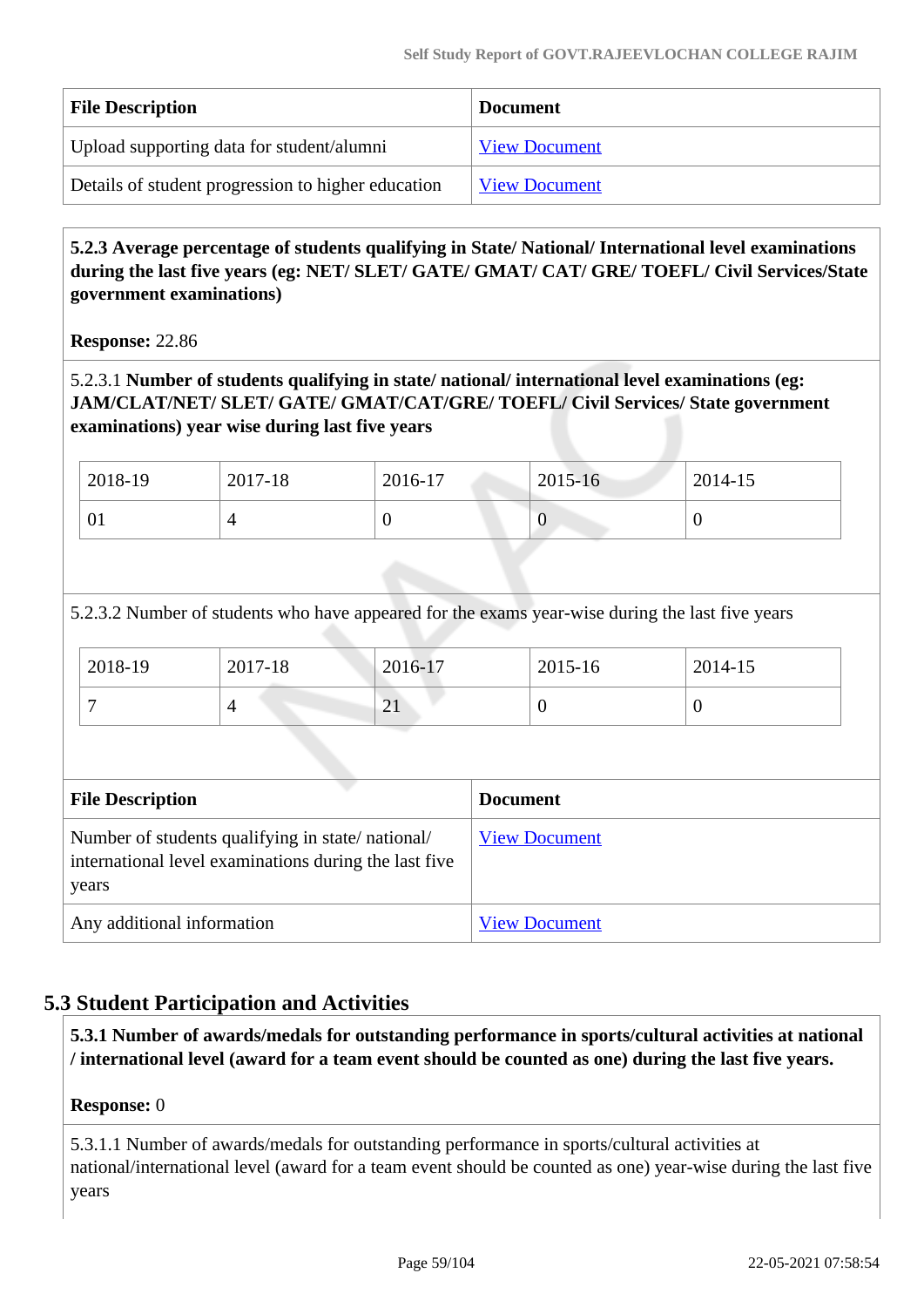|                                                                                                                                                    | 2018-19        | 2017-18         | 2016-17              |                      | 2015-16  | 2014-15        |  |
|----------------------------------------------------------------------------------------------------------------------------------------------------|----------------|-----------------|----------------------|----------------------|----------|----------------|--|
|                                                                                                                                                    | $\overline{0}$ | $\theta$        | $\overline{0}$       |                      | $\theta$ | $\overline{0}$ |  |
|                                                                                                                                                    |                |                 |                      |                      |          |                |  |
| <b>File Description</b>                                                                                                                            |                | <b>Document</b> |                      |                      |          |                |  |
| Number of awards/medals for outstanding<br>performance in sports/cultural activities at<br>national/international level during the last five years |                |                 | <b>View Document</b> |                      |          |                |  |
| Any additional information                                                                                                                         |                |                 |                      | <b>View Document</b> |          |                |  |

# **5.3.2 Presence of an active Student Council & representation of students on academic & administrative bodies/committees of the institution**

### **Response:**

Yes, college has a very active student union.

**Office bearer and Selection:** The student council is elected through election for an academic session. A returning officer is appointed by the Principal. The elections are conducted as per the guidelines of affiliating university. The principal of college is the president of council by virtue of post. It has a student council in charge appointed by Principal. The office bearer of the council is elected by the voting of general candidates (regular students). The class representatives are elected by the voting of particular class students. The council consists of 18 members as office bearers- President, Vice President, Secretary and Joint secretary.

**Activities:** The student council consists of both boys and girls students from all streams of college to represent the whole students. The members as class representatives act for running the day to day affairs of the college. The major activities of union include organization of annual sports, conduct of annual cultural programmes. The union also arranges social awareness activities as "Run for unity", "Swachchta Mission Campaign", "Environment Consciousness(ban of polythene in daily use)", etc.

 In meetings of different committees, the members of student union are included for sharing their problems and suggestions. The union plays an active role in all co-curricular and extracurricular activities of college. The members meet the Principal frequently to provide and discuss the feedbacks on various college matters. The same is reviewed and appropriate action is taken by the management to improve the conditions.

**Funding:** There is no external funding for the council and the college provides them with the same by "Student Union Funds" on the basis of the requirement.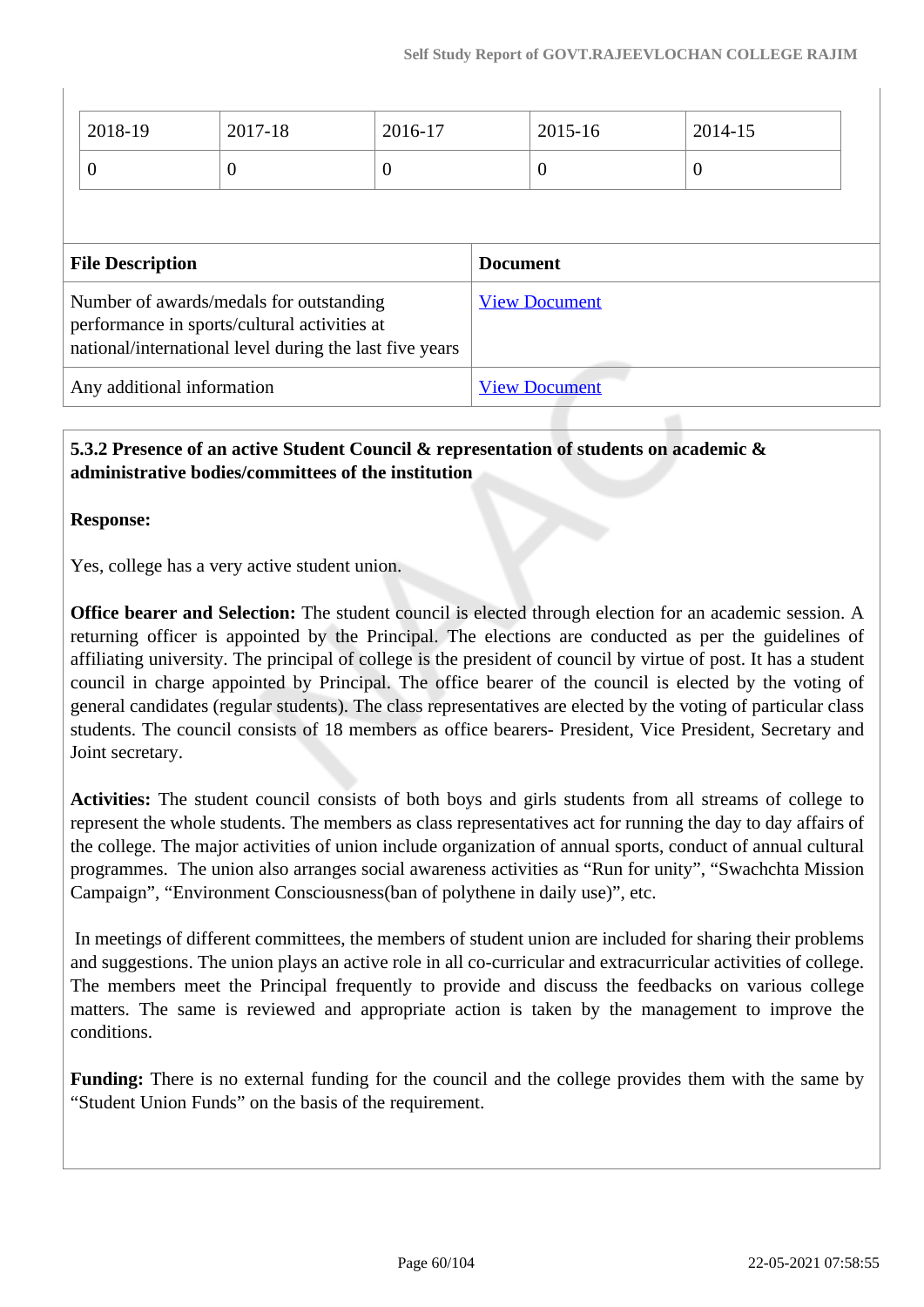| <b>File Description</b>         | <b>Document</b>      |
|---------------------------------|----------------------|
| Any additional information      | <b>View Document</b> |
| Link for Additional Information | <b>View Document</b> |

### **5.3.3 Average number of sports and cultural activities/ competitions organised at the institution level per year**

#### **Response:** 7

5.3.3.1 Number of sports and cultural activities / competitions organised at the institution level year-wise during the last five years

| 2018-19 | 2017-18 | 2016-17 | 2015-16 | 2014-15 |
|---------|---------|---------|---------|---------|
| 08      | 08      | 07      | 06      | 06      |

| <b>File Description</b>                                                       | <b>Document</b>      |
|-------------------------------------------------------------------------------|----------------------|
| Number of sports and cultural activities /<br>competitions organised per year | <b>View Document</b> |
| Any additional information                                                    | <b>View Document</b> |

# **5.4 Alumni Engagement**

 **5.4.1 The Alumni Association/Chapters (registered and functional) contributes significantly to the development of the institution through financial and non financial means during the last five years**

### **Response:**

**Alumni Association** :- It is a mile stone for the student's mutual participation for their view building on broad available and latent opportunities that our college has organized "The Alumnus". An Alumni Association is an association of graduates or broadly of former students (Alumni ) today Alumni relation is an important part of an institution advancement activities for many reasons . Alumni are an institution of most loyal supporters. Alumni are often in the position to engage the expertise of the institution in their professional lives, these association often organized social events, publish magazines and raise funds for organization .

Alumni are able to help out college in multiple ways, they can help thought mentoring, networking and traditions. Whether college or high school , alumni are important through their support of the future. The students need help from alumni.

The purpose of an association is to foster a spirit of loyalty and to promote the general welfare of our organization. Alumni association exist to support the parent organization's goals and to strengthen the ties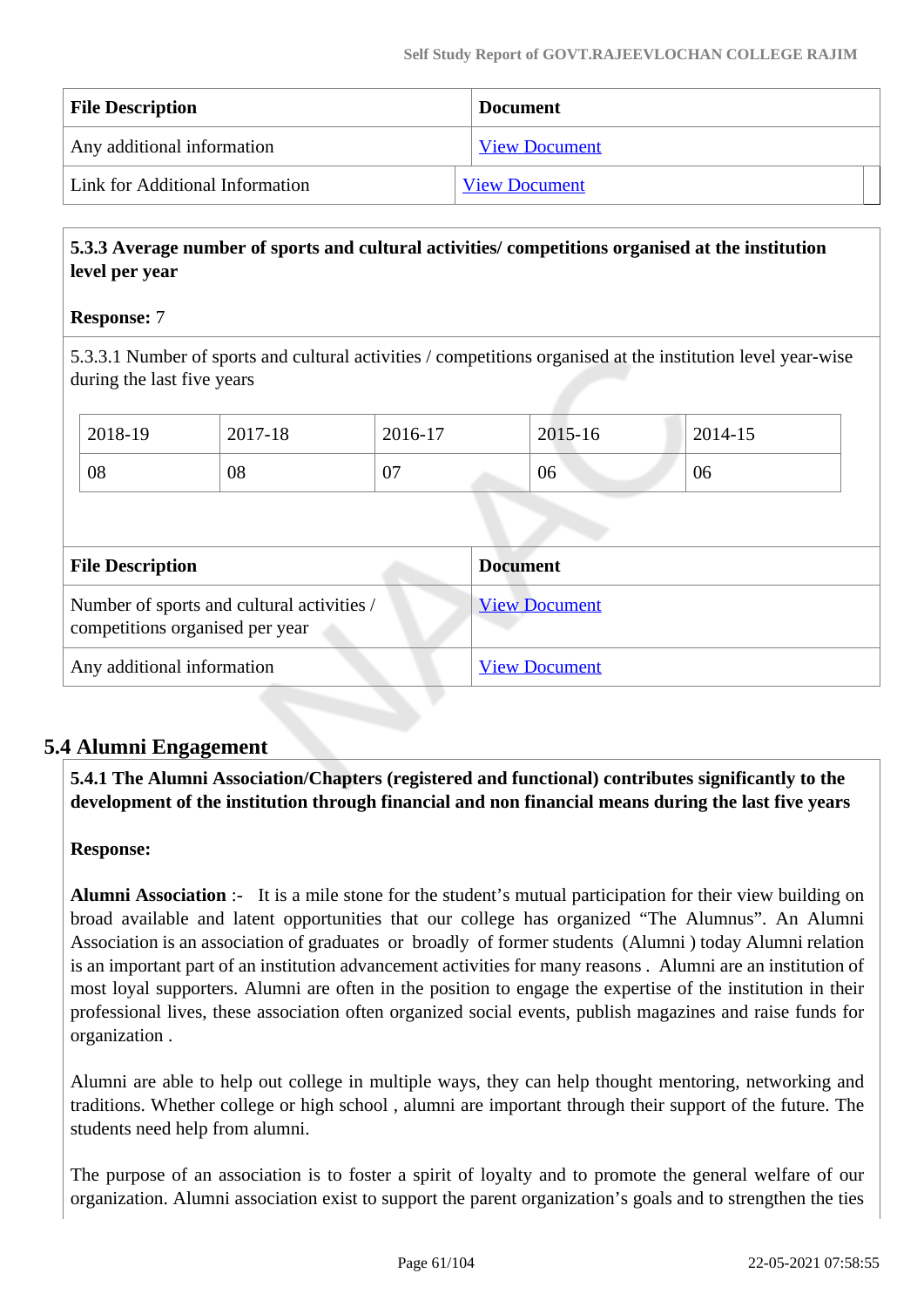between alumni, the community and the parent organization .

As our college belongs through a small city area where much unity and mutual conversation for knowledge, support and development are required, the alumnus of the college provides the adequate platform for the above objectives.

- to keep a roster of all alumni of college and their pertinent data.
- maintaining the updated and current information of all alumni .
- to encourage foster and promote close relation among the alumni themselves .
- to promote a sustained sense of belonging to the alma mater among the alumni by being in regular contact them .
- to provide and disseminate information regarding their alma mater, its graduates, faculties and students to the alumni .
- to assist and support the efforts.
- to guide and assisted who have recently completed their course of study of the college to keep them engaged in productive pursuits useful to the society .
- to provide a forum for the alumni for exchange of ideas on academic , cultural and social issues of the day by organizing and coordinating reunion activities of the alumni .
- to led the alumni aknowledge their gratitude to their alma mater .
- provide opportunities to contribute to society .
- secure the active participation of alumni .
- foster sense of belonging to the associate .

 the alumni association achieves these objectives by staging an annual programme of events and reunion thought communication. The registration process for the Alumni is in under process and the nominal charge for the membership of Alumni is rs. 100.

The get to gather of Alumni creates a forever bond among students and with the college which tends to the way for mutual help and support and give a platform to the students who are willing to serve the college and society.

| <b>File Description</b>         | <b>Document</b>      |  |
|---------------------------------|----------------------|--|
| Any additional information      | <b>View Document</b> |  |
| Link for Additional Information | <b>View Document</b> |  |

#### **5.4.2 Alumni contribution during the last five years(INR in Lakhs)**

#### **Response:** <1 Lakh

| <b>File Description</b>               | <b>Document</b>      |
|---------------------------------------|----------------------|
| Alumni association audited statements | <b>View Document</b> |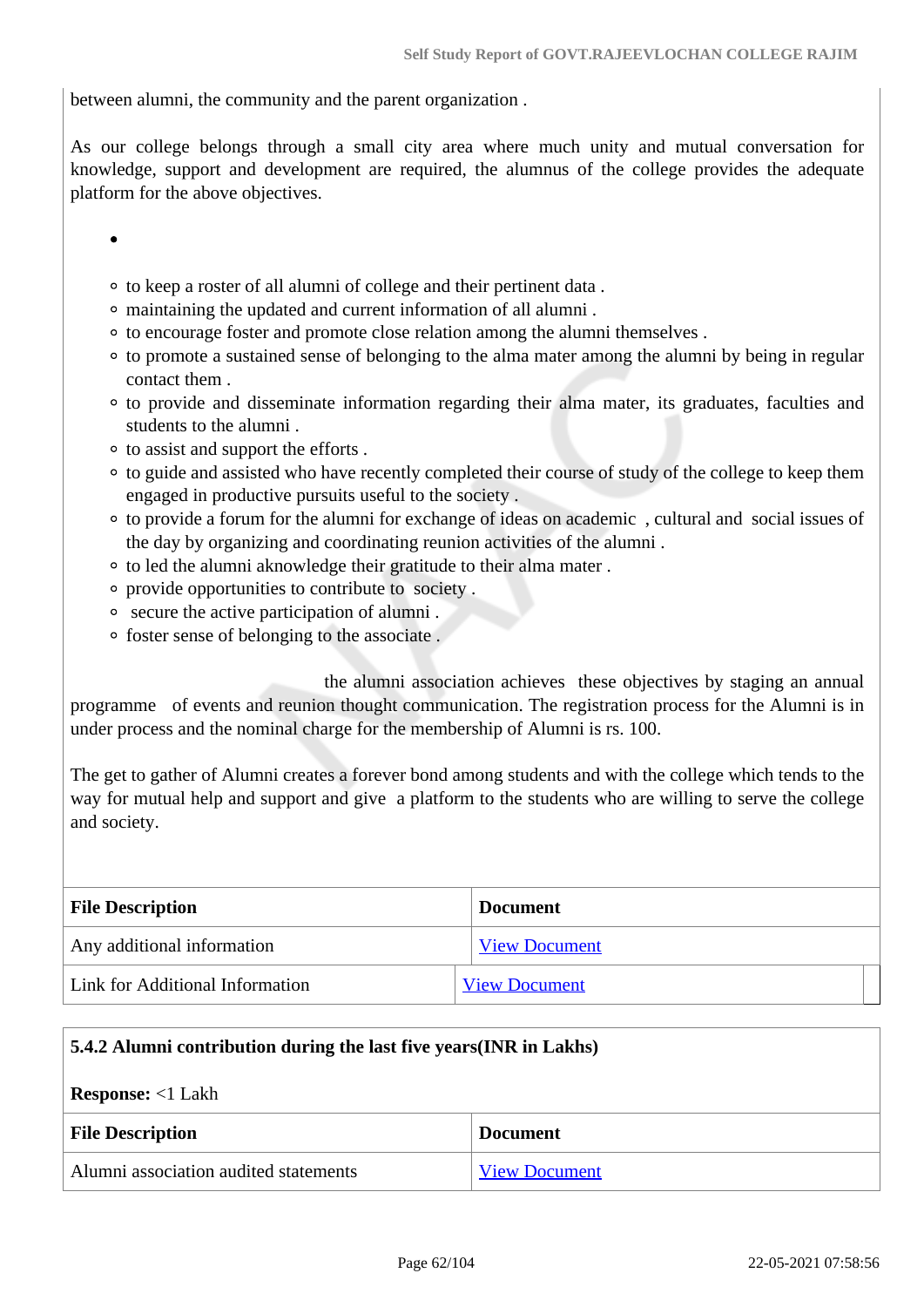|                            |                                                                                          |                | 5.4.3 Number of Alumni Association / Chapters meetings held during the last five years             |          |
|----------------------------|------------------------------------------------------------------------------------------|----------------|----------------------------------------------------------------------------------------------------|----------|
| <b>Response:</b> 1         |                                                                                          |                |                                                                                                    |          |
|                            |                                                                                          |                | 5.4.3.1 Number of Alumni Association / Chapters meetings held year-wise during the last five years |          |
| 2018-19                    | 2017-18                                                                                  | 2016-17        | $2015 - 16$                                                                                        | 2014-15  |
|                            | $\theta$                                                                                 | $\overline{0}$ | $\theta$                                                                                           | $\theta$ |
| <b>File Description</b>    |                                                                                          |                | <b>Document</b>                                                                                    |          |
|                            | Number of Alumni Association / Chapters meetings<br>conducted during the last five years |                | <b>View Document</b>                                                                               |          |
| Any additional information |                                                                                          |                | <b>View Document</b>                                                                               |          |
| Report of the event        |                                                                                          |                | <b>View Document</b>                                                                               |          |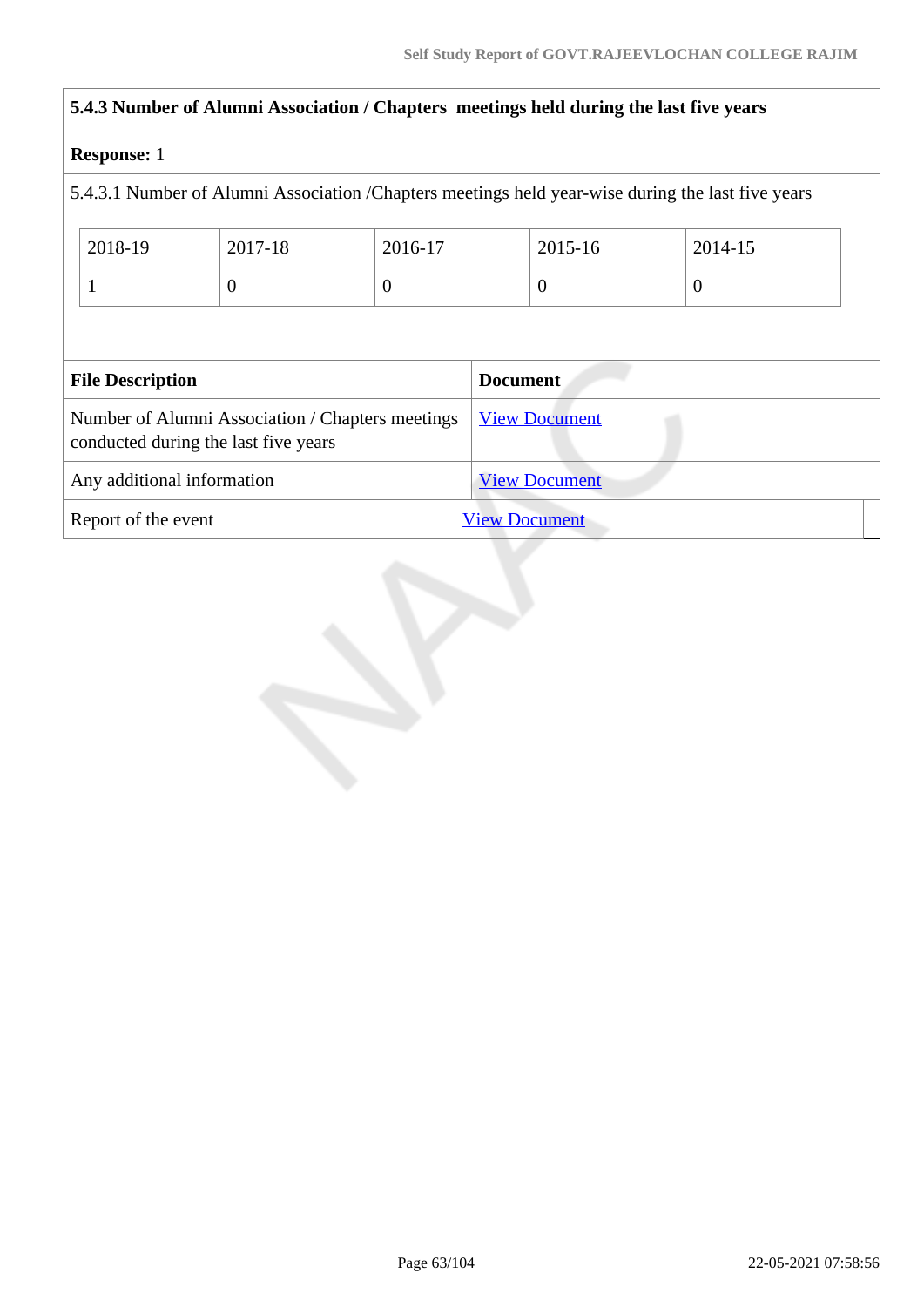# **Criterion 6 - Governance, Leadership and Management**

# **6.1 Institutional Vision and Leadership**

 **6.1.1 The governance of the institution is reflective of an effective leadership in tune with the vision and mission of the institution**

### **Response:**

(i) The Principal, being the head of the college, is the chief of administrative and academic activities. The Principal and all the faculty members work together as a team and ensure smooth and effective working in the institution.

The.Principal

- Takes meeting of staff council frequently in which the staff members can discuss important reforms for the benefit of institution. Novel ideas are always welcomed by the head.
- Ensures regular interaction with the students and that the classes are being conducted properly and timely.
- Principal, faculty members and office staff works as a team. A number of committees are formed for the smooth running of the college.
- The departments organize seminars, workshop, conference, focus on group discussion with university, directorate, teachers and students.

(ii) The action plans for all operations and incorporation of the same in to the institutional strategic plan are formulated on the basis of academic calendar of state government/university. On the basis of institutional academic calendar, the departments prepare their own academic calendar. Keeping in mind:

Feedback from stake holders, students.

Result analysis of the departments

The faculty actively participates in academics and personal counseling of students.

(iii) Interaction with stakeholders:

There is a alumni association and Janbhagidari samiti. The regular meetings are arranged. Parent-Teacher Meeting (PTM) is also arranged in every session. Workshop, programme is organized for student and faculty members.

(iv) Each department takes extra care to facilitate knowledge bases learning. Some lectures related to the background and understanding of subject is also arranged by the departments. To keep pace with the global needs audio-visual aids and internet facilities are added to update the students.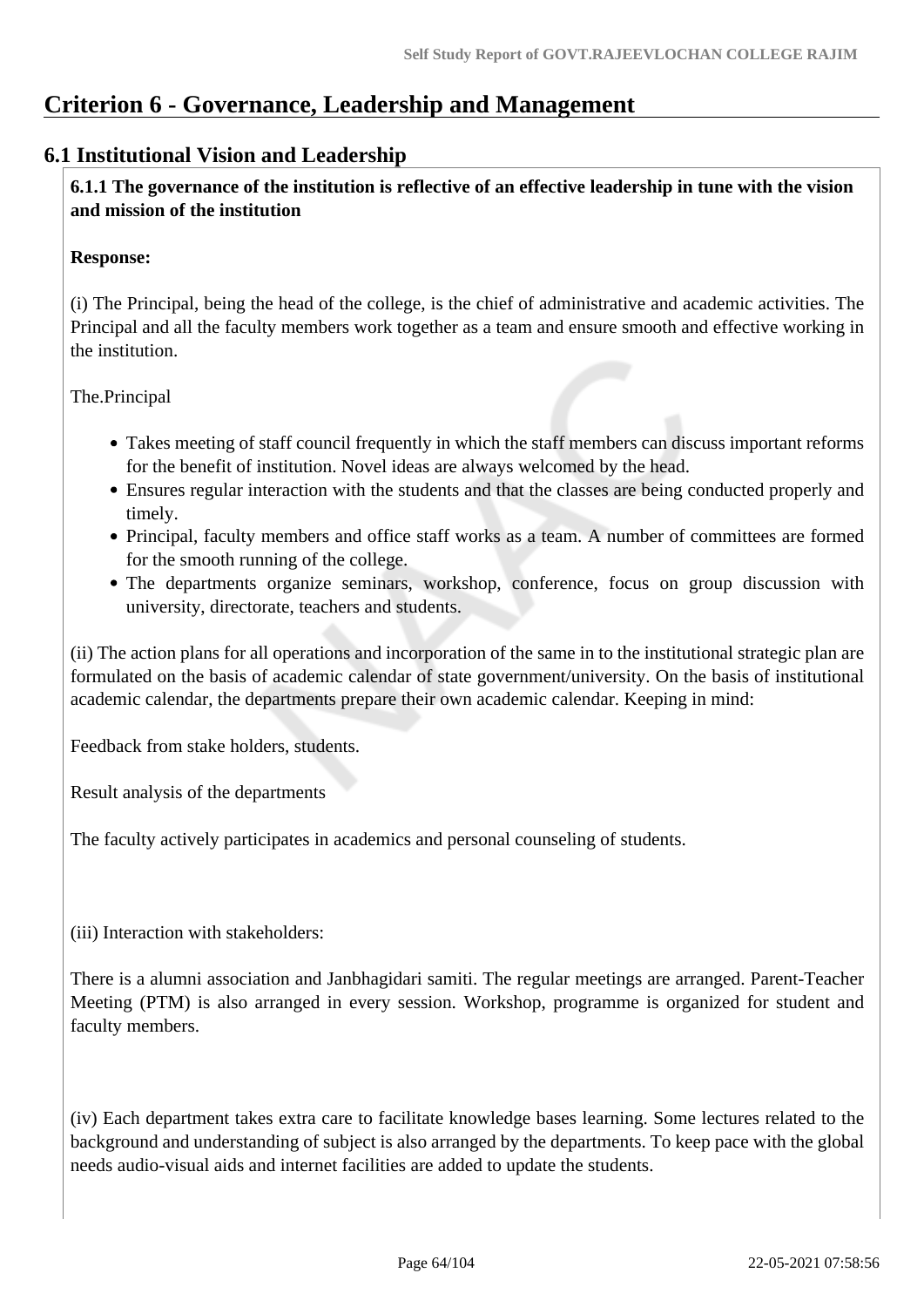### (v) Reinforcing the cutler of excellence

 The college tries to develop personality of student by means of good education and co-curricular activities. Skill development programs are constantly organized. Audio visual method of teaching is used. Many societies as Red cross society have been formed. Awareness programmes are a regular feature of the college in this regard.

| <b>File Description</b>         | <b>Document</b>      |
|---------------------------------|----------------------|
| Any additional information      | <b>View Document</b> |
| Link for Additional Information | <b>View Document</b> |

#### **6.1.2 The institution practices decentralization and participative management**

#### **Response:**

Yes, College has formed staff council, student union and number of committees for the proper and smooth implementation of Leadership and management. Principal delegates the administrative power to the in charge teaching faculty of concerned department. The financial power is contained with principal desk. The different committees suggest and recommend the decisions regarding every aspect of curricular and cocurricular activities to the head of the institution. Proper ways are adopted to manage the activities within the college. The formal mechanism is followed by the Institution regarding delegation of authority and power. The function of delegating depends on the demand of situation and decision of the Principal. There are number of committees existing in the institute as UGC, NAAC, IQAC, cultural, sports, library, discipline etc. These committees' does work and intimate to the Principal time to time.

College always encourages and promotes a culture of participative management.

In the annual function, sports activity, seminars, workshops, student union election, tablet distribution program, etc., college staff take active part and also control and handle the situations. The teaching and nonteaching staff works together in every occasion. The college has developed the group working culture and always makes effort to do necessary work with the said plan. In the process of making SSR (Self Study Report) for NAAC accreditation, a committee of 8 teaching staff has been formed which is a good and present example of participative management.

| <b>File Description</b>         | <b>Document</b>      |
|---------------------------------|----------------------|
| Any additional information      | <b>View Document</b> |
| Link for Additional Information | <b>View Document</b> |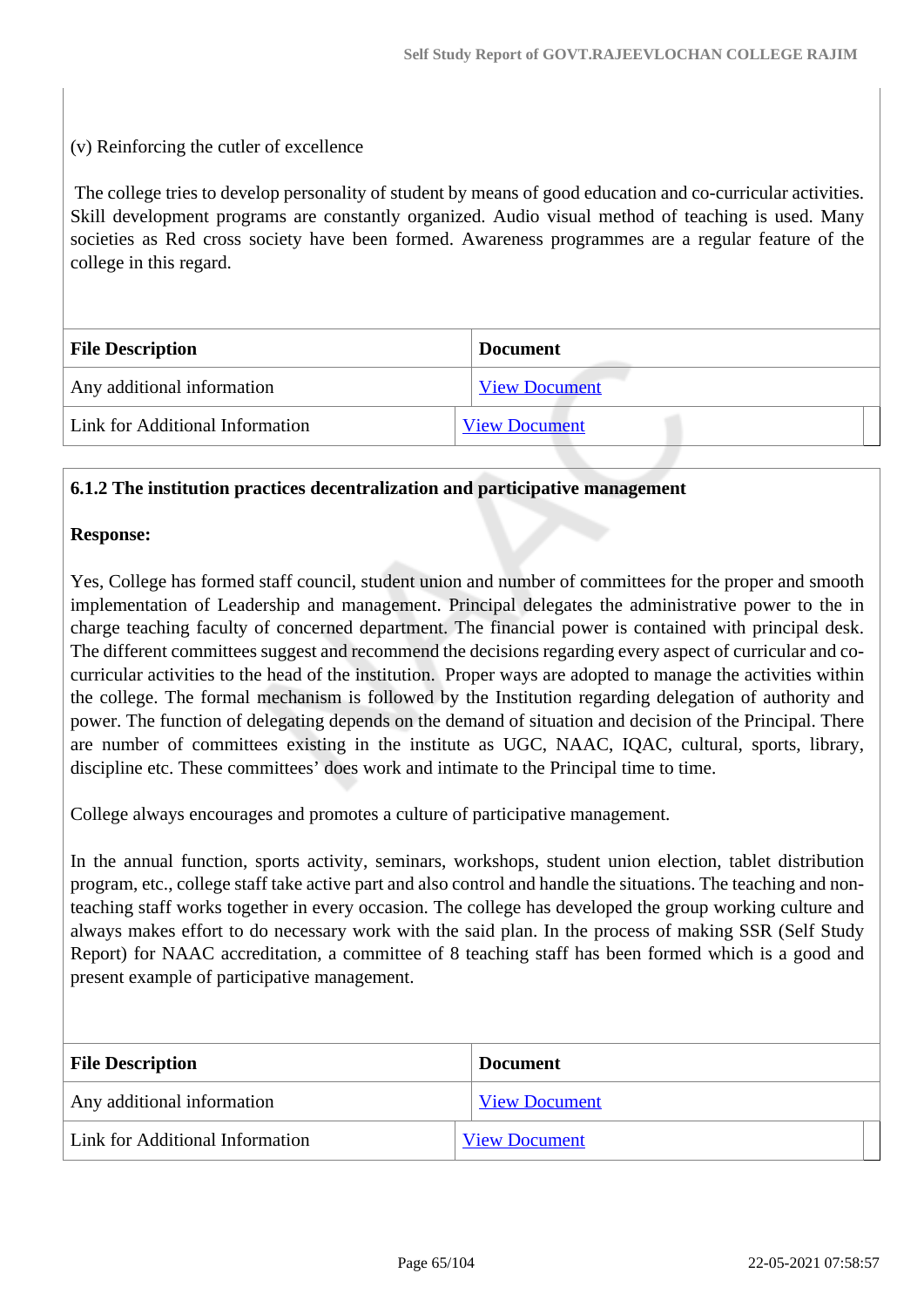# **6.2 Strategy Development and Deployment**

### **6.2.1 Perspective/Strategic plan and Deployment documents are available in the institution**

#### **Response:**

Head of the Institution is committed to promote academic activities and overall development of its students, faculties and office staff. To ensure quality of student utmost priority is given to the following areas: Academic excellence, discipline, health and hygiene, conservation of environment, leadership qualities, social extension activities and cleanliness of the institution premises. For the motivation of students, medals and scholarships have been given in the field of academics and sports. In the academic units, teachers are encouraged to participate in seminars, conferences, workshops and orientation, refresher courses to update their knowledge.

The perspective institutional plan is developed following the procedure of involving the teachers, students and members of the various committees of the college. The college in the field of academics has going to start Post graduate course in Mathematics and Sociology, PGDCA in the near future. Girls common room, cycle stand, canteen, botanical garden are also developing in the campus. To upgrade the infrastructural facilities, our future plan is to establish auditorium, staff quarters and hostel for students.

 The principal is the head of the institution. In addition to the teaching departments, there is a sports officer, office staff is there for official purpose, lab. Technicians and attendants are there in the Science departments. There are peons and sweepers too.

Decision for regular/ stated work is taken by the Principal as per government rules. Other decisions as matter related to infrastructure development, curricular activities, extra curricular activities, examination, safety and security of question papers, annual function, annual sports, admission, appointment of guest lecturers etc are taken in many ways viz meeting with related committee members, general meeting of staff council, Meeting of Jan bhagidari smiti. Decisions taken are noted in concern register signed by the members present in meeting.

| <b>File Description</b>         | <b>Document</b>      |  |
|---------------------------------|----------------------|--|
| Any additional information      | <b>View Document</b> |  |
| Link for Additional Information | <b>View Document</b> |  |

 **6.2.2 Organizational structure of the institution including governing body, administrative setup, and functions of various bodies, service rules, procedures, recruitment, promotional policies as well as grievance redressal mechanism**

**Response:** 

The head of the institution, Principal regularly monitors all administrative and academic units. This time to time monitoring and evaluation of policies and plans of the e institution is very essential for effective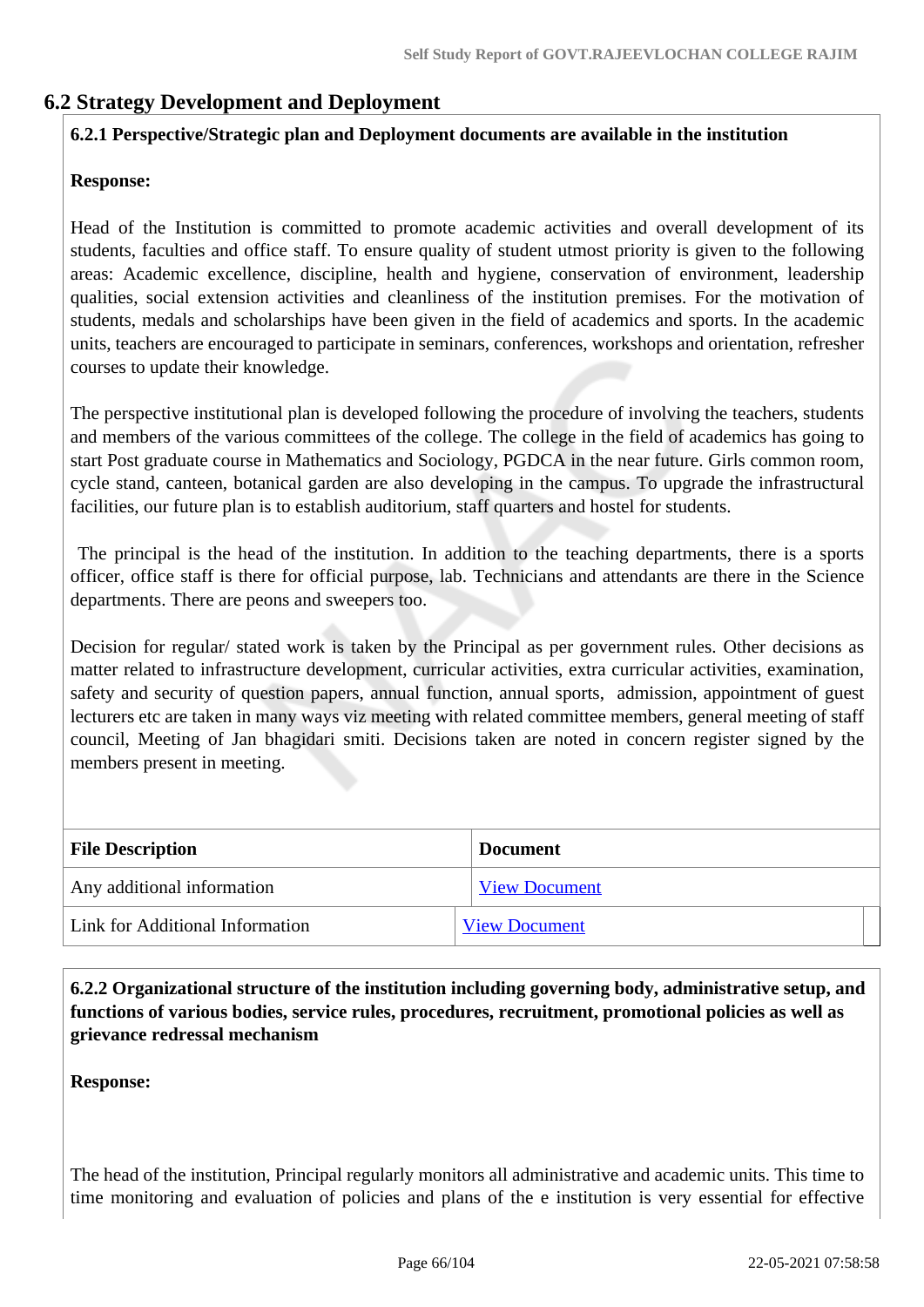implementation and improvement.

The activities of the institution can be categorized under following points.

1.Administrative- The Principal, being head of the institution, looks each and every aspect of administration through different committees. Administrative work is distributed to the committees. At present, following committees are working in the college:

Monitoring Bodies- Planning and Evaluation Board, Internal Quality Assurance Cell (IQAC), UGC cell.

Regulatory Bodies- Governing body, Janbhagidari committee, Amalgamated fund committee, Anti ragging cell, Right to information cell, Sexual Harashment cell. Principal is the chairperson of Academic council and secretary of Janbhagidari committee. The academic council ensures timely implementation of academic policies

 The principal is the head of the institution. In addition to the teaching departments, there is a sports officer, office staff is there for official purpose, lab. Technicians and attendants are there in the Science departments. There are peons and sweepers too.

Decision for regular/ stated work is taken by the Principal as per government rules. Other decisions as matter related to infrastructure development, curricular activities, extra curricular activities, examination, safety and security of question papers, annual function, annual sports, admission, appointment of guest lecturers etc are taken in many ways viz meeting with related committee members, general meeting of staff council, Meeting of Jan bhagidari smiti. Decisions taken are noted in concern register signed by the members present in meeting

| <b>File Description</b>         | <b>Document</b>      |
|---------------------------------|----------------------|
| Any additional information      | <b>View Document</b> |
| Link for Additional Information | <b>View Document</b> |

#### **6.2.3 Implementation of e-governance in areas of operation**

**1.Planning and Development 2.Administration 3.Finance and Accounts 4.Student Admission and Support 5.Examination**

**Response:** C. Any 3 of the above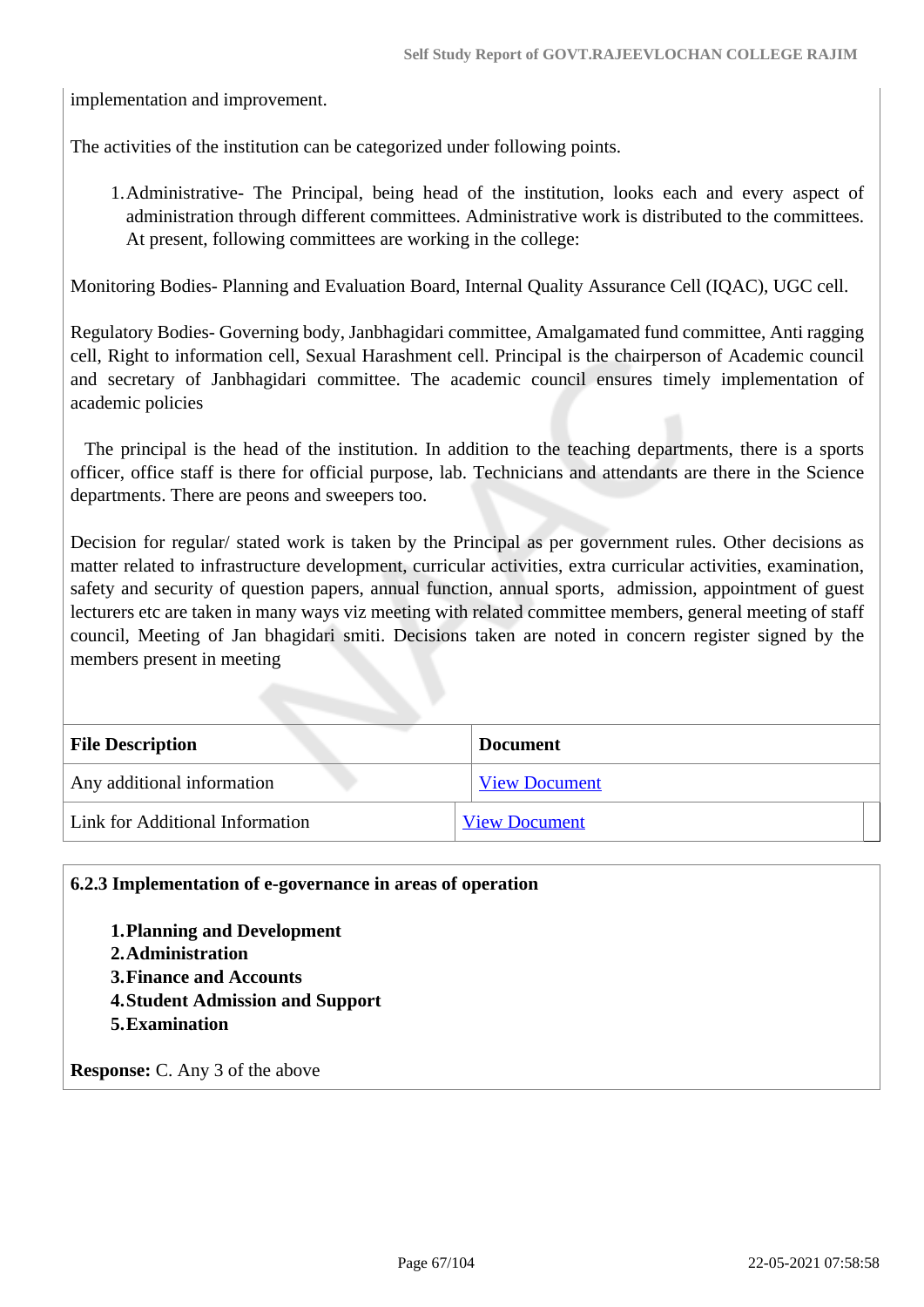| <b>File Description</b>                                                                                            | <b>Document</b>      |
|--------------------------------------------------------------------------------------------------------------------|----------------------|
| Screen shots of user interfaces                                                                                    | <b>View Document</b> |
| Details of implementation of e-governance in areas<br>of operation Planning and<br>Development, Administration etc | <b>View Document</b> |

### **6.2.4 Effectiveness of various bodies/cells/committees is evident through minutes of meetings and implementation of their resolutions**

### **Response:**

The various strategies are framed by the college which enhances the quality improvement. Apart from lecture methods of teaching, group discussion, debates, tutorials, class seminars, LCD projector, OHP teaching etc. are adopted for proper understanding of the subjects. Periodical internal assessment is done. The faculty members of various departments participate actively in academic programmes like seminars, refresher courses, orientation courses etc. Regular monitoring is done through checking of teacher's daily diary.

### **Research and /development:**

The college encourages the teachers for research work and paper publication. Faculty members are encouraged to organize and attend seminars, conferences and workshops. The students are encouraged to undertake community oriented activities like social work, health and hygiene awareness, adult education and literacy, environmental awareness. Sport activities are encouraged to participate in them.

### **Community Engagement:**

The students get chance to interact with the community by participation in organizations like NCC, NSS, Red Cross society. Students get training to develop discipline and dedication. The institution arranges Parent-Teacher meet in every session. There is a eco-club of Bioscience students who do tree plantation in college and nearby villages.

college always encourages and promotes a culture of participative management.

In the annual function, sports activity, seminars, workshops, student union election, tablet distribution program, etc., college staff take active part and also control and handle the situations. The teaching and nonteaching staff works together in every occasion. The college has developed the group working culture and always makes effort to do necessary work with the said plan. In the process of making SSR (Self Study Report) for NAAC accreditation, a committee of 8 teaching staff has been formed which is a good and present example of participative management.

College has formed staff council, student union and number of committees for the proper and smooth implementation of Leadership and management. Principal delegates the administrative power to the in charge teaching faculty of concerned department. The financial power is contained with principal desk. The different committees suggest and recommend the decisions regarding every aspect of curricular and cocurricular activities to the head of the institution. Proper ways are adopted to manage the activities within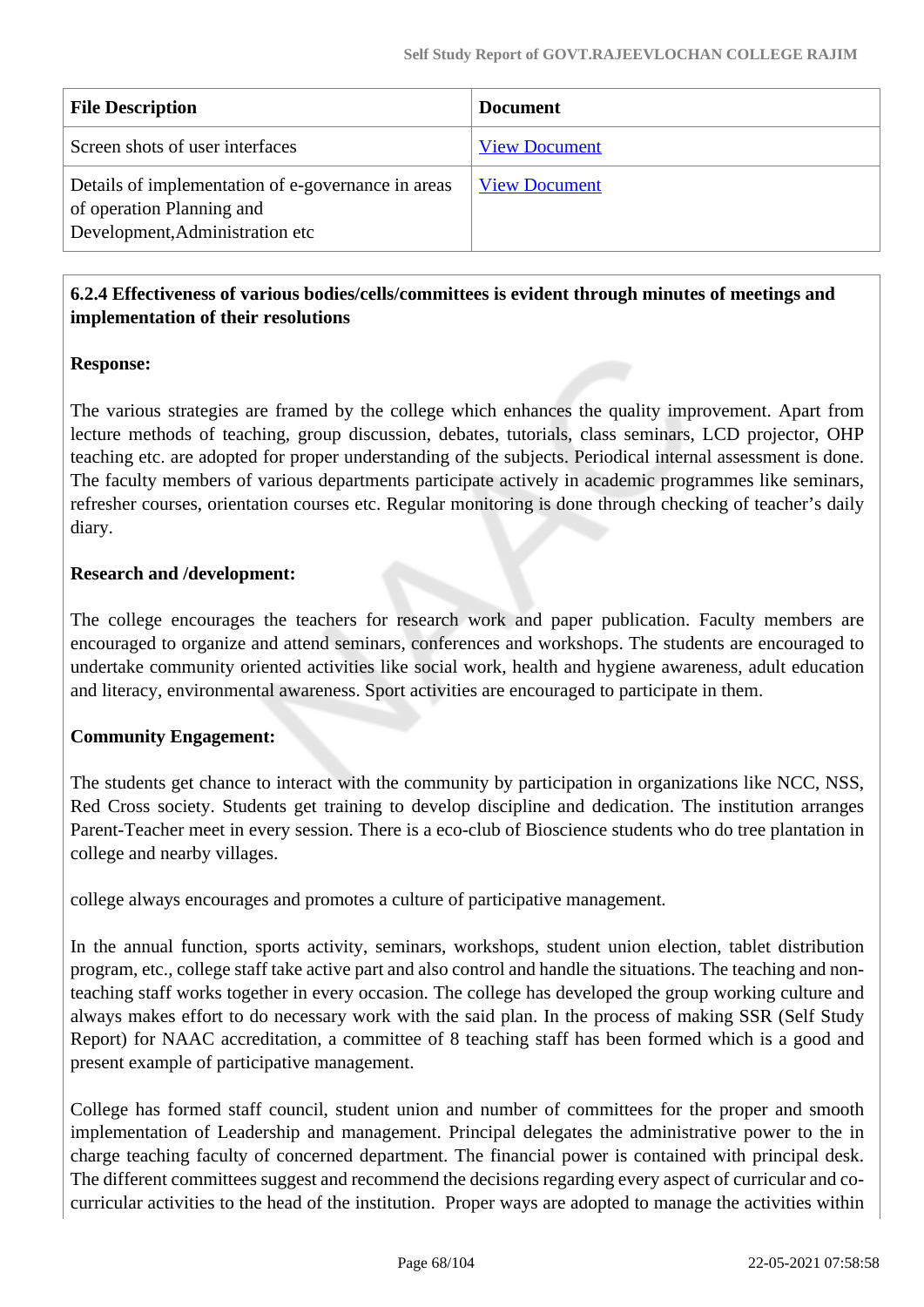the college. The formal mechanism is followed by the Institution regarding delegation of authority and power. The function of delegating depends on the demand of situation and decision of the Principal. There are number of committees existing in the institute as UGC, NAAC, IQAC, cultural, sports, library, discipline etc. These committees' does work and intimate to the Principal time to time.Eco club and minor research project process is well going and effective work on this college

| <b>File Description</b>         | <b>Document</b>      |
|---------------------------------|----------------------|
| Any additional information      | <b>View Document</b> |
| Link for Additional Information | <b>View Document</b> |

# **6.3 Faculty Empowerment Strategies**

**6.3.1 The institution has effective welfare measures for teaching and non-teaching staff**

### **Response:**

- 1.There is a provision of GPF, CPS and group insurance scheme.
- 2.Teaching staff are allowed to attend staff development programs like orientation and refresher programs.
- 3.Teaching staff are also allowed to attend and conduct seminars, workshops, conference, and symposium.
- 4.Non-teaching staff are motivated and allowed to upgrade their qualification.
- 5.Festival allowance for non teaching staff.
- 6.Provision of dress material and washing allowance for class forth employees is available.
- 7.There is a provision of medical reimbursement for teaching staff.
- 8. 45 day miscarriage leaves for female staff and also provides 180 day maternity leave for female staff.
- 9. 15 day paternity leave for male staff.
- 10. They avail 13 C.L.3 O.L. for teaching And nonteaching staff.
- 11. 30 day EL for nonteaching and 20 day EL for teaching staff.
- 12. All gazette and 3 local holiday every year.
- 13. Ex-gratia grants payment in the death of any regular employee.
- 14 All the non doctoral teaching faculties are encouraged to get Enrolled for Ph.D Programme.
- 15. Wi-Fi facility provided to the all employee.
- 16. Celebrate the birthday of the employee.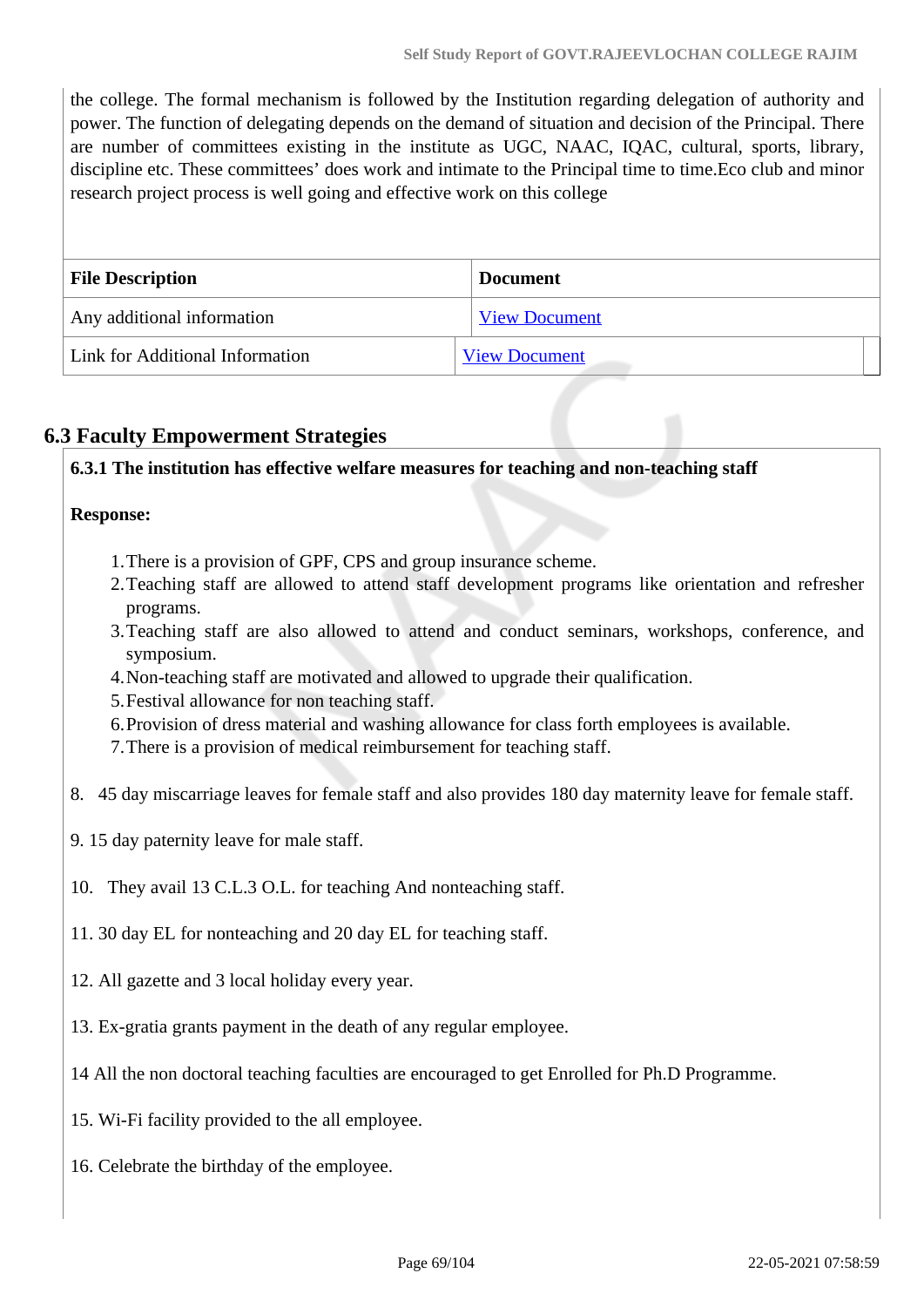In every session, generally CL and OL are availed by hundred percent of staff members and 3 female staff members have availed maternity leave during last four years.

| <b>File Description</b>         | <b>Document</b>      |
|---------------------------------|----------------------|
| Any additional information      | <b>View Document</b> |
| Link for Additional Information | <b>View Document</b> |

# **6.3.2 Average percentage of teachers provided with financial support to attend conferences/workshops and towards membership fee of professional bodies during the last five years**

**Response:** 17.69

6.3.2.1 Number of teachers provided with financial support to attend conferences / workshops and towards membership fee of professional bodies year-wise during the last five years

| 2018-19 | 2017-18 | 2016-17 | 2015-16 | 2014-15 |
|---------|---------|---------|---------|---------|
| ∼       | ັ       |         | 02      |         |

| <b>File Description</b>                                                                                                   | <b>Document</b>      |
|---------------------------------------------------------------------------------------------------------------------------|----------------------|
| Details of teachers provided with financial support<br>to attend conferences, workshops etc during the last<br>five years | <b>View Document</b> |
| Any additional information                                                                                                | <b>View Document</b> |

### **6.3.3 Average number of professional development /administrative training programs organized by the institution for teaching and non teaching staff during the last five years**

**Response:** 0.2

6.3.3.1 Total number of professional development / administrative training programs organized by the Institution for teaching and non teaching staff year-wise during the last five years

| $2018-19$ | 2017-18 | $12016 - 17$ | 2015-16 | 2014-15 |
|-----------|---------|--------------|---------|---------|
|           | ν       |              |         |         |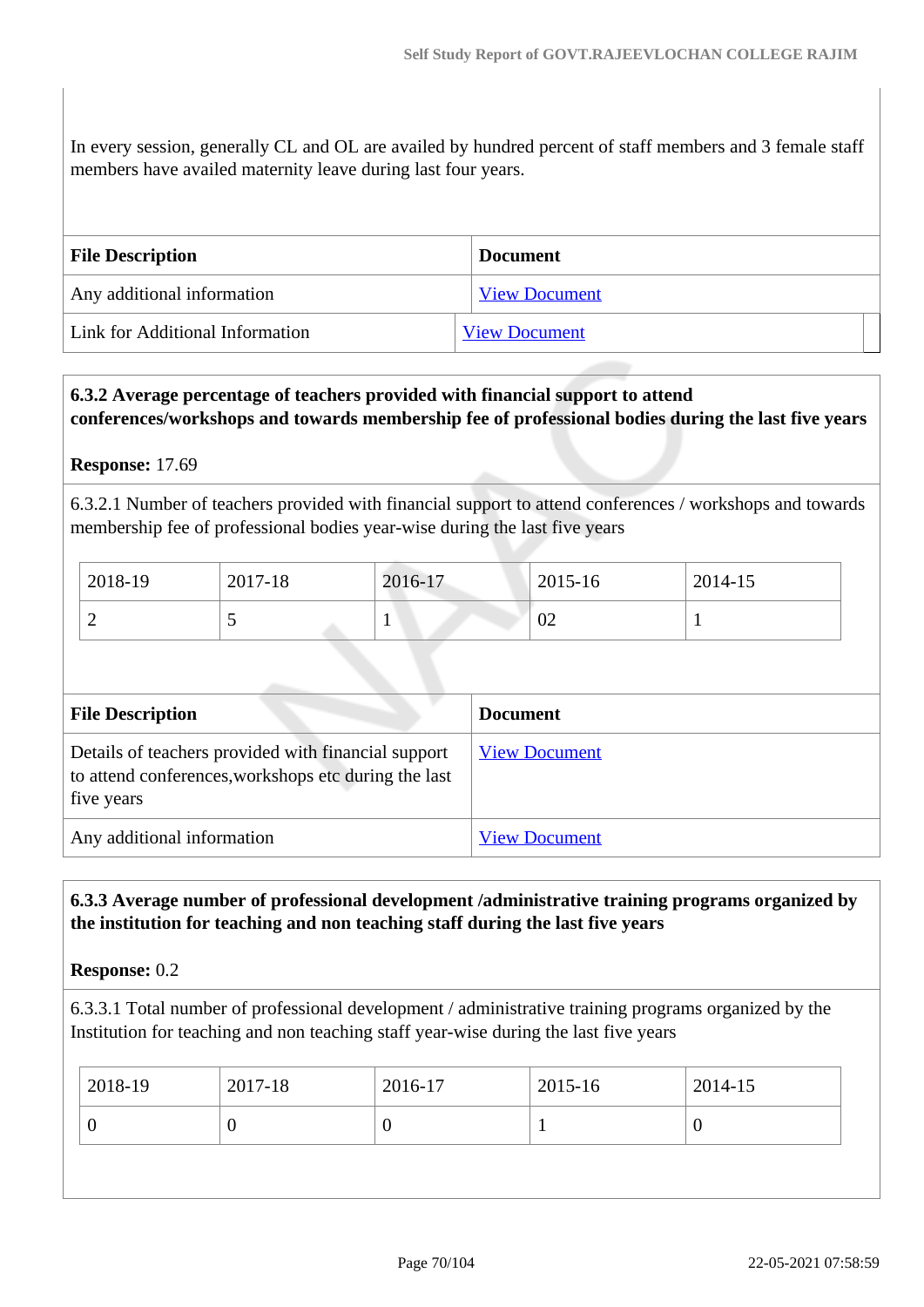| <b>File Description</b>                                                                                                                       | <b>Document</b>      |
|-----------------------------------------------------------------------------------------------------------------------------------------------|----------------------|
| Reports of Academic Staff College or similar<br>centers                                                                                       | <b>View Document</b> |
| Details of professional development / administrative<br>training programs organized by the Institution for<br>teaching and non teaching staff | <b>View Document</b> |

# **6.3.4 Average percentage of teachers attending professional development programs viz., Orientation Program, Refresher Course, Short Term Course, Faculty Development Program during the last five years**

### **Response:** 24.49

6.3.4.1 Total number of teachers attending professional development programs, viz., Orientation Program, Refresher Course, Short Term Course, Faculty Development Programs year-wise during the last five years

| 2018-19 | 2017-18 | 2016-17 | 2015-16 | 2014-15         |
|---------|---------|---------|---------|-----------------|
|         |         | C<br>∼  |         | $\Omega$<br>UJ. |

| <b>File Description</b>                                                                       | <b>Document</b>      |
|-----------------------------------------------------------------------------------------------|----------------------|
| <b>IQAC</b> report summary                                                                    | <b>View Document</b> |
| Details of teachers attending professional<br>development programs during the last five years | <b>View Document</b> |
| Any additional information                                                                    | <b>View Document</b> |

# **6.3.5 Institution has Performance Appraisal System for teaching and non-teaching staff**

### **Response:**

Institution has not adopted performance appraisal system for teaching and non teaching staff. College administration alwayes incourage teacher and nonteaching staff for the better work.

Our institute is a government organization; performance evaluation of faculty is done by self assessment Performa, prepared as per the guidelines of UGC. Through this PBSA system filled by each and every faculty, they score API marks, which form the basis of promotion. This system of evaluation and analysis motivates each and every faculty to upgrade their teaching and research.

In the beginning of every session, meeting hold by head by institution, academic performance and involvement in cultural and administrative activities of every faculty are reviewed. On the basis of their performance different committees are assigned to each and every faculty in the new session. Their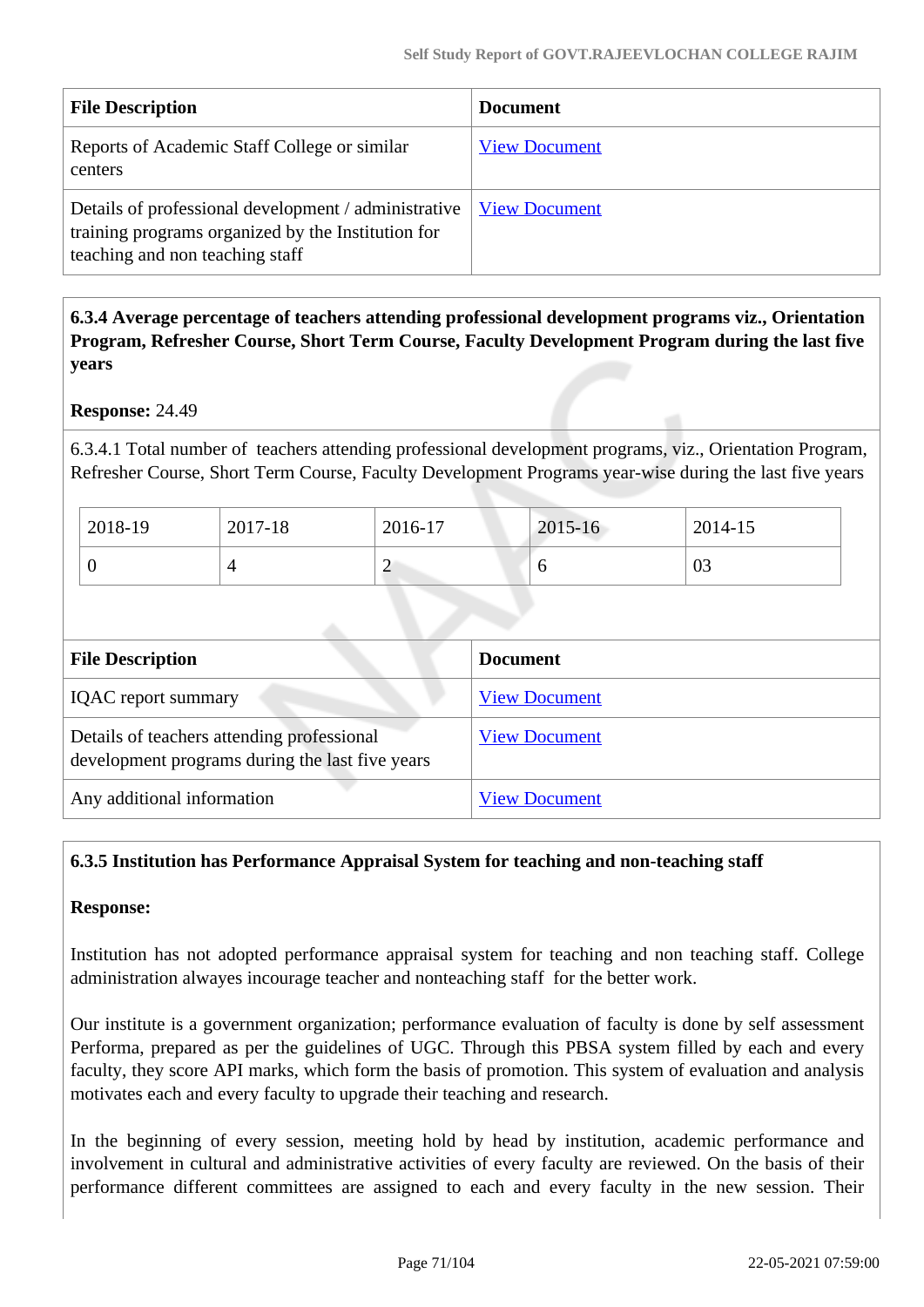performance is communicated in staff council meeting by the Principal and by peers. Verbally, if needed, there notices are circulated for improvement.

| <b>File Description</b>    | <b>Document</b>      |
|----------------------------|----------------------|
| Any additional information | <b>View Document</b> |

# **6.4 Financial Management and Resource Mobilization**

### **6.4.1 Institution conducts internal and external financial audits regularly**

#### **Response:**

Internal audit is done by staff members at college level. They verify the cash books. The external audit is done by auditors form the accountant general, govt. / departmental auditors and chartered account. The audit is also done by the departmental auditors. In general, audit is carried out at the end of each financial year in case of routine annual allotment. The audit of non government financial accounts like Janbhagidari is carried out by hiring a Chartered accountant. Govt. audit has been done till 2014.

| <b>File Description</b>         | <b>Document</b>      |
|---------------------------------|----------------------|
| Any additional information      | <b>View Document</b> |
| Link for Additional Information | <b>View Document</b> |

### **6.4.2 Funds / Grants received from non-government bodies, individuals, Philanthropists during the last five years (not covered in Criterion III) (INR in Lakhs)**

#### **Response:** 0

6.4.2.1 Total Grants received from non-government bodies, individuals, philanthropists year-wise during the last five years (INR in Lakhs)

| 2018-19<br>2016-17<br>2017-18 | 2015-16 | 2014-15 |
|-------------------------------|---------|---------|
| υ<br>U                        | U       |         |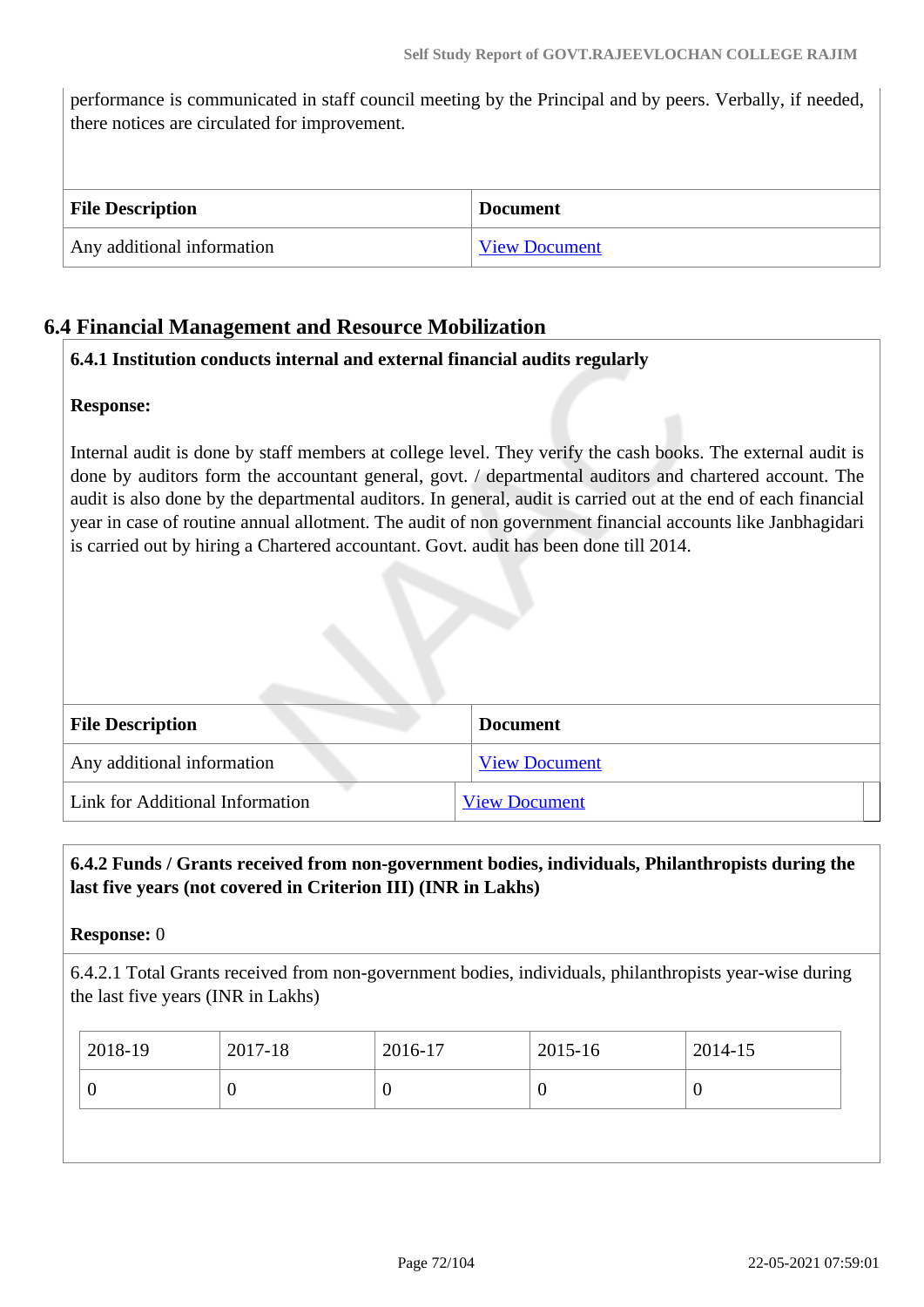| <b>File Description</b>                      | <b>Document</b>      |
|----------------------------------------------|----------------------|
| Details of Funds / Grants received from non- | <b>View Document</b> |
| government bodies during the last five years |                      |

#### **6.4.3 Institutional strategies for mobilisation of funds and the optimal utilisation of resources**

#### **Response:**

The equipments are maintained by the individual departments. They maintain stock register of various equipments. The equipments and other facilities available in the departments are used by the teachers and students as and when they are needed in day-to-day classes, for research projects, and in organizing seminars/workshops. Teachers and laboratory attendants guide the students when the equipments are used for practical classes.

The maintenance and repairing work had to be done by PWD because institute is govt organization.

The budget allocation by the state govt and ugc will also helpful for the development of facility. This fund is governed by the head of the institution.the financial support also comes from the janbagidari fund.college always ensure and keep in mind for the utilization of the financial fund. IQAC, staff council and student union demand the fund which require for the teaching and other activity

The following work had to be done in last four year by the PWD and janbagidari samiti.

- 1. renovation to the classroom Flores
- 2. Girls sitting area
- 3. Stage for annual function
- 4. Cycle stand formation
- 5. Small seminar hall construct

| <b>File Description</b>         | <b>Document</b>      |
|---------------------------------|----------------------|
| Any additional information      | <b>View Document</b> |
| Link for Additional Information | <b>View Document</b> |

#### **6.5 Internal Quality Assurance System**

 **6.5.1 Internal Quality Assurance Cell (IQAC) has contributed significantly for institutionalizing the quality assurance strategies and processes**

**Response:**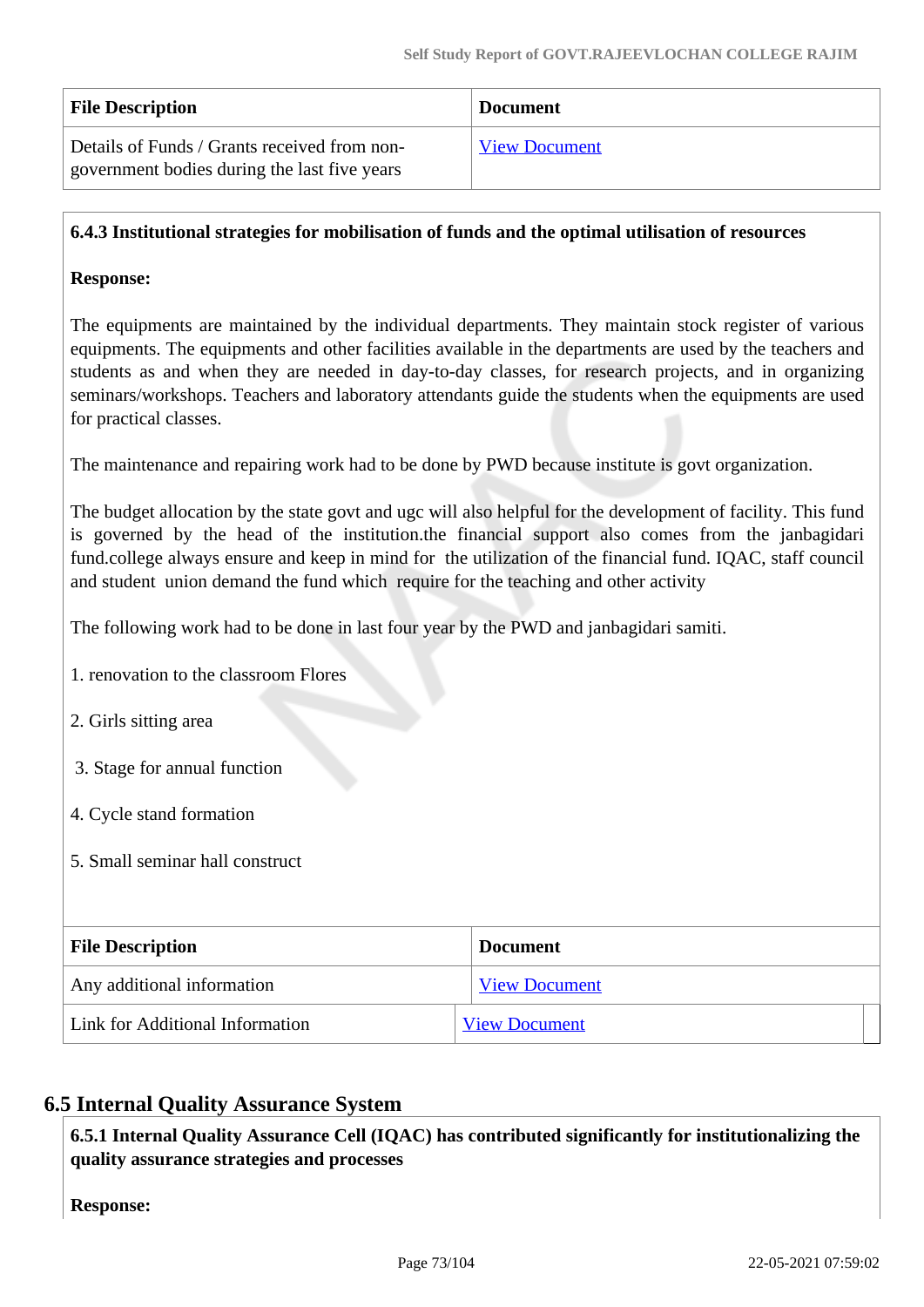IQAC ensures the proper implementation of academic calendar. As per the suggestion of IQAC, a feedback analysis committee is formed to review the feedback received from students. Appraisal report of nonteaching staff is received from head of the department /head clerk. Attendance registers and daily teaching diary is maintained. The examinations are held quite smoothly by the active participation of the staff. Evaluation of teaching / learning is done by means of unit tests, quarterly and pre-final exams. The teachers have been quite supportive to the academic need of the students by offering them laboratories, sports and extension activities etc.

Many of the teaching staff and students are members of different Committees pertaining to different activities. The decisions pertaining to important issues are communicated to the teachers by the principal and the IQAC committee, who in turn communicate them to the students.

| <b>File Description</b>    | <b>Document</b>      |
|----------------------------|----------------------|
| Any additional information | <b>View Document</b> |

#### **6.5.2 The institution reviews its teaching learning process, structures & methodologies of operations and learning outcomes at periodic intervals through IQAC set up as per norms**

#### **Response:**

The institution has effective mechanism which continuously reviews the teaching, learning process through its academic council, planning and evaluation board. IQAC form policies, action plan and review the overall performance. The teaching learning process is also reviewed on departmental level. The following methods are used to monitor the process.

- 1.Prepare an academic calendar, which defines teaching plan, departmental plans and examination schedules.
- 2.Hold departmental meetings to review syllabus completion.
- 3.Hold meetings to review performance of student in internal assessment attendance.
- 4.Feedback forms for students and parents are available in Instittution.

The institution has effective mechanism which ensures that internal quality assurance mechanism are aligned with the requirements of the relevant external quality assurance regulatory authorities. The directives of state government affiliating university, National Assessment and Accreditation Council (NAAC), University Grants Commission, Supreme Court decision is followed to ensure quality assurance. The IQAC committee held regular meetings and decision taken are implemented.The quality assurance policies, mechanism and outcomes of Institution are communicated to stakeholders through frequent convenes meeting of governing council and Janbhagidari committee and apprises them about the working of the Institution. Policies are communicated and discussed in the meeting of staff council. Written notices are also put up to make the messages known to the staff in a formal and systematic way. Written notices also play an important role in informing students about the various policies of the college. Students get information about the classroom, college, courses, rules and regulations. Parent- teacher meetings are held time to time in which the information about college policies, plans and performance of the student is provided.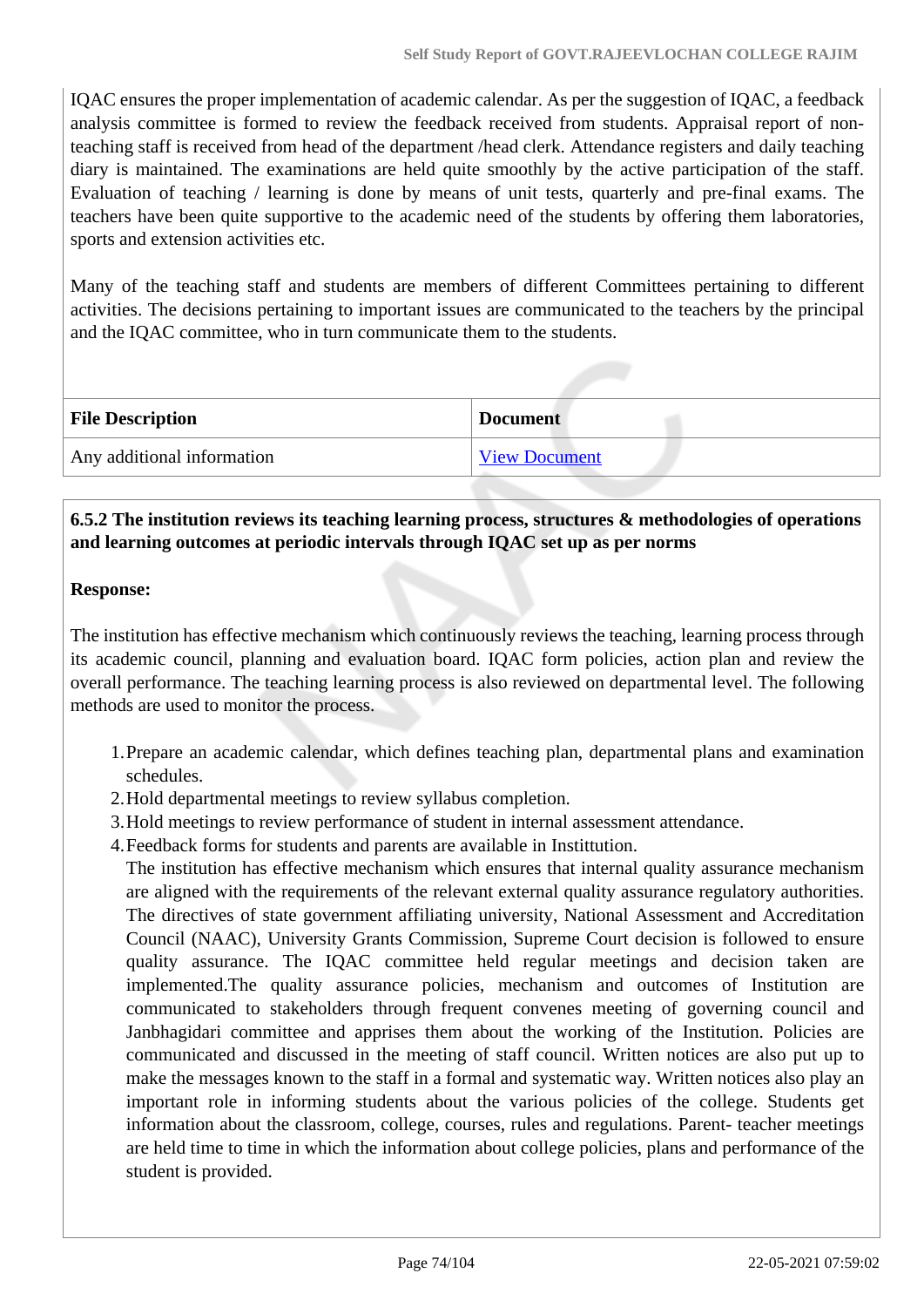| <b>File Description</b>    | <b>Document</b>      |
|----------------------------|----------------------|
| Any additional information | <b>View Document</b> |

#### **6.5.3 Average number of quality initiatives by IQAC for promoting quality culture per year**

#### **Response:** 1.2

6.5.3.1 Number of quality initiatives by IQAC for promoting quality year-wise for the last five years

| 2018-19 | 2017-18 | 2016-17 | 2015-16 | 2014-15 |
|---------|---------|---------|---------|---------|
| ∼       |         |         | л.      |         |

| <b>File Description</b>                                                         | <b>Document</b>      |
|---------------------------------------------------------------------------------|----------------------|
| Number of quality initiatives by IQAC per year for<br>promoting quality culture | <b>View Document</b> |
| IQAC link                                                                       | <b>View Document</b> |

#### **6.5.4 Quality assurance initiatives of the institution include:**

- **1.Regular meeting of Internal Quality Assurance Cell (IQAC); timely submission of Annual Quality Assurance Report (AQAR) to NAAC; Feedback collected, analysed and used for improvements**
- **2.Academic Administrative Audit (AAA) and initiation of follow up action**
- **3.Participation in NIRF**
- **4.ISO Certification**
- **5.NBA or any other quality audit**

#### **Response:** D. Any 1 of the above

| <b>File Description</b>                                        | <b>Document</b>      |
|----------------------------------------------------------------|----------------------|
| Details of Quality assurance initiatives of the<br>institution | <b>View Document</b> |
| Any additional information                                     | <b>View Document</b> |

#### **6.5.5 Incremental improvements made during the preceding five years** *(in case of first cycle)* **Post accreditation quality initiatives** *(second and subsequent cycles)*

#### **Response:**

Some improvement made in the college follow as: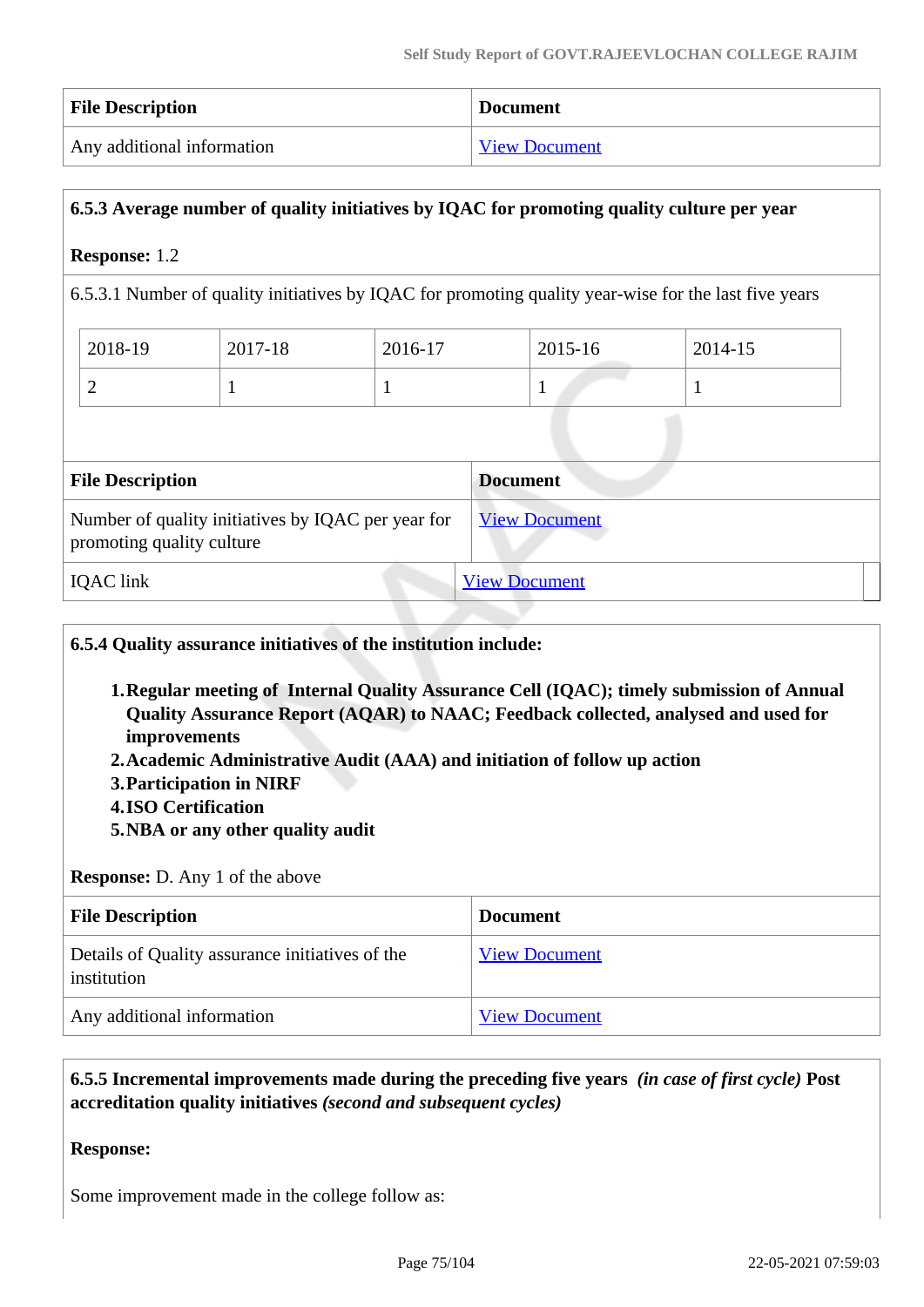- 1.Orientation for the newly admitted students of the college is an annual feature. The students are acquainted with the rules and regulations of the institute. Orientation helps the students to adjust in the new atmosphere.
- 2. College has an anti-ragging cell and anti-female oppression cell. Anti ragging committee ensure that no incident of ragging happens in the college premises. Fortunately there was no report in the case of ragging and women harassment from its establishment. The reason behind it is the harmonious and devoid of discrimination atmosphere in the college.
- 3.Main purpose of various committee and societies is overall development of personality of the students along with the development of their sense of responsibility towards the society. Under the state government policies, the college tries to groom the personality and overall development of the students.
- 4.College has a very effective feedback system from parents, Alumni and students. This feedback acts as a guideline for the faculties and there is always chance for them to improve their performance and strategies.
- 5.Increased access to community activities ids carried out by the college annually as Blood test Camp, Eye test Camp, Sickle cell, Anemia test etc. NSS volunteers have been regularly participated in voter awareness (SWIP) rallies, de addiction rally, AIDS awareness rally, hand washing training programme, sanitation and hygiene awareness among villagers, workshop, seminar and other social issues.
- 6.The college website displays all important information which helps students in admission.
- 7.Department collect feedback from students on the teaching methods used and suggestion made are taken into consideration. Conducting Parent- Teacher meeting to update the parents about the performance of their work. All these practices help in maintaining healthy relation between parents, students and teachers.
- 8.Seminars are held weekly where Post graduate students present papers on any subject related topic and its judged by internal subject teacher. College have annual magazine which act as a platform for students to express their creative talent, boost their confidence, enrich the learning experience and prepare them to face the challenges in future.
- 9.Commerce department carry out economic survey in order to understand economic activities, popularity of product, turnover of firm, company and other activities and understand the statistics of sale and balance sheet.
- 10.Some experiment have also been made by Physics department like "Aao jaane bhautik ko". In this experiment trying to explain Physics in general by teacher and students.
- 11.Black boards were replaced by green board.
- 12.The Alumni association has a number of meetings to encourage ex-students to stay in touch with their alma mater. Alumni data base is updated and computerized.

| <b>File Description</b>    | <b>Document</b>      |
|----------------------------|----------------------|
| Any additional information | <b>View Document</b> |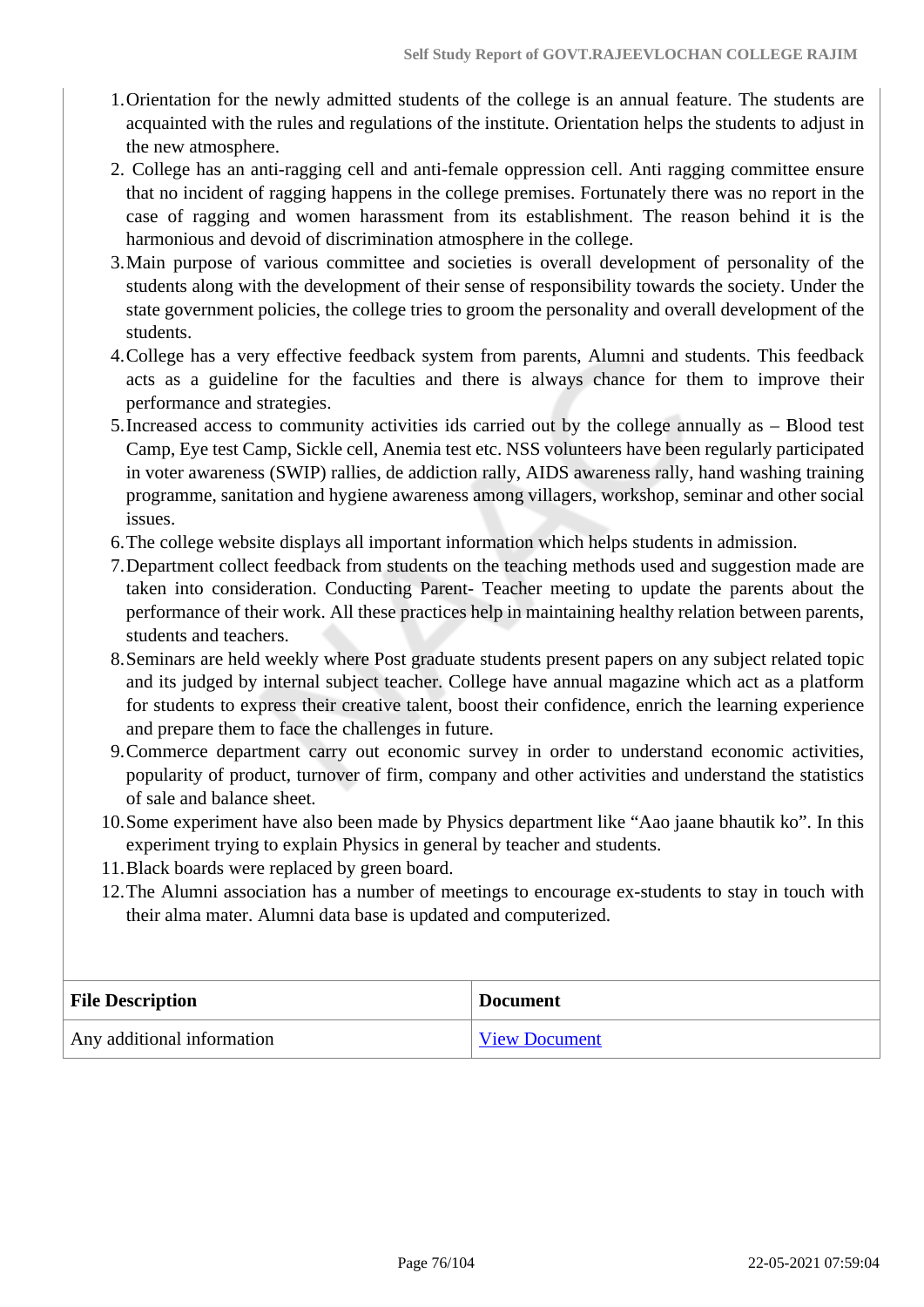## **Criterion 7 - Institutional Values and Best Practices**

#### **7.1 Institutional Values and Social Responsibilities**

 **7.1.1 Number of gender equity promotion programs organized by the institution during the last five years** 

#### **Response:** 2

7.1.1.1 Number of gender equity promotion programs organized by the institution year-wise during the last five years

| 2018-19 | 2017-18 | 2016-17 | $2015 - 16$ | 2014-15 |
|---------|---------|---------|-------------|---------|
| 02      |         | v       | ν           |         |

| <b>File Description</b>                                                                  | <b>Document</b>      |
|------------------------------------------------------------------------------------------|----------------------|
| Report of the event                                                                      | <b>View Document</b> |
| List of gender equity promotion programs organized   View Document<br>by the institution |                      |
| Any additional information                                                               | <b>View Document</b> |

#### **7.1.2**

**1.Institution shows gender sensitivity in providing facilities such as:**

- **1.Safety and Security**
- **2.Counselling**
- **3.Common Room**

#### **Response:**

**Safety and security –** Women's cell and grievance redressal committee (WCGRC) has Been Constituted in The College Under "The Sexual harassment Of Wome at Work Place (Prevention, Prohibition and redressal ) Act 2013". Referred to as The act 2013, WCGRC meets on need, basis to address any complaints from students, teaching staff and non teaching members and takes necessary actions. The College Has A Zero tolerance Policy Towards Any Such transgression. The College Is Committed To Provide A Safe And Conductive Work And Academic Environment To Students And Its Employees And Is Extremely Alert To Matters Pertaining To Any Kind Of Harassment And Gender Sensitivity.

Anti Ragging Committee Is Formed As Per The UGC Guidelines. The Students Of The Entry Level Sign An Affidavit And Submit To The University About Non Involvement In Ragging Activities. Anti Ragging Committee And Squad Make Sure That There Are No Any Intense Of Ragging Anywhere In The Campus. Anti Ragging Posters Are Prominently Displayed At All Prominent Places Within The Campus With Women Help Line Number Prominently Displayed And UD Ordinance Is Strictly Followed. ID card is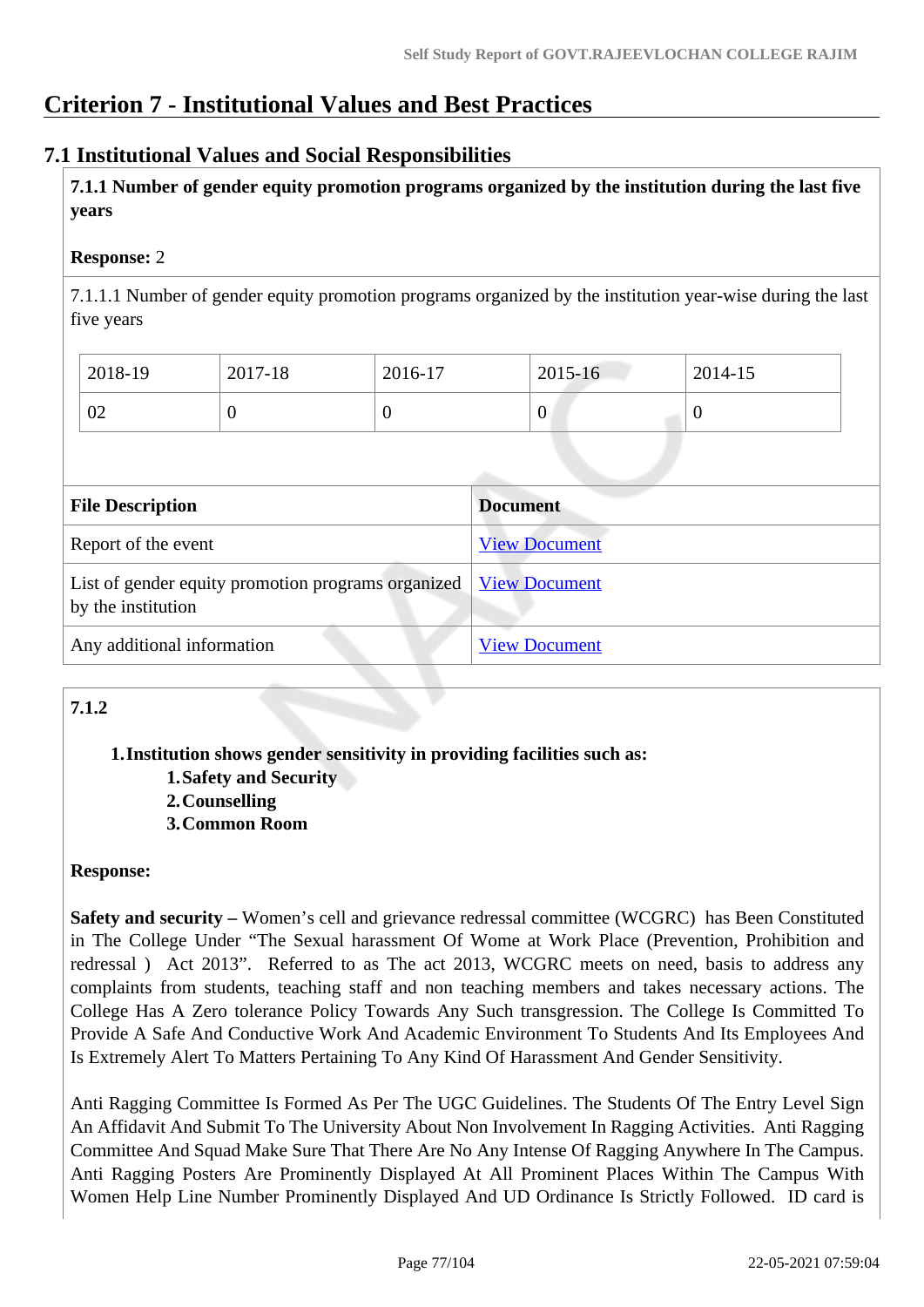mandatory for enter in college premises.

Common Room – There are separate toilets for Ladies, gents, teaching staff and students. There is a spacious common room in the college building. The college has provided all the students a safe and comfortable environment and a zero ragging and no smoking zone. The college is managed by the committee which is constituted by the staff council of college and executed by the Principal with college staff.

Counselling – Personal counseling is being provided to the students for solving their problems and questions. This personal counseling is giving good results due to many ladies teachers working as personal counseller available who are helping the girls personally.

| <b>File Description</b>    | <b>Document</b>      |
|----------------------------|----------------------|
| Any additional information | <b>View Document</b> |

#### **7.1.3 Alternate Energy initiatives such as:**

**1.Percentage of annual power requirement of the Institution met by the renewable energy sources**

**Response:** 0

7.1.3.1 Annual power requirement met by the renewable energy sources (in KWH)

#### 7.1.3.2 Total annual power requirement (in KWH)

Response: 176.4

| <b>File Description</b>                                                            | <b>Document</b>      |
|------------------------------------------------------------------------------------|----------------------|
| Details of power requirement of the Institution met<br>by renewable energy sources | <b>View Document</b> |
| Any additional information                                                         | <b>View Document</b> |

#### **7.1.4 Percentage of annual lighting power requirements met through LED bulbs**

**Response:** 5.08

7.1.4.1 Annual lighting power requirement met through LED bulbs (in KWH)

Response: 8.957

7.1.4.2 Annual lighting power requirement (in KWH)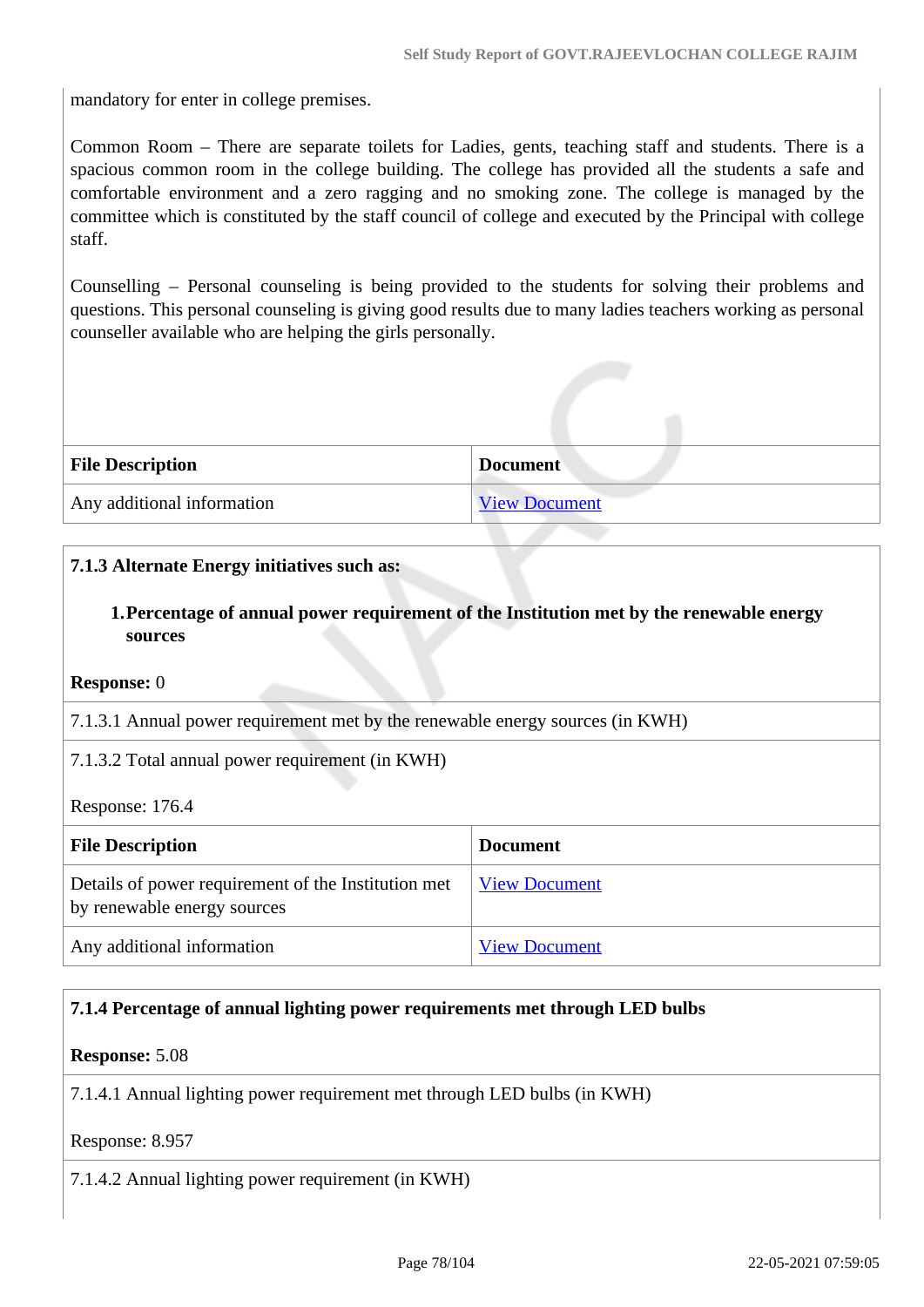| Response: 176.4                                                 |                      |  |
|-----------------------------------------------------------------|----------------------|--|
| <b>File Description</b>                                         | <b>Document</b>      |  |
| Details of lighting power requirements met through<br>LED bulbs | <b>View Document</b> |  |
| Any additional information                                      | <b>View Document</b> |  |

#### **7.1.5 Waste Management steps including:**

- **Solid waste management**
- **Liquid waste management**
- **E-waste management**

#### **Response:**

College always keep in mind that the solid waste is degrade properlly for that waste is thown in the small tank and the outside the specific area build by the nagar panchayat rajim. nagar panchayat moter vehicle collect solid waste everyday.college try to locate solid waste around the college campus and within the campus and find the location where it can be degraded.

Indiscriminate use of chemicals is discouraged during practical classes and college does not have permission to use radioactive substances in its laboratories.proper drainage system made in the chemistry practical classes.

Student of the college itself try to make and redy for use the electronic damage intruments.Student itself use and maintain sound system\,projector,computer, printer and other useful elctronic things.Electric wiring and maintance has also be done by the student.Fitting and make the damage of the submarsibe pump also can be done by student.

NSS and NCC wing of the college is very active to encourage the student and college managemant for soild and liquid management.every week that wind do some new kind of activity toward the management of waste thing and substance.

| <b>File Description</b>    | <b>Document</b>      |
|----------------------------|----------------------|
| Any additional information | <b>View Document</b> |

#### **7.1.6 Rain water harvesting structures and utilization in the campus**

#### **Response:**

Large green area of the college campus allows for percolation of water into the soil thereby facilitating recharging of underground water reserves. College only uses non-potable water provided by PWD for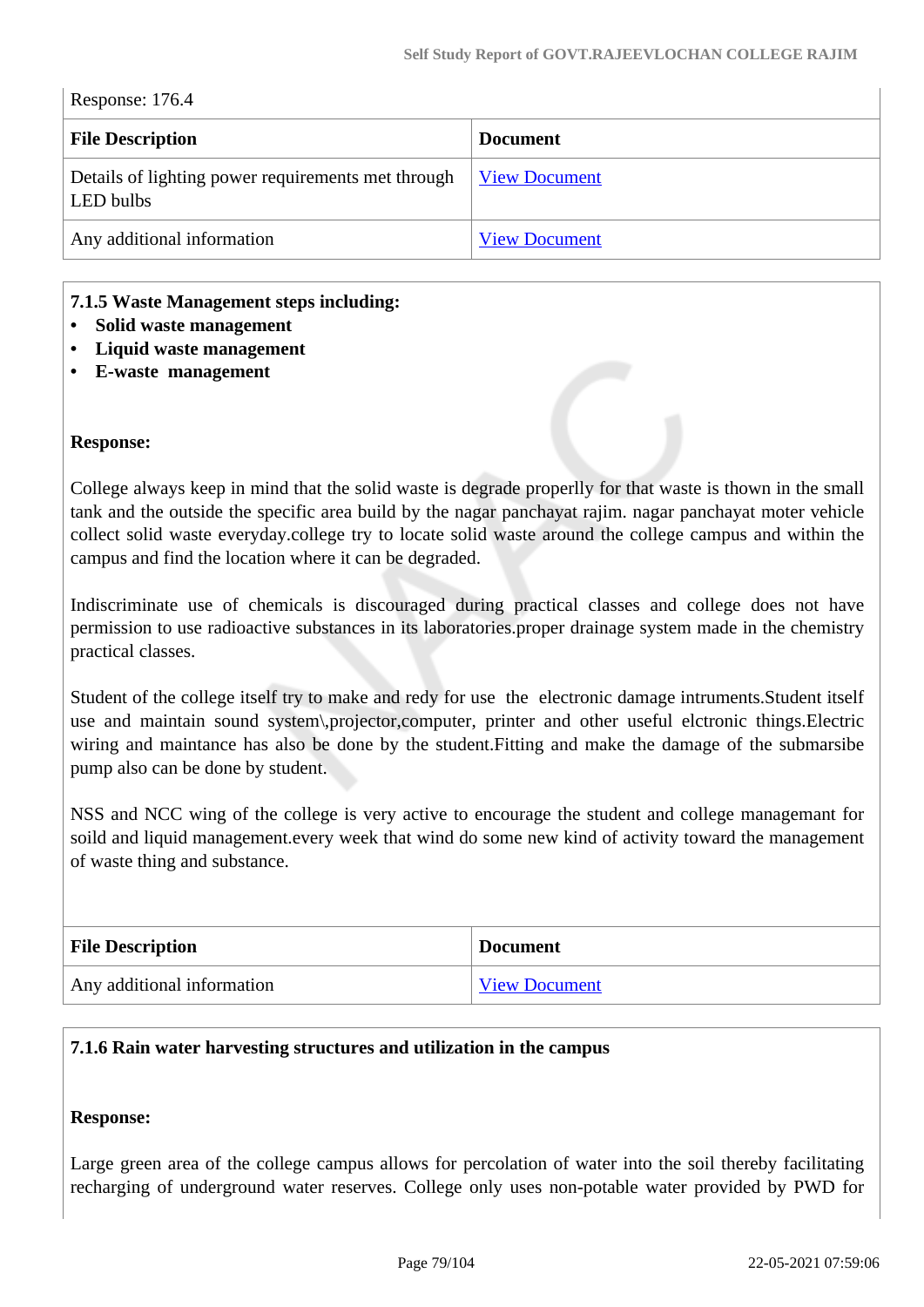maintaining gardens and plant. Rain water harvesting is being practiced in the new building. Water table level is high and buildings need to be protected against rising.The old building of the college is constructed in 1991 at that time the rain water harvesting system was not constructed.Now college has plan to use rain water in old block and write a letter to the PWD forn constructing rain water harvesting .

| <b>File Description</b>    | <b>Document</b>      |
|----------------------------|----------------------|
| Any additional information | <b>View Document</b> |

#### **7.1.7 Green Practices**

- **Students, staff using**
- **a) Bicycles**
- **b) Public Transport**
- **c) Pedestrian friendly roads**
- **Plastic-free campus**
- **Paperless office**
- **Green landscaping with trees and plants**

#### **Response:**

The college has over 30% covered with plants and trees it also has big play ground for sports. Around these trees were planted. To create consciousness and awareness among students eco club named as **Save Tree** and **Save Environment** has been established. Apart from this plantation through N.S.S, N.C.C is carried out in the campus to support carbon neutrality to reduce carbon content Students and college staff are using bicycle to make campus pollution Free zone.

(a) Bicycles: 75% students are using bicycle. College provides a separate corner for parking the bicycles. 2% bicycles are used by non-teaching staffs too.

b) Public transport:The teaching staff and non- teaching staff are using avail public transport for commuting through and from college. 3% of teaching staff using their own private car are provided parking space in the parking lot around the college. Since college is situated in rural area students are using bicycles.

Pedestrian friendly road: the college is surrounded by wide walking track is available.

- Plastic free campus: the college has been declared plastic free zone and smoke free zone. students instructed to avoid use of polythene and are made aware to drastic consequences man will has to face if we do not make efforts to protects the environment .The college has small garden with a variety of medicinal plants. Campus garden committee as (save tree and save environment) make consistent effort for the maintenance of greenery in campus and organised competition such as **poudha lagao** and **slogan writing.**
- Paperless office: to make this endeavour admission process is online so as to minimise paper work. hand written projects are acceptable from the student to save cartridges and carbon usage
- Colour printing is generally avoided. Mostly office work is computerized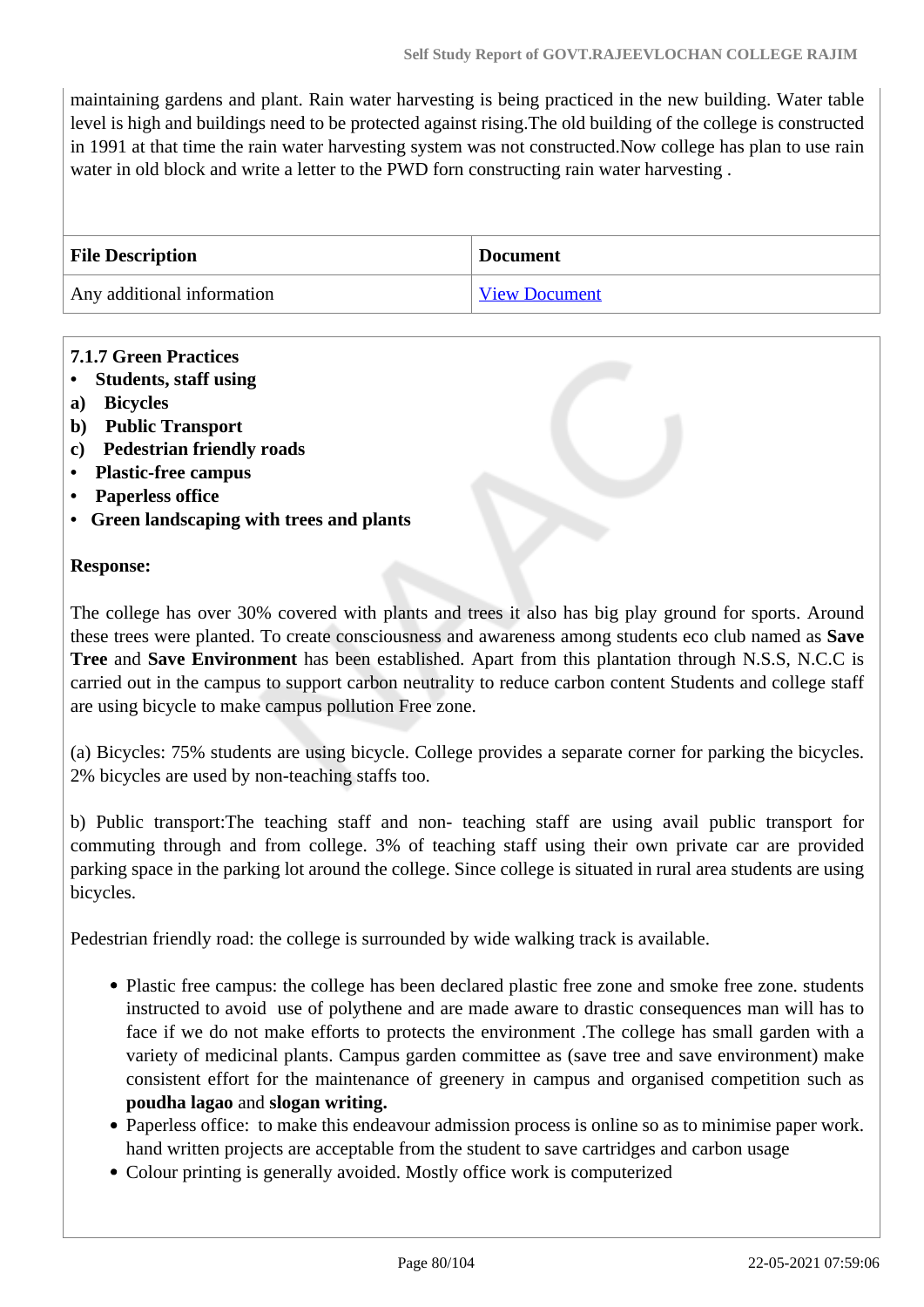| <b>File Description</b>    | <b>Document</b>      |
|----------------------------|----------------------|
| Any additional information | <b>View Document</b> |

#### **7.1.8 Average percentage expenditure on green initiatives and waste management excluding salary component during the last five years**

**Response:** 1.25

7.1.8.1 Total expenditure on green initiatives and waste management excluding salary component yearwise during the last five years(INR in Lakhs)

| 2018-19 | 2017-18 | 2016-17 | 2015-16          | 2014-15 |
|---------|---------|---------|------------------|---------|
| 0.0129  | 0.0159  | ັ       | $\boldsymbol{0}$ | 0.1247  |

| <b>File Description</b>                                                                                        | <b>Document</b> |
|----------------------------------------------------------------------------------------------------------------|-----------------|
| Details of expenditure on green initiatives and waste   View Document<br>management during the last five years |                 |

| 7.1.9 Differently abled (Divyangjan) Friendliness Resources available in the institution: |
|-------------------------------------------------------------------------------------------|

- **1.Physical facilities**
- **2.Provision for lift**
- **3.Ramp / Rails**
- **4.Braille Software/facilities**
- **5.Rest Rooms**
- **6.Scribes for examination**
- **7.Special skill development for differently abled students**
- **8.Any other similar facility (Specify)**

**Response:** D. At least 2 of the above

| <b>File Description</b>                                   | <b>Document</b>      |
|-----------------------------------------------------------|----------------------|
| Resources available in the institution for<br>Divyangjan  | <b>View Document</b> |
| Any additional information                                | <b>View Document</b> |
| link to photos and videos of facilities for<br>Divyangjan | <b>View Document</b> |

 **7.1.10 Number of Specific initiatives to address locational advantages and disadvantages during the last five years**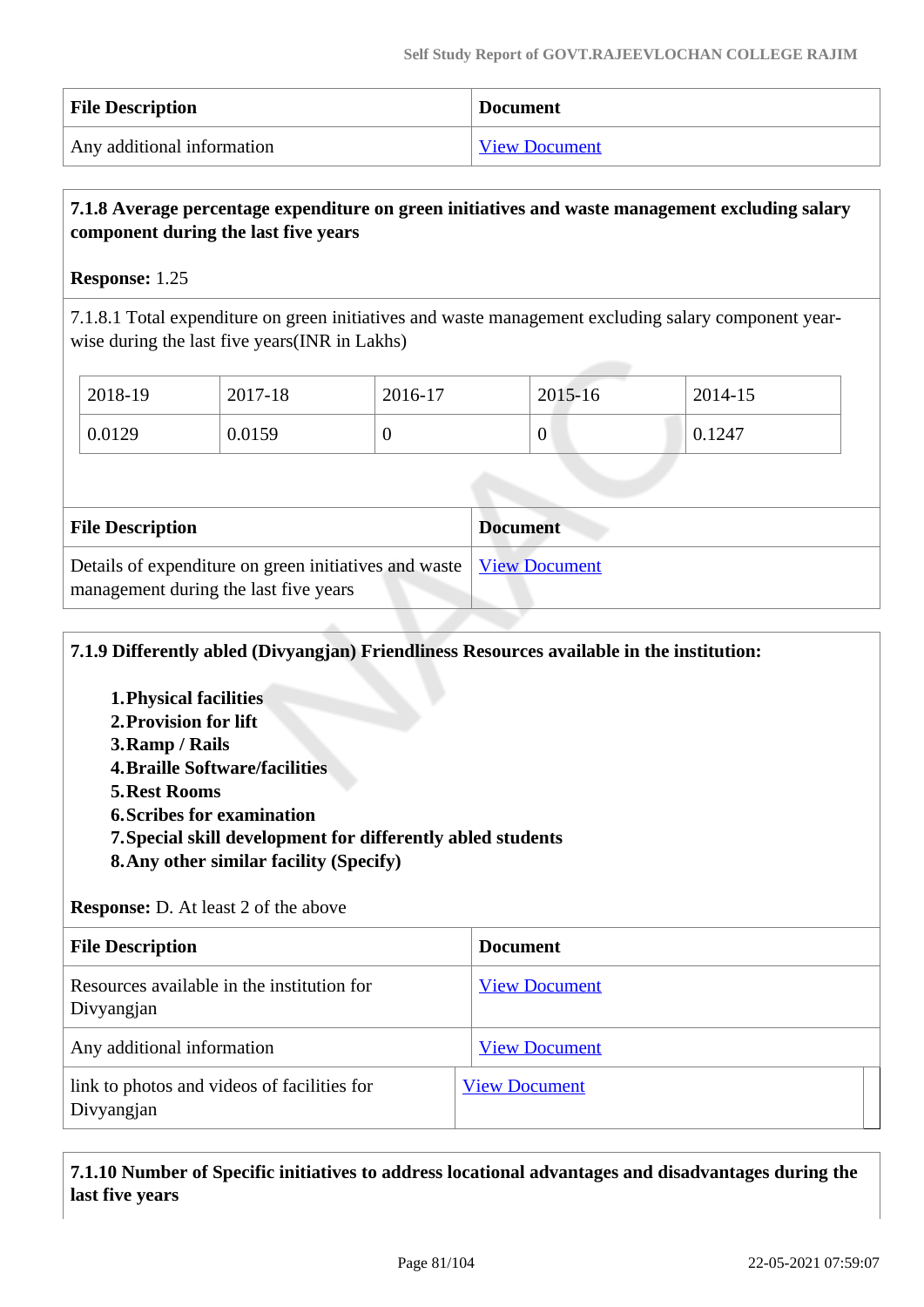#### **Response:** 0

7.1.10.1 Number of specific initiatives to address locational advantages and disadvantages year-wise during the last five years

| 2018-19                                    | 2017-18                      | 2016-17                                              |  | 2015-16              | 2014-15  |
|--------------------------------------------|------------------------------|------------------------------------------------------|--|----------------------|----------|
| $\overline{0}$                             | $\theta$                     | $\theta$                                             |  | $\theta$             | $\theta$ |
|                                            |                              |                                                      |  |                      |          |
| <b>Document</b><br><b>File Description</b> |                              |                                                      |  |                      |          |
|                                            |                              |                                                      |  |                      |          |
|                                            | advantages and disadvantages | Number of Specific initiatives to address locational |  | <b>View Document</b> |          |

#### **7.1.11 Number of initiatives taken to engage with and contribute to local community during the last five years (Not addressed elsewhere)**

#### **Response:** 0

7.1.11.1 Number of initiatives taken to engage with and contribute to local community year-wise during the last five years

| 2018-19 | 2017-18 | 2016-17 | 2015-16 | 2014-15 |
|---------|---------|---------|---------|---------|
|         | ν       | ິ       |         |         |

| <b>File Description</b>    | <b>Document</b>      |
|----------------------------|----------------------|
| Any additional information | <b>View Document</b> |

#### **7.1.12**

**Code of conduct handbook exists for students, teachers, governing body, administration including Vice Chancellor / Director / Principal /Officials and support staff**

**Response:** Yes

| <b>File Description</b>    | <b>Document</b>      |
|----------------------------|----------------------|
| Any additional information | <b>View Document</b> |

**7.1.13 Display of core values in the institution and on its website**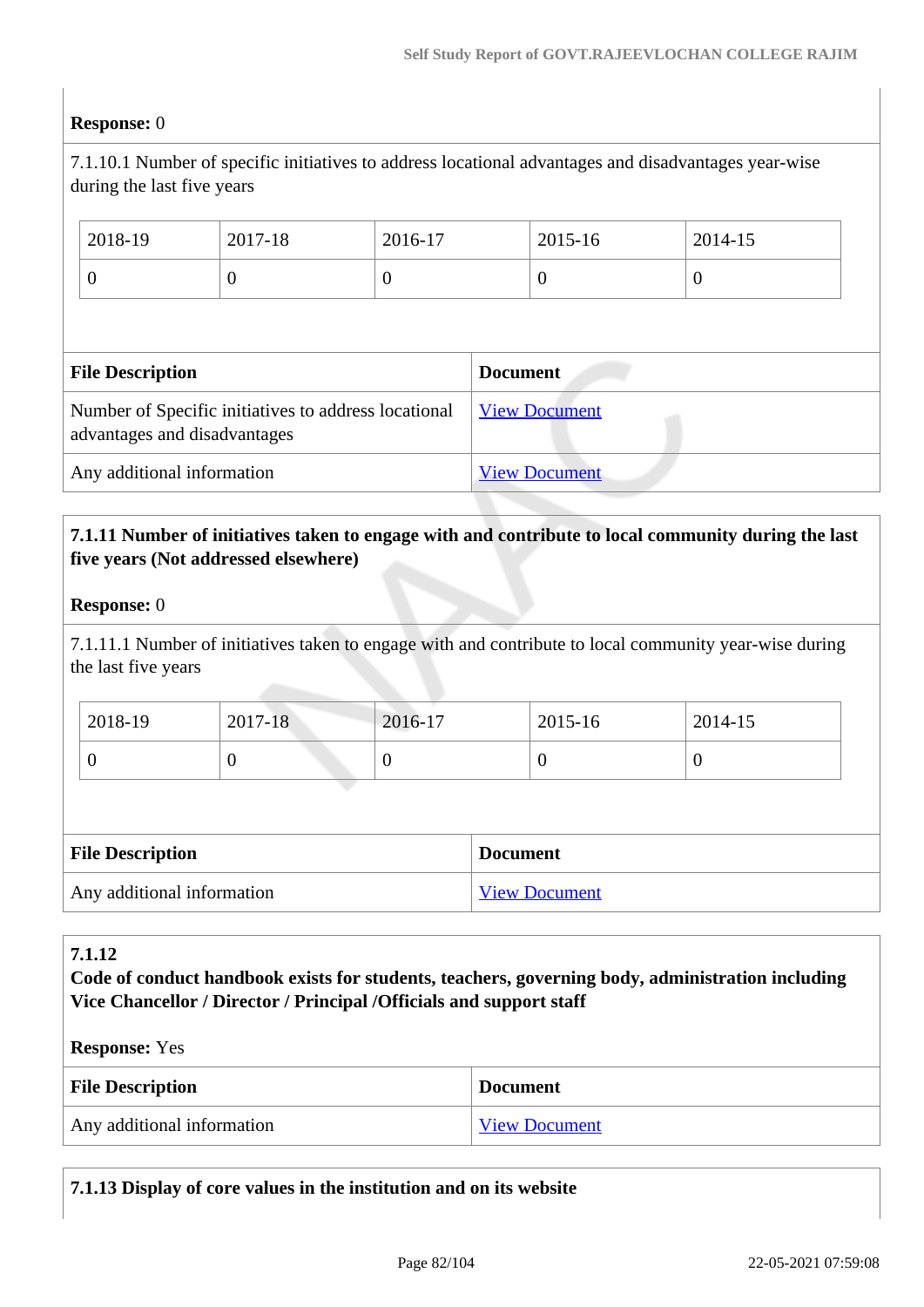| <b>Response:</b> Yes                             |                      |  |  |  |  |
|--------------------------------------------------|----------------------|--|--|--|--|
| <b>File Description</b>                          | <b>Document</b>      |  |  |  |  |
| Provide URL of website that displays core values | <b>View Document</b> |  |  |  |  |

#### **7.1.14 The institution plans and organizes appropriate activities to increase consciousness about national identities and symbols; Fundamental Duties and Rights of Indian citizens and other constitutional obligations**

**Response:** Yes

| <b>File Description</b>                                                                            | <b>Document</b>      |
|----------------------------------------------------------------------------------------------------|----------------------|
| Details of activities organized to increase<br>consciousness about national identities and symbols | <b>View Document</b> |
| Any additional information                                                                         | <b>View Document</b> |

# **7.1.15 The institution offers a course on Human Values and professional ethics Response:** Yes

| <b>File Description</b>                                                                     | <b>Document</b>      |  |  |  |
|---------------------------------------------------------------------------------------------|----------------------|--|--|--|
| Any additional information                                                                  | <b>View Document</b> |  |  |  |
| Provide link to Courses on Human Values and<br>professional ethics on Institutional website | <b>View Document</b> |  |  |  |

#### **7.1.16 The institution functioning is as per professional code of prescribed / suggested by statutory bodies / regulatory authorities for different professions**

**Response:** No

 **7.1.17 Number of activities conducted for promotion of universal values (Truth, Righteous conduct, Love, Non-Violence and peace); national values, human values, national integration, communal harmony and social cohesion as well as for observance of fundamental duties during the last five years**

#### **Response:** 4

7.1.17.1 Number of activities conducted for promotion of universal values (Truth, Righteous conduct, Love, Non-Violence and peace); national values, human values, national integration, communal harmony and social cohesion as well as for observance of fundamental duties year-wise during the last five years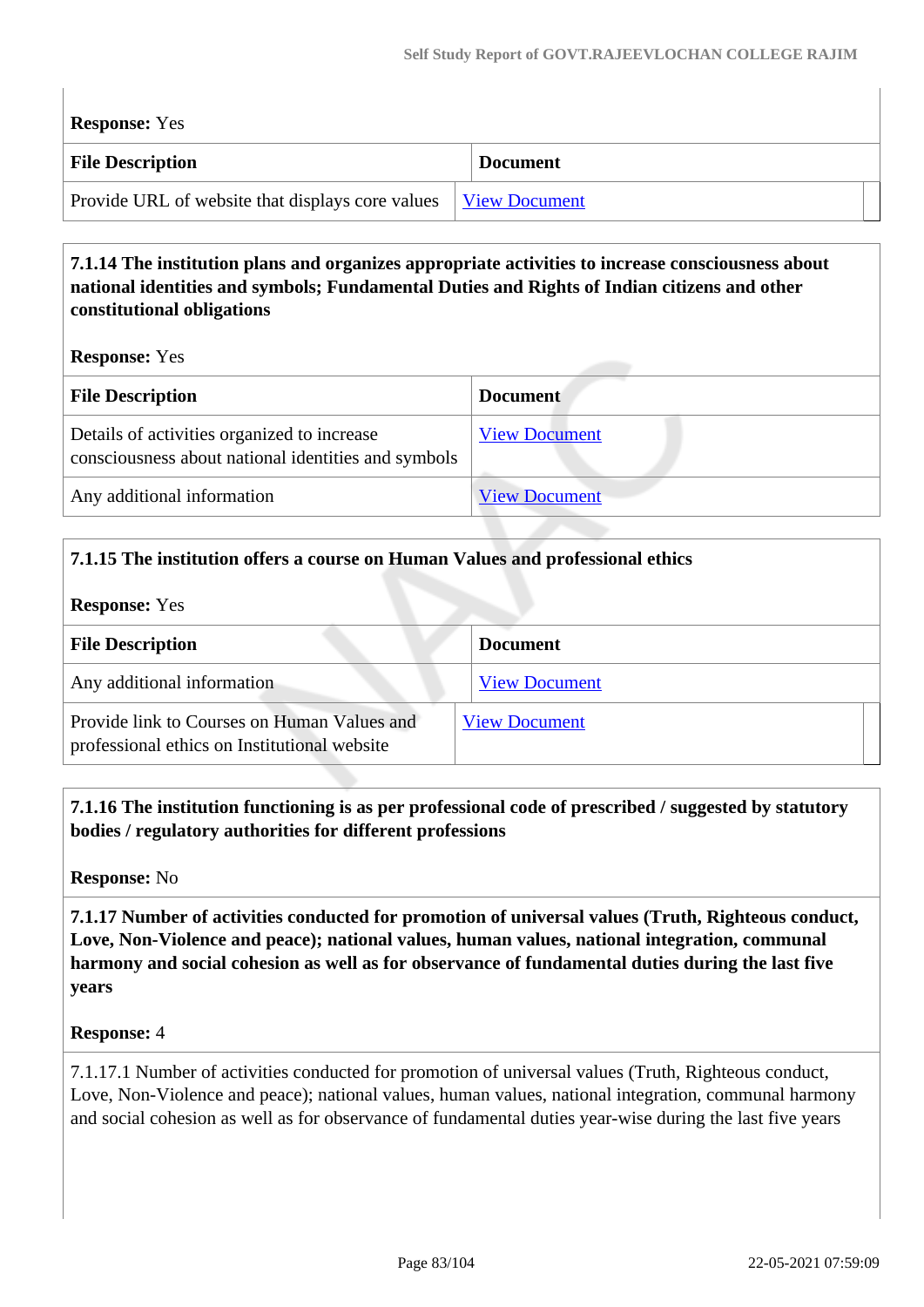| 2018-19                                                           | 2017-18        | 2016-17 |                      |  | 2014-15        |  |  |
|-------------------------------------------------------------------|----------------|---------|----------------------|--|----------------|--|--|
|                                                                   | $\overline{2}$ |         | $\boldsymbol{0}$     |  | $\overline{0}$ |  |  |
|                                                                   |                |         |                      |  |                |  |  |
| <b>File Description</b><br><b>Document</b>                        |                |         |                      |  |                |  |  |
| List of activities conducted for promotion of<br>universal values |                |         | <b>View Document</b> |  |                |  |  |
|                                                                   |                |         |                      |  |                |  |  |

#### **7.1.18 Institution organizes national festivals and birth / death anniversaries of the great Indian personalities**

#### **Response:**

The institute celebrates day of national importance like Independence day and Republic Day with fervour and festivity. Death and birth anniversaries of great personalities, important day of national and international events also celebrated meaningfully. The institute celebrate these days of national importance to recall the events or contributions of our leader in building the nation.

 Cleanliness drive or swachchta Abhiyan has been organised by the Rajeev Lochan College on 2nd October ( Birthday of Mahatma Gandhi, where all the members of college taken oath of keeping clean college campus and building.

 Focusing on the unified diversity of the nation, the government has announced the birth anniversary of Sardar Vallabh Bhai Patel on October 31st to be celebrated as Rastriya Ekta Divas (National Integration day) every year on the occasion, college also celebrated Ekta divas in the college. On 5th September, the college celebrated Dr. Radhakrishnan's birthday as teacher's day with great fervour. The student organized a cultural programme for the teachers and staff. NSS day was celebrated on 24th September in every year, in which the various event organized by NSS Unit of college. National cadets corps (NCC) Day is celebrated every year on the 4th Sunday in the month of November. National Youth day is celebrated on 12th January, being the birthday of Swami Vivekannd. Government of India declared this day as national Youth Day and every year college celebrated national youth day.

On the 21st june " Yoga day" is celebrated in our college.

On the 5th june " Environment Day" is celebrated in our college.

On the 28th September "Strike Day" is celebrated in our college.

The 125th birth anniversary of Dr. Bhimrao Ambedker the Constitution day is celebrated.

On the December 1st "AIDS Day" is celebrated. On the occasion an awareness rally was organized and an essay competition held.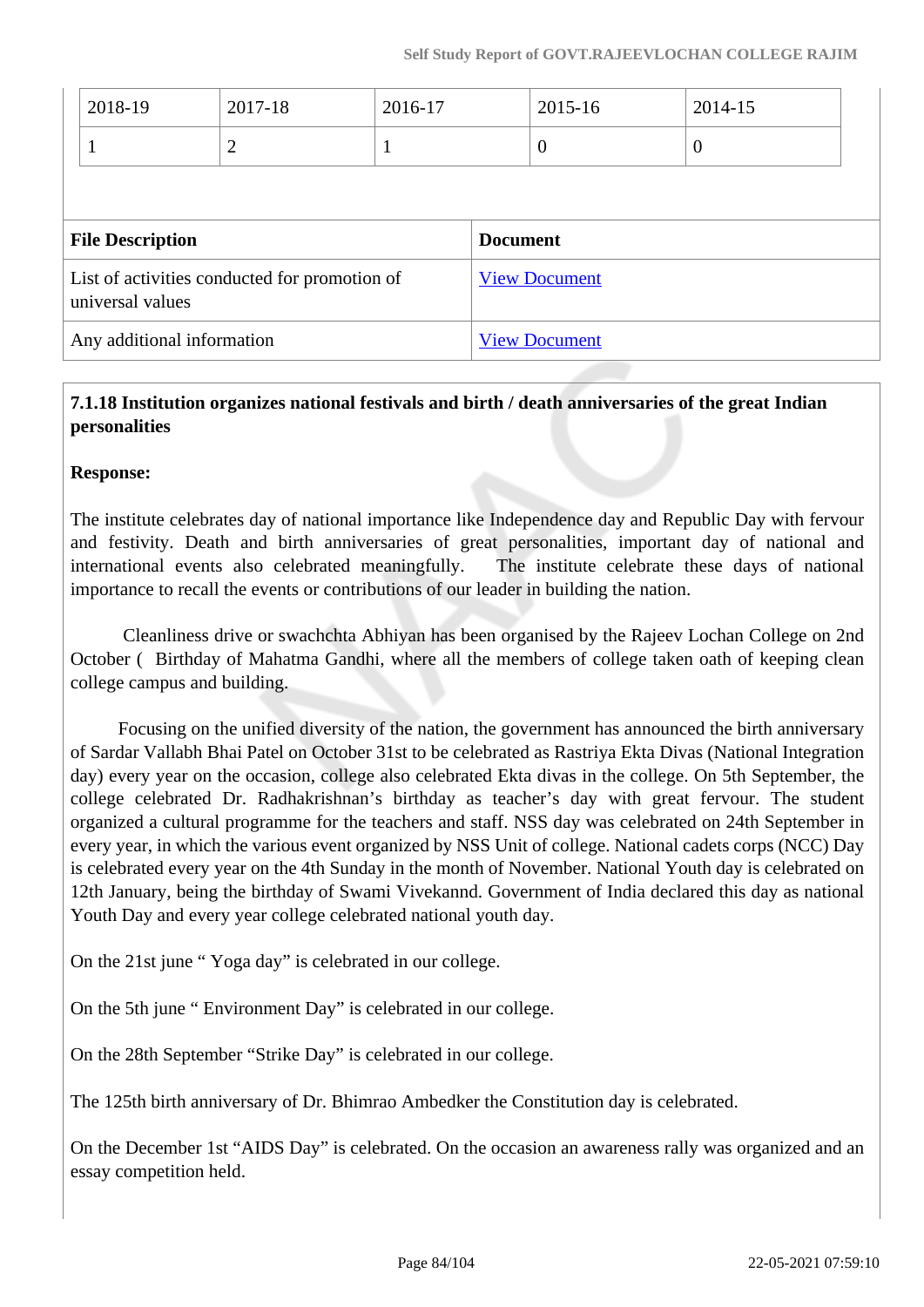On the date July 26th the Establishment day of our college celebrates every year in the college.

| <b>File Description</b>    | <b>Document</b>             |
|----------------------------|-----------------------------|
| Any additional information | <u><b>View Document</b></u> |

#### **7.1.19 The institution maintains complete transparency in its financial, academic, administrative and auxiliary functions**

#### **Response:**

Yes, the entire syllabuses are available on college website; financial audited report also shown in website. All the current activity and their processes, including admission, examinations, guest teacher selection, scholarship information ,NSS,NCC, Red Cross and other useful information is posted on the college website notice board as well as the college notice board. All the RTIs question replied by college and give the copy of the applicant. The admission process at the graduate and post graduate levels is transparent and well organized by the Pt.Ravishankar Shukla university Raipur for the College. Throughout the admission process, publicity is ensured through Website and Help Desk, assisted by teacher. The process is absolutely transparent and follows all the norms and procedures laid down by the University and chhattisgarh government. For public dealing, there is a grievance committee formed. Minimum disclosure information has been duly uploaded on the college website. Further, the different academic committee of the college has recommended having one written assignment and the other as a test for conducting internal assessment. Dates for the submission of internal marks are notified on the notice board and faculty accordingly announces the assignments. Students are asked to sign in the internal assessment list once they are satisfied with marks. Internal assessment marks of the students are displayed on the notice board for fifteen days before their signatures are taken at the end of semester.

| <b>File Description</b>    | <b>Document</b>      |
|----------------------------|----------------------|
| Any additional information | <b>View Document</b> |

#### **7.2 Best Practices**

**7.2.1 Describe at least two institutional best practices (as per NAAC Format)**

**Response:** 

#### **1. Best Practice**

**Title** - To teach student how to create Email id.

**Objective of the Practices-** Learn how to create email id and its password by all the students that it can be used in different purposes. It was even more than just having an email; its aim was broader and more vibrant which was ultimately empowering the human resource of college stronger and confident.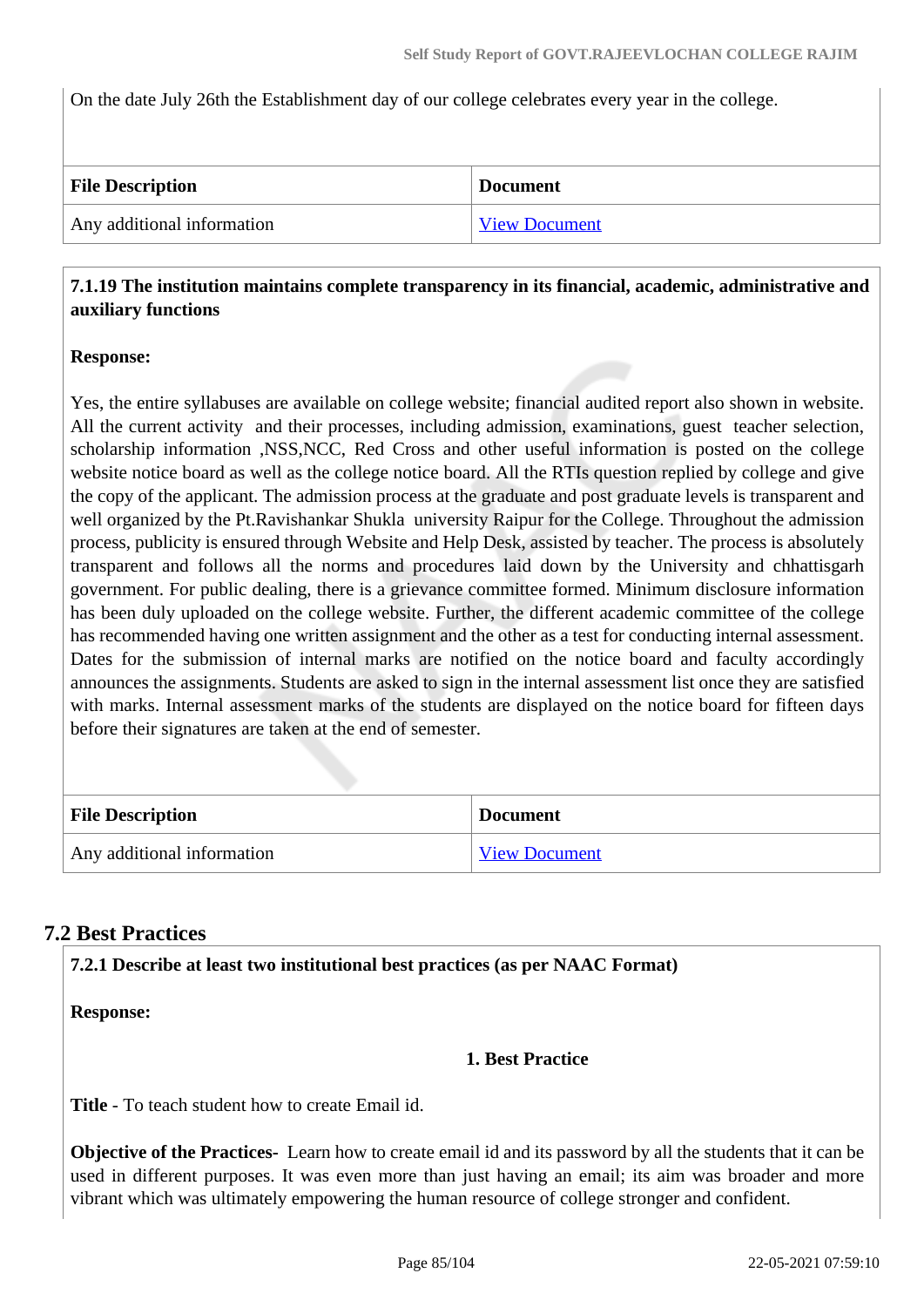**The context** –The students had to be grouped separately by class and faculty wise after that they had to be thought how to create emailid and its password by teacher and senior students, the students had to be practiced by sending mail to each other. Our College conducted an empirical survey what is the necessity for participating in front row of education. We concluded that using internet is the major source of gaining knowledge and using faster service of this technological era. Each and every website, application needs email to login, even the first requirement of mobile handset or laptop is an e-mail to register. It was a primary necessity having an e-mailto being familiar with new tech internet.

**The Practice-** First the students divided into different classes and faculty after that they got learning for a week from 03.10.2018 to 09.10.2018 by teachers and senior students almost two hundred fifty students learnt to make email id and password in this training program. The course module was made clear and stepwise that an unfamiliar person can read and learn easily. The Course was theoretical along with extensive practical classes and self-practice.

**Evidence of success** –Almost two hundred fifty students have their email id and its password in present. Now the students are using it in a very convenient manner. The college has an individual e-mail id which is available to them for and query. We are collecting their e-mail and mobile numbers for future contacts when they would be able for alumni. Which would be make our college family stronger and wealthier in terms of human resource.

Now a days the students of college using frequently their e-mail for login in various essential websites and mobile applications. They are now sending massages through e-mail by which they are saving much time respectively old-time consuming processes. Now they are using other features of mail like contact list which is creating more management and they are understanding how a good process could be faster, better, safer and easier. Along with all of these an email is going tochange their life drastically because it's the key of all other scope and convenience like learning better,applying for a job, financial transactions,sending and getting information from their desired person and institution and many more which are being entered in their own and their surroundings gradually.

**Problem encountered and resources** –During this training all the students could not attended and some students did not even have their own mobile for making in their email id. Due to the lack of awareness of uses and need of technology it was a little difficult to being self-motivated for becoming a part of the training. Along with this, lack of availability of infrastructure and technical lag were other problems which were had to be solved.

udents that it can be used in different purposes. It was even more than just having an email; its aim was broader and more vibrant which was ultimately empowering the human resource of college stronger and confident.

#### **2. Best Practice**

**Title** - Msc.III and IV sem Physics student teach and trained MSc. Ist, IInd and BSc III maths group student.

**Objective of the Practices -** Department of Physics aims at developing character, scientific approach ,research orientated knowledge, teaching ability, theoretical knowlege, the spirit of confidance and ideals of selfless service among the young students. Further, it aims at creating a pool of organized, trained and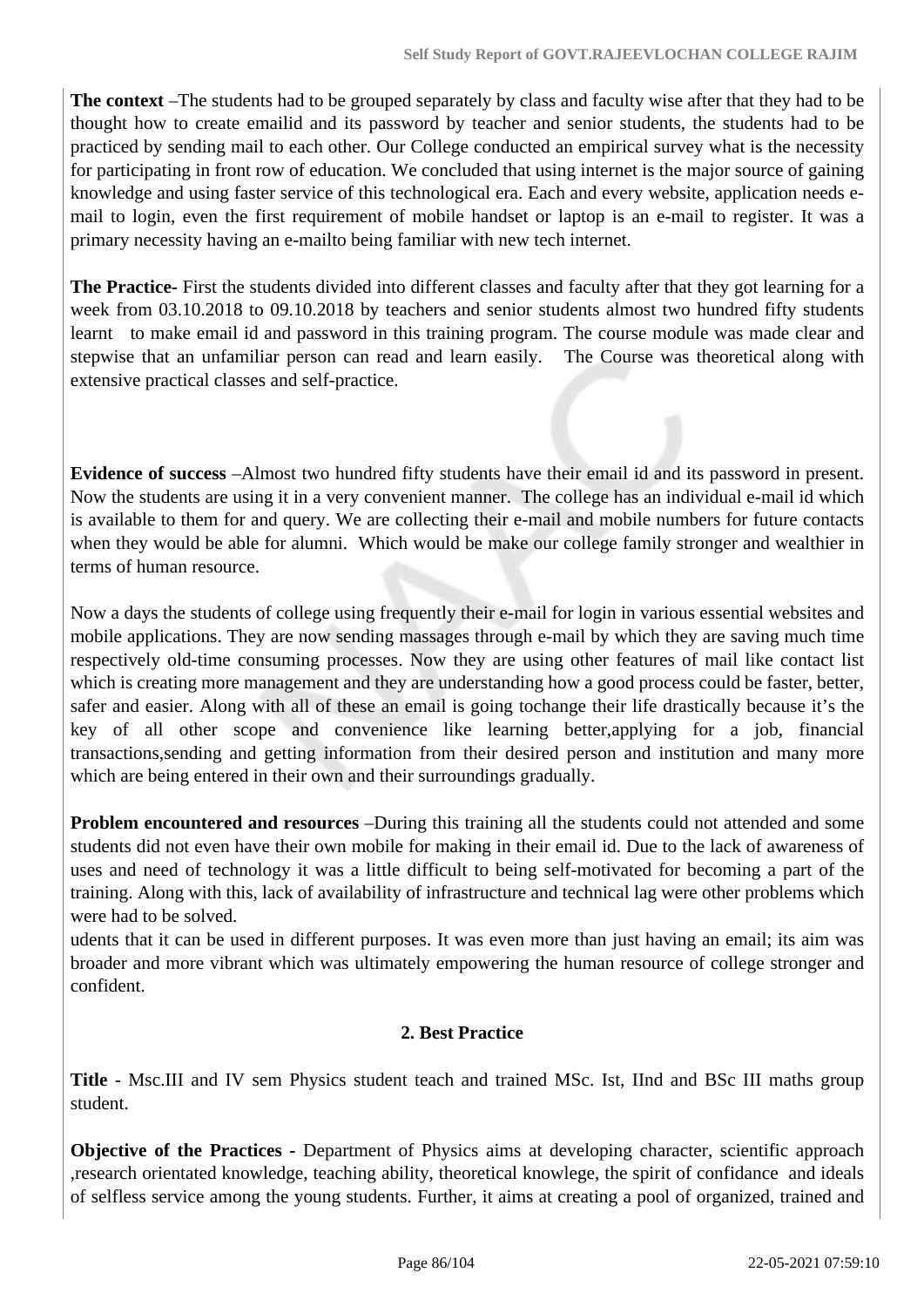motivated youth with leadership qualities in all walks of life, who will serve the Nation regardless of which career they choose. It also motivates the young students to explore the knowledge of physics in daily life.

#### **The Context**

Untoward situations never come with prior notice. In the college MSc.Physics course was started in 2017-18 session at that time only one assistant prof. work as the permanant teacher and only one regular post sanction by the state government.BSc.Maths,Physics and Chemistry course already run from the session 2001-02.The Department facing difficulty to teach Undergraduate and postgraduate physics. Physics Department as practiced in Govt.Rajeev lochan College is all about rising to the occasion and be prepared to face problematic situations at a very short notice. In preparing the students to join to teach BSc.III physics paper and MSc.Physics paper, student motivating them to take up the rigors of this subject for the good knowledge of physics and themselves is one of the major challenges.

#### **The Practice**

MSc.Student lekhram verma,Hema sahu ,Shoheb and sonal Pandey was take the challenge to teach MSc.Ist semester paper electronics,mathematical Physics and BSc.c programming theory and practical part.Those student came college before the college class schedule and take the class.All the student itself decide which day and which time the class was taken.The practical session of elctronics ,Digital electronics ,fortron language and c programming work was complete by these student.those student who work as the teacher everyday report to the HOD physics.The Department alwayes encourage their important work and aprreciate them.The III and IV year MSc student Not only teach lower class student but also teach and trained its own classmats.Those student gives nice PPT and Experimental demostration in the class.They also discuss different topics and clear doubt from their HOD.

#### **Evidance of Sucess**

The syllabus of the MSc and BSc has been completed within the prescibe time by the university. 21 student got first division in first sester in december 2018 semester and 19 student got first division in june 2019 semester exam apart from that the result of IV and III semester also very good and around 95% student got first division.The cofidance of student is very high and they resolve any problenm regarding teaching in future life.

#### **Problems Encountered and Resources Required**

The primary limitation for teaching is medium english in MSc class. So, there is a language constraint. Some of the student did not take seriously and ask nonsence question to senior student.The timing is also issue for the learner because the schedule is before the college working duration.

**Notes**- Lekhram Verma got first rank in the MSc.Physics in the college and other student also secure first division mark in the first batch of the MSc course work.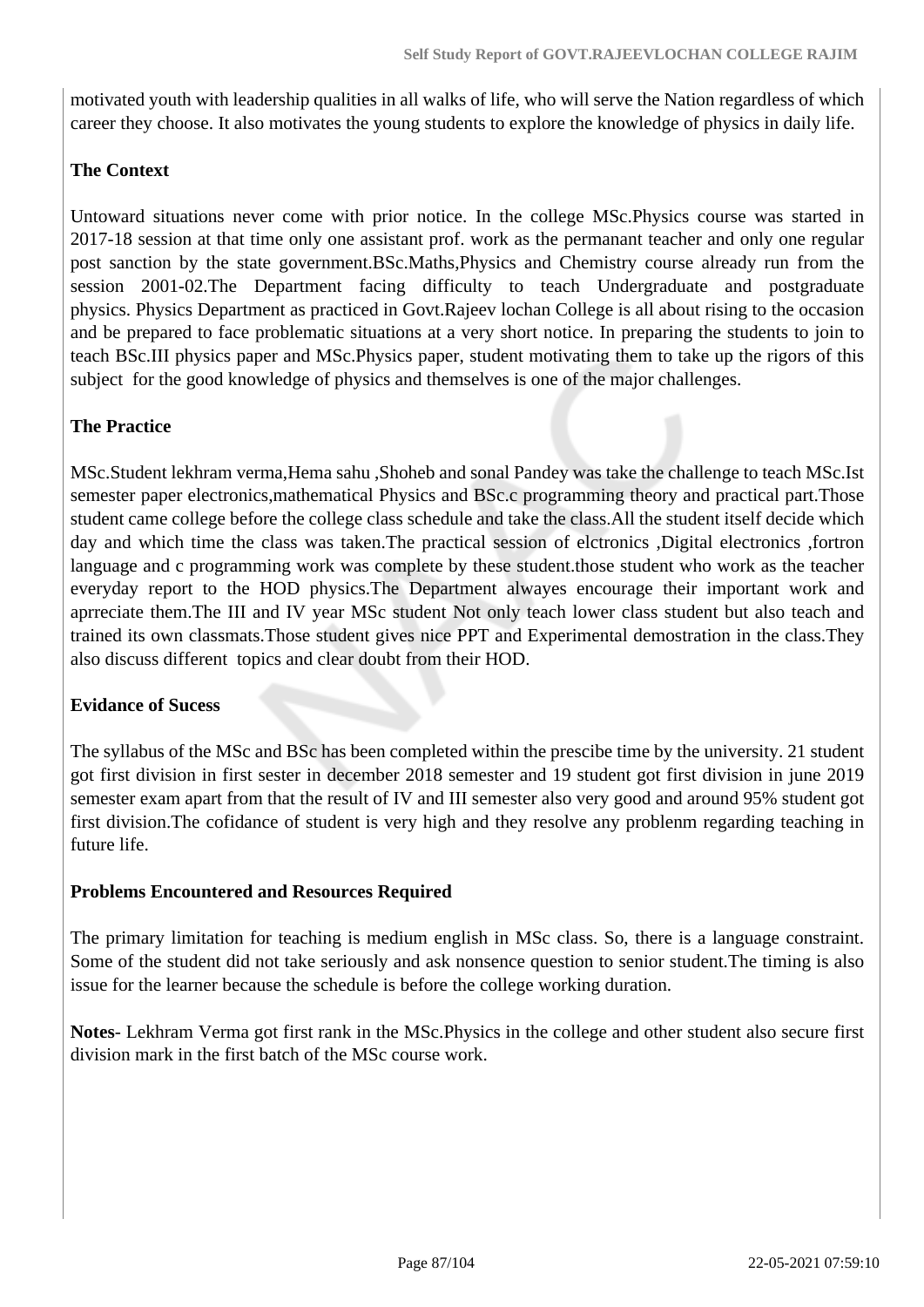| <b>File Description</b>         | <b>Document</b>      |
|---------------------------------|----------------------|
| Any additional information      | <b>View Document</b> |
| Link for Additional Information | <b>View Document</b> |

#### **7.3 Institutional Distinctiveness**

 **7.3.1 Describe/Explain the performance of the institution in one area distinctive to its vision, priority and thrust**

**Response:** 

#### **Response**

Govt. Rajeev Lochan College alwayes try to improve the self emplyoment ability of the student. College management continouesly work to trained student for its own employment and empowerment through organised skill development training, Experrts lecture, extension activity, leadership and national development.maximum number of student comes to the college from the rural area and the gariaband district fall on the tribal and economical weker area Rajim is located in the

**Mission of Self employment**;- Our mission has firmly stood the test of time and the college has worked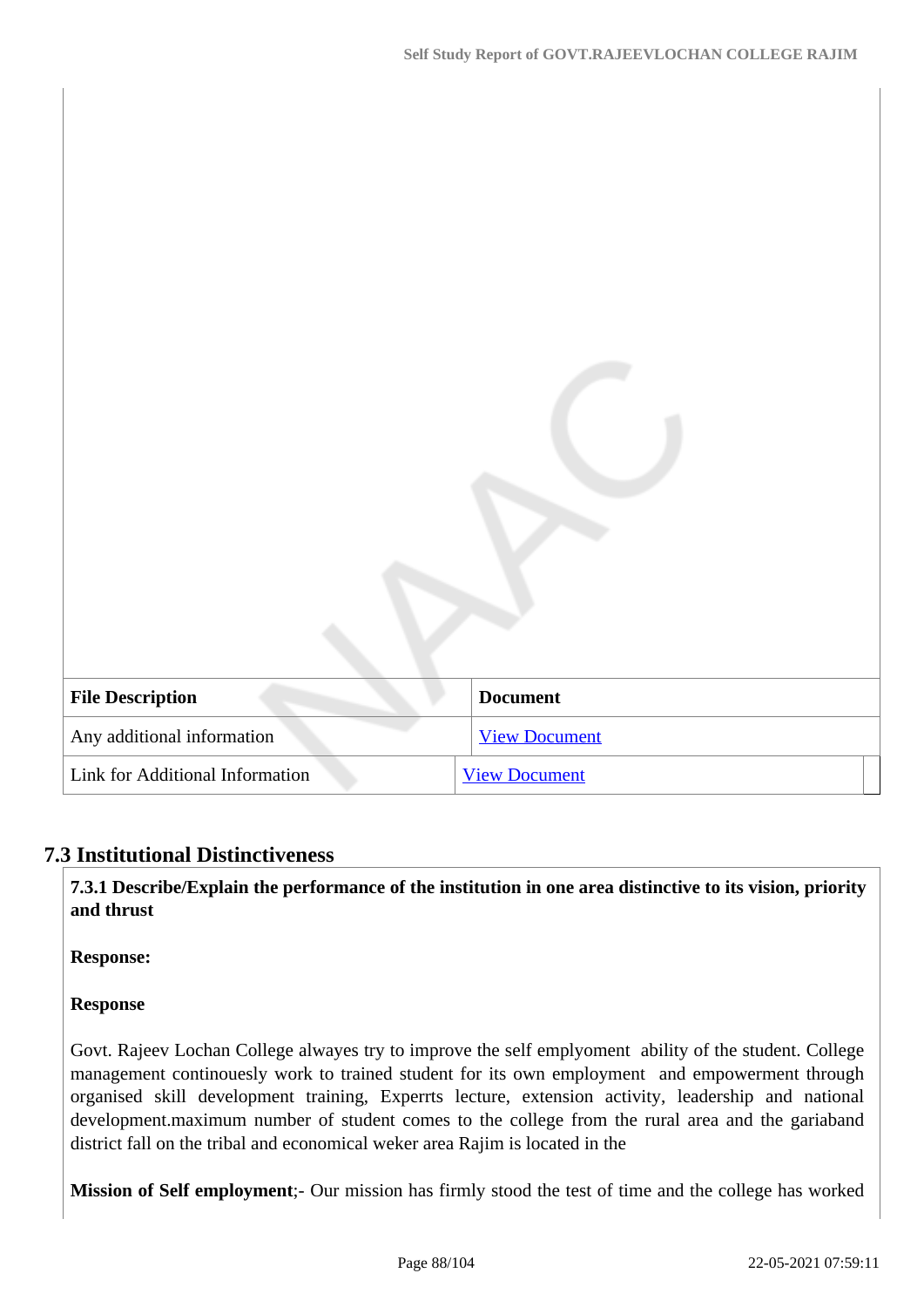towards empowering and give chance to the self employment, in particular for national development. The college education aims towards capacity building for entrepreneurship,self generated work and quality of life. The college faculty and students have responsibly engaged with people and communities, fulfilling its role in making knowledge and information accessible to people. These experiences enrich education, confidence build up and expand the knowledge across its community and groups.The students receive the benefits of knowledge from different kind of activities even in the undergraduate classes.

**Approch toward the self employment-** College Organised 7 day national workshop on the Mushroom cultivation and productio. In the these workshop the trainers,experts and the scientist comes from the agriculture university raipur and local mushrrom production entrepreneur.The advantage of these workshop is to learn how can produce mushrrom in our home and agricultural land.Some of the local community and person also take advantage of these workshop.many student prepare the mushroom in its own interest and help to their village farmers.Apart from these college organise lectures of **Methodes of farming without chemical** on 10/11/2016 around 67 student take advantage from these lecture.On the 16/11/2017 college organised training program on **new technical methods of the agriculture** which is also beneficiary for the rural area student for the empowerment of self emplyoment.

**Professional Education-** In order to encourage the self emplyoment attitudes of the student college organised jewerllery making classes on the 08/09/2018.specially girls taking advantage on the classes.In context of professional education college make the programme on the interveiw facing skill.

The education in the college aims towards developing creative and critical thinking, nurturing innovation and excellence. College sees its students building capacity toacquire global skills for entrepreneurship, professional proficiency and improved quality of life.The college has received positive response in several areas.The knowledge, innovations, tenets and thrusts provided by the college over the years which have very helpful and motivated of the rural area student.

Carrier counseling cell has been developed in the college for guidance of carrier and employment issues of students. Experts from various fields are called regularly for their guidance. Other than this, students have been provided computer training under the "Kaushal Unnayan Yojna" scheme of state government.

| <b>File Description</b>         | <b>Document</b>      |  |  |  |
|---------------------------------|----------------------|--|--|--|
| Any additional information      | <b>View Document</b> |  |  |  |
| Link for Additional Information | <b>View Document</b> |  |  |  |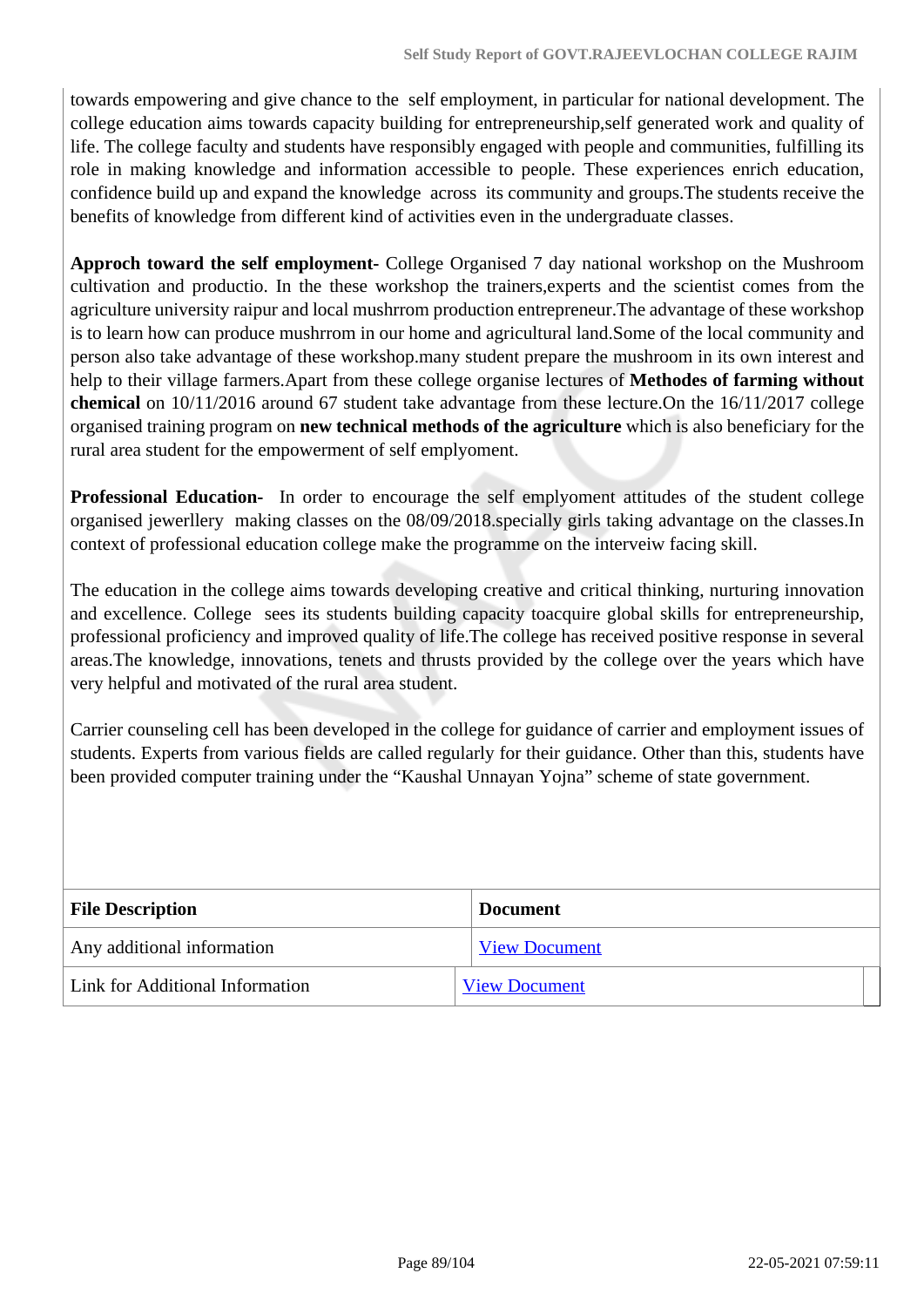# **5. CONCLUSION**

### **Additional Information :**

1. College follows the syllabus approved by Pt. Ravishankar Shukla University, Raipur.

2. Along with the regular teaching, various programs as seminar, workshop, skill development training are conducted during the session to develop overall personality of the students and to increase their eligibility to face the practical problems of the real world in future.

3. College takes special concern to develop and enhance the social, mental, moral growth in the personality of the students.

4. Social awareness is build up in the students through various awareness programs as Matdata jaagrukta, Ekta divas, Swachch Bharat Abhiyaan, NCC Divas, Chhattisgarhi Rajbhasha divas, Hindi Divas, Sanyukt Rashtra Divas, Maanawadhikar Divas, Blood donation Camp, Aids jaagrukta, NSS/ NACC/PG Association.

5. Active community service exists.

6. Qualitative teaching tools are applied using experimental classes.

# **Concluding Remarks :**

College conducts different enrichment programs throughout the year.College tries to improve mental,physical and educational value.College alsways look to overall development of the student in all respect.The following mechanisms are followed to monitor and evaluate the quality of enrichment programs and development:

- 1. In the curriculum aspect, mainly for the teaching, departmental and subject based seminar is organized, in which students give presentations in presence of subject teacher. Questions are asked by the concerned teachers and other student. Teachers also provide valuable suggestions to improve the knowledge.
- 2. For enhancement of subject knowledge, college organized national seminar and workshop. These types of activities are highly beneficial for the young students, they get chance to interact with subject experts, scientists, academic persons, research scholars and thus gain the advanced and updated information related to the matter.
- 3. NCC- NSS wings and Red cross society conduct number of awareness programs beneficial to humanity with respect to social, economical, cultural, literal issues. For all these enrichment programs, college appoints various incharges to conduct the different works. The incharge professor conducts meetings and takes the important decisions regarding the enrichment programs.
- 4. Sports activities are done in guidance of sports the officer. He arranges the necessary tools, materials and provides guidelines to the students. Good students are selected to participate in various inter college competitions.

In this way, evaluation and monitoring has been done properly by the institute.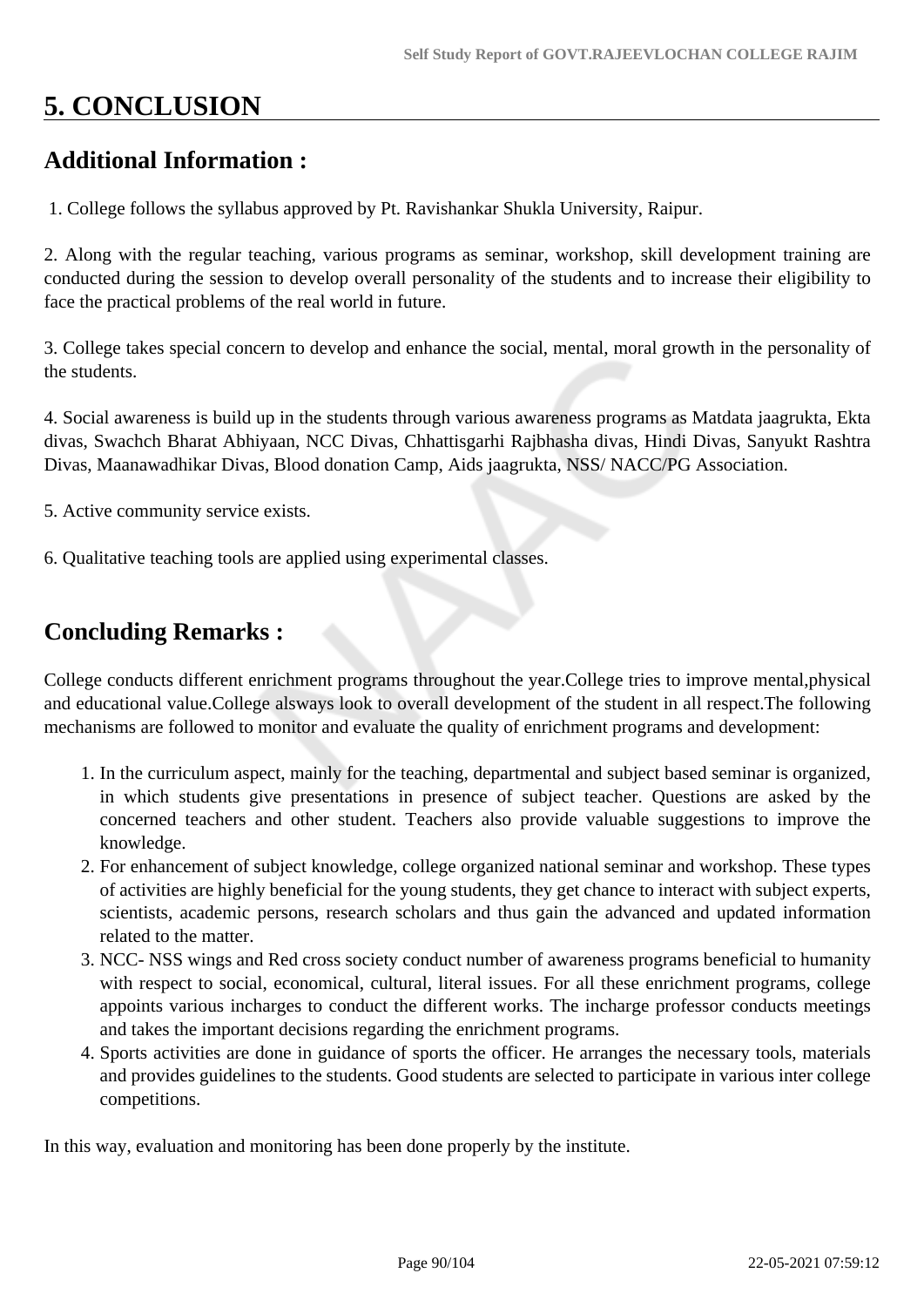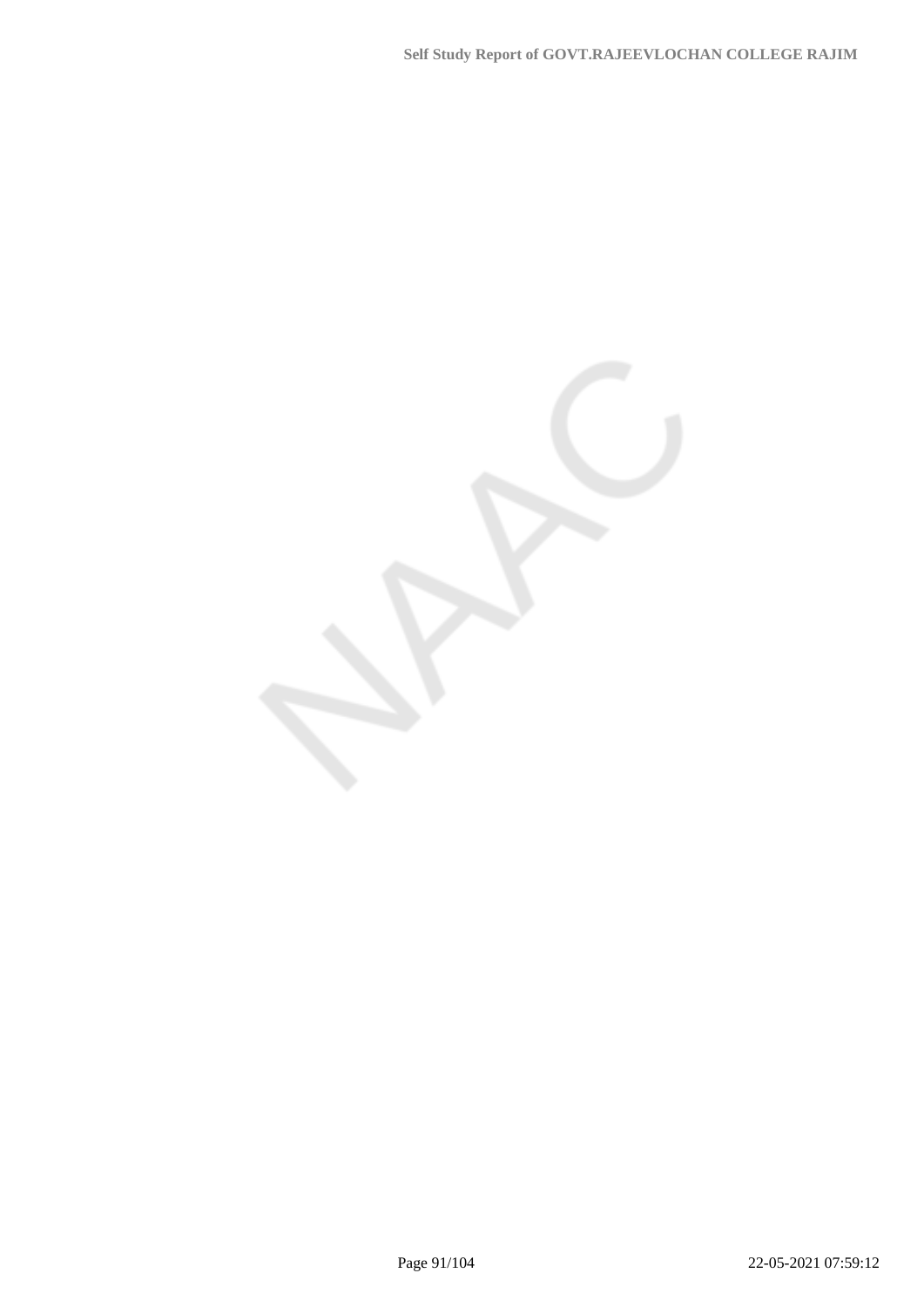# **6.ANNEXURE**

#### **1.Metrics Level Deviations**

|       |                                                                                                                                                                                                                                                       | Metric ID Sub Questions and Answers before and after DVV Verification |                |                |                  |                |                                                                                                                                                                                                 |  |  |
|-------|-------------------------------------------------------------------------------------------------------------------------------------------------------------------------------------------------------------------------------------------------------|-----------------------------------------------------------------------|----------------|----------------|------------------|----------------|-------------------------------------------------------------------------------------------------------------------------------------------------------------------------------------------------|--|--|
| 1.1.3 | Percentage of participation of full time teachers in various bodies of the Universities/ Autonomous                                                                                                                                                   |                                                                       |                |                |                  |                |                                                                                                                                                                                                 |  |  |
|       | Colleges/ Other Colleges, such as BoS and Academic Council during the last five years                                                                                                                                                                 |                                                                       |                |                |                  |                |                                                                                                                                                                                                 |  |  |
|       | 1.1.3.1. Number of teachers participating in various bodies of the Institution, such as BoS and<br>Academic Council year-wise during the last five years<br>Answer before DVV Verification:                                                           |                                                                       |                |                |                  |                |                                                                                                                                                                                                 |  |  |
|       |                                                                                                                                                                                                                                                       | 2018-19                                                               | 2017-18        | 2016-17        | 2015-16          | 2014-15        |                                                                                                                                                                                                 |  |  |
|       |                                                                                                                                                                                                                                                       | 1                                                                     | $\mathbf{1}$   | $\overline{2}$ | $\overline{2}$   | $\overline{2}$ |                                                                                                                                                                                                 |  |  |
|       |                                                                                                                                                                                                                                                       | <b>Answer After DVV Verification:</b>                                 |                |                |                  |                |                                                                                                                                                                                                 |  |  |
|       |                                                                                                                                                                                                                                                       | 2018-19                                                               | 2017-18        | 2016-17        | 2015-16          | 2014-15        |                                                                                                                                                                                                 |  |  |
|       |                                                                                                                                                                                                                                                       | $\boldsymbol{0}$                                                      | $\overline{2}$ | $\mathbf{1}$   | $\boldsymbol{0}$ | $\overline{2}$ |                                                                                                                                                                                                 |  |  |
|       |                                                                                                                                                                                                                                                       | Metric in response.                                                   |                |                |                  |                | Remark : As per the HEI statement in the response dialogue box and the data as attached with the                                                                                                |  |  |
| 1.2.1 |                                                                                                                                                                                                                                                       |                                                                       |                |                |                  |                | Percentage of new Courses introduced out of the total number of courses across all Programs offered                                                                                             |  |  |
|       | during last five years<br>1.2.1.1. How many new courses are introduced within the last five years<br>Answer before DVV Verification : 3<br>Answer after DVV Verification: 58                                                                          |                                                                       |                |                |                  |                |                                                                                                                                                                                                 |  |  |
| 1.3.3 | Percentage of students undertaking field projects / internships                                                                                                                                                                                       |                                                                       |                |                |                  |                |                                                                                                                                                                                                 |  |  |
|       | 1.3.3.1. Number of students undertaking field projects or internships<br>Answer before DVV Verification : 73<br>Answer after DVV Verification: 00<br>Remark : As per the HEI statement in the response dialogue box and the data as attached with the |                                                                       |                |                |                  |                |                                                                                                                                                                                                 |  |  |
|       |                                                                                                                                                                                                                                                       |                                                                       |                |                |                  |                | Metric in response. While the HEI cliams the project work was undertaken in in different areas and<br>different places, no record on the start date or the duration of such work was maintained |  |  |
| 2.1.2 |                                                                                                                                                                                                                                                       | Average Enrollment percentage                                         |                |                |                  |                |                                                                                                                                                                                                 |  |  |
|       |                                                                                                                                                                                                                                                       | (Average of last five years)                                          |                |                |                  |                |                                                                                                                                                                                                 |  |  |
|       |                                                                                                                                                                                                                                                       |                                                                       |                |                |                  |                | 2.1.2.1. Number of students admitted year-wise during the last five years                                                                                                                       |  |  |
|       | Answer before DVV Verification:<br>2014-15<br>2018-19<br>2017-18<br>2016-17<br>2015-16                                                                                                                                                                |                                                                       |                |                |                  |                |                                                                                                                                                                                                 |  |  |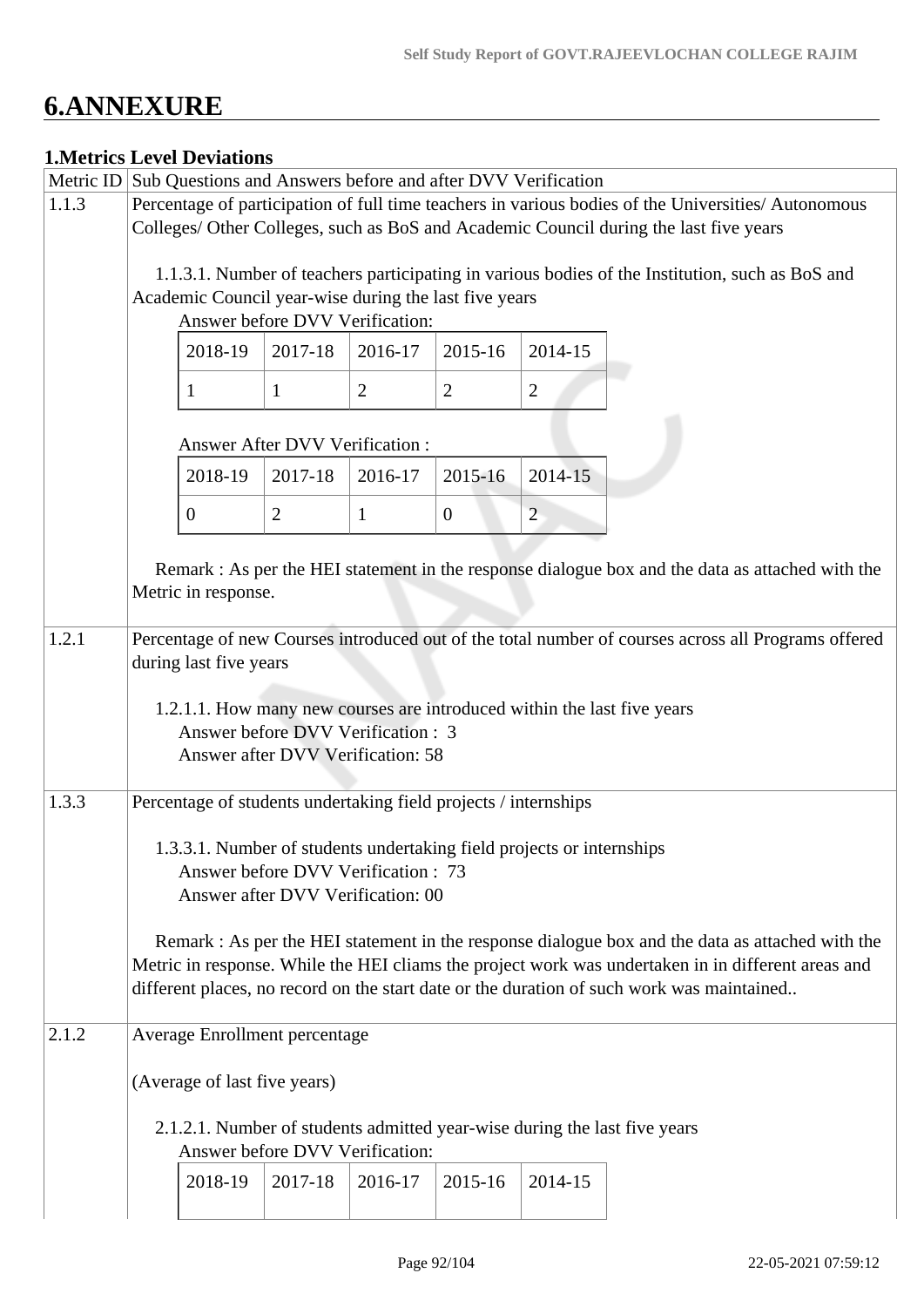|       |            | 1623                                                                     | 1494                                                                     | 1454    | 1180    | 1019    |                                                                                                    |
|-------|------------|--------------------------------------------------------------------------|--------------------------------------------------------------------------|---------|---------|---------|----------------------------------------------------------------------------------------------------|
|       |            |                                                                          | Answer After DVV Verification:                                           |         |         |         |                                                                                                    |
|       |            | 2018-19                                                                  | 2017-18                                                                  | 2016-17 | 2015-16 | 2014-15 |                                                                                                    |
|       |            | 549                                                                      | 515                                                                      | 463     | 393     | 336     |                                                                                                    |
|       |            | 2.1.2.2. Number of sanctioned seats year-wise during the last five years |                                                                          |         |         |         |                                                                                                    |
|       |            | 2018-19                                                                  | Answer before DVV Verification:<br>2017-18                               | 2016-17 | 2015-16 | 2014-15 |                                                                                                    |
|       |            | 1910                                                                     | 1745                                                                     | 1580    | 1395    | 1360    |                                                                                                    |
|       |            |                                                                          |                                                                          |         |         |         |                                                                                                    |
|       |            |                                                                          | <b>Answer After DVV Verification:</b>                                    |         |         |         |                                                                                                    |
|       |            | 2018-19                                                                  | 2017-18                                                                  | 2016-17 | 2015-16 | 2014-15 |                                                                                                    |
|       |            | 680                                                                      | 633                                                                      | 562     | 496     | 480     |                                                                                                    |
|       | five years |                                                                          | Answer before DVV Verification:                                          |         |         |         | 2.1.3.1. Number of actual students admitted from the reserved categories year-wise during the last |
|       |            | 2018-19                                                                  | 2017-18                                                                  | 2016-17 | 2015-16 | 2014-15 |                                                                                                    |
|       |            | 1107                                                                     | 1011                                                                     | 917     | 808     | 788     |                                                                                                    |
|       |            |                                                                          | <b>Answer After DVV Verification:</b>                                    |         |         |         |                                                                                                    |
|       |            | 2018-19                                                                  | 2017-18                                                                  | 2016-17 | 2015-16 | 2014-15 |                                                                                                    |
|       |            | 340                                                                      | 317                                                                      | 281     | 248     | 240     |                                                                                                    |
| 2.2.3 |            | Percentage of differently abled students (Divyangjan) on rolls           |                                                                          |         |         |         |                                                                                                    |
|       |            | 2.2.3.1. Number of differently abled students on rolls                   | Answer before DVV Verification : 17<br>Answer after DVV Verification: 05 |         |         |         |                                                                                                    |
| 2.3.2 |            | E-learning resources etc.                                                |                                                                          |         |         |         | Percentage of teachers using ICT for effective teaching with Learning Management Systems (LMS),    |
|       |            | 2.3.2.1. Number of teachers using ICT                                    | Answer before DVV Verification: 11<br>Answer after DVV Verification: 01  |         |         |         |                                                                                                    |
|       |            |                                                                          |                                                                          |         |         |         | Remark : As per the HEI statement in the response dialogue box and the data as attached with the   |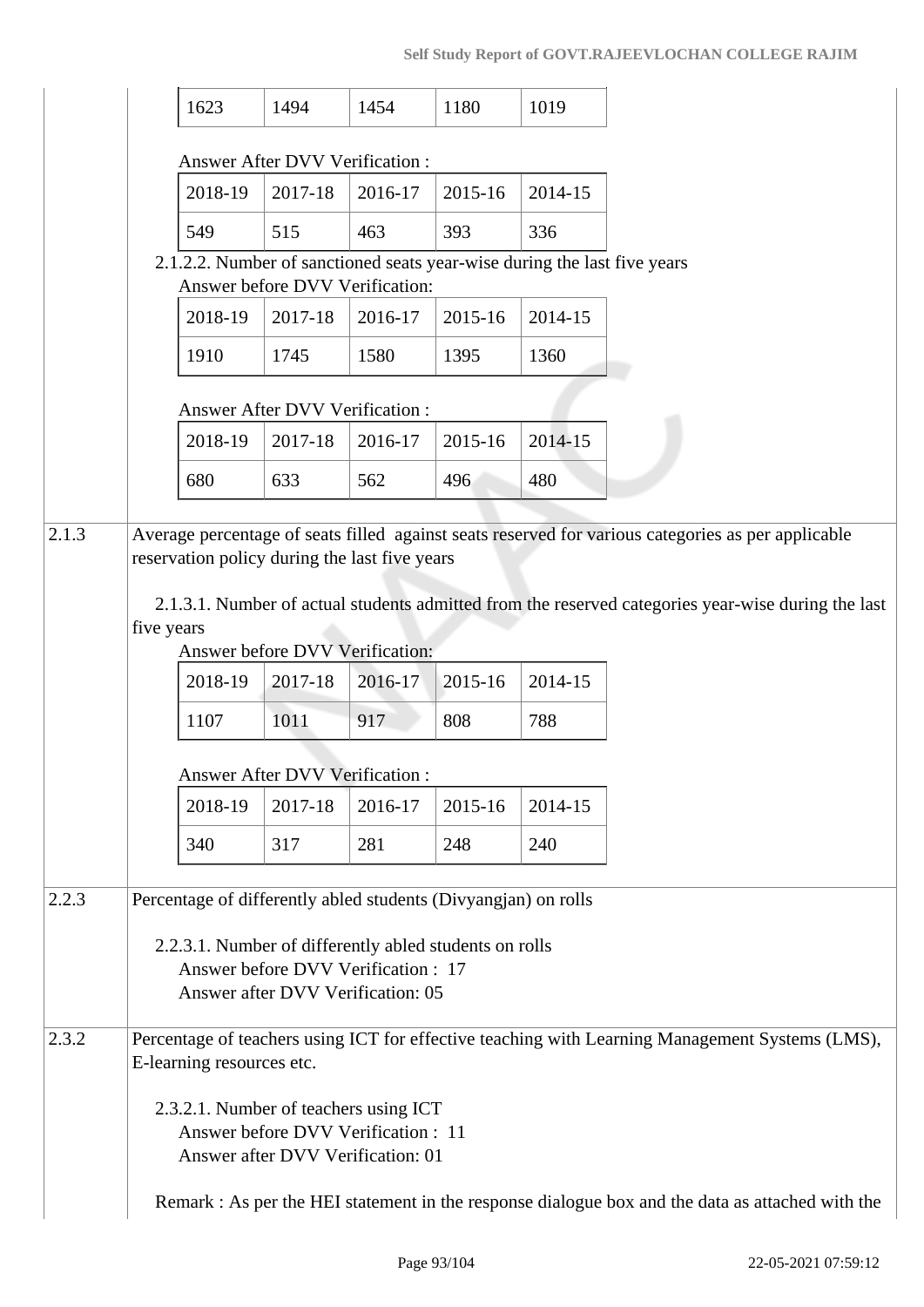|       | Metric in response.                                                                                                                                                                                                                                                                                                                                                                   |                |         |         |         |                                                                                                                                                                                                     |  |  |
|-------|---------------------------------------------------------------------------------------------------------------------------------------------------------------------------------------------------------------------------------------------------------------------------------------------------------------------------------------------------------------------------------------|----------------|---------|---------|---------|-----------------------------------------------------------------------------------------------------------------------------------------------------------------------------------------------------|--|--|
| 2.3.3 | Ratio of students to mentor for academic and stress related issues<br>2.3.3.1. Number of mentors                                                                                                                                                                                                                                                                                      |                |         |         |         |                                                                                                                                                                                                     |  |  |
|       | Answer before DVV Verification : 10<br>Answer after DVV Verification: 01                                                                                                                                                                                                                                                                                                              |                |         |         |         |                                                                                                                                                                                                     |  |  |
|       | Metric in response.                                                                                                                                                                                                                                                                                                                                                                   |                |         |         |         | Remark : As per the HEI statement in the response dialogue box and the data as attached with the                                                                                                    |  |  |
| 2.4.2 | Average percentage of full time teachers with Ph.D. during the last five years                                                                                                                                                                                                                                                                                                        |                |         |         |         |                                                                                                                                                                                                     |  |  |
|       | Answer before DVV Verification:                                                                                                                                                                                                                                                                                                                                                       |                |         |         |         | 2.4.2.1. Number of full time teachers with Ph.D. year-wise during the last five years                                                                                                               |  |  |
|       | 2018-19                                                                                                                                                                                                                                                                                                                                                                               | 2017-18        | 2016-17 | 2015-16 | 2014-15 |                                                                                                                                                                                                     |  |  |
|       | 3                                                                                                                                                                                                                                                                                                                                                                                     | $\overline{4}$ | 5       | $\tau$  | 6       |                                                                                                                                                                                                     |  |  |
|       | <b>Answer After DVV Verification:</b>                                                                                                                                                                                                                                                                                                                                                 |                |         |         |         |                                                                                                                                                                                                     |  |  |
|       | 2018-19                                                                                                                                                                                                                                                                                                                                                                               | 2017-18        | 2016-17 | 2015-16 | 2014-15 |                                                                                                                                                                                                     |  |  |
|       | 3                                                                                                                                                                                                                                                                                                                                                                                     | 3              | 5       | 6       | 6       |                                                                                                                                                                                                     |  |  |
|       | Remark: As per the HEI data attached with the Metric in response.                                                                                                                                                                                                                                                                                                                     |                |         |         |         |                                                                                                                                                                                                     |  |  |
| 2.4.3 | Teaching experience per full time teacher in number of years                                                                                                                                                                                                                                                                                                                          |                |         |         |         |                                                                                                                                                                                                     |  |  |
|       | 2.4.3.1. Total experience of full-time teachers                                                                                                                                                                                                                                                                                                                                       |                |         |         |         |                                                                                                                                                                                                     |  |  |
|       | Answer before DVV Verification : 110 years<br>Answer after DVV Verification: 119 years                                                                                                                                                                                                                                                                                                |                |         |         |         |                                                                                                                                                                                                     |  |  |
|       | Remark : As per the HEI statement in the response dialogue box and the data as attached with the<br>Metric in response. The HEI has counted experience of 18 faculty members while only 11 were<br>effective in 2018-19. As per the HEI data in 3.1 in the year 2018-19 the following are the faculty<br>Ashutosh Goel Chitra Khote Ghansyham Prasad Yadu Goverdhan Yadu Hemlata Sahu |                |         |         |         |                                                                                                                                                                                                     |  |  |
|       | KshamaShilpa Masih Mohan Lal Verma Samiksha Chandrakar Sangeeta Jha Sonita Satsangi Tanuja<br>Baghel As per the faculty list in 3.1 DR. ABHA TIWARI DR. G.S.DAS DR. NIYATI GURUDWAN<br>DR. PRITI TIWARI DR. ROOPSHIKHA AGRAWAL SHRI P.K.NAG SMT. RITA YADAV are<br>not on rolls. The total experience of the faculty on rolls works to 119 years.                                     |                |         |         |         |                                                                                                                                                                                                     |  |  |
| 2.6.3 | Average pass percentage of Students                                                                                                                                                                                                                                                                                                                                                   |                |         |         |         |                                                                                                                                                                                                     |  |  |
|       | Answer before DVV Verification: 332<br>Answer after DVV Verification: 332                                                                                                                                                                                                                                                                                                             |                |         |         |         | 2.6.3.1. Total number of final year students who passed the examination conducted by Institution.<br>2.6.3.2. Total number of final year students who appeared for the examination conducted by the |  |  |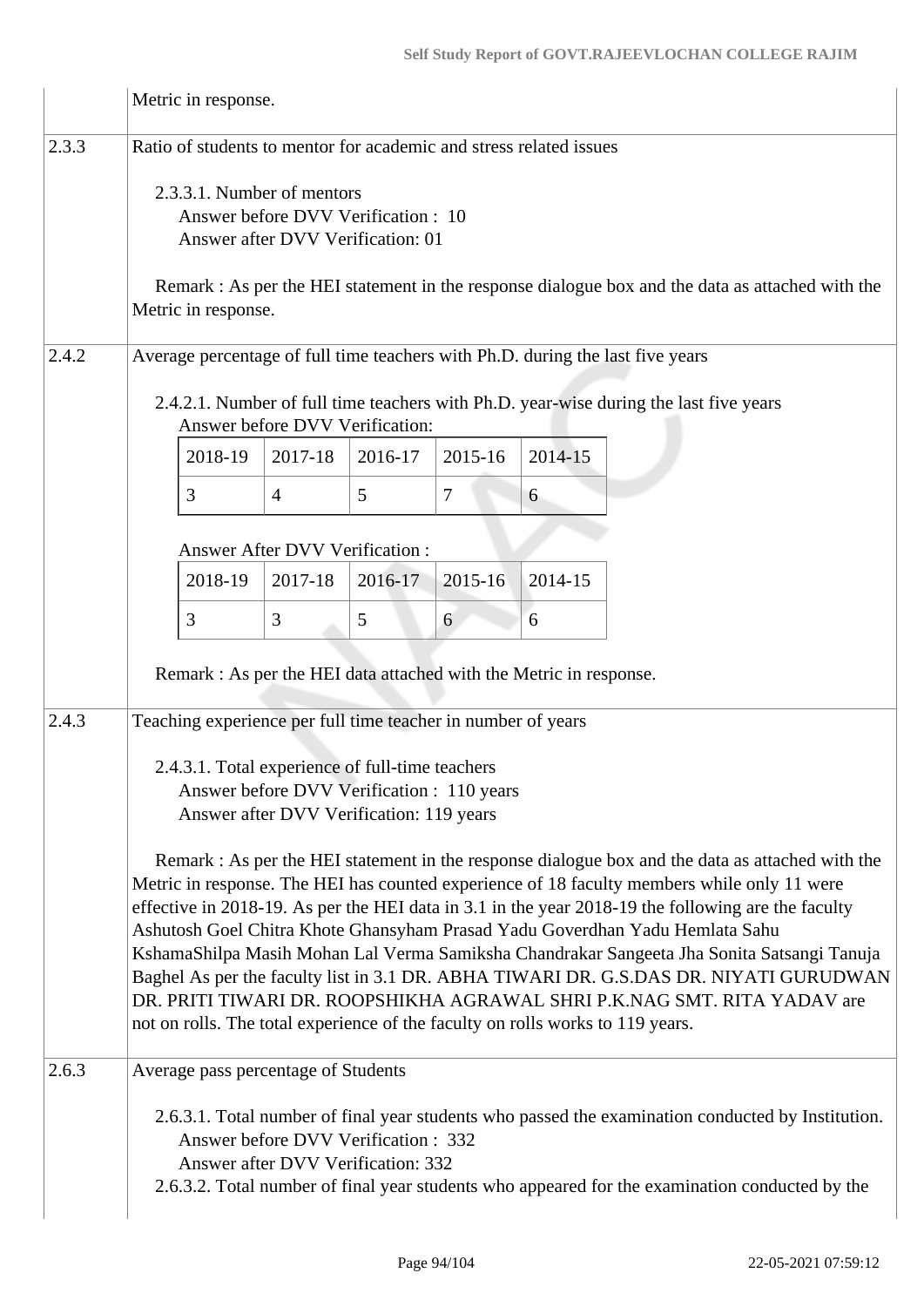|       | institution |                                                          |              | Answer before DVV Verification: 467<br>Answer after DVV Verification: 468 |                  |                |                                                                                                                                                                                                           |
|-------|-------------|----------------------------------------------------------|--------------|---------------------------------------------------------------------------|------------------|----------------|-----------------------------------------------------------------------------------------------------------------------------------------------------------------------------------------------------------|
|       |             | Metric in response.                                      |              |                                                                           |                  |                | Remark : As per the HEI statement in the response dialogue box and the data as attached with the                                                                                                          |
| 3.1.1 |             | (INR in Lakhs)                                           |              |                                                                           |                  |                | Grants for research projects sponsored by government/non government sources such as industry<br>, corporate houses, international bodies, endowment, chairs in the institution during the last five years |
|       |             | during the last five years(INR in Lakhs)                 |              | Answer before DVV Verification:                                           |                  |                | 3.1.1.1. Total Grants for research projects sponsored by the non-government sources such as<br>industry, corporate houses, international bodies, endowments, Chairs in the institution year-wise          |
|       |             | 2018-19                                                  | 2017-18      | 2016-17                                                                   | 2015-16          | 2014-15        |                                                                                                                                                                                                           |
|       |             | $\overline{0}$                                           | $\mathbf{0}$ | $\overline{4}$                                                            | $\mathbf{0}$     | $\overline{0}$ |                                                                                                                                                                                                           |
|       |             |                                                          |              | <b>Answer After DVV Verification:</b>                                     |                  |                |                                                                                                                                                                                                           |
|       |             | 2018-19                                                  | 2017-18      | 2016-17                                                                   | 2015-16          | 2014-15        |                                                                                                                                                                                                           |
|       |             | $00\,$                                                   | 00           | $\overline{4}$                                                            | $00\,$           | 00             |                                                                                                                                                                                                           |
|       |             | Rs 4 lac. Considered here.                               |              |                                                                           |                  |                | Remark : The HEI has attached documents with 3.1.3 for the research project fund allocation of                                                                                                            |
| 3.2.2 |             | Academia Innovative practices during the last five years |              |                                                                           |                  |                | Number of workshops/seminars conducted on Intellectual Property Rights (IPR) and Industry-                                                                                                                |
|       |             |                                                          |              | Answer before DVV Verification:                                           |                  |                | 3.2.2.1. Number of workshops/seminars conducted on Intellectual Property Rights (IPR) and<br>Industry-Academia Innovative practices year-wise during the last five years                                  |
|       |             | 2018-19                                                  | 2017-18      | 2016-17                                                                   | 2015-16          | 2014-15        |                                                                                                                                                                                                           |
|       |             | $\mathbf{0}$                                             | 1            | $\overline{4}$                                                            | $\theta$         | $\overline{0}$ |                                                                                                                                                                                                           |
|       |             |                                                          |              | Answer After DVV Verification:                                            |                  |                |                                                                                                                                                                                                           |
|       |             | 2018-19                                                  | 2017-18      | 2016-17                                                                   | 2015-16          | 2014-15        |                                                                                                                                                                                                           |
|       |             | $\overline{0}$                                           | $\mathbf{0}$ | $\boldsymbol{0}$                                                          | $\boldsymbol{0}$ | $\mathbf{0}$   |                                                                                                                                                                                                           |
| 3.3.4 | years       |                                                          |              |                                                                           |                  |                | Number of research papers per teacher in the Journals notified on UGC website during the last five                                                                                                        |
|       | years       |                                                          |              |                                                                           |                  |                | 3.3.4.1. Number of research papers in the Journals notified on UGC website during the last five                                                                                                           |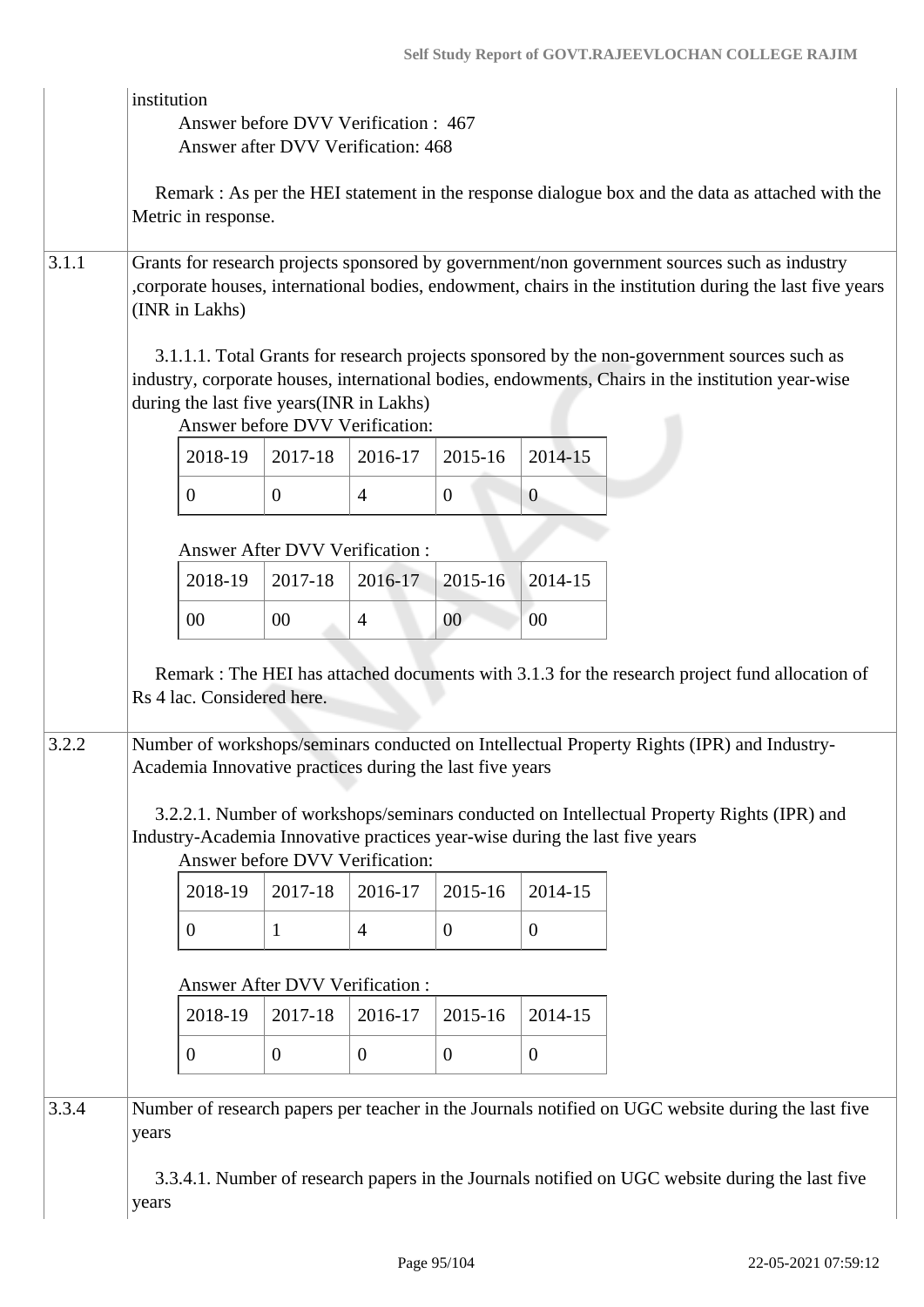#### **Self Study Report of GOVT.RAJEEVLOCHAN COLLEGE RAJIM**

|       |       |                                                                                                                                                                                                                                                                                                                                                              | Answer before DVV Verification:            |                |                  |                |
|-------|-------|--------------------------------------------------------------------------------------------------------------------------------------------------------------------------------------------------------------------------------------------------------------------------------------------------------------------------------------------------------------|--------------------------------------------|----------------|------------------|----------------|
|       |       | 2018-19                                                                                                                                                                                                                                                                                                                                                      | 2017-18                                    | 2016-17        | 2015-16          | 2014-15        |
|       |       | 1                                                                                                                                                                                                                                                                                                                                                            | 2                                          | $\overline{0}$ | $\theta$         | $\overline{0}$ |
|       |       |                                                                                                                                                                                                                                                                                                                                                              | <b>Answer After DVV Verification:</b>      |                |                  |                |
|       |       | 2018-19                                                                                                                                                                                                                                                                                                                                                      | 2017-18                                    | 2016-17        | 2015-16          | 2014-15        |
|       |       | $\boldsymbol{0}$                                                                                                                                                                                                                                                                                                                                             | 2                                          | $\overline{0}$ | $\theta$         | $\overline{0}$ |
| 3.3.5 |       | Number of books and chapters in edited volumes/books published and papers in<br>national/international conference proceedings per teacher during the last five years<br>3.3.5.1. Total number of books and chapters in edited volumes / books published, and papers in<br>national/international conference-proceedings year-wise during the last five years | Answer before DVV Verification:            |                |                  |                |
|       |       | 2018-19                                                                                                                                                                                                                                                                                                                                                      | 2017-18                                    | 2016-17        | 2015-16          | 2014-15        |
|       |       | $\mathbf{1}$                                                                                                                                                                                                                                                                                                                                                 | $\mathbf{1}$                               | $\mathbf{1}$   | 5                | $\overline{0}$ |
|       |       |                                                                                                                                                                                                                                                                                                                                                              | <b>Answer After DVV Verification:</b>      |                |                  |                |
|       |       | 2018-19                                                                                                                                                                                                                                                                                                                                                      | 2017-18                                    | 2016-17        | 2015-16          | 2014-15        |
|       |       | 0                                                                                                                                                                                                                                                                                                                                                            | $\overline{0}$                             | $\mathbf{0}$   | $\overline{0}$   | $\overline{0}$ |
| 3.4.2 |       | Number of awards and recognition received for extension activities from Government /recognised<br>bodies during the last five years<br>3.4.2.1. Total number of awards and recognition received for extension activities from<br>Government /recognised bodies year-wise during the last five years<br>2018-19                                               | Answer before DVV Verification:<br>2017-18 | 2016-17        | 2015-16          | 2014-15        |
|       |       | 11                                                                                                                                                                                                                                                                                                                                                           | $\overline{2}$                             | 8              | 5                | $\mathbf{1}$   |
|       |       |                                                                                                                                                                                                                                                                                                                                                              | Answer After DVV Verification:             |                |                  |                |
|       |       | 2018-19                                                                                                                                                                                                                                                                                                                                                      | 2017-18                                    | 2016-17        | 2015-16          | 2014-15        |
|       |       | 0                                                                                                                                                                                                                                                                                                                                                            | $\overline{0}$                             | $\mathbf{0}$   | $\boldsymbol{0}$ | $\overline{0}$ |
| 3.4.3 | years | Number of extension and outreach Programs conducted in collaboration with Industry, Community<br>and Non- Government Organizations through NSS/ NCC/ Red Cross/ YRC etc., during the last five                                                                                                                                                               |                                            |                |                  |                |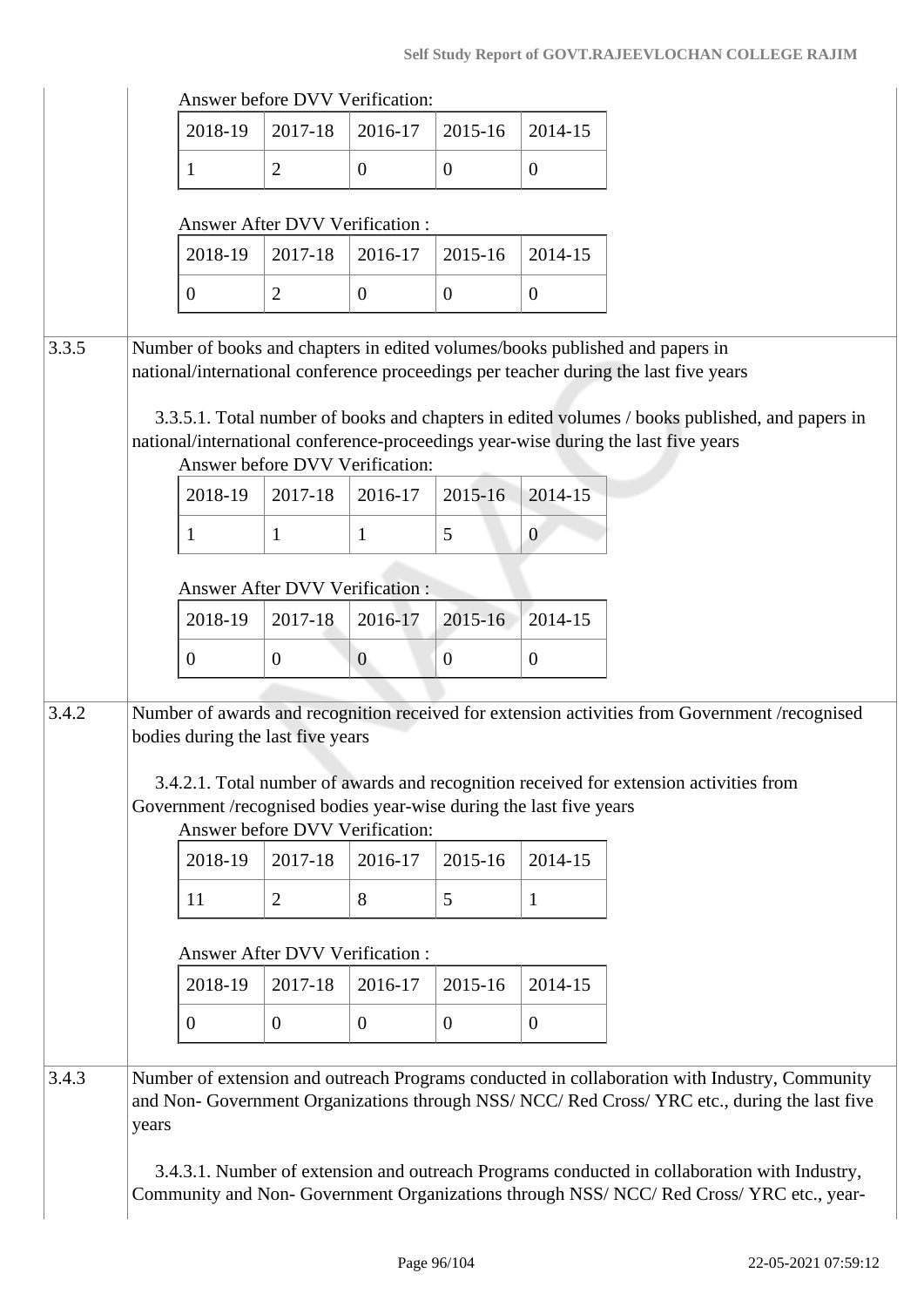|       | wise during the last five years                                                                                                                                                                                                                                                                                                                                                                                                                                                                                                                                                                      | Answer before DVV Verification:       |                |                  |                  |
|-------|------------------------------------------------------------------------------------------------------------------------------------------------------------------------------------------------------------------------------------------------------------------------------------------------------------------------------------------------------------------------------------------------------------------------------------------------------------------------------------------------------------------------------------------------------------------------------------------------------|---------------------------------------|----------------|------------------|------------------|
|       | 2018-19                                                                                                                                                                                                                                                                                                                                                                                                                                                                                                                                                                                              | 2017-18                               | 2016-17        | 2015-16          | 2014-15          |
|       | $\overline{4}$                                                                                                                                                                                                                                                                                                                                                                                                                                                                                                                                                                                       | 6                                     | 6              | $\overline{4}$   | 2                |
|       |                                                                                                                                                                                                                                                                                                                                                                                                                                                                                                                                                                                                      | Answer After DVV Verification:        |                |                  |                  |
|       | 2018-19                                                                                                                                                                                                                                                                                                                                                                                                                                                                                                                                                                                              | 2017-18                               | 2016-17        | 2015-16          | 2014-15          |
|       | 3                                                                                                                                                                                                                                                                                                                                                                                                                                                                                                                                                                                                    | $\mathbf{1}$                          | 3              | $\overline{0}$   | $\mathbf{2}$     |
| 3.4.4 | Average percentage of students participating in extension activities with Government Organisations,<br>Non-Government Organisations and programs such as Swachh Bharat, Aids Awareness, Gender<br>Issue, etc. during the last five years<br>3.4.4.1. Total number of students participating in extension activities with Government<br>Organisations, Non-Government Organisations and programs such as Swachh Bharat, Aids<br>Awareness, Gender Issue, etc. year-wise during the last five years                                                                                                    | Answer before DVV Verification:       |                |                  |                  |
|       | 2018-19                                                                                                                                                                                                                                                                                                                                                                                                                                                                                                                                                                                              | 2017-18                               | 2016-17        | 2015-16          | 2014-15          |
|       | 1232                                                                                                                                                                                                                                                                                                                                                                                                                                                                                                                                                                                                 | 808                                   | 1212           | 613              | 832              |
|       |                                                                                                                                                                                                                                                                                                                                                                                                                                                                                                                                                                                                      | <b>Answer After DVV Verification:</b> |                |                  |                  |
|       | 2018-19                                                                                                                                                                                                                                                                                                                                                                                                                                                                                                                                                                                              | 2017-18                               | 2016-17        | 2015-16          | 2014-15          |
|       | 532                                                                                                                                                                                                                                                                                                                                                                                                                                                                                                                                                                                                  | 424                                   | 471            | 370              | 332              |
| 3.5.1 | Remark: The HEI data was informed that the data file was corrupted. The HEI was requested to<br>provide data afresh. The HEI has attached pdf file. As per the HEI statement in the response dialogue<br>box and the data as attached with the Metric in response.<br>Number of linkages for faculty exchange, student exchange, internship, field trip, on-the-job training,<br>research, etc during the last five years<br>3.5.1.1. Number of linkages for faculty exchange, student exchange, internship, field trip, on-the-<br>job training, research, etc year-wise during the last five years | Answer before DVV Verification:       |                |                  |                  |
|       | 2018-19                                                                                                                                                                                                                                                                                                                                                                                                                                                                                                                                                                                              | 2017-18                               | 2016-17        | 2015-16          | 2014-15          |
|       | 3                                                                                                                                                                                                                                                                                                                                                                                                                                                                                                                                                                                                    | $\mathbf{1}$                          | $\mathbf{1}$   | $\boldsymbol{0}$ | $\boldsymbol{0}$ |
|       |                                                                                                                                                                                                                                                                                                                                                                                                                                                                                                                                                                                                      | Answer After DVV Verification :       |                |                  |                  |
|       | 2018-19                                                                                                                                                                                                                                                                                                                                                                                                                                                                                                                                                                                              | 2017-18                               | 2016-17        | 2015-16          | 2014-15          |
|       | $\overline{0}$                                                                                                                                                                                                                                                                                                                                                                                                                                                                                                                                                                                       | $\boldsymbol{0}$                      | $\overline{0}$ | $\overline{0}$   | $\boldsymbol{0}$ |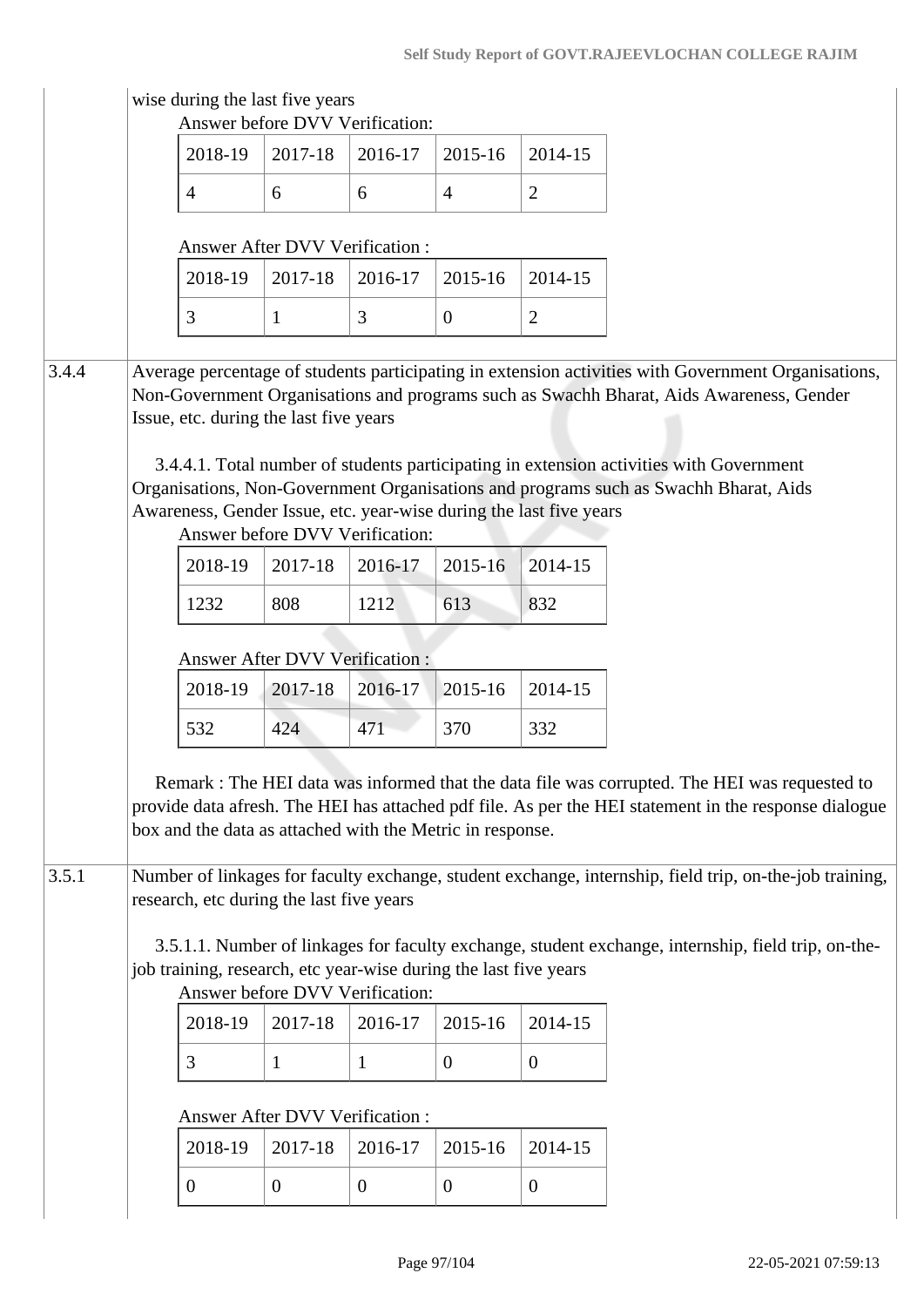| 3.5.2 |        | ongoing activities to be considered)       |                |                                                                                   |              |                | Number of functional MoUs with institutions of National/International importance, Other<br>Institutions, Industries, Corporate houses etc., during the last five years (only functional MoUs with          |
|-------|--------|--------------------------------------------|----------------|-----------------------------------------------------------------------------------|--------------|----------------|------------------------------------------------------------------------------------------------------------------------------------------------------------------------------------------------------------|
|       |        |                                            |                | MoUs with ongoing activities to be considered)<br>Answer before DVV Verification: |              |                | 3.5.2.1. Number of functional MoUs with institutions of national, international importance, other<br>universities, industries, corporate houses etc. year-wise during the last five years (only functional |
|       |        | 2018-19                                    | 2017-18        | 2016-17                                                                           | 2015-16      | 2014-15        |                                                                                                                                                                                                            |
|       |        | 1                                          | $\overline{0}$ | $\overline{0}$                                                                    | $\mathbf{0}$ | $\overline{0}$ |                                                                                                                                                                                                            |
|       |        |                                            |                |                                                                                   |              |                |                                                                                                                                                                                                            |
|       |        | Answer After DVV Verification :<br>2018-19 | 2017-18        | 2016-17                                                                           | 2015-16      | 2014-15        |                                                                                                                                                                                                            |
|       |        | 1                                          | $\theta$       | $\overline{0}$                                                                    | $\theta$     | $\overline{0}$ |                                                                                                                                                                                                            |
|       |        |                                            |                |                                                                                   |              |                |                                                                                                                                                                                                            |
| 4.1.4 |        | last five years.                           |                |                                                                                   |              |                | Average percentage of budget allocation, excluding salary for infrastructure augmentation during the                                                                                                       |
|       |        | last five years (INR in Lakhs)             |                | Answer before DVV Verification:                                                   |              |                | 4.1.4.1. Budget allocation for infrastructure augmentation, excluding salary year-wise during the                                                                                                          |
|       |        | 2018-19                                    | 2017-18        | 2016-17                                                                           | 2015-16      | 2014-15        |                                                                                                                                                                                                            |
|       |        | 2.03021                                    | 6.36026        | 1006.969<br>30                                                                    | 0.49733      | $\overline{0}$ |                                                                                                                                                                                                            |
|       |        | <b>Answer After DVV Verification:</b>      |                |                                                                                   |              |                |                                                                                                                                                                                                            |
|       |        | 2018-19                                    | 2017-18        | 2016-17                                                                           | 2015-16      | 2014-15        |                                                                                                                                                                                                            |
|       |        | 0.055                                      | 0.4            | 1.0081                                                                            | 0.36         | $\overline{0}$ |                                                                                                                                                                                                            |
| 4.2.4 | Lakhs) |                                            |                |                                                                                   |              |                | Average annual expenditure for purchase of books and journals during the last five years (INR in                                                                                                           |
|       |        | years (INR in Lakhs)                       |                | Answer before DVV Verification:                                                   |              |                | 4.2.4.1. Annual expenditure for purchase of books and journals year-wise during the last five                                                                                                              |
|       |        | 2018-19                                    | 2017-18        | 2016-17                                                                           | 2015-16      | 2014-15        |                                                                                                                                                                                                            |
|       |        | 1.05485                                    | .19964         | 2.09767                                                                           | .42979       | $\overline{0}$ |                                                                                                                                                                                                            |
|       |        | Answer After DVV Verification :            |                |                                                                                   |              |                |                                                                                                                                                                                                            |
|       |        | 2018-19                                    | 2017-18        | 2016-17                                                                           | 2015-16      | 2014-15        |                                                                                                                                                                                                            |
|       |        |                                            |                |                                                                                   |              |                |                                                                                                                                                                                                            |

 $\begin{array}{c} \hline \end{array}$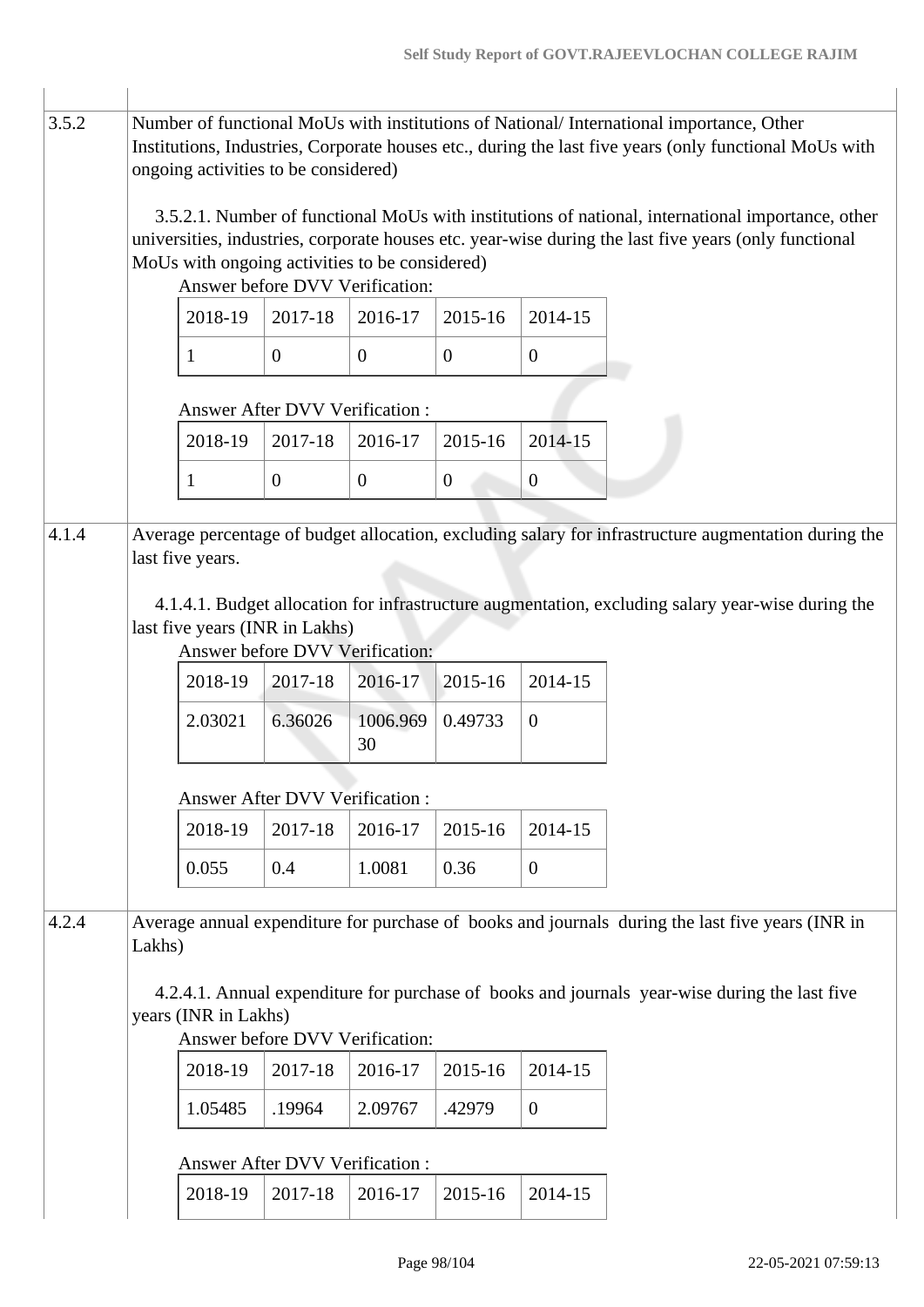|       | 2.05346                                                                                   | 1.49545                               | 0.91640                                                                   | 2.93401 | 1.08179                                                                |                                                                                                                                                                                                                                                                                                         |
|-------|-------------------------------------------------------------------------------------------|---------------------------------------|---------------------------------------------------------------------------|---------|------------------------------------------------------------------------|---------------------------------------------------------------------------------------------------------------------------------------------------------------------------------------------------------------------------------------------------------------------------------------------------------|
|       |                                                                                           |                                       |                                                                           |         |                                                                        |                                                                                                                                                                                                                                                                                                         |
| 4.2.6 | Percentage per day usage of library by teachers and students                              |                                       |                                                                           |         |                                                                        |                                                                                                                                                                                                                                                                                                         |
|       |                                                                                           |                                       | Answer before DVV Verification : 126<br>Answer after DVV Verification: 12 |         |                                                                        | 4.2.6.1. Average number of teachers and students using library per day over last one year                                                                                                                                                                                                               |
|       | Metric in response.                                                                       |                                       |                                                                           |         |                                                                        | Remark : As per the HEI statement in the response dialogue box and the data as attached with the                                                                                                                                                                                                        |
| 4.4.1 |                                                                                           |                                       |                                                                           |         | excluding salary component, as a percentage during the last five years | Average Expenditure incurred on maintenance of physical facilities and academic support facilities                                                                                                                                                                                                      |
|       |                                                                                           |                                       | Answer before DVV Verification:                                           |         |                                                                        | 4.4.1.1. Expenditure incurred on maintenance of physical facilities and academic support<br>facilities excluding salary component year-wise during the last five years (INR in Lakhs)                                                                                                                   |
|       | 2018-19                                                                                   | 2017-18                               | 2016-17                                                                   | 2015-16 | 2014-15                                                                |                                                                                                                                                                                                                                                                                                         |
|       | 1.16649                                                                                   | 1.12034                               | .91922                                                                    | 1.67039 | 1.57323                                                                |                                                                                                                                                                                                                                                                                                         |
|       |                                                                                           | <b>Answer After DVV Verification:</b> |                                                                           |         |                                                                        |                                                                                                                                                                                                                                                                                                         |
|       | 2018-19                                                                                   | 2017-18                               | 2016-17                                                                   | 2015-16 | 2014-15                                                                |                                                                                                                                                                                                                                                                                                         |
|       | 0.60                                                                                      | 3.22                                  | 1.04                                                                      | 7.47    | 1.2                                                                    |                                                                                                                                                                                                                                                                                                         |
|       |                                                                                           |                                       |                                                                           |         |                                                                        |                                                                                                                                                                                                                                                                                                         |
|       | Metric in response.<br>during the last five years<br>year-wise during the last five years |                                       |                                                                           |         |                                                                        | Remark : As per the HEI statement in the response dialogue box and the data as attached with the<br>Average percentage of students benefited by scholarships and freeships provided by the Government<br>5.1.1.1. Number of students benefited by scholarships and freeships provided by the Government |
|       |                                                                                           |                                       | Answer before DVV Verification:                                           |         |                                                                        |                                                                                                                                                                                                                                                                                                         |
|       | 2018-19                                                                                   | 2017-18                               | 2016-17                                                                   | 2015-16 | 2014-15                                                                |                                                                                                                                                                                                                                                                                                         |
|       | 1311                                                                                      | 1382                                  | 1323                                                                      | 988     | 940                                                                    |                                                                                                                                                                                                                                                                                                         |
|       |                                                                                           | Answer After DVV Verification:        |                                                                           |         |                                                                        |                                                                                                                                                                                                                                                                                                         |
|       | 2018-19                                                                                   | 2017-18                               | 2016-17                                                                   | 2015-16 | 2014-15                                                                |                                                                                                                                                                                                                                                                                                         |
| 5.1.1 | 1313                                                                                      | 1382                                  | 1323                                                                      | 988     | 940                                                                    |                                                                                                                                                                                                                                                                                                         |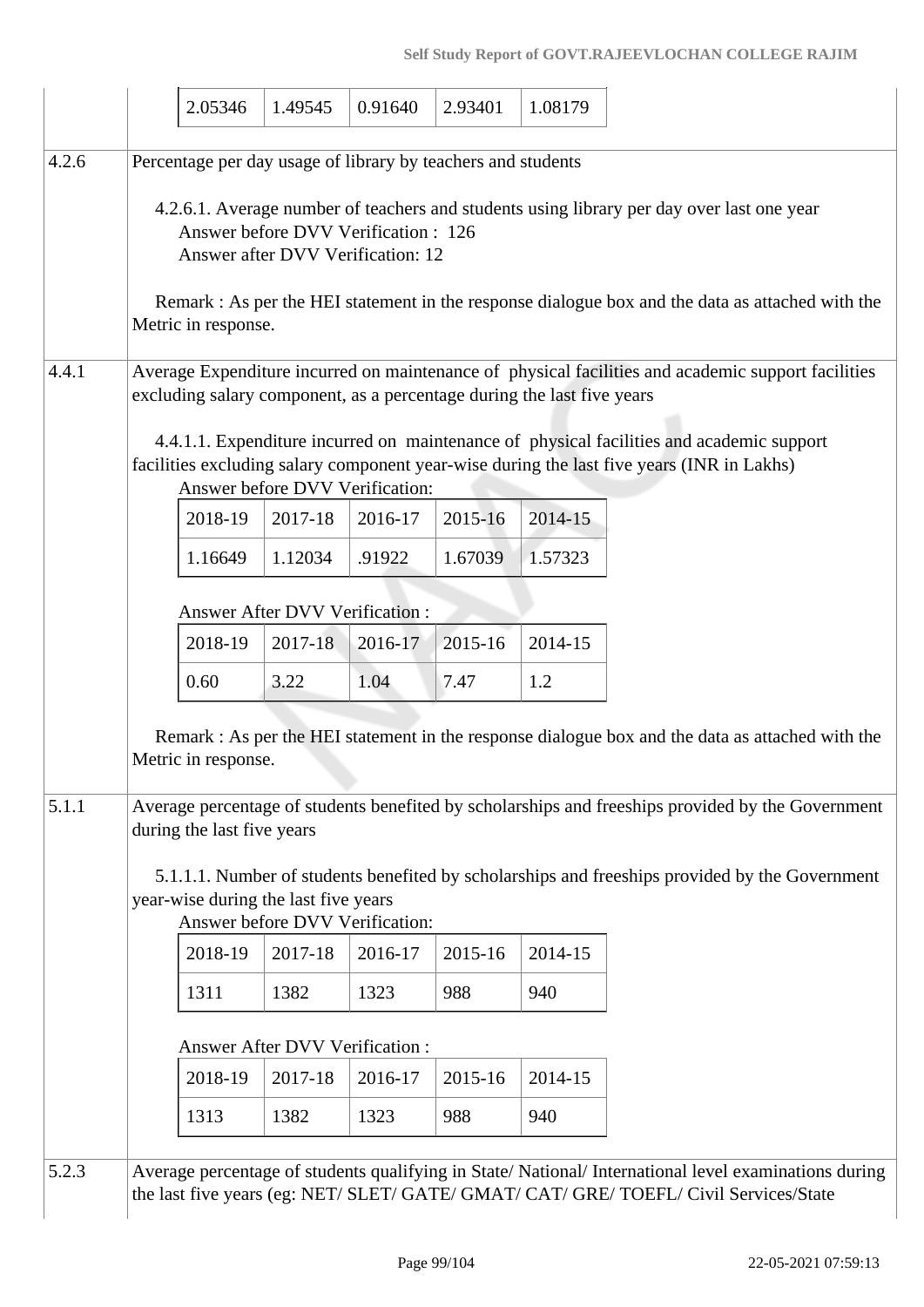government examinations)

#### 5.2.3.1. **Number of students qualifying in state/ national/ international level examinations (eg: JAM/CLAT/NET/ SLET/ GATE/ GMAT/CAT/GRE/ TOEFL/ Civil Services/ State government examinations) year wise during last five years**

|       |      |                                                                          | Answer before DVV Verification:       |              |                  |                |                                                                                                                                                                                                              |
|-------|------|--------------------------------------------------------------------------|---------------------------------------|--------------|------------------|----------------|--------------------------------------------------------------------------------------------------------------------------------------------------------------------------------------------------------------|
|       |      | 2018-19                                                                  | 2017-18                               | 2016-17      | 2015-16          | 2014-15        |                                                                                                                                                                                                              |
|       |      | $\overline{0}$                                                           | $\overline{4}$                        | 3            | $\theta$         | $\overline{0}$ |                                                                                                                                                                                                              |
|       |      |                                                                          | <b>Answer After DVV Verification:</b> |              |                  |                |                                                                                                                                                                                                              |
|       |      | 2018-19                                                                  | 2017-18                               | 2016-17      | 2015-16          | 2014-15        |                                                                                                                                                                                                              |
|       |      | 01                                                                       | $\overline{4}$                        | $\mathbf{0}$ | $\overline{0}$   | $\overline{0}$ |                                                                                                                                                                                                              |
|       |      |                                                                          | Answer before DVV Verification:       |              |                  |                | 5.2.3.2. Number of students who have appeared for the exams year-wise during the last five years                                                                                                             |
|       |      | 2018-19                                                                  | 2017-18                               | 2016-17      | $2015 - 16$      | 2014-15        |                                                                                                                                                                                                              |
|       |      | $\overline{0}$                                                           | $\overline{4}$                        | 21           | $\boldsymbol{0}$ | $\overline{0}$ |                                                                                                                                                                                                              |
|       |      |                                                                          | <b>Answer After DVV Verification:</b> |              |                  |                |                                                                                                                                                                                                              |
|       |      | 2018-19                                                                  | 2017-18                               | 2016-17      | 2015-16          | 2014-15        |                                                                                                                                                                                                              |
|       |      | 7                                                                        | $\overline{4}$                        | 21           | $\overline{0}$   | $\overline{0}$ |                                                                                                                                                                                                              |
|       | year | year-wise during the last five years                                     | Answer before DVV Verification:       |              |                  |                | Average number of sports and cultural activities/ competitions organised at the institution level per<br>5.3.3.1. Number of sports and cultural activities / competitions organised at the institution level |
|       |      | 2018-19                                                                  | 2017-18                               | 2016-17      | 2015-16          | 2014-15        |                                                                                                                                                                                                              |
|       |      | 20                                                                       | 20                                    | 21           | 22               | 10             |                                                                                                                                                                                                              |
|       |      |                                                                          | Answer After DVV Verification:        |              |                  |                |                                                                                                                                                                                                              |
|       |      | 2018-19                                                                  | 2017-18                               | 2016-17      | 2015-16          | 2014-15        |                                                                                                                                                                                                              |
|       |      | 08                                                                       | 08                                    | 07           | 06               | 06             |                                                                                                                                                                                                              |
| 6.3.2 |      | towards membership fee of professional bodies during the last five years |                                       |              |                  |                | Average percentage of teachers provided with financial support to attend conferences/workshops and<br>6.3.2.1. Number of teachers provided with financial support to attend conferences / workshops and      |
|       |      |                                                                          | Answer before DVV Verification:       |              |                  |                | towards membership fee of professional bodies year-wise during the last five years                                                                                                                           |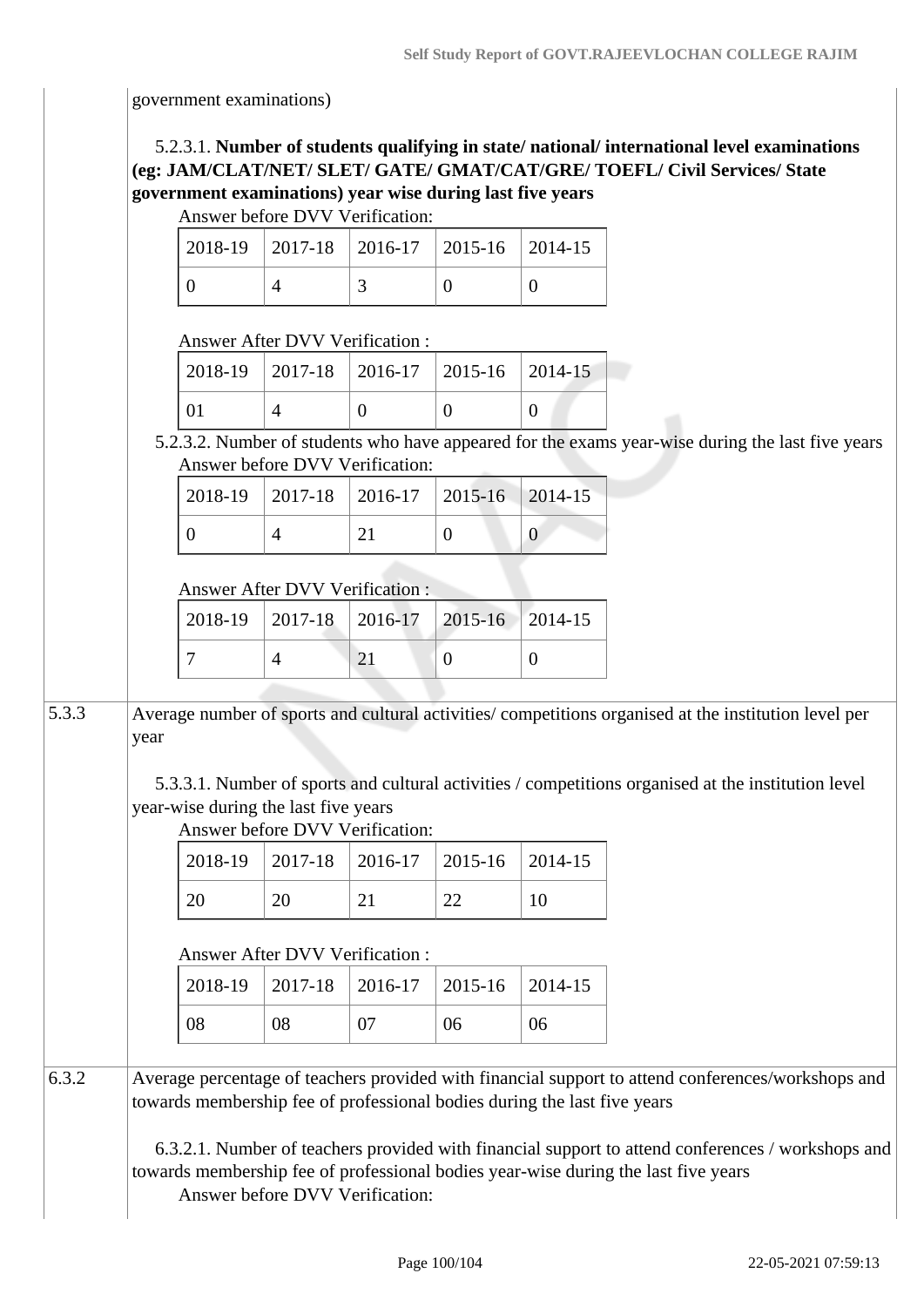|       |       | 2018-19                    | 2017-18                                                                                                                                                                                                                                                                                                                                                                                               | 2016-17        | 2015-16        | 2014-15        |
|-------|-------|----------------------------|-------------------------------------------------------------------------------------------------------------------------------------------------------------------------------------------------------------------------------------------------------------------------------------------------------------------------------------------------------------------------------------------------------|----------------|----------------|----------------|
|       |       | $\overline{2}$             | 6                                                                                                                                                                                                                                                                                                                                                                                                     | $\mathbf{1}$   | $\overline{2}$ | $\mathbf{1}$   |
|       |       |                            |                                                                                                                                                                                                                                                                                                                                                                                                       |                |                |                |
|       |       |                            | Answer After DVV Verification:                                                                                                                                                                                                                                                                                                                                                                        |                |                |                |
|       |       | 2018-19                    | 2017-18                                                                                                                                                                                                                                                                                                                                                                                               | 2016-17        | 2015-16        | 2014-15        |
|       |       | $\overline{2}$             | 5                                                                                                                                                                                                                                                                                                                                                                                                     | $\mathbf{1}$   | 02             | $\mathbf{1}$   |
| 6.3.4 | years | last five years            | Average percentage of teachers attending professional development programs viz., Orientation<br>Program, Refresher Course, Short Term Course, Faculty Development Program during the last five<br>6.3.4.1. Total number of teachers attending professional development programs, viz., Orientation<br>Program, Refresher Course, Short Term Course, Faculty Development Programs year-wise during the |                |                |                |
|       |       |                            | Answer before DVV Verification:                                                                                                                                                                                                                                                                                                                                                                       |                |                |                |
|       |       | 2018-19                    | 2017-18                                                                                                                                                                                                                                                                                                                                                                                               | 2016-17        | 2015-16        | 2014-15        |
|       |       | $\overline{0}$             | $\overline{4}$                                                                                                                                                                                                                                                                                                                                                                                        | 2              | 6              | 5              |
|       |       |                            | Answer After DVV Verification :                                                                                                                                                                                                                                                                                                                                                                       |                |                |                |
|       |       | 2018-19                    | 2017-18                                                                                                                                                                                                                                                                                                                                                                                               | 2016-17        | 2015-16        | 2014-15        |
|       |       | 0                          | $\overline{4}$                                                                                                                                                                                                                                                                                                                                                                                        | $\overline{2}$ | 6              | 03             |
| 6.5.3 | years |                            | Average number of quality initiatives by IQAC for promoting quality culture per year<br>6.5.3.1. Number of quality initiatives by IQAC for promoting quality year-wise for the last five<br>Answer before DVV Verification:                                                                                                                                                                           |                |                |                |
|       |       | 2018-19                    | 2017-18                                                                                                                                                                                                                                                                                                                                                                                               | 2016-17        | 2015-16        | 2014-15        |
|       |       | $\overline{4}$             | 3                                                                                                                                                                                                                                                                                                                                                                                                     | $\overline{4}$ | $\overline{4}$ | $\overline{2}$ |
|       |       |                            | Answer After DVV Verification:                                                                                                                                                                                                                                                                                                                                                                        |                |                |                |
|       |       | 2018-19                    | 2017-18                                                                                                                                                                                                                                                                                                                                                                                               | 2016-17        | 2015-16        | 2014-15        |
|       |       | 2                          | $\mathbf{1}$                                                                                                                                                                                                                                                                                                                                                                                          | $\mathbf{1}$   | $\mathbf{1}$   | $\mathbf{1}$   |
|       |       |                            |                                                                                                                                                                                                                                                                                                                                                                                                       |                |                |                |
| 7.1.1 | years |                            | Number of gender equity promotion programs organized by the institution during the last five                                                                                                                                                                                                                                                                                                          |                |                |                |
|       |       | during the last five years | 7.1.1.1. Number of gender equity promotion programs organized by the institution year-wise<br>Answer before DVV Verification:                                                                                                                                                                                                                                                                         |                |                |                |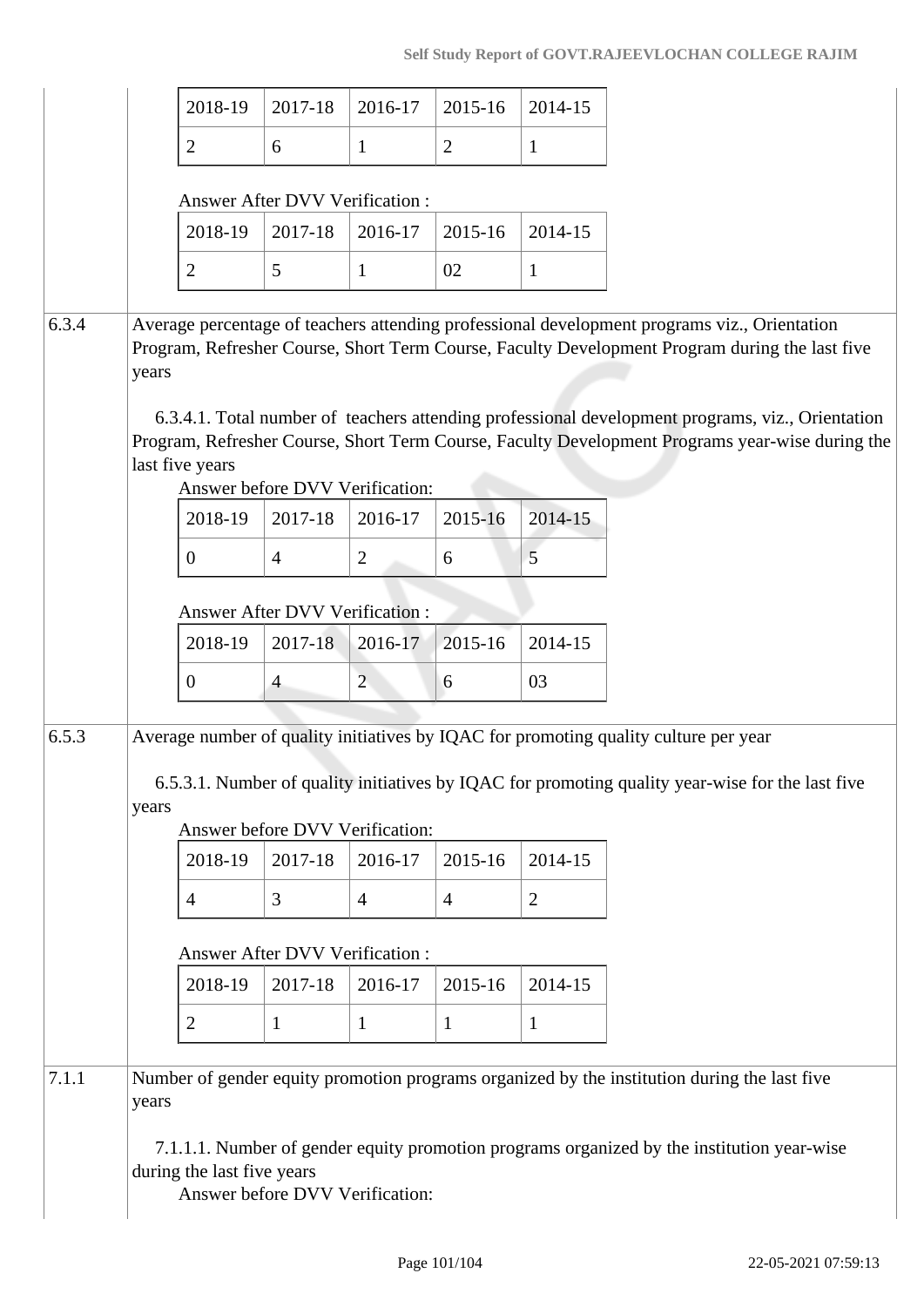|        |       | 2018-19                                                                                                                                                                                                                                                                | 2017-18                                                                                                                                                                                                                           | 2016-17                                                | 2015-16                                                  | 2014-15                                                |
|--------|-------|------------------------------------------------------------------------------------------------------------------------------------------------------------------------------------------------------------------------------------------------------------------------|-----------------------------------------------------------------------------------------------------------------------------------------------------------------------------------------------------------------------------------|--------------------------------------------------------|----------------------------------------------------------|--------------------------------------------------------|
|        |       | 3                                                                                                                                                                                                                                                                      | $\mathbf{0}$                                                                                                                                                                                                                      | $\overline{0}$                                         | $\overline{0}$                                           | $\overline{0}$                                         |
|        |       |                                                                                                                                                                                                                                                                        | Answer After DVV Verification:                                                                                                                                                                                                    |                                                        |                                                          |                                                        |
|        |       | 2018-19                                                                                                                                                                                                                                                                | 2017-18                                                                                                                                                                                                                           | 2016-17                                                | 2015-16                                                  | 2014-15                                                |
|        |       | 02                                                                                                                                                                                                                                                                     | $\overline{0}$                                                                                                                                                                                                                    | $\theta$                                               | $\mathbf{0}$                                             | $\overline{0}$                                         |
| 7.1.10 | years | Number of Specific initiatives to address locational advantages and disadvantages during the last five<br>year-wise during the last five years<br>2018-19<br>3<br>2018-19<br>0                                                                                         | 7.1.10.1. Number of specific initiatives to address locational advantages and disadvantages<br>Answer before DVV Verification:<br>2017-18<br>$\overline{0}$<br><b>Answer After DVV Verification:</b><br>2017-18<br>$\overline{0}$ | 2016-17<br>$\overline{0}$<br>2016-17<br>$\overline{0}$ | 2015-16<br>$\overline{0}$<br>2015-16<br>$\boldsymbol{0}$ | 2014-15<br>$\overline{0}$<br>2014-15<br>$\overline{0}$ |
| 7.1.11 |       | Number of initiatives taken to engage with and contribute to local community during the last five<br>years (Not addressed elsewhere)<br>7.1.11.1. Number of initiatives taken to engage with and contribute to local community year-wise<br>during the last five years |                                                                                                                                                                                                                                   |                                                        |                                                          |                                                        |
|        |       |                                                                                                                                                                                                                                                                        | Answer before DVV Verification:                                                                                                                                                                                                   |                                                        |                                                          |                                                        |
|        |       | 2018-19                                                                                                                                                                                                                                                                | 2017-18                                                                                                                                                                                                                           | 2016-17                                                | 2015-16                                                  | 2014-15                                                |
|        |       | 5                                                                                                                                                                                                                                                                      | $\overline{0}$                                                                                                                                                                                                                    | $\overline{0}$                                         | $\overline{0}$                                           | $\overline{0}$                                         |
|        |       |                                                                                                                                                                                                                                                                        | <b>Answer After DVV Verification:</b>                                                                                                                                                                                             |                                                        |                                                          |                                                        |
|        |       | 2018-19                                                                                                                                                                                                                                                                | 2017-18                                                                                                                                                                                                                           | 2016-17                                                | 2015-16                                                  | 2014-15                                                |
|        |       | $\overline{0}$                                                                                                                                                                                                                                                         | $\overline{0}$                                                                                                                                                                                                                    | $\overline{0}$                                         | $\overline{0}$                                           | $\overline{0}$                                         |
|        |       |                                                                                                                                                                                                                                                                        | Number of activities conducted for promotion of universal values (Truth, Righteous conduct, Love,                                                                                                                                 |                                                        |                                                          |                                                        |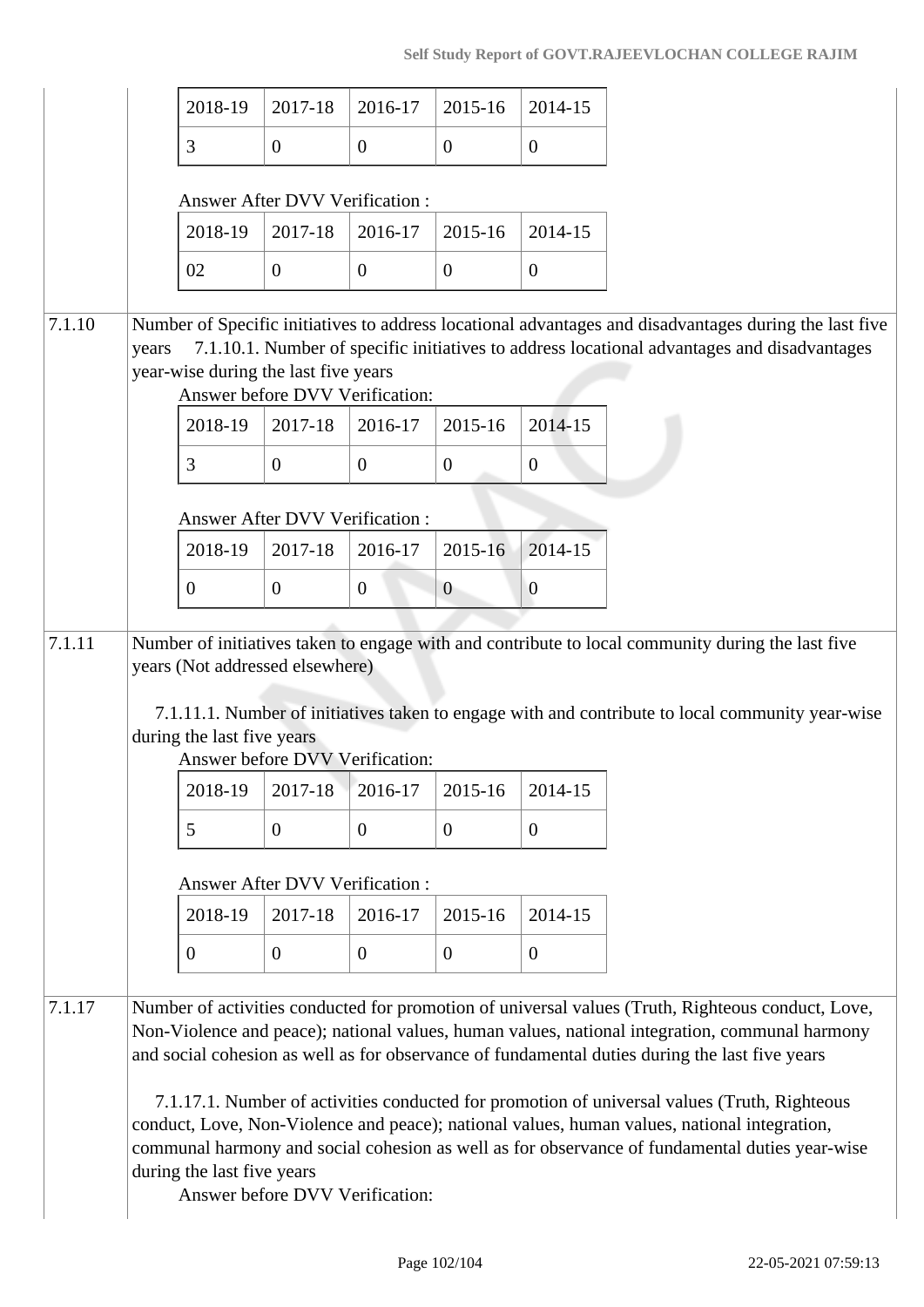| 2018-19 | 2017-18                               | 2016-17 | 2015-16 | 2014-15 |
|---------|---------------------------------------|---------|---------|---------|
| 13      | 11                                    | 12      | 8       | 10      |
|         | <b>Answer After DVV Verification:</b> |         |         |         |
| 2018-19 | 2017-18                               | 2016-17 | 2015-16 | 2014-15 |
|         |                                       |         |         |         |

### **2.Extended Profile Deviations**

| <b>Extended Questions</b> |                                       |                                                                          |                                                                                                 |         |
|---------------------------|---------------------------------------|--------------------------------------------------------------------------|-------------------------------------------------------------------------------------------------|---------|
|                           |                                       | Answer before DVV Verification: 09<br>Answer after DVV Verification: 160 | Number of courses offered by the institution across all programs during the last five years     |         |
|                           |                                       |                                                                          | Number of programs offered year-wise for last five years                                        |         |
|                           | Answer before DVV Verification:       |                                                                          |                                                                                                 |         |
| 2018-19                   | 2017-18                               | 2016-17                                                                  | 2015-16                                                                                         | 2014-15 |
| 09                        | 08                                    | 07                                                                       | 07                                                                                              | 06      |
|                           | <b>Answer After DVV Verification:</b> |                                                                          |                                                                                                 |         |
| 2018-19                   | 2017-18                               | 2016-17                                                                  | 2015-16                                                                                         | 2014-15 |
| 16                        | 15                                    | 07                                                                       | 07                                                                                              | 06      |
| last five years           | Answer before DVV Verification:       |                                                                          | Number of seats earmarked for reserved category as per GOI/State Govt rule year-wise during the |         |
| 2018-19                   | 2017-18                               | 2016-17                                                                  | 2015-16                                                                                         | 2014-15 |
| 1107                      | 1011                                  | 917                                                                      | 808                                                                                             | 788     |
|                           | <b>Answer After DVV Verification:</b> |                                                                          |                                                                                                 |         |
| 2018-19                   | 2017-18                               | 2016-17                                                                  | 2015-16                                                                                         | 2014-15 |
| 469                       | 437                                   | 388                                                                      | 342                                                                                             | 331     |